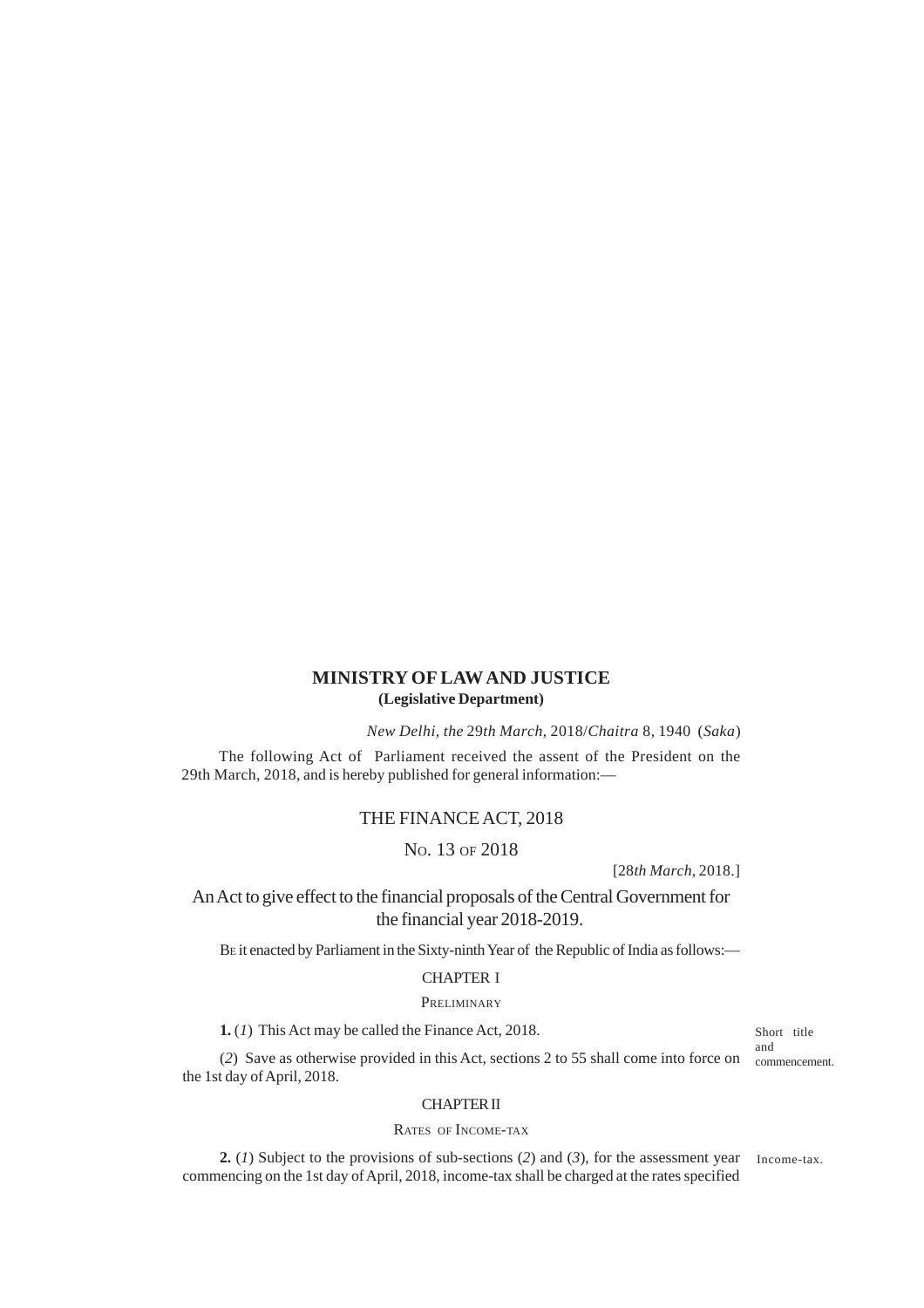in Part I of the First Schedule and such tax shall be increased by a surcharge, for the purposes of the Union, calculated in each case in the manner provided therein.

(*2*) In the cases to which Paragraph A of Part I of the First Schedule applies, where the assessee has, in the previous year, any net agricultural income exceeding five thousand rupees, in addition to total income, and the total income exceeds two lakh fifty thousand rupees, then,—

(*a*) the net agricultural income shall be taken into account, in the manner provided in clause  $(b)$  [that is to say, as if the net agricultural income were comprised in the total income after the first two lakh fifty thousand rupees of the total income but without being liable to tax], only for the purpose of charging income-tax in respect of the total income; and

(*b*) the income-tax chargeable shall be calculated as follows:—

(*i*) the total income and the net agricultural income shall be aggregated and the amount of income-tax shall be determined in respect of the aggregate income at the rates specified in the said Paragraph A, as if such aggregate income were the total income;

(*ii*) the net agricultural income shall be increased by a sum of two lakh fifty thousand rupees, and the amount of income-tax shall be determined in respect of the net agricultural income as so increased at the rates specified in the said Paragraph A, as if the net agricultural income as so increased were the total income;

(*iii*) the amount of income-tax determined in accordance with sub-clause (*i*) shall be reduced by the amount of income-tax determined in accordance with sub-clause (*ii*) and the sum so arrived at shall be the income-tax in respect of the total income:

Provided that in the case of every individual, being a resident in India, who is of the age of sixty years or more but less than eighty years at any time during the previous year, referred to in item (*II*) of Paragraph A of Part I of the First Schedule, the provisions of this sub-section shall have effect as if for the words "two lakh fifty thousand rupees", the words "three lakh rupees" had been substituted:

Provided further that in the case of every individual, being a resident in India, who is of the age of eighty years or more at any time during the previous year, referred to in item (*III*) of Paragraph A of Part I of the First Schedule, the provisions of this sub-section shall have effect as if for the words "two lakh fifty thousand rupees", the words "five lakh rupees" had been substituted.

(*3*) In cases to which the provisions of Chapter XII or Chapter XII-A or section 115JB or section 115JC or Chapter XII-FA or Chapter XII-FB or sub-section (*1A*) of section 161 or section 164 or section 164A or section 167B of the Income-tax Act, 1961 (hereinafter referred 43 of 1961.to as the Income-tax Act) apply, the tax chargeable shall be determined as provided in that Chapter or that section, and with reference to the rates imposed by sub-section (*1*) or the rates as specified in that Chapter or section, as the case may be:

Provided that the amount of income-tax computed in accordance with the provisions of section 111A or section 112 of the Income-tax Act shall be increased by a surcharge, for the purposes of the Union, as provided in Paragraph A, B, C, D or E, as the case may be, of Part I of the First Schedule:

Provided further that in respect of any income chargeable to tax under section 115A, 115AB, 115AC, 115ACA, 115AD, 115B, 115BA, 115BB, 115BBA, 115BBC, 115BBD, 115BBDA, 115BBF, 115BBG, 115E, 115JB or 115JC of the Income-tax Act, the amount of income-tax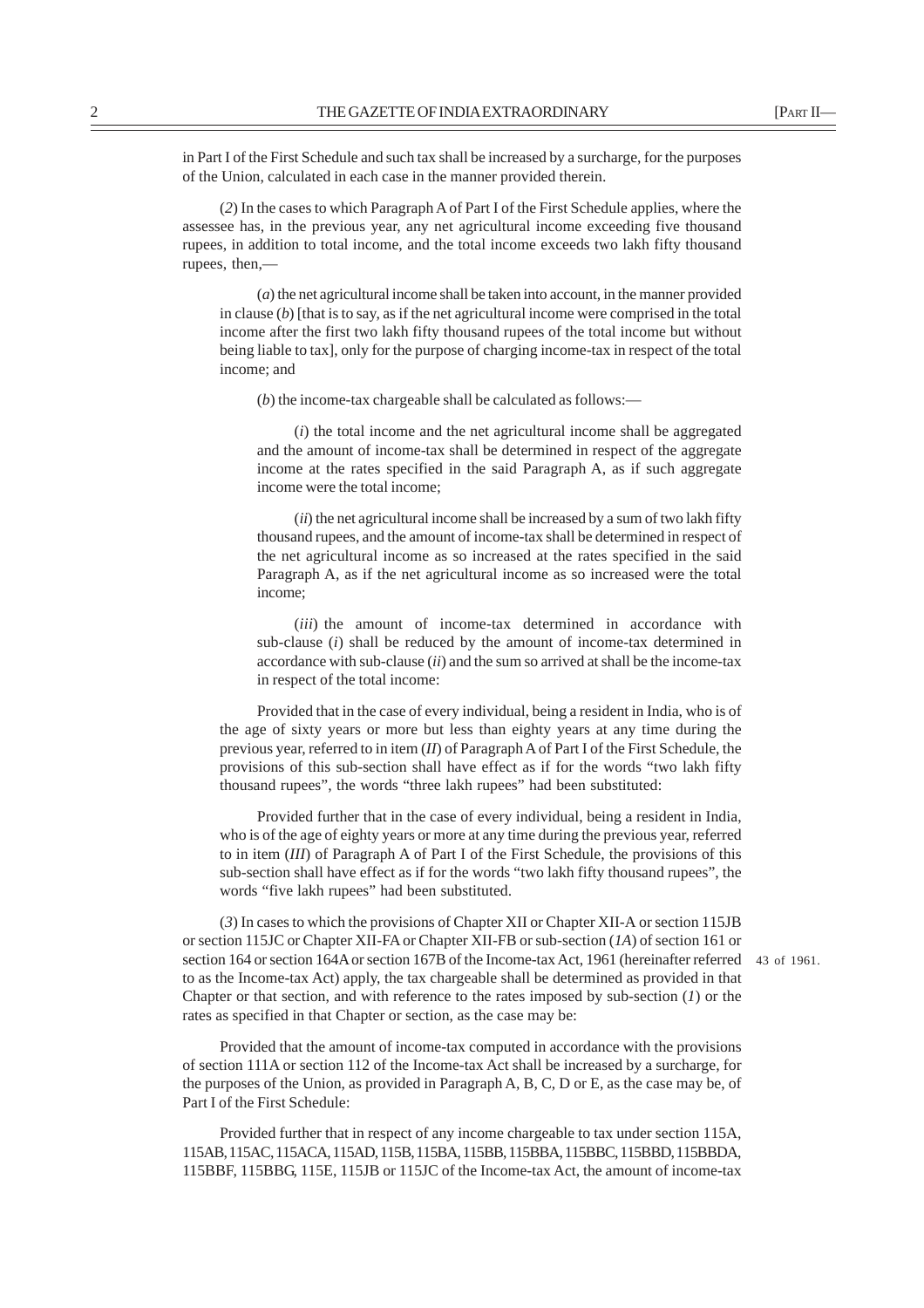computed under this sub-section shall be increased by a surcharge, for the purposes of the Union, calculated,—

(*a*) in the case of every individual or Hindu undivided family or association of persons or body of individuals, whether incorporated or not, or every artificial juridical person referred to in sub-clause (*vii*) of clause (*31*) of section 2 of the Income-tax Act,—

(*i*) having a total income exceeding fifty lakh rupees but not exceeding one crore rupees, at the rate of ten per cent. of such income-tax; and

(*ii*) having a total income exceeding one crore rupees, at the rate of fifteen per cent. of such income-tax;

(*b*) in the case of every co-operative society or firm or local authority, at the rate of twelve per cent. of such income-tax, where the total income exceeds one crore rupees;

(*c*) in the case of every domestic company,—

(*i*) at the rate of seven per cent. of such income-tax, where the total income exceeds one crore rupees but does not exceed ten crore rupees;

(*ii*) at the rate of twelve per cent. of such income-tax, where the total income exceeds ten crore rupees;

(*d*) in the case of every company, other than a domestic company,—

(*i*) at the rate of two per cent. of such income-tax, where the total income exceeds one crore rupees but does not exceed ten crore rupees;

(*ii*) at the rate of five per cent. of such income-tax, where the total income exceeds ten crore rupees:

Provided also that in the case of persons mentioned in (*a*) above, having total income chargeable to tax under section 115JC of the Income-tax Act, and such income exceeds,—

(*i*) fifty lakh rupees but does not exceed one crore rupees, the total amount payable as income-tax and surcharge thereon shall not exceed the total amount payable as income-tax on a total income of fifty lakh rupees by more than the amount of income that exceeds fifty lakh rupees;

(*ii*) one crore rupees, the total amount payable as income-tax and surcharge thereon shall not exceed the total amount payable as income-tax and surcharge on a total income of one crore rupees by more than the amount of income that exceeds one crore rupees:

Provided also that in the case of persons mentioned in (*b*) above, having total income chargeable to tax under section 115JC of the Income-tax Act, and such income exceeds one crore rupees, the total amount payable as income-tax on such income and surcharge thereon shall not exceed the total amount payable as income-tax on a total income of one crore rupees by more than the amount of income that exceeds one crore rupees:

Provided also that in the case of every company having total income chargeable to tax under section 115JB of the Income-tax Act, and such income exceeds one crore rupees but does not exceed ten crore rupees, the total amount payable as income-tax on such income and surcharge thereon, shall not exceed the total amount payable as income-tax on a total income of one crore rupees by more than the amount of income that exceeds one crore rupees:

Provided also that in the case of every company having total income chargeable to tax under section 115JB of the Income-tax Act, and such income exceeds ten crore rupees, the total amount payable as income-tax on such income and surcharge thereon, shall not exceed the total amount payable as income-tax and surcharge on a total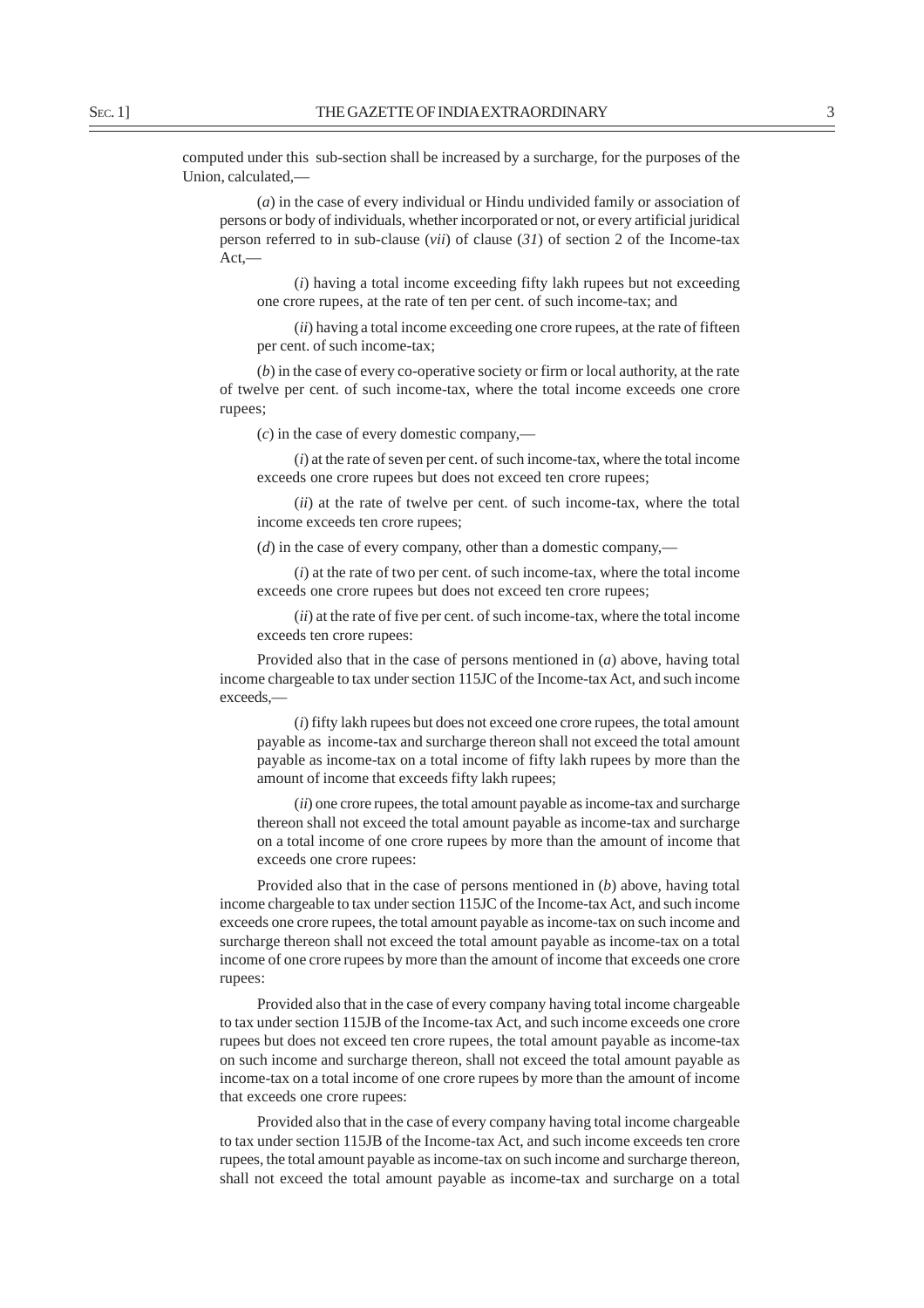income of ten crore rupees by more than the amount of income that exceeds ten crore rupees:

Provided also that in respect of any income chargeable to tax under clause (*i*) of sub-section (*1*) of section 115BBE of the Income-tax Act, the amount of income-tax computed under this sub-section shall be increased by a surcharge, for the purposes of the Union, calculated at the rate of twenty-five per cent. of such income-tax.

(*4*) In cases in which tax has to be charged and paid under section 115-O or section 115QA or sub-section (*2*) of section 115R or section 115TA or section 115TD of the Incometax Act, the tax shall be charged and paid at the rates as specified in those sections and shall be increased by a surcharge, for the purposes of the Union, calculated at the rate of twelve per cent. of such tax.

(*5*) In cases in which tax has to be deducted under sections 193, 194, 194A, 194B, 194BB, 194D, 194LBA, 194LBB, 194LBC and 195 of the Income-tax Act, at the rates in force, the deductions shall be made at the rates specified in Part II of the First Schedule and shall be increased by a surcharge, for the purposes of the Union, calculated in cases wherever prescribed, in the manner provided therein.

(*6*) In cases in which tax has to be deducted under sections 192A, 194C, 194DA, 194E, 194EE, 194F, 194G, 194H, 194-I, 194-IA, 194-IB, 194-IC, 194J, 194LA, 194LB, 194LBA, 194LBB, 194LBC, 194LC, 194LD, 196B, 196C and 196D of the Income-tax Act, the deductions shall be made at the rates specified in those sections and shall be increased by a surcharge, for the purposes of the Union,—

(*a*) in the case of every individual or Hindu undivided family or association of persons or body of individuals, whether incorporated or not, or every artificial juridical person referred to in sub-clause (*vii*) of clause (*31*) of section 2 of the Income-tax Act, being a non-resident, calculated,—

(*i*) at the rate of ten per cent. of such tax, where the income or the aggregate of such incomes paid or likely to be paid and subject to the deduction exceeds fifty lakh rupees but does not exceed one crore rupees;

(*ii*) at the rate of fifteen per cent. of such tax, where the income or the aggregate of such incomes paid or likely to be paid and subject to the deduction exceeds one crore rupees;

(*b*) in the case of every co-operative society or firm, being a non-resident, calculated at the rate of twelve per cent. of such tax, where the income or the aggregate of such incomes paid or likely to be paid and subject to the deduction exceeds one crore rupees;

(*c*) in the case of every company, other than a domestic company, calculated,—

(*i*) at the rate of two per cent. of such tax, where the income or the aggregate of such incomes paid or likely to be paid and subject to the deduction exceeds one crore rupees but does not exceed ten crore rupees;

(*ii*) at the rate of five per cent. of such tax, where the income or the aggregate of such incomes paid or likely to be paid and subject to the deduction exceeds ten crore rupees.

(*7*) In cases in which tax has to be collected under the proviso to section 194B of the Income-tax Act, the collection shall be made at the rates specified in Part II of the First Schedule, and shall be increased by a surcharge, for the purposes of the Union, calculated, in cases wherever prescribed, in the manner provided therein.

(*8*) In cases in which tax has to be collected under section 206C of the Income-tax Act,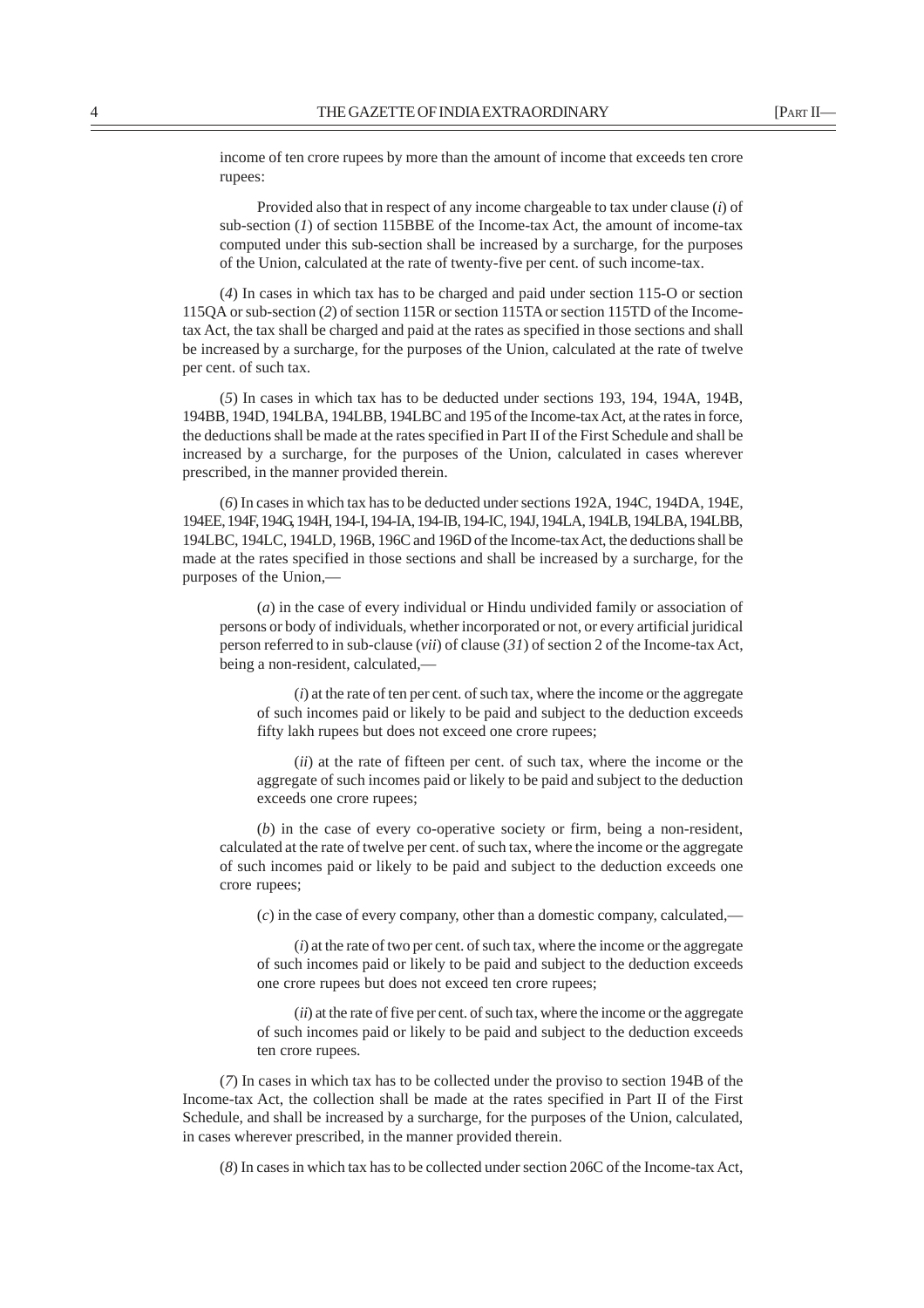the collection shall be made at the rates specified in that section and shall be increased by a surcharge, for the purposes of the Union,—

(*a*) in the case of every individual or Hindu undivided family or association of persons or body of individuals, whether incorporated or not, or every artificial juridical person referred to in sub-clause (*vii*) of clause (*31*) of section 2 of the Income-tax Act, being a non-resident, calculated,—

(*i*) at the rate of ten per cent. of such tax, where the amount or the aggregate of such amounts collected and subject to the collection exceeds fifty lakh rupees but does not exceed one crore rupees;

(*ii*) at the rate of fifteen per cent. of such tax, where the amount or the aggregate of such amounts collected and subject to the collection exceeds one crore rupees;

(*b*) in the case of every co-operative society or firm, being a non-resident, calculated at the rate of twelve per cent. of such tax, where the amount or the aggregate of such amounts collected and subject to the collection exceeds one crore rupees;

(*c*) in the case of every company, other than a domestic company, calculated,—

(*i*) at the rate of two per cent. of such tax, where the amount or the aggregate of such amounts collected and subject to the collection exceeds one crore rupees but does not exceed ten crore rupees;

(*ii*) at the rate of five per cent. of such tax, where the amount or the aggregate of such amounts collected and subject to the collection exceeds ten crore rupees.

(*9*) Subject to the provisions of sub-section (*10*), in cases in which income-tax has to be charged under sub-section (*4*) of section 172 or sub-section (*2*) of section 174 or section 174A or section 175 or sub-section (*2*) of section 176 of the Income-tax Act or deducted from, or paid on, income chargeable under the head "Salaries" under section 192 of the said Act or in which the "advance tax" payable under Chapter XVII-C of the said Act has to be computed at the rate or rates in force, such income-tax or, as the case may be, "advance tax" shall be charged, deducted or computed at the rate or rates specified in Part III of the First Schedule and such tax shall be increased by a surcharge, for the purposes of the Union, calculated in such cases and in such manner as provided therein:

Provided that in cases to which the provisions of Chapter XII or Chapter XII-A or section 115JB or section 115JC or Chapter XII-FA or Chapter XII-FB or sub-section (*1A*) of section 161 or section 164 or section 164A or section 167B of the Income-tax Act apply, "advance tax" shall be computed with reference to the rates imposed by this sub-section or the rates as specified in that Chapter or section, as the case may be:

Provided further that the amount of "advance tax" computed in accordance with the provisions of section 111A or section 112 or section 112A of the Income-tax Act shall be increased by a surcharge, for the purposes of the Union, as provided in Paragraph A, B, C, D or E, as the case may be, of Part III of the First Schedule:

Provided also that in respect of any income chargeable to tax under section 115A, 115AB, 115AC, 115ACA, 115AD, 115B, 115BA, 115BB, 115BBA, 115BBC, 115BBD, 115BBDA, 115BBF, 115BBG, 115E, 115JB or 115JC of the Income-tax Act, "advance tax" computed under the first proviso shall be increased by a surcharge, for the purposes of the Union, calculated,—

(*a*) in the case of every individual or Hindu undivided family or association of persons or body of individuals, whether incorporated or not, or every artificial juridical person referred to in sub-clause (*vii*) of clause (*31*) of section 2 of the Income-tax Act,—

(*i*) at the rate of ten per cent. of such "advance tax", where the total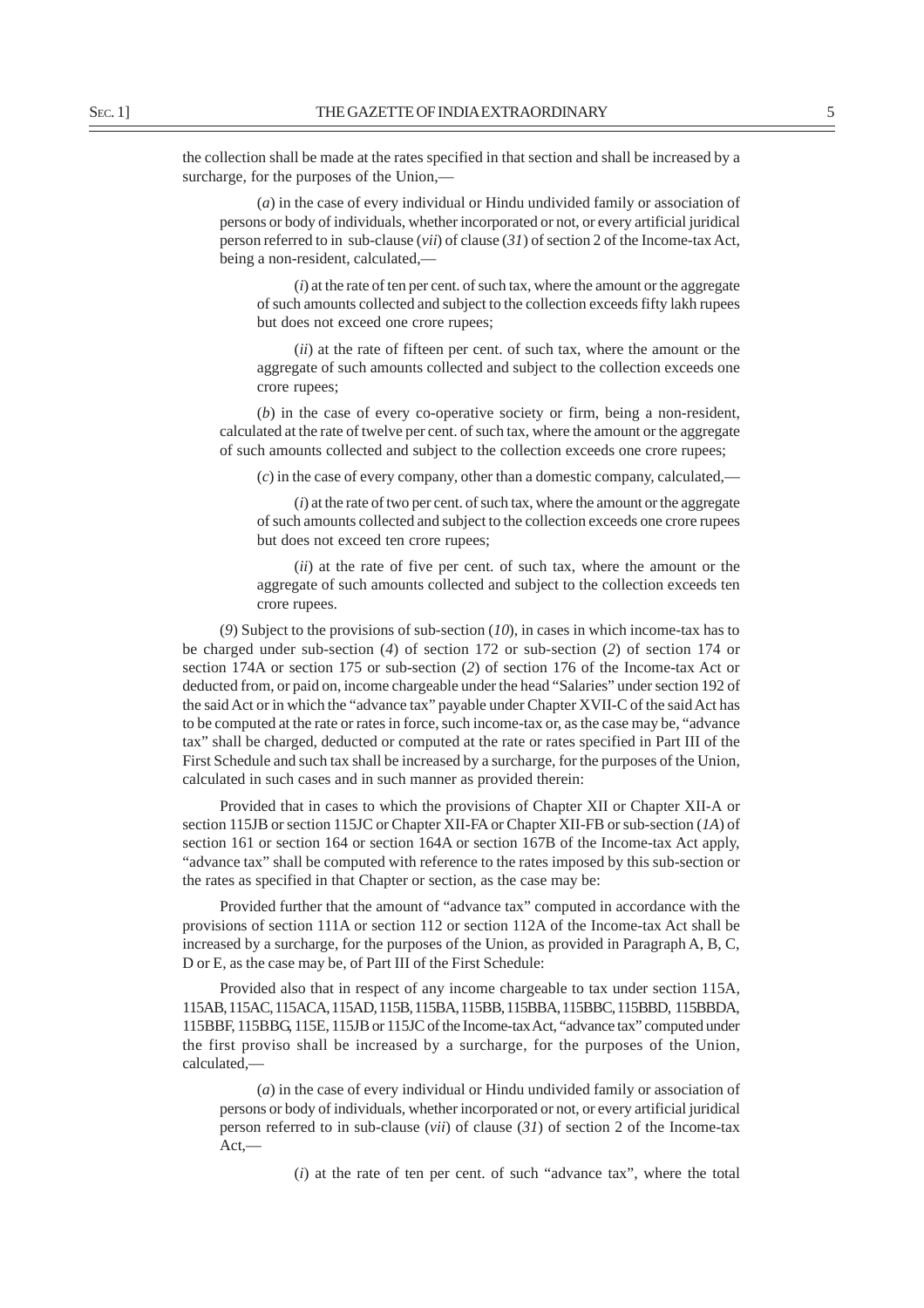income exceeds fifty lakh rupees but does not exceed one crore rupees;

(*ii*) at the rate of fifteen per cent. of such "advance tax", where the total income exceeds one crore rupees;

(*b*) in the case of every co-operative society or firm or local authority at the rate of twelve per cent. of such "advance tax", where the total income exceeds one crore rupees;

(*c*) in the case of every domestic company,—

(*i*) at the rate of seven per cent. of such "advance tax", where the total income exceeds one crore rupees but does not exceed ten crore rupees;

(*ii*) at the rate of twelve per cent. of such "advance tax", where the total income exceeds ten crore rupees;

(*d*) in the case of every company, other than a domestic company,—

(*i*) at the rate of two per cent. of such "advance tax", where the total income exceeds one crore rupees but does not exceed ten crore rupees;

(*ii*) at the rate of five per cent. of such "advance tax", where the total income exceeds ten crore rupees:

Provided also that in the case of persons mentioned in (*a*) above, having total income chargeable to tax under section 115JC of the Income-tax Act, and such income exceeds,—

(*a*) fifty lakh rupees but does not exceed one crore rupees, the total amount payable as "advance tax" on such income and surcharge thereon shall not exceed the total amount payable as "advance tax" on a total income of fifty lakh rupees by more than the amount of income that exceeds fifty lakh rupees;

(*b*) one crore rupees, the total amount payable as "advance tax" on such income and surcharge thereon shall not exceed the total amount payable as "advance tax" on a total income of one crore rupees by more than the amount of income that exceeds one crore rupees:

Provided also that in the case of persons mentioned in (*b*) above, having total income chargeable to tax under section 115JC of the Income-tax Act, and such income exceeds one crore rupees, the total amount payable as "advance tax" on such income and surcharge thereon shall not exceed the total amount payable as "advance tax" on a total income of one crore rupees by more than the amount of income that exceeds one crore rupees:

Provided also that in the case of every company having total income chargeable to tax under section 115JB of the Income-tax Act, and such income exceeds one crore rupees but does not exceed ten crore rupees, the total amount payable as "advance tax" on such income and surcharge thereon, shall not exceed the total amount payable as "advance tax" on a total income of one crore rupees by more than the amount of income that exceeds one crore rupees:

Provided also that in the case of every company having total income chargeable to tax under section 115JB of the Income-tax Act, and such income exceeds ten crore rupees, the total amount payable as "advance tax" on such income and surcharge thereon, shall not exceed the total amount payable as "advance tax" and surcharge on a total income of ten crore rupees by more than the amount of income that exceeds ten crore rupees:

Provided also that in respect of any income chargeable to tax under clause (*i*) of sub-section (*1*) of section 115BBE of the Income-tax Act, the "advance tax" computed under the first proviso shall be increased by a surcharge, for the purposes of the Union, calculated at the rate of twenty-five per cent. of such "advance tax".

(*10*) In cases to which Paragraph A of Part III of the First Schedule applies, where the assessee has, in the previous year or, if by virtue of any provision of the Income-tax Act, income-tax is to be charged in respect of the income of a period other than the previous year,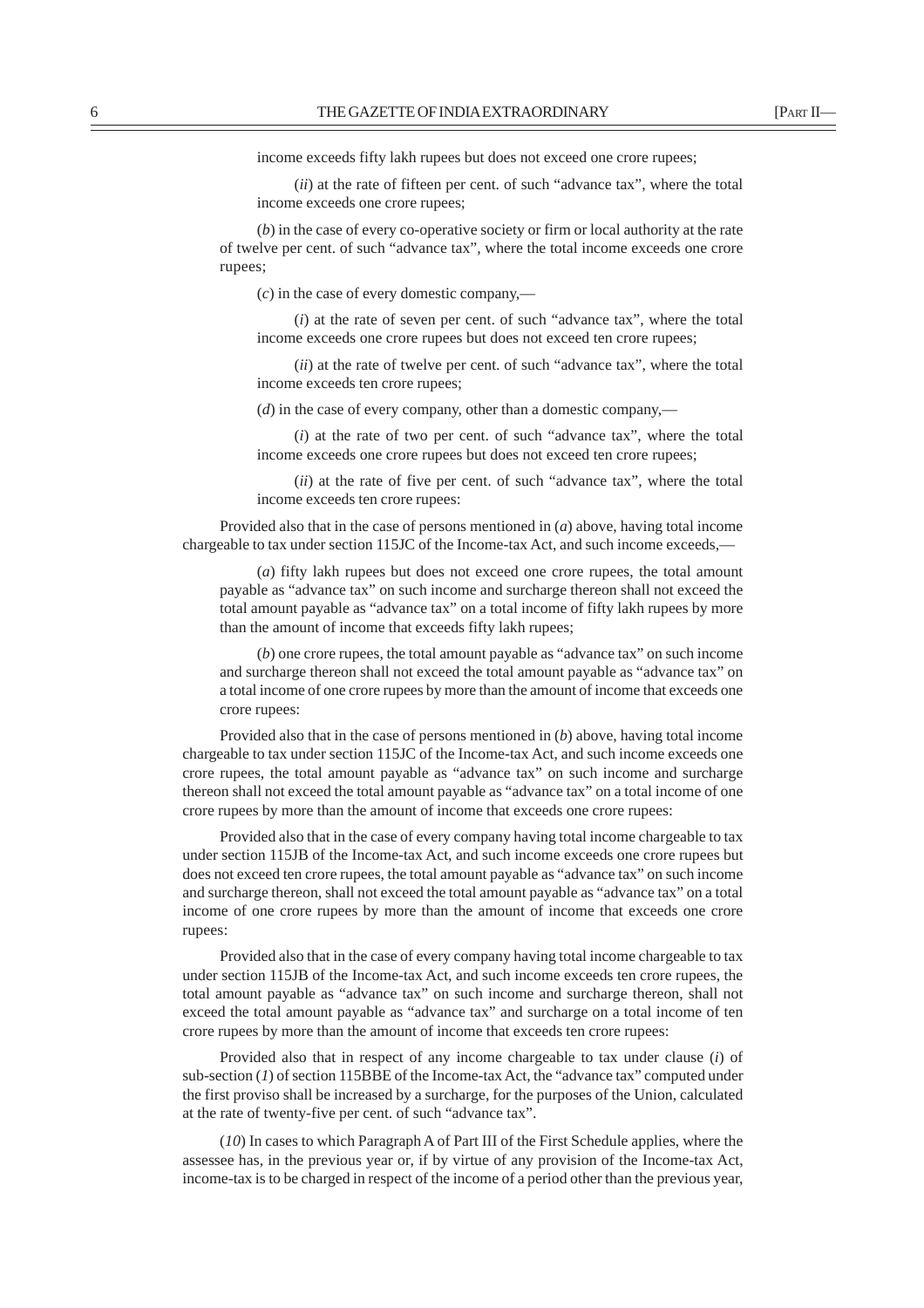in such other period, any net agricultural income exceeding five thousand rupees, in addition to total income and the total income exceeds two lakh fifty thousand rupees, then, in charging income-tax under sub-section (*2*) of section 174 or section 174A or section 175 or sub-section (*2*) of section 176 of the said Act or in computing the "advance tax" payable under Chapter XVII-C of the said Act, at the rate or rates in force,—

(*a*) the net agricultural income shall be taken into account, in the manner provided in clause (*b*) [that is to say, as if the net agricultural income were comprised in the total income after the first two lakh fifty thousand rupees of the total income but without being liable to tax], only for the purpose of charging or computing such income-tax or, as the case may be, "advance tax" in respect of the total income; and

(*b*) such income-tax or, as the case may be, "advance tax" shall be so charged or computed as follows:-

(*i*) the total income and the net agricultural income shall be aggregated and the amount of income-tax or "advance tax" shall be determined in respect of the aggregate income at the rates specified in the said Paragraph A, as if such aggregate income were the total income;

(*ii*) the net agricultural income shall be increased by a sum of two lakh fifty thousand rupees, and the amount of income-tax or "advance tax" shall be determined in respect of the net agricultural income as so increased at the rates specified in the said Paragraph A, as if the net agricultural income were the total income;

(*iii*) the amount of income-tax or "advance tax" determined in accordance with sub-clause (*i*) shall be reduced by the amount of income-tax or, as the case may be, "advance tax" determined in accordance with sub-clause (*ii*) and the sum so arrived at shall be the income-tax or, as the case may be, "advance tax" in respect of the total income:

Provided that in the case of every individual, being a resident in India, who is of the age of sixty years or more but less than eighty years at any time during the previous year, referred to in item (*II*) of Paragraph A of Part III of the First Schedule, the provisions of this sub-section shall have effect as if for the words "two lakh fifty thousand rupees", the words "three lakh rupees" had been substituted:

Provided further that in the case of every individual, being a resident in India, who is of the age of eighty years or more at any time during the previous year, referred to in item (*III*) of Paragraph A of Part III of the First Schedule, the provisions of this sub-section shall have effect as if for the words "two lakh fifty thousand rupees", the words "five lakh rupees" had been substituted:

Provided also that the amount of income-tax or "advance tax" so arrived at, shall be increased by a surcharge for the purposes of the Union, calculated in each case, in the manner provided therein.

(*11*) The amount of income-tax as specified in sub-sections (*1*) to (*3*) and as increased by the applicable surcharge, for the purposes of the Union, calculated in the manner provided therein, shall be further increased by an additional surcharge, for the purposes of the Union, to be called the "Education Cess on income-tax", calculated at the rate of two per cent. of such income-tax and surcharge so as to fulfil the commitment of the Government to provide and finance universalised quality basic education.

(*12*) The amount of income-tax as specified in sub-sections (*1*) to (*3*) and as increased by the applicable surcharge, for the purposes of the Union, calculated in the manner provided therein, shall also be increased by an additional surcharge, for the purposes of the Union, to be called the "Secondary and Higher Education Cess on income-tax", calculated at the rate of one per cent. of such income-tax and surcharge so as to fulfil the commitment of the Government to provide and finance secondary and higher education.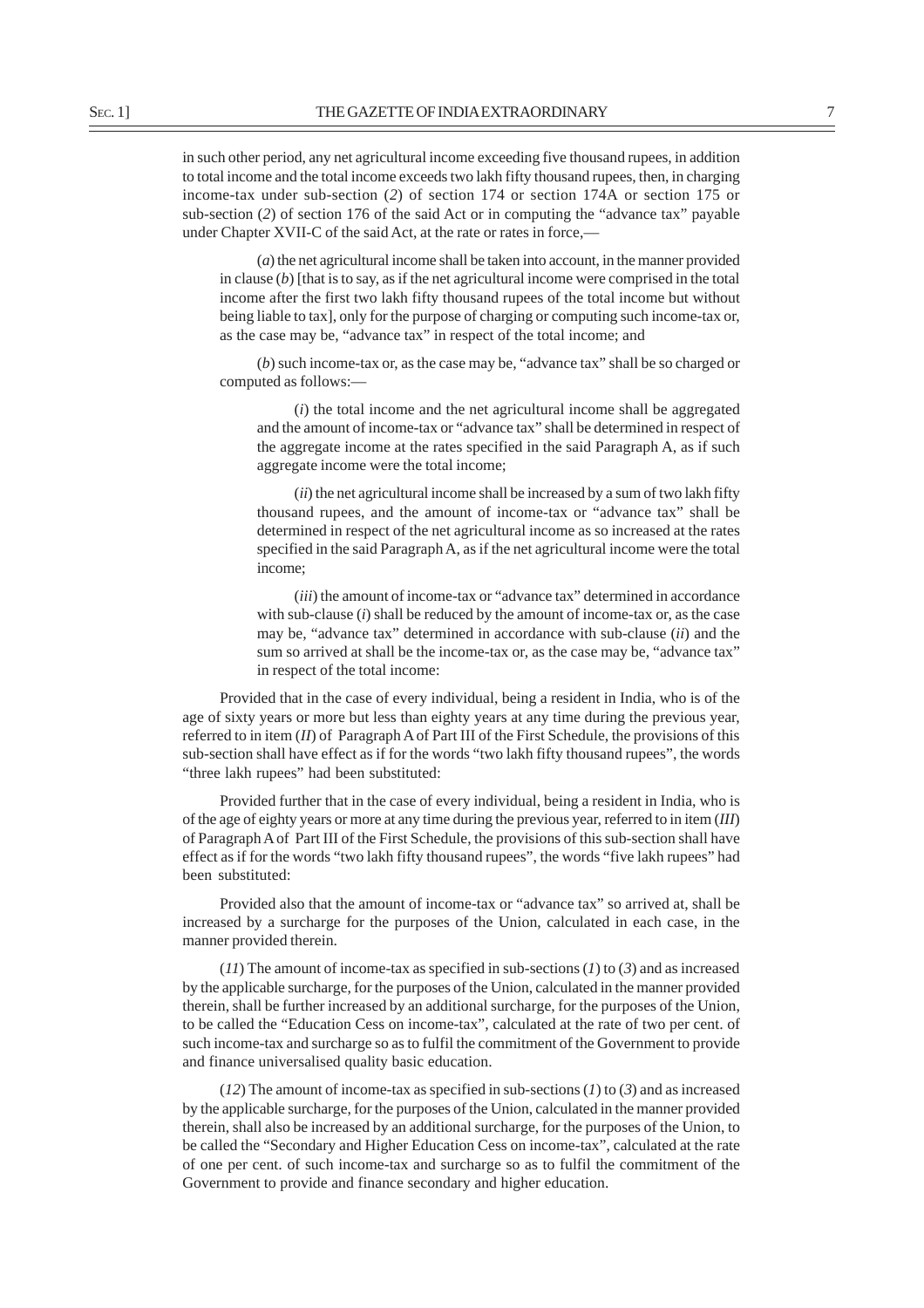(*13*) The amount of income-tax as specified in sub-sections (*4*) to (*10*) and as increased by the applicable surcharge, for the purposes of the Union, calculated in the manner provided therein, shall be further increased by an additional surcharge, for the purposes of the Union, to be called the "Health and Education Cess on income-tax", calculated at the rate of four per cent. of such income-tax and surcharge so as to fulfil the commitment of the Government to provide and finance quality health services and universalised quality basic education and secondary and higher education:

Provided that nothing contained in this sub-section shall apply to cases in which tax is to be deducted or collected under the sections of the Income-tax Act mentioned in sub-sections (*5*), (*6*), (*7*) and (*8*), if the income subjected to deduction of tax at source or collection of tax at source is paid to a domestic company and any other person who is resident in India.

(*14*) For the purposes of this section and the First Schedule,—

(*a*) "domestic company" means an Indian company or any other company which, in respect of its income liable to income-tax under the Income-tax Act, for the assessment year commencing on the 1st day of April, 2018, has made the prescribed arrangements for the declaration and payment within India of the dividends (including dividends on preference shares) payable out of such income;

(*b*) "insurance commission" means any remuneration or reward, whether by way of commission or otherwise, for soliciting or procuring insurance business (including business relating to the continuance, renewal or revival of policies of insurance);

(*c*) "net agricultural income" in relation to a person, means the total amount of agricultural income, from whatever source derived, of that person computed in accordance with the rules contained in Part IV of the First Schedule;

(*d*) all other words and expressions used in this section and the First Schedule but not defined in this sub-section and defined in the Income-tax Act shall have the meanings, respectively, assigned to them in that Act.

#### CHAPTER III

DIRECT TAXES

#### *Income-tax*

Amendment of section 2.

(*a*) in clause (*22*), after *Explanation* 2, the following *Explanation* shall be inserted, namely:––

*"Explanation* 2A.––In the case of an amalgamated company, the accumulated profits, whether capitalised or not, or loss, as the case may be, shall be increased by the accumulated profits, whether capitalised or not, of the amalgamating company on the date of amalgamation.";

(*b*) with effect from the 1st day of April, 2019,––

 $(i)$  in clause  $(24)$ ,—

**3.** In section 2 of the Income-tax Act,––

(*A*) after sub-clause (*xii*), the following sub-clause shall be inserted, namely:––

"(*xiia*) the fair market value of inventory referred to in clause (*via*) of section 28;";

(*B*) after sub-clause (*xviia*), the following sub-clause shall be inserted, namely:––

"(*xviib*) any compensation or other payment referred to in clause (*xi*) of sub-section (*2*) of section 56;";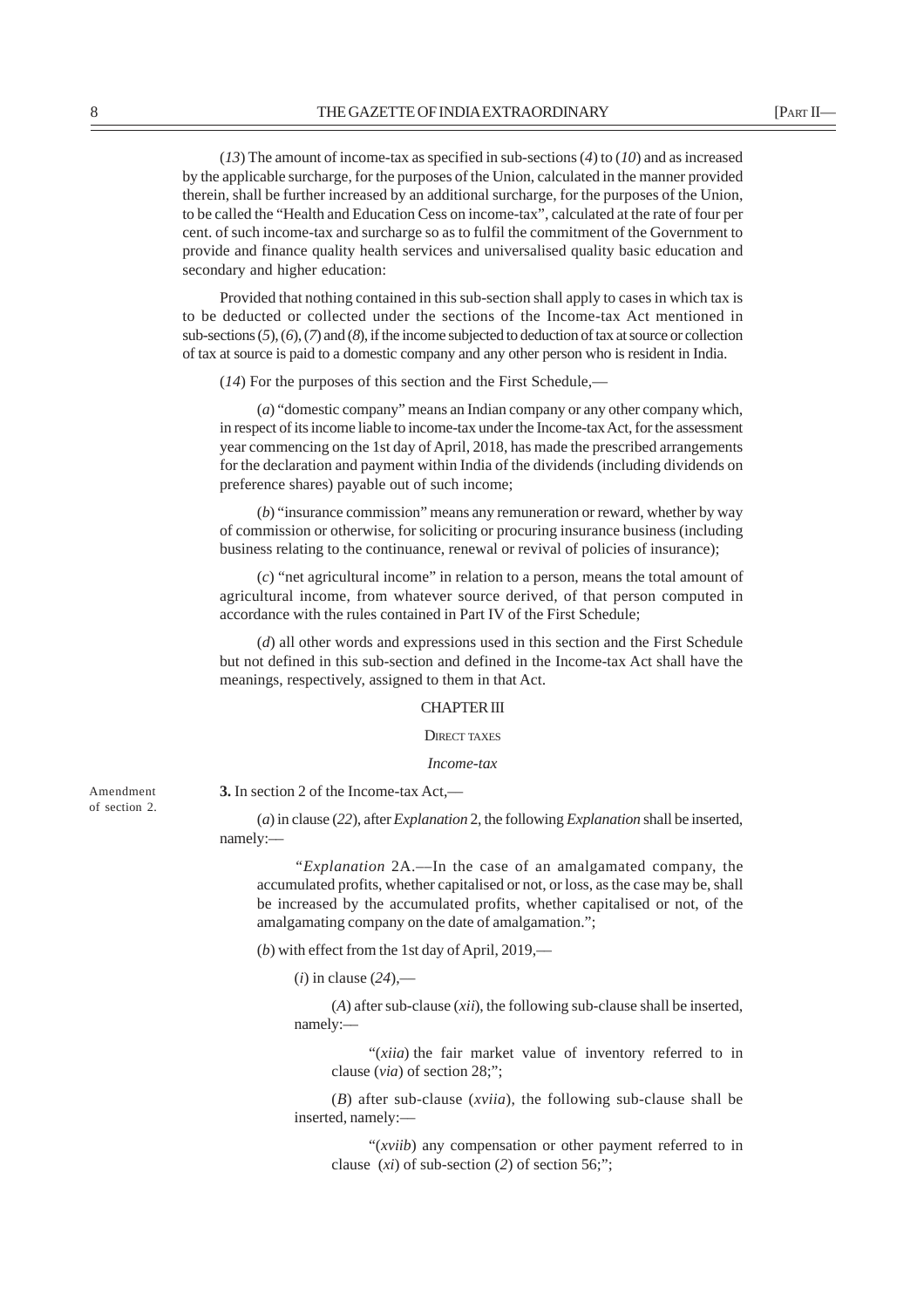(*ii*) in clause (*42A*),—

(*A*) in *Explanation* 1, in clause (*i*), after sub-clause (*b*), the following sub-clause shall be inserted namely:—

"(*ba*) in the case of a capital asset referred to in clause (*via*) of section 28, the period shall be reckoned from the date of its conversion or treatment;";

(*B*) in *Explanation* 4, for the words, brackets and figures "the *Explanation* to clause (*38*) of section 10", the words, brackets, letters and figures "clause (*a*) of the *Explanation* to section 112A" shall be substituted.

**4.** In section 9 of the Income-tax Act, in sub-section (*1*), in clause (*i*), with effect from the 1st day of April, 2019,––

of section 9.

Amendment

( $I$ ) in *Explanation* 2, for clause ( $a$ ), the following clause shall be substituted, namely:—

"(*a*) has and habitually exercises in India, an authority to conclude contracts on behalf of the non-resident or habitually concludes contracts or habitually plays the principal role leading to conclusion of contracts by that non-resident and the contracts are––

(*i*) in the name of the non-resident; or

(*ii*) for the transfer of the ownership of, or for the granting of the right to use, property owned by that non-resident or that non-resident has the right to use; or

(*iii*) for the provision of services by the non-resident; or";

(*II*) after *Explanation* 2, the following *Explanation* shall be inserted, namely:—

'*Explanation* 2A.––For the removal of doubts, it is hereby clarified that the significant economic presence of a non-resident in India shall constitute "business connection" in India and "significant economic presence" for this purpose, shall mean––

(*a*) transaction in respect of any goods, services or property carried out by a non-resident in India including provision of download of data or software in India, if the aggregate of payments arising from such transaction or transactions during the previous year exceeds such amount as may be prescribed; or

(*b*) systematic and continuous soliciting of business activities or engaging in interaction with such number of users as may be prescribed, in India through digital means:

Provided that the transactions or activities shall constitute significant economic presence in India, whether or not,—

(*i*) the agreement for such transactions or activities is entered in India;

(*ii*) the non-resident has a residence or place of business in India; or

(*iii*) the non-resident renders services in India:

Provided further that only so much of income as is attributable to the transactions or activities referred to in clause (*a*) or clause (*b*) shall be deemed to accrue or arise in India.'.

**5.** In section 10 of the Income-tax Act,––

(*a*) after clause ( $6C$ ), the following clause shall be inserted, namely:—

"(*6D*) any income arising to a non-resident, not being a company, or a foreign company, by way of royalty from, or fees for technical services rendered in or outside India to, the National Technical Research Organisation;";

(*b*) with effect from the 1st day of April, 2019,––

(*i*) in clause (*12A*), for the word "employee", the word "assessee" shall be substituted;

Amendment of section 10.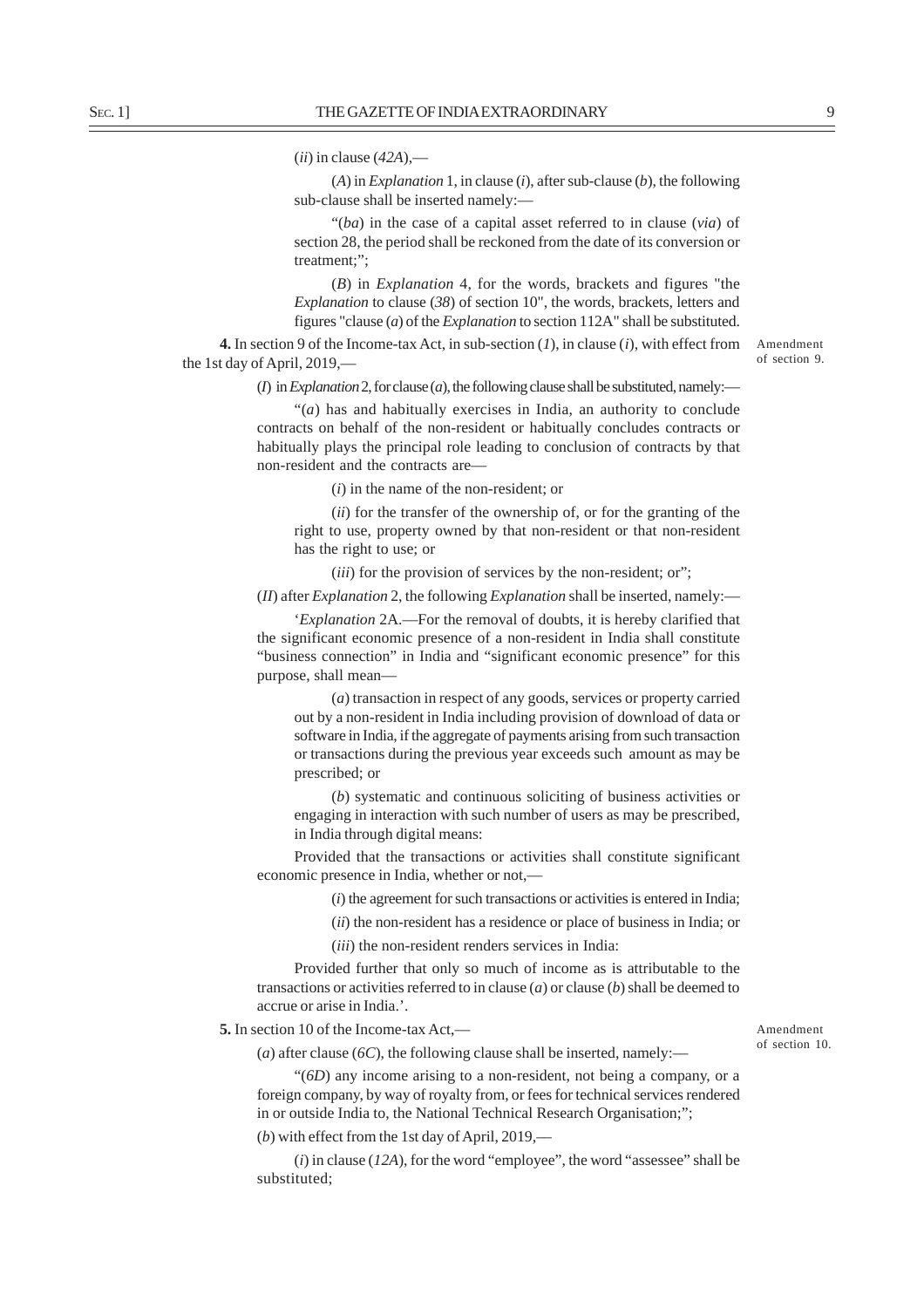|                             | (ii) in clause (23C), after the twelfth proviso [as inserted by section 6 of<br>the Finance Act, 2017], the following proviso shall be inserted, namely:—                                                                                                                                                                                                                                               | 7 of 2017.  |
|-----------------------------|---------------------------------------------------------------------------------------------------------------------------------------------------------------------------------------------------------------------------------------------------------------------------------------------------------------------------------------------------------------------------------------------------------|-------------|
|                             | 'Provided also that for the purposes of determining the amount of<br>application under item $(a)$ of the third proviso, the provisions of<br>sub-clause (ia) of clause (a) of section 40 and sub-sections (3) and (3A) of<br>section 40A, shall, <i>mutatis mutandis</i> , apply as they apply in computing<br>the income chargeable under the head "Profits and gains of business or<br>profession":'; |             |
|                             | $(iii)$ in clause (38), after the third proviso, the following proviso shall be<br>inserted, namely:-                                                                                                                                                                                                                                                                                                   |             |
|                             | "Provided also that nothing contained in this clause shall apply to<br>any income arising from the transfer of long-term capital asset, being an<br>equity share in a company or a unit of an equity oriented fund or a unit of<br>a business trust, made on or after the 1st day of April, 2018.";                                                                                                     |             |
|                             | $(c)$ in clause (46), after the brackets and words "(by whatever name called)" at<br>both the places where they occur, the words ", or a class thereof" shall be inserted;                                                                                                                                                                                                                              |             |
|                             | (d) in clause (48B) [as inserted by section 6 of the Finance Act, 2017], after the<br>word, brackets, figures and letter "clause (48A)", the words "or on termination of the<br>said agreement or the arrangement, in accordance with the terms mentioned therein, as<br>the case may be," shall be inserted with effect from the 1st day of April, 2019.                                               | 7 of 2017.  |
| Amendment<br>of section 11. | <b>6.</b> In section 11 of the Income-tax Act, in sub-section $(I)$ , after <i>Explanation</i> 2 [as<br>inserted by section 11 of the Finance Act, 2017], the following <i>Explanation</i> shall be inserted<br>with effect from the 1st day of April, 2019, namely:-                                                                                                                                   | 7 of 2017.  |
|                             | 'Explanation 3.—For the purposes of determining the amount of application<br>under clause (a) or clause (b), the provisions of sub-clause (ia) of clause (a) of<br>section 40 and sub-sections $(3)$ and $(3A)$ of section 40A, shall, mutatis mutandis,<br>apply as they apply in computing the income chargeable under the head "Profits and<br>gains of business or profession".'.                   |             |
| Amendment<br>of section 16. | <b>7.</b> In section 16 of the Income-tax Act, after clause <i>(i)</i> [as omitted by section 6 of the<br>Finance Act, 2005], the following clause shall be inserted with effect from the 1st day of<br>April, 2019, namely:-                                                                                                                                                                           | 18 of 2005. |
|                             | $"(ia)$ a deduction of forty thousand rupees or the amount of the salary, whichever<br>is less;".                                                                                                                                                                                                                                                                                                       |             |
| Amendment<br>of section 17. | <b>8.</b> In section 17 of the Income-tax Act, in clause (2), in the proviso occurring after<br>sub-clause $(viii)$ , clause $(v)$ shall be omitted with effect from the 1st day of April, 2019.                                                                                                                                                                                                        |             |
| Amendment                   | 9. In section 28 of the Income-tax Act, with effect from the 1st day of April, 2019,—                                                                                                                                                                                                                                                                                                                   |             |
| of section 28.              | ( $I$ ) in clause (ii), after sub-clause ( $d$ ), the following sub-clause shall be inserted,<br>namely:-                                                                                                                                                                                                                                                                                               |             |
|                             | " $(e)$ any person, by whatever name called, at or in connection with the<br>termination or the modification of the terms and conditions, of any contract<br>relating to his business;";                                                                                                                                                                                                                |             |
|                             | $(II)$ after clause $(vi)$ , the following clause shall be inserted, namely:—                                                                                                                                                                                                                                                                                                                           |             |
|                             | "(via) the fair market value of inventory as on the date on which it is<br>converted into, or treated as, a capital asset determined in the prescribed manner;".                                                                                                                                                                                                                                        |             |
| Amendment<br>of section 36. | <b>10.</b> In section 36 of the Income-tax Act, in sub-section $(1)$ , after clause $(xvii)$ , the<br>following clause shall be inserted and shall be deemed to have been inserted with effect from<br>the 1st day of April, 2017, namely:-                                                                                                                                                             |             |
|                             | "( <i>xviii</i> ) marked to market loss or other expected loss as computed in accordance<br>with the income computation and disclosure standards notified under sub-section (2)<br>of section 145.".                                                                                                                                                                                                    |             |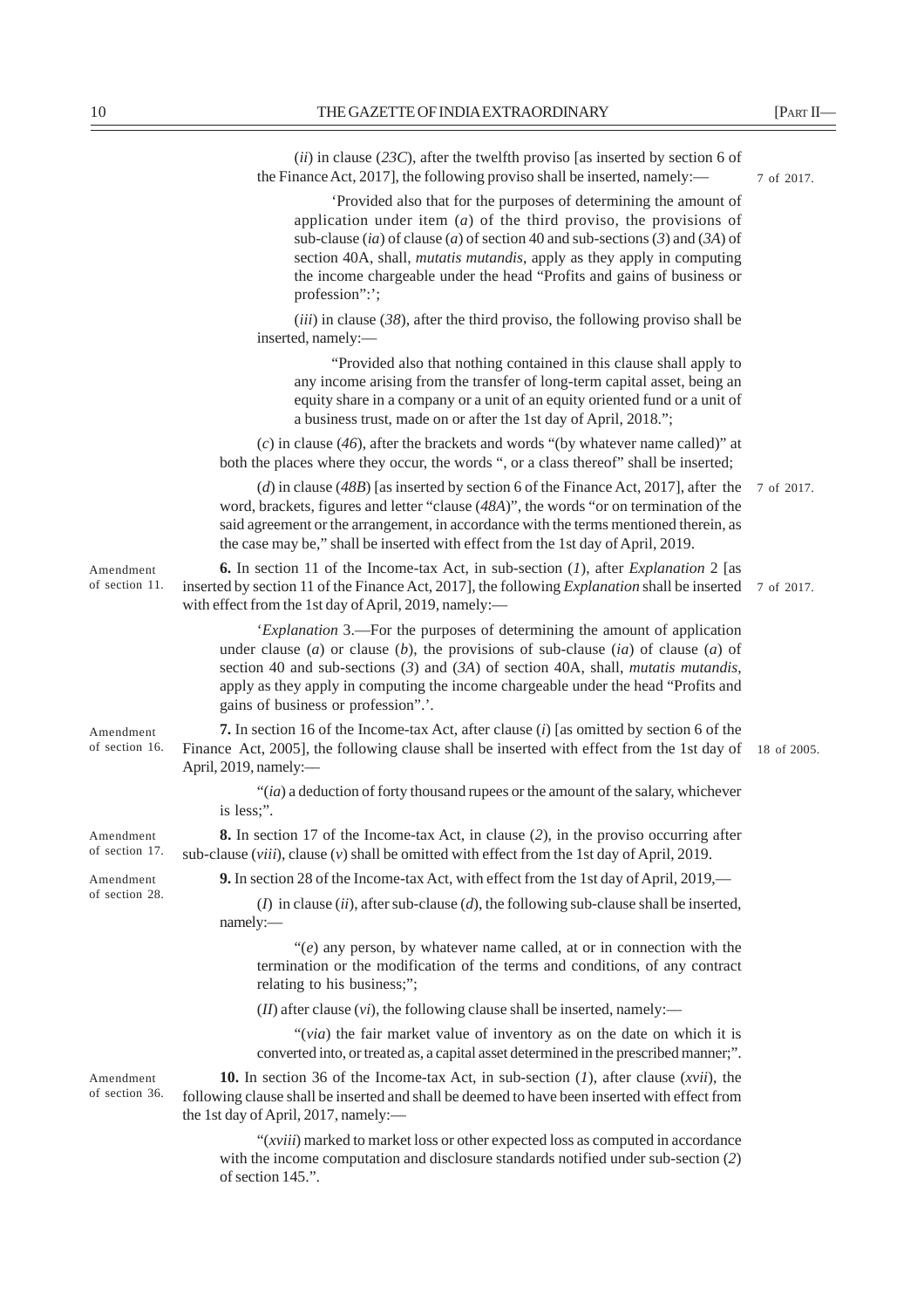| $S_{EC}.1]$ | THE GAZETTE OF INDIA EXTRAORDINARY                                                                                                                                                                                                                                                                                                                                                                                                                                               | 11                                                 |
|-------------|----------------------------------------------------------------------------------------------------------------------------------------------------------------------------------------------------------------------------------------------------------------------------------------------------------------------------------------------------------------------------------------------------------------------------------------------------------------------------------|----------------------------------------------------|
| 18 of 1992. | 11. In section 40A of the Income-tax Act, after sub-section $(12)$ [as omitted by<br>section 17 of the Finance Act, 1992], the following sub-section shall be inserted and shall be<br>deemed to have been inserted with effect from the 1st day of April, 2017, namely:-                                                                                                                                                                                                        | Amendment<br>of section<br>40A.                    |
|             | " $(13)$ No deduction or allowance shall be allowed in respect of any marked to<br>market loss or other expected loss, except as allowable under clause (xviii) of<br>sub-section $(I)$ of section 36.".                                                                                                                                                                                                                                                                         |                                                    |
|             | 12. In section 43 of Income-tax Act, with effect from the 1st day of April, 2019,—                                                                                                                                                                                                                                                                                                                                                                                               | Amendment                                          |
|             | $(i)$ in clause $(I)$ , after <i>Explanation</i> 1, the following <i>Explanation</i> shall be inserted,<br>namely:-                                                                                                                                                                                                                                                                                                                                                              | of section 43.                                     |
|             | "Explanation 1A.—Where a capital asset referred to in clause (via) of<br>section 28 is used for the purposes of business or profession, the actual cost of<br>such asset to the assessee shall be the fair market value which has been taken<br>into account for the purposes of the said clause.";                                                                                                                                                                              |                                                    |
|             | $(ii)$ in clause (5), after the proviso and before <i>Explanation</i> 1, the following<br>proviso shall be inserted, namely:-                                                                                                                                                                                                                                                                                                                                                    |                                                    |
| 17 of 2013. | "Provided further that for the purposes of clause $(e)$ of the first proviso, in respect<br>of trading in agricultural commodity derivatives, the requirement of chargeability of<br>commodity transaction tax under Chapter VII of the Finance Act, 2013 shall not apply.".                                                                                                                                                                                                     |                                                    |
|             | 13. After section 43A of the Income-tax Act, the following section shall be inserted and<br>shall be deemed to have been inserted with effect from the 1st day of April, 2017, namely:—                                                                                                                                                                                                                                                                                          | Insertion of<br>new section<br>43AA.               |
|             | "43AA. (1) Subject to the provisions of section 43A, any gain or loss arising on<br>account of any change in foreign exchange rates shall be treated as income or loss, as<br>the case may be, and such gain or loss shall be computed in accordance with the income<br>computation and disclosure standards notified under sub-section (2) of section 145.                                                                                                                      | Taxation of<br>foreign<br>exchange<br>fluctuation. |
|             | (2) For the purposes of sub-section $(I)$ , gain or loss arising on account of the<br>effects of change in foreign exchange rates shall be in respect of all foreign currency<br>transactions, including those relating to-                                                                                                                                                                                                                                                      |                                                    |
|             | $(i)$ monetary items and non-monetary items;                                                                                                                                                                                                                                                                                                                                                                                                                                     |                                                    |
|             | (ii) translation of financial statements of foreign operations;                                                                                                                                                                                                                                                                                                                                                                                                                  |                                                    |
|             | (iii) forward exchange contracts;                                                                                                                                                                                                                                                                                                                                                                                                                                                |                                                    |
|             | $(iv)$ foreign currency translation reserves.".                                                                                                                                                                                                                                                                                                                                                                                                                                  |                                                    |
|             | 14. In section 43CA of the Income-tax Act, with effect from the 1st day of April, 2019,—                                                                                                                                                                                                                                                                                                                                                                                         | Amendment                                          |
|             | (a) in sub-section (1), the following proviso shall be inserted, namely:—                                                                                                                                                                                                                                                                                                                                                                                                        | of section<br>43CA.                                |
|             | "Provided that where the value adopted or assessed or assessable by the<br>authority for the purpose of payment of stamp duty does not exceed one hundred<br>and five per cent. of the consideration received or accruing as a result of the<br>transfer, the consideration so received or accruing as a result of the transfer<br>shall, for the purposes of computing profits and gains from transfer of such<br>asset, be deemed to be the full value of the consideration."; |                                                    |
|             | (b) in sub-section $(4)$ , for the words "by any mode other than cash", the words<br>"by way of an account payee cheque or an account payee bank draft or by use of<br>electronic clearing system through a bank account" shall be substituted.                                                                                                                                                                                                                                  |                                                    |
|             | 15. After section 43CA of the Income-tax Act, the following section shall be inserted and Insertion of                                                                                                                                                                                                                                                                                                                                                                           |                                                    |

new section 43CB.

"43CB. (*1*) The profits and gains arising from a construction contract or a contract for providing services shall be determined on the basis of percentage of completion method in accordance with the income computation and disclosure standards notified under sub-section (*2*) of section 145:

shall be deemed to have been inserted with effect from the 1st day of April, 2017, namely:—

Computation of income from construction and service contracts.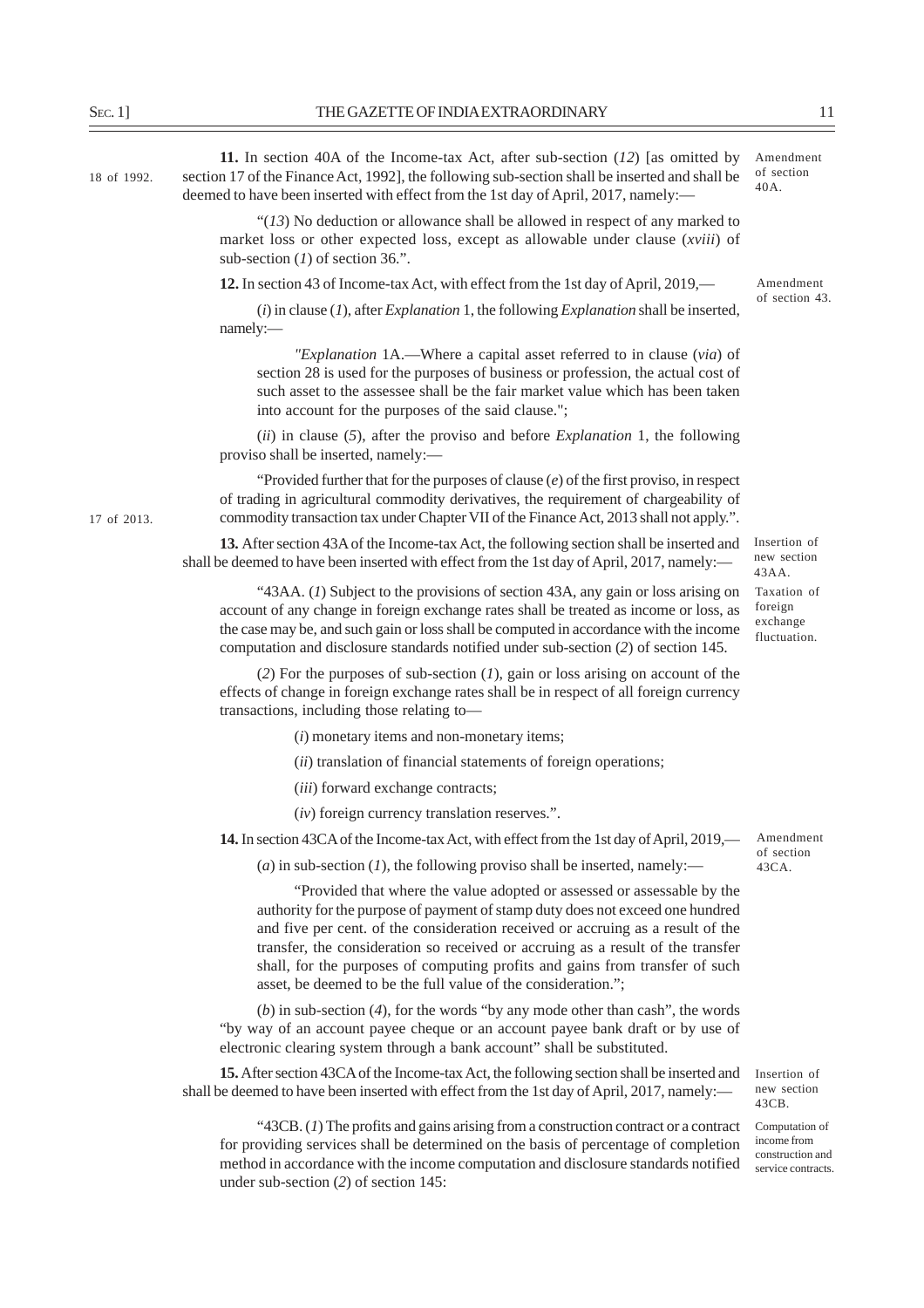Provided that profits and gains arising from a contract for providing services,—

(*i*) with duration of not more than ninety days shall be determined on the basis of project completion method;

(*ii*) involving indeterminate number of acts over a specific period of time shall be determined on the basis of straight line method.

(*2*) For the purposes of percentage of completion method, project completion method or straight line method referred to in sub-section (*1*)—

(*i*) the contract revenue shall include retention money;

(*ii*) the contract costs shall not be reduced by any incidental income in the nature of interest, dividends or capital gains.".

**16.** In section 44AE of the Income-tax Act, with effect from the 1st day of April, 2019,—

(*a*) for sub-section (*2*), the following sub-section shall be substituted, namely:—

" $(2)$  For the purposes of sub-section  $(1)$ , the profits and gains from each goods carriage,—

(*i*) being a heavy goods vehicle, shall be an amount equal to one thousand rupees per ton of gross vehicle weight or unladen weight, as the case may be, for every month or part of a month during which the heavy goods vehicle is owned by the assessee in the previous year or an amount claimed to have been actually earned from such vehicle, whichever is higher;

(*ii*) other than heavy goods vehicle, shall be an amount equal to seven thousand five hundred rupees for every month or part of a month during which the goods carriage is owned by the assessee in the previous year or an amount claimed to have been actually earned from such goods carriage, whichever is higher.";

(*b*) in the *Explanation*, for clause (*a*), the following clauses shall be substituted, namely:––

'(*a*) the expressions "goods carriage", "gross vehicle weight" and "unladen weight" shall have the respective meanings assigned to them in section 2 of the Motor Vehicles Act, 1988;

(*aa*) the expression "heavy goods vehicle" means any goods carriage, the gross vehicle weight of which exceeds 12000 kilograms;'.

**17.** In section 47 of the Income-tax Act, after clause (*viiaa*) [as inserted by section 23 of the Finance Act, 2017], the following clause shall be inserted with effect from the 1st day 7 of 2017. of April, 2019, namely:—

'(*viiab*) any transfer of a capital asset, being*—*

(*a*) bond or Global Depository Receipt referred to in sub-section (*1*) of section 115AC; or

(*b*) rupee denominated bond of an Indian company; or

(*c*) derivative,

made by a non-resident on a recognised stock exchange located in any International Financial Services Centre and where the consideration for such transaction is paid or payable in foreign currency.

*Explanation.—* For the purposes of this clause,—

(*a*) "International Financial Services Centre" shall have the meaning assigned to it in clause (*q*) of section 2 of the Special Economic Zones Act, 2005;

(*b*) "recognised stock exchange" shall have the meaning assigned to it in clause (*ii*) of *Explanation* 1 to clause (*5*) of section 43;

Amendment of section 44AE.

Amendment of section 47.

59 of 1988.

28 of 2005.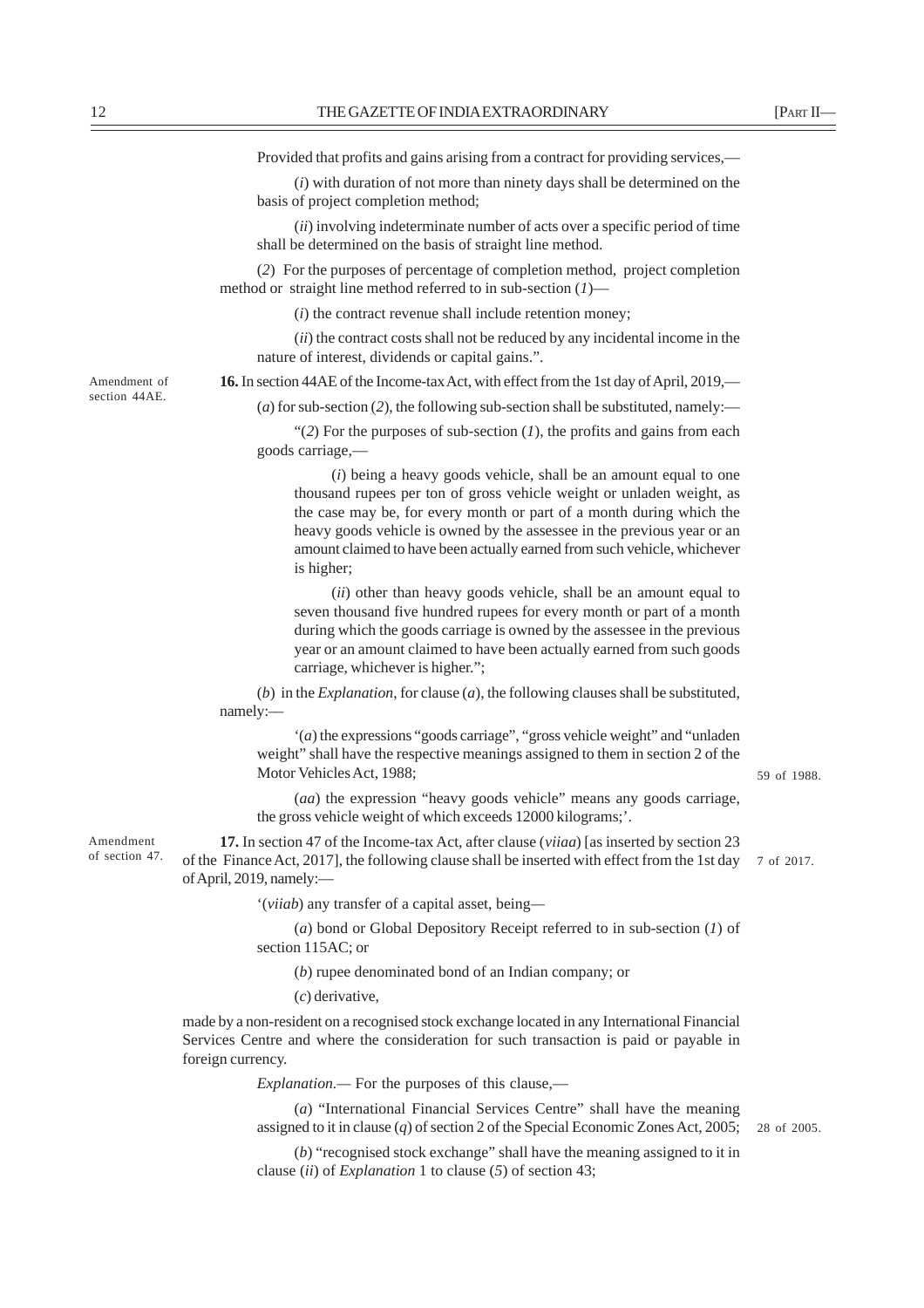42 of 1956.

shall be inserted, namely:—

(*c*) "derivative" shall have the meaning assigned to it in clause (*ac*) of section 2 of the Securities Contracts (Regulation) Act, 1956.'. **18.** In section 48 of the Income-tax Act, after the second proviso, the following proviso

Amendment of section 48.

Amendment of section 54EC.

"Provided also that nothing contained in the first and second provisos shall apply to the capital gains arising from the transfer of a long-term capital asset being an equity share in a company or a unit of an equity oriented fund or a unit of a business trust referred to in section 112A:".

**19.** In section 49 of the Income-tax Act, after sub-section (*8*), the following sub-section shall be inserted with effect from the 1st day of April, 2019, namely:— Amendment of section 49.

"(*9*) Where the capital gain arises from the transfer of a capital asset referred to in clause (*via*) of section 28, the cost of acquisition of such asset shall be deemed to be the fair market value which has been taken into account for the purposes of the said clause.".

**20.** In section 50C of the Income-tax Act, in sub-section (*1*), after the second proviso, the following proviso shall be inserted with effect from the 1st day of April, 2019, namely:— Amendment of setion 50C.

"Provided also that where the value adopted or assessed or assessable by the stamp valuation authority does not exceed one hundred and five per cent. of the consideration received or accruing as a result of the transfer, the consideration so received or accruing as a result of the transfer shall, for the purposes of section 48, be deemed to be the full value of the consideration.".

**21.** In section 54EC of the Income-tax Act, with effect from the 1st day of April, 2019,—

(*a*) in sub-section (*1*), after the words "long-term capital asset", the words ", being land or building or both," shall be inserted;

(*b*) in sub-section (*2*), before the *Explanation,* the following proviso shall be inserted, namely:—

'Provided that in case of long-term specified asset referred to in subclause (*ii*) of clause (*ba*) of the *Explanation* occurring after sub-section (*3*), this sub-section shall have effect as if for the words "three years", the words "five years" had been substituted.';

(*c*) in the *Explanation* occurring after sub-section (*3*), for clause (*ba*), the following clause shall be substituted, namely:—

'(*ba*) "long-term specified asset" for making any investment under this section,––

(*i*) on or after the 1st day of April, 2007 but before the 1st day of April, 2018, means any bond, redeemable after three years and issued on or after the 1st day of April, 2007 but before the 1st day of April, 2018;

(*ii*) on or after the 1st day of April, 2018, means any bond, redeemable after five years and issued on or after the 1st day of April, 2018,

by the National Highways Authority of India constituted under section 3 of the National Highways Authority of India Act, 1988 or by the Rural Electrification Corporation Limited, a company formed and registered under the Companies Act, 1956 or any other bond notified in the Official Gazette by the Central Government in this behalf.'.

**22.** In section 55 of the Income-tax Act, in sub-section (*2*), after clause (*ab*), the following clause shall be inserted, namely:—

Amendment of section 55.

'(*ac*) subject to the provisions of sub-clauses (*i*) and (*ii*) of clause (*b*), in relation to a long-term capital asset, being an equity share in a company or a unit of an equity oriented fund or a unit of a business trust referred to in section 112A, acquired before the 1st day of February, 2018, shall be higher of—

(*i*) the cost of acquisition of such asset; and

68 of 1988. 1 of 1956.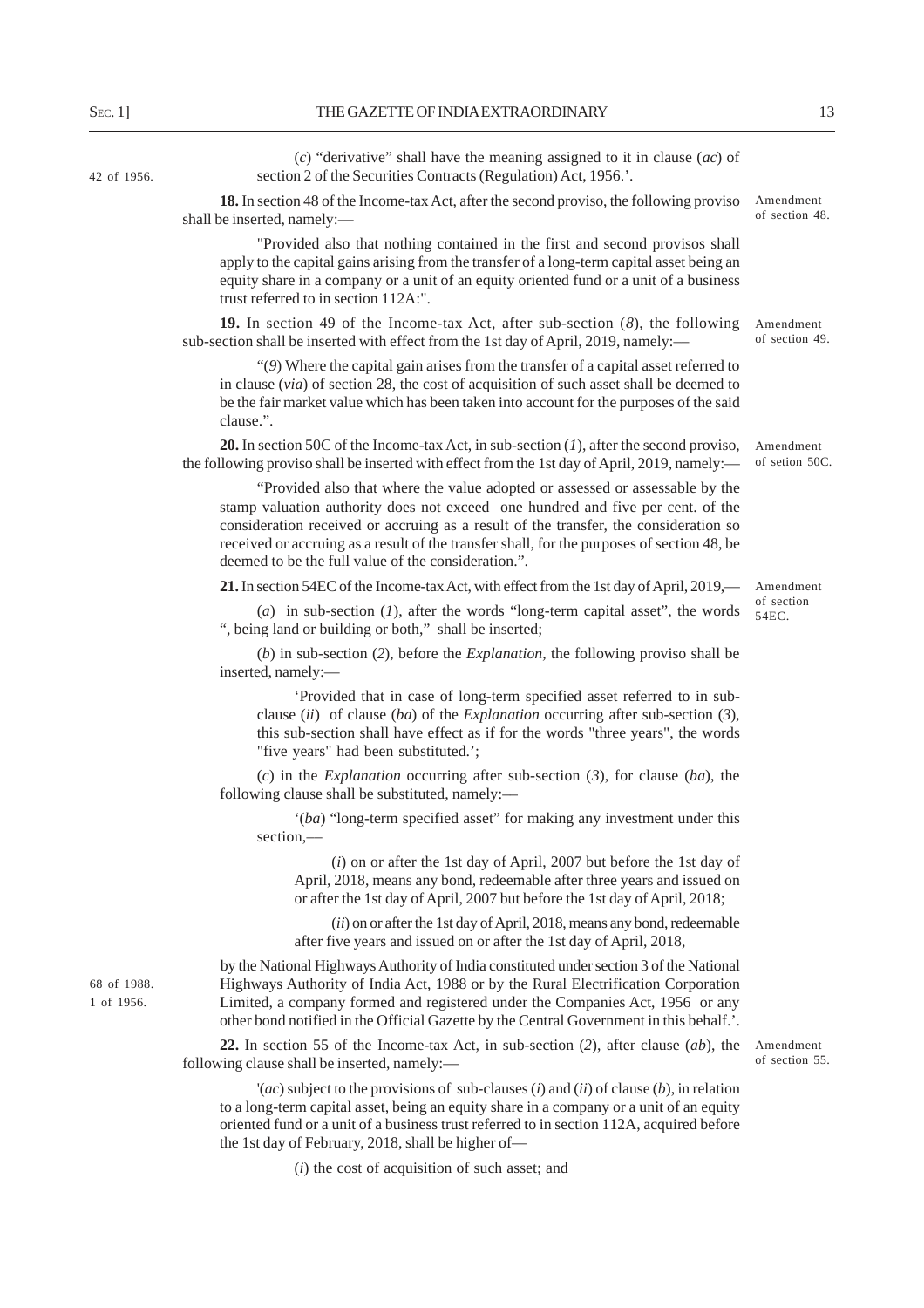(*ii*) lower of—

(*A*) the fair market value of such asset; and

(*B*) the full value of consideration received or accruing as a result of

the transfer of the capital asset. *Explanation.—*For the purposes of this clause,—

(*a*) "fair market value" means,—

(*i*) in a case where the capital asset is listed on any recognised stock exchange as on the 31st day of January, 2018, the highest price of the capital asset quoted on such exchange on the said date:

Provided that where there is no trading in such asset on such exchange on the 31st day of January, 2018, the highest price of such asset on such exchange on a date immediately preceding the 31st day of January, 2018 when such asset was traded on such exchange shall be the fair market value;

(*ii*) in a case where the capital asset is a unit which is not listed on a recognised stock exchange as on the 31st day of January, 2018, the net asset value of such unit as on the said date;

(*iii*) in a case where the capital asset is an equity share in a company which is—

(*A*) not listed on a recognised stock exchange as on the 31st day of January, 2018 but listed on such exchange on the date of transfer;

(*B*) listed on a recognised stock exchange on the date of transfer and which became the property of the assessee in consideration of share which is not listed on such exchange as on the 31st day of January, 2018 by way of transaction not regarded as transfer under section 47,

an amount which bears to the cost of acquisition the same proportion as Cost Inflation Index for the financial year 2017-2018 bears to the Cost Inflation Index for the first year in which the asset was held by the assessee or for the year beginning on the first day of April, 2001, whichever is later;

(*b*) "Cost Inflation Index" shall have the meaning assigned to it in clause (*v*) of the *Explanation* to section 48;

(*c*) "recognised stock exchange" shall have the meaning assigned to it in clause (*ii*) of *Explanation* 1 to clause (*5*) of section 43.'.

**23.** In section 56 of the Income-tax Act, in sub-section (*2*),––

#### $(A)$  in clause  $(x)$ ,—

(*I*) in sub-clause (*b*), for item (*B*), the following item shall be substituted with effect from the 1st day of April, 2019, namely:-

" $(B)$  for a consideration, the stamp duty value of such property as exceeds such consideration, if the amount of such excess is more than the higher of the following amounts, namely:-

(*i*) the amount of fifty thousand rupees; and

(*ii*) the amount equal to five per cent. of the consideration:";

(*II*) in the fourth proviso, in clause (*IX*), after the words, brackets and figure "clause (*i*) or", the words, brackets and figures "clause (*iv*) or clause (*v*) or" shall be inserted;

(*B*) after clause (*x*), the following clause shall be inserted with effect from the 1st day of April, 2019, namely:—

"(*xi*) any compensation or other payment, due to or received by any person, by whatever name called, in connection with the termination of his employment or the modification of the terms and conditions relating thereto.".

Amendment of section 56.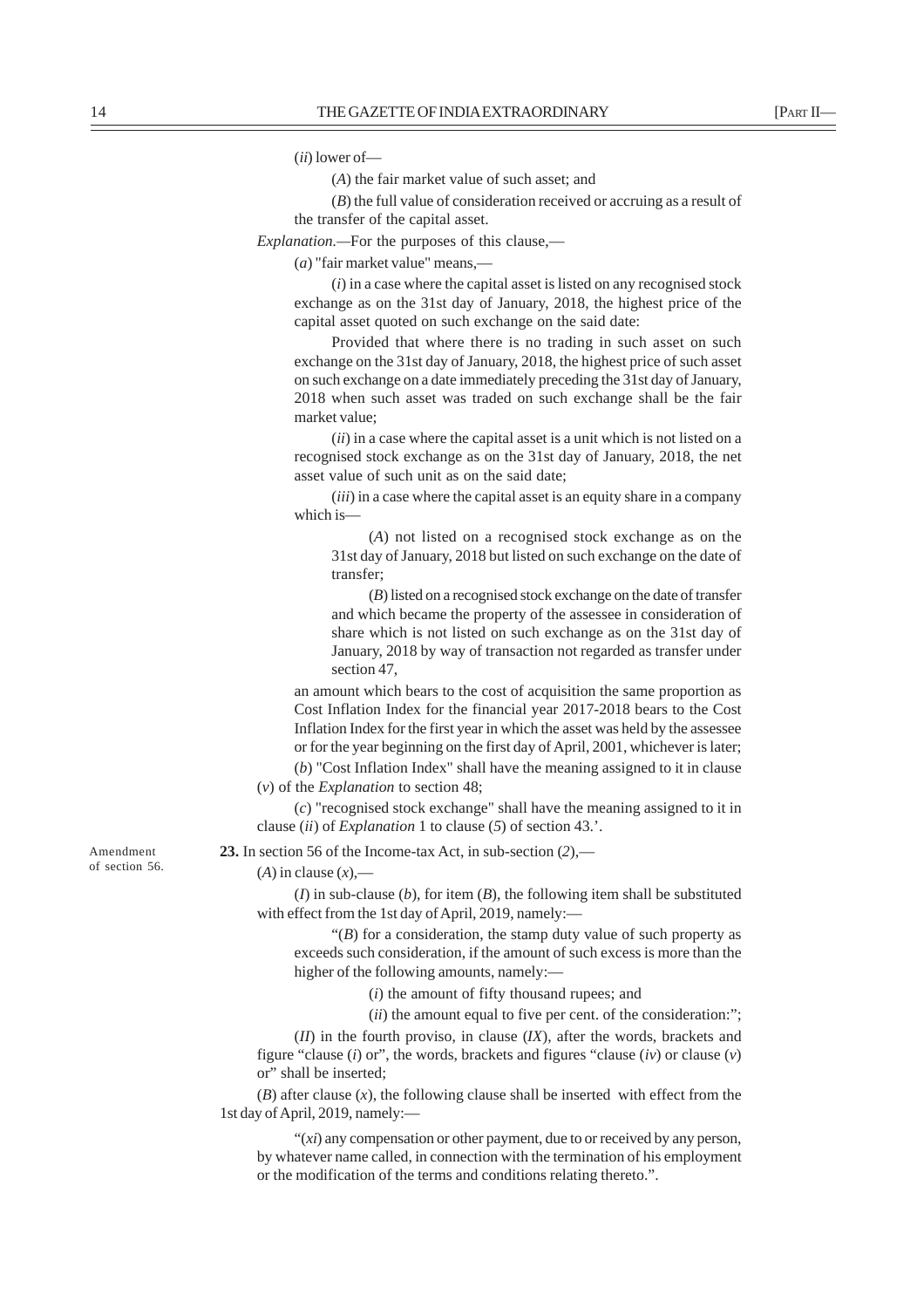**24.** In section 79 of the Income-tax Act [as substituted by section 32 of the Finance 7 of 2017. Act, 2017], after the second proviso, the following proviso shall be inserted, namely:— of section 79. "Provided also that nothing contained in this section shall apply to a company where a change in the shareholding takes place in a previous year pursuant to a resolution plan approved under the Insolvency and Bankruptcy Code, 2016, after affording a reasonable opportunity of being heard to the jurisdictional Principal Commissioner or Commissioner.". **25.** For section 80AC of the Income-tax Act, the following section shall be substituted, namely:–– '80AC. Where in computing the total income of an assessee of any previous year relevant to the assessment year commencing on or after–– (*i*) the 1st day of April, 2006 but before the 1st day of April, 2018, any deduction is admissible under section 80-IA or section 80-IAB or section 80-IB or section 80-IC or section 80-ID or section 80-IE; (*ii*) the 1st day of April, 2018, any deduction is admissible under any provision of this Chapter under the heading "C.—*Deductions in respect of certain incomes*", no such deduction shall be allowed to him unless he furnishes a return of his income for such assessment year on or before the due date specified under sub-section (*1*) of section 139.'. **26.** In section 80D of the Income-tax Act, with effect from the 1st day of April, 2019,—  $(A)$  in sub-section  $(2)$ , (*i*) for the words "thirty thousand rupees" wherever they occur, the words "fifty thousand rupees" shall be substituted; (*ii*) in the first proviso occurring after clause (*d*), the word "very" shall be omitted;  $(B)$  in sub-section  $(3)$ ,— (*i*) for the words "thirty thousand rupees" at both the places where they occur, the words "fifty thousand rupees" shall be substituted; (*ii*) the word "very" shall be omitted; (*C*) in sub-section (*4*),— (*i*) the words "or a very senior citizen" shall be omitted; (*ii*) for the words "thirty thousand rupees", the words "fifty thousand rupees" shall be substituted;  $(D)$  after sub-section  $(4)$ , the following sub-section shall be inserted, namely:— '(*4A*) Where the amount specified in clause (*a*) or clause (*b*) of sub-section (*2*) or clause (*a*) of sub-section (*3*) is paid in lump sum in the previous year to effect or to keep in force an insurance on the health of any person specified therein for more than a year, then, subject to the provisions of this section, there shall be allowed for each of the relevant previous year, a deduction equal to the appropriate fraction of the amount. *Explanation*.—For the purposes of this sub-section,— (*i*) "appropriate fraction" means the fraction, the numerator of which is one and the denominator of which is the total number of relevant previous years; (*ii*) "relevant previous year" means the previous year beginning with the previous year in which such amount is paid and the subsequent Substitution of new section for section 80AC. Deduction not to be allowed unless return furnished. Amendment 31 of 2016. Amendment of section 80D.

previous year or years during which the insurance shall have effect or be in force.';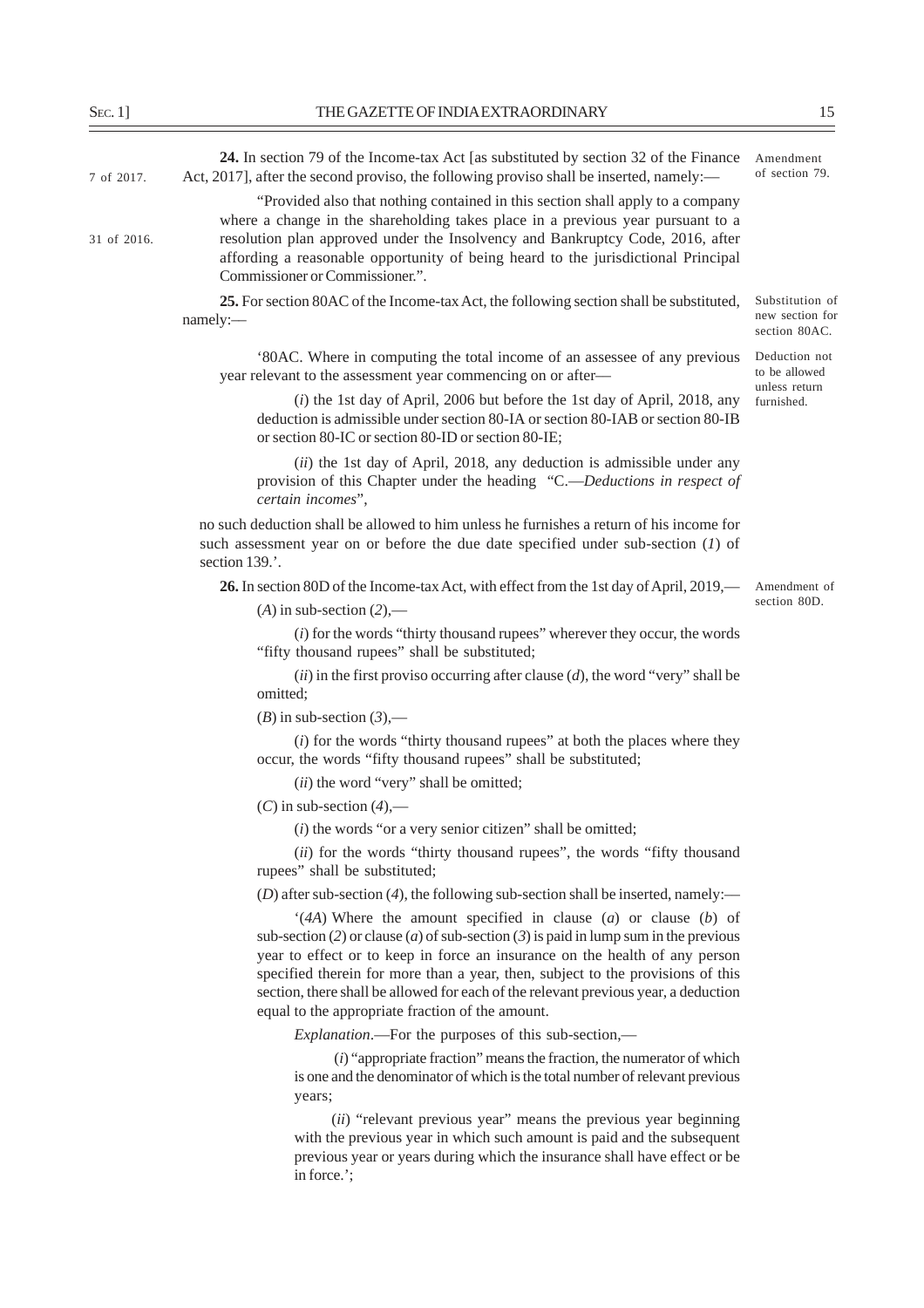(*E*) in the *Explanation* occurring after sub-section (*5*), clause (*ii*) shall be omitted.

**27.** In section 80DDB of the Income-tax Act, with effect from the 1st day of April, 2019,—

(*a*) in the third proviso, for the words "sixty thousand rupees", the words "one hundred thousand rupees" shall be substituted;

(*b*) the fourth proviso shall be omitted;

(*c*) in the *Explanation*, clause (*v*) shall be omitted.

**28.** In section 80-IAC of the Income-tax Act, in the *Explanation* below sub-section (*4*),––

(*a*) for clause (*i*), the following clause shall be substituted, namely:––

'(*i*) "eligible business" means a business carried out by an eligible start up engaged in innovation, development or improvement of products or processes or services or a scalable business model with a high potential of employment generation or wealth creation;';

 $(b)$  in clause  $(ii)$ ,—

(*i*) in sub-clause (*a*), for the figures "2019", the figures "2021" shall be substituted;

(*ii*) in sub-clause (*b*), for the words, figures and letters "in any of the previous years beginning on or after the 1st day of April, 2016 and ending on the 31st day of March, 2021", the words, brackets and figure "in the previous year relevant to the assessment year for which deduction under sub-section (*1*) is claimed" shall be substituted.

**29.** In section 80JJAA of the Income-tax Act, in the *Explanation* occurring after sub-section (*2*), in clause (*ii*), with effect from the 1st day of April, 2019,––

(*a*) in the proviso, after the words "manufacturing of apparel", the words "or footwear or leather products" shall be inserted;

(*b*) after the proviso, the following proviso shall be inserted, namely:—

"Provided further that where an employee is employed during the previous year for a period of less than two hundred and forty days or one hundred and fifty days, as the case may be, but is employed for a period of two hundred and forty days or one hundred and fifty days, as the case may be, in the immediately succeeding year, he shall be deemed to have been employed in the succeeding year and the provisions of this section shall apply accordingly;".

**30.** After section 80P of the Income-tax Act, the following section shall be inserted with effect from the 1st day of April, 2019, namely:—

'80PA. (*1*) Where the gross total income of an assessee, being a Producer Company having a total turnover of less than one hundred crore rupees in any previous year, includes any profits and gains derived from eligible business, there shall, in accordance with and subject to the provisions of this section, be allowed, in computing the total income of the assessee, a deduction of an amount equal to one hundred per cent. of the profits and gains attributable to such business for the previous year relevant to an assessment year commencing on or after the 1st day of April, 2019, but before the 1st day of April, 2025.

(*2*) In a case where the assessee is entitled also to deduction under any other provision of this Chapter, the deduction under this section shall be allowed with reference to the income, if any, as referred to in this section included in the gross total income as reduced by the deductions under such other provision of this Chapter.

*Explanation*.—For the purposes of this section,—

(*i*) "eligible business" means—

(*a*) the marketing of agricultural produce grown by the members; or

Amendment of section 80DDB.

Amendment of section 80JJAA.

Insertion of new section 80PA.

Deduction in respect of certain income of Producer Companies.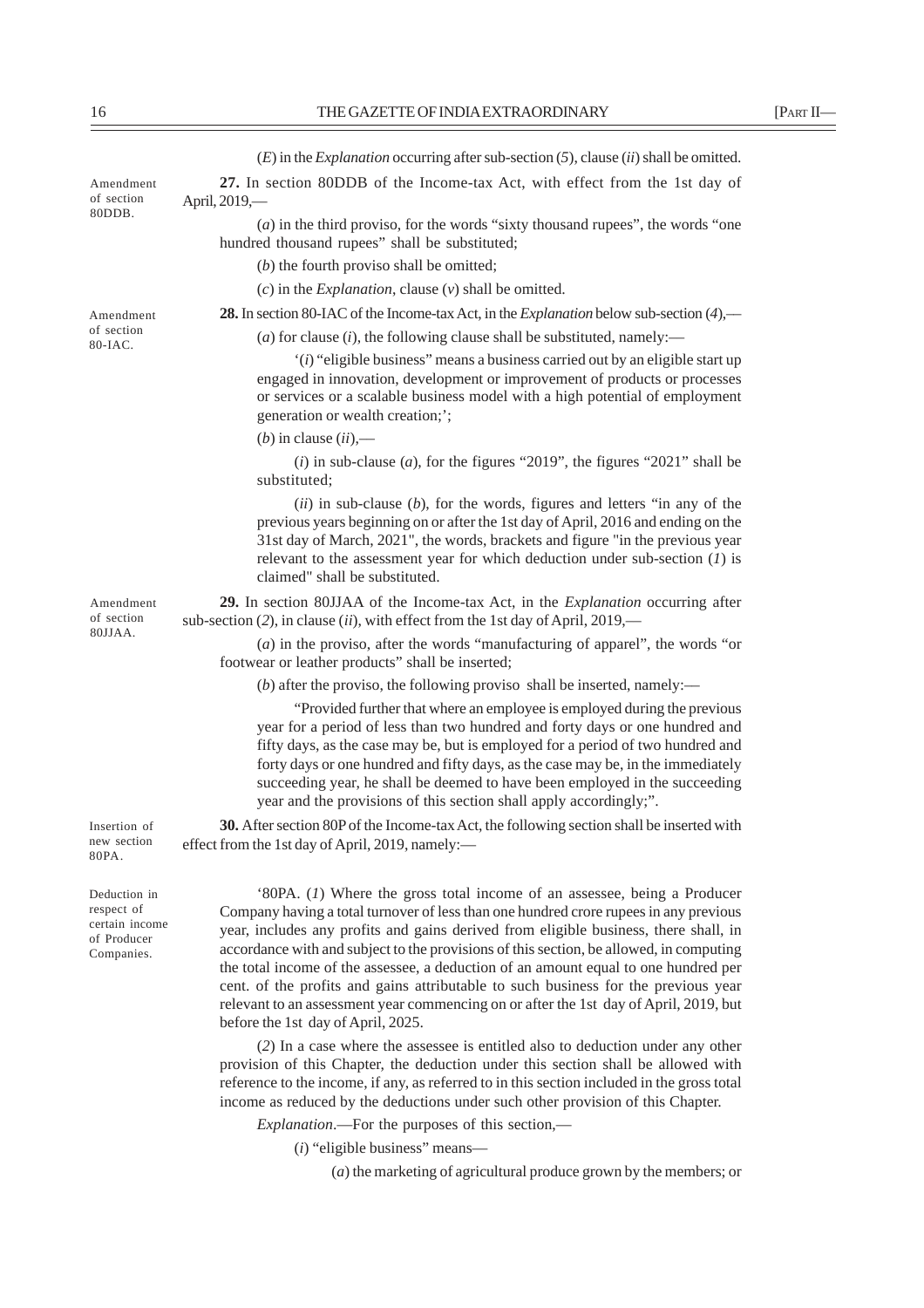|             | $(b)$ the purchase of agricultural implements, seeds, livestock or other<br>articles intended for agriculture for the purpose of supplying them to the<br>members; or                                                                                                                                                                                                                   |                                                            |
|-------------|-----------------------------------------------------------------------------------------------------------------------------------------------------------------------------------------------------------------------------------------------------------------------------------------------------------------------------------------------------------------------------------------|------------------------------------------------------------|
|             | $(c)$ the processing of the agricultural produce of the members;                                                                                                                                                                                                                                                                                                                        |                                                            |
| 1 of 1956.  | (ii) "member" shall have the meaning assigned to it in clause $(d)$ of<br>section 581A of the Companies Act, 1956;                                                                                                                                                                                                                                                                      |                                                            |
| 1 of 1956.  | <i>(iii)</i> "Producer Company" shall have the meaning assigned to it in<br>clause (l) of section 581A of the Companies Act, 1956.'.                                                                                                                                                                                                                                                    |                                                            |
|             | 31. In section 80TTA of the Income-tax Act, in sub-section $(I)$ , in the opening portion,<br>after the word "assessee", the brackets, words, figures and letters "(other than the assessee<br>referred to in section 80TTB)" shall be inserted with effect from the 1st day of April, 2019.                                                                                            | Amendment<br>of section<br>80TTA.                          |
|             | 32. After section 80TTA of the Income-tax Act, the following section shall be inserted<br>with effect from the 1st day of April, 2019, namely:-                                                                                                                                                                                                                                         | Insertion of<br>new section<br>80TTB.                      |
|             | '80TTB. $(I)$ Where the gross total income of an assessee, being a senior citizen,<br>includes any income by way of interest on deposits with-                                                                                                                                                                                                                                          | Deduction in<br>respect of                                 |
| 10 of 1949. | $(a)$ a banking company to which the Banking Regulation Act, 1949, applies<br>(including any bank or banking institution referred to in section 51 of that Act);                                                                                                                                                                                                                        | interest on<br>deposits in<br>case of senior               |
|             | $(b)$ a co-operative society engaged in carrying on the business of banking<br>(including a co-operative land mortgage bank or a co-operative land development<br>bank); or                                                                                                                                                                                                             | citizens.                                                  |
| 6 of 1898.  | (c) a Post Office as defined in clause $(k)$ of section 2 of the Indian Post<br>Office Act, 1898,                                                                                                                                                                                                                                                                                       |                                                            |
|             | there shall, in accordance with and subject to the provisions of this section, be allowed,<br>in computing the total income of the assessee, a deduction-                                                                                                                                                                                                                               |                                                            |
|             | $(i)$ in a case where the amount of such income does not exceed in the<br>aggregate fifty thousand rupees, the whole of such amount; and                                                                                                                                                                                                                                                |                                                            |
|             | (ii) in any other case, fifty thousand rupees.                                                                                                                                                                                                                                                                                                                                          |                                                            |
|             | (2) Where the income referred to in sub-section $(I)$ is derived from any deposit<br>held by, or on behalf of, a firm, an association of persons or a body of individuals, no<br>deduction shall be allowed under this section in respect of such income in computing<br>the total income of any partner of the firm or any member of the association or any<br>individual of the body. |                                                            |
|             | <i>Explanation</i> .—For the purposes of this section, "senior citizen" means an<br>individual resident in India who is of the age of sixty years or more at any time during<br>the relevant previous year.'.                                                                                                                                                                           |                                                            |
|             | 33. After section 112 of the Income-tax Act, the following section shall be inserted with<br>effect from the 1st day of April, 2019, namely:-                                                                                                                                                                                                                                           | Insertion of<br>new section<br>112A.                       |
|             | '112A. (1) Notwithstanding anything contained in section 112, the tax payable<br>by an assessee on his total income shall be determined in accordance with the provisions<br>of sub-section $(2)$ , if-                                                                                                                                                                                 | Tax on long-<br>term capital<br>gains in<br>certain cases. |
|             | $(i)$ the total income includes any income chargeable under the head "Capital"<br>gains";                                                                                                                                                                                                                                                                                               |                                                            |
|             | (ii) the capital gains arise from the transfer of a long-term capital asset<br>being an equity share in a company or a unit of an equity oriented fund or a unit<br>of a business trust;                                                                                                                                                                                                |                                                            |
| 23 of 2004. | (iii) securities transaction tax under Chapter VII of the Finance (No.2)<br>Act, 2004 has,-                                                                                                                                                                                                                                                                                             |                                                            |
|             | $(a)$ in a case where the long-term capital asset is in the nature of an<br>equity share in a company, been paid on acquisition and transfer of such<br>capital asset; or                                                                                                                                                                                                               |                                                            |
|             |                                                                                                                                                                                                                                                                                                                                                                                         |                                                            |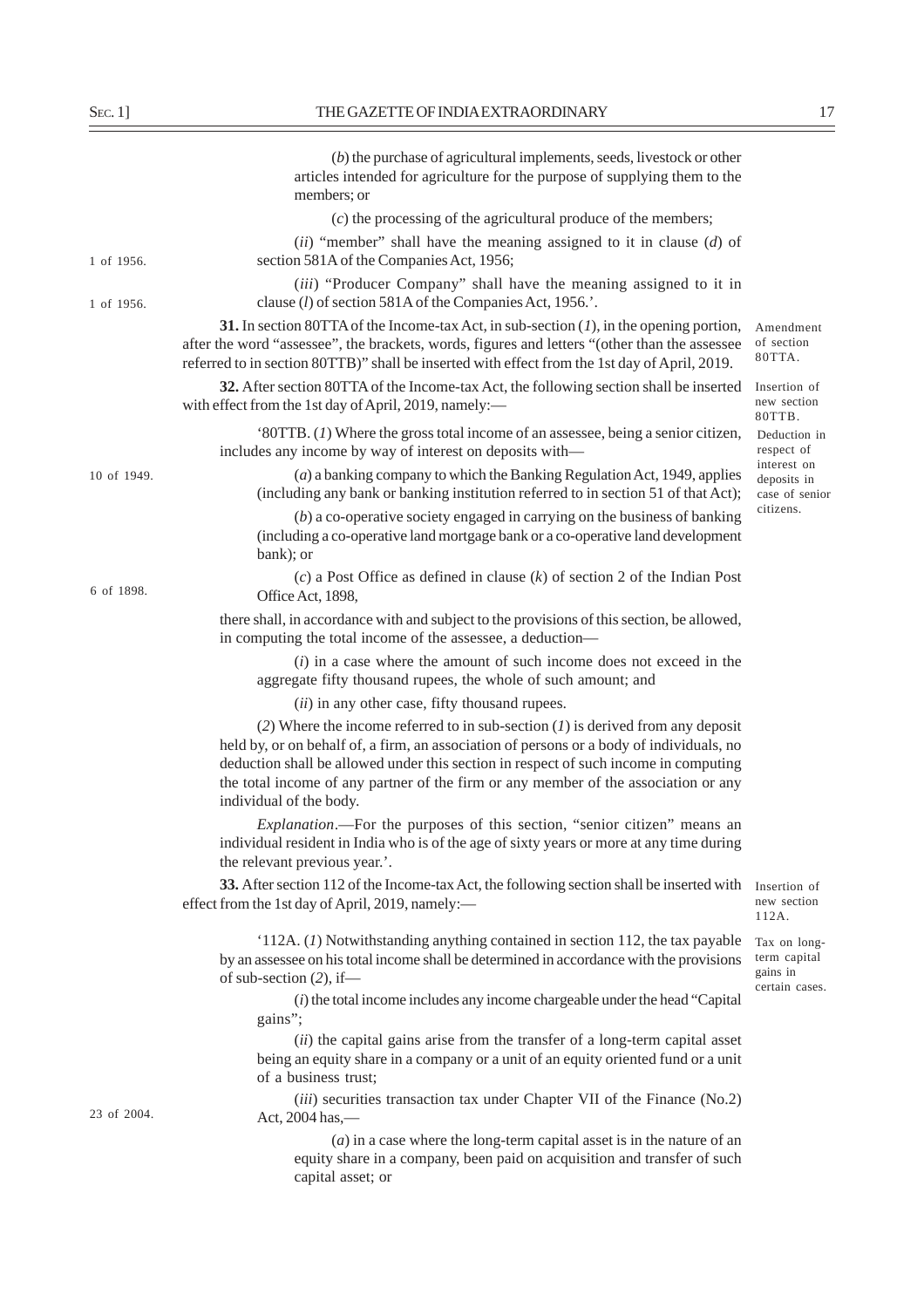(*b*) in a case where the long-term capital asset is in the nature of a unit of an equity oriented fund or a unit of a business trust, been paid on transfer of such capital asset.

(*2*) The tax payable by the assessee on the total income referred to in sub-section (*1*) shall be the aggregate of—

(*i*) the amount of income-tax calculated on such long-term capital gains exceeding one lakh rupees at the rate of ten per cent.; and

(*ii*) the amount of income-tax payable on the total income as reduced by the amount of long-term capital gains referred to in sub-section (*1*) as if the total income so reduced were the total income of the assessee:

Provided that in the case of an individual or a Hindu undivided family, being a resident, where the total income as reduced by such long-term capital gains is below the maximum amount which is not chargeable to income-tax, then, the long-term capital gains, for the purposes of clause (*i*), shall be reduced by the amount by which the total income as so reduced falls short of the maximum amount which is not chargeable to income-tax.

(*3*) The condition specified in clause (*iii*) of sub-section (*1*) shall not apply to a transfer undertaken on a recognised stock exchange located in any International Financial Services Centre and where the consideration for such transfer is received or receivable in foreign currency.

(*4*) The Central Government may, by notification in the Official Gazette, specify the nature of acquisition in respect of which the provisions of sub-clause (*a*) of clause (*iii*) of sub-section (*1*) shall not apply.

 (*5*) Where the gross total income of an assessee includes any long-term capital gains referred to in sub-section (*1*), the deduction under Chapter VI-A shall be allowed from the gross total income as reduced by such capital gains.

(*6*) Where the total income of an assessee includes any long-term capital gains referred to in sub-section (*1*), the rebate under section 87A shall be allowed from the income-tax on the total income as reduced by tax payable on such capital gains.

*Explanation.*—For the purposes of this section,—

(*a*) "equity oriented fund" means a fund set up under a scheme of a mutual fund specified under clause (*23D*) of section 10 and,—

(*i*) in a case where the fund invests in the units of another fund which is traded on a recognised stock exchange.—

(*A*) a minimum of ninety per cent. of the total proceeds of such fund is invested in the units of such other fund; and

(*B*) such other fund also invests a minimum of ninety per cent. of its total proceeds in the equity shares of domestic companies listed on a recognised stock exchange; and

(*ii*) in any other case, a minimum of sixty-five per cent. of the total proceeds of such fund is invested in the equity shares of domestic companies listed on a recognised stock exchange:

Provided that the percentage of equity shareholding or unit held in respect of the fund, as the case may be, shall be computed with reference to the annual average of the monthly averages of the opening and closing figures;

(*b*) "International Financial Services Centre" shall have the meaning assigned to it in clause (*q*) of section 2 of the Special Economic Zones Act, 2005;

28 of 2005.

(*c*) "recognised stock exchange" shall have the meaning assigned to it in clause (*ii*) of *Explanation* 1 to clause (*5*) of section 43.'.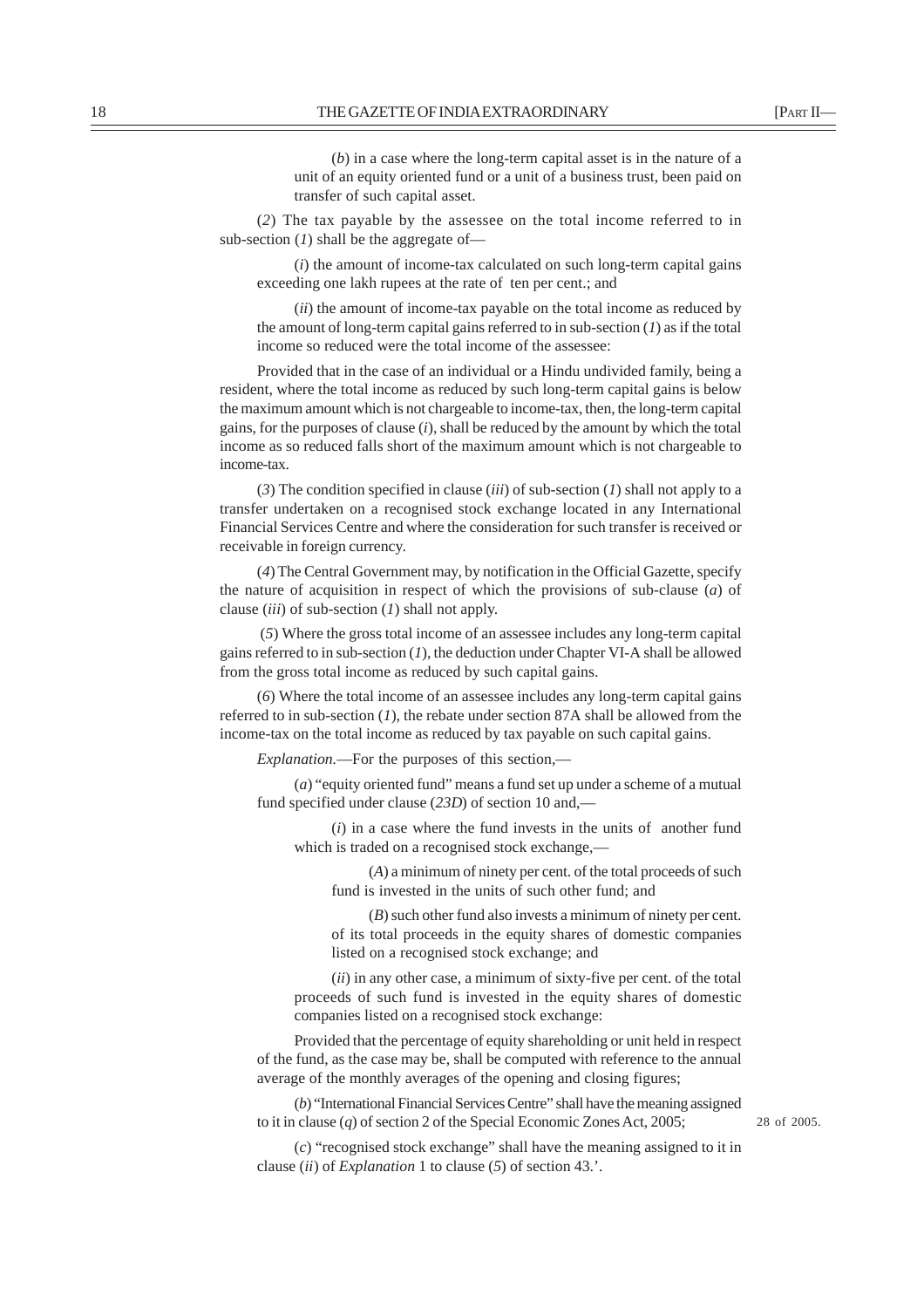**34.** In section 115AD of the Income-tax Act, in sub-section (*1*), with effect from the 1st day of April, 2019,— Amendment of section 115AD.

(*a*) in clause (*iii*), the word "and" occurring at the end shall be omitted;

(*b*) after clause (*iii*), the following proviso shall be inserted, namely:—

"Provided that in case of income arising from the transfer of a long-term capital asset referred to in section 112A, income-tax at the rate of ten per cent. shall be calculated on such income exceeding one lakh rupees; and".

**35.** In section 115BA of the Income-tax Act, in sub-section (*1*), for the words, figures and letter "provisions of section 111A and section 112", the words "other provisions of this Chapter" shall be substituted and shall be deemed to have been substituted with effect from the 1st day of April, 2017.

**36.** In section 115BBE of the Income-tax Act, in sub-section (*2*), after the word, brackets and letter "clause (*a*)", the words, brackets and letter "and clause (*b*)" shall be inserted and shall be deemed to have been inserted with effect from the 1st day of April, 2017.

**37.** In section 115JB of the Income-tax Act,—

(*a*) in *Explanation* 1,—

(*A*) after clause (*iig*), the following clause shall be inserted, namely:––

'(*iih*) the aggregate amount of unabsorbed depreciation and loss brought forward in case of a company against whom an application for corporate insolvency resolution process has been admitted by the Adjudicating Authority under section 7 or section 9 or section 10 of the Insolvency and Bankruptcy Code, 2016.

*Explanation*.––For the purposes of this clause, the expression "Adjudicating Authority" shall have the meaning assigned to it in clause (*1*) of section 5 of the Insolvency and Bankruptcy Code, 2016 and the loss shall not include depreciation; or';

(*B*) in clause (*iii*), after the words "books of account", the words, brackets, figures and letter "in case of a company other than the company referred to in clause (*iih*)" shall be inserted;

(*b*) after *Explanation* 4, the following *Explanation* shall be inserted and shall be deemed to have been inserted with effect from the 1st day of April, 2001, namely:––

 "*Explanation* 4A.—For the removal of doubts, it is hereby clarified that the provisions of this section shall not be applicable and shall be deemed never to have been applicable to an assessee, being a foreign company, where its total income comprises solely of profits and gains from business referred to in section 44B or section 44BB or section 44BBA or section 44BBB and such income has been offered to tax at the rates specified in those sections.".

**38.** In section 115JC of the Income-tax Act, after sub-section (*3*), the following sub-section shall be inserted with effect from the 1st day of April, 2019, namely:––

'(*4*) Notwithstanding anything contained in sub-section (*1*), where the person referred to therein, is a unit located in an International Financial Services Centre and derives its income solely in convertible foreign exchange, the provisions of sub-section (*1*) shall have effect as if for the words "eighteen and one-half per cent.", the words "nine per cent." had been substituted.'.

**39.** In section 115JF of the Income-tax Act, with effect from the 1st day of Amendment of April, 2019,—

 $(i)$  for clause  $(b)$ , the following clause shall be substituted, namely:—

'(*b*) "alternate minimum tax" means the amount of tax computed on adjusted total income,––

Amendment

Amendment of section 115BA.

Amendment of section

115JB.

of section 115BBE.

31 of 2016.

31 of 2016.

Amendment of section 115JC.

section 115JF.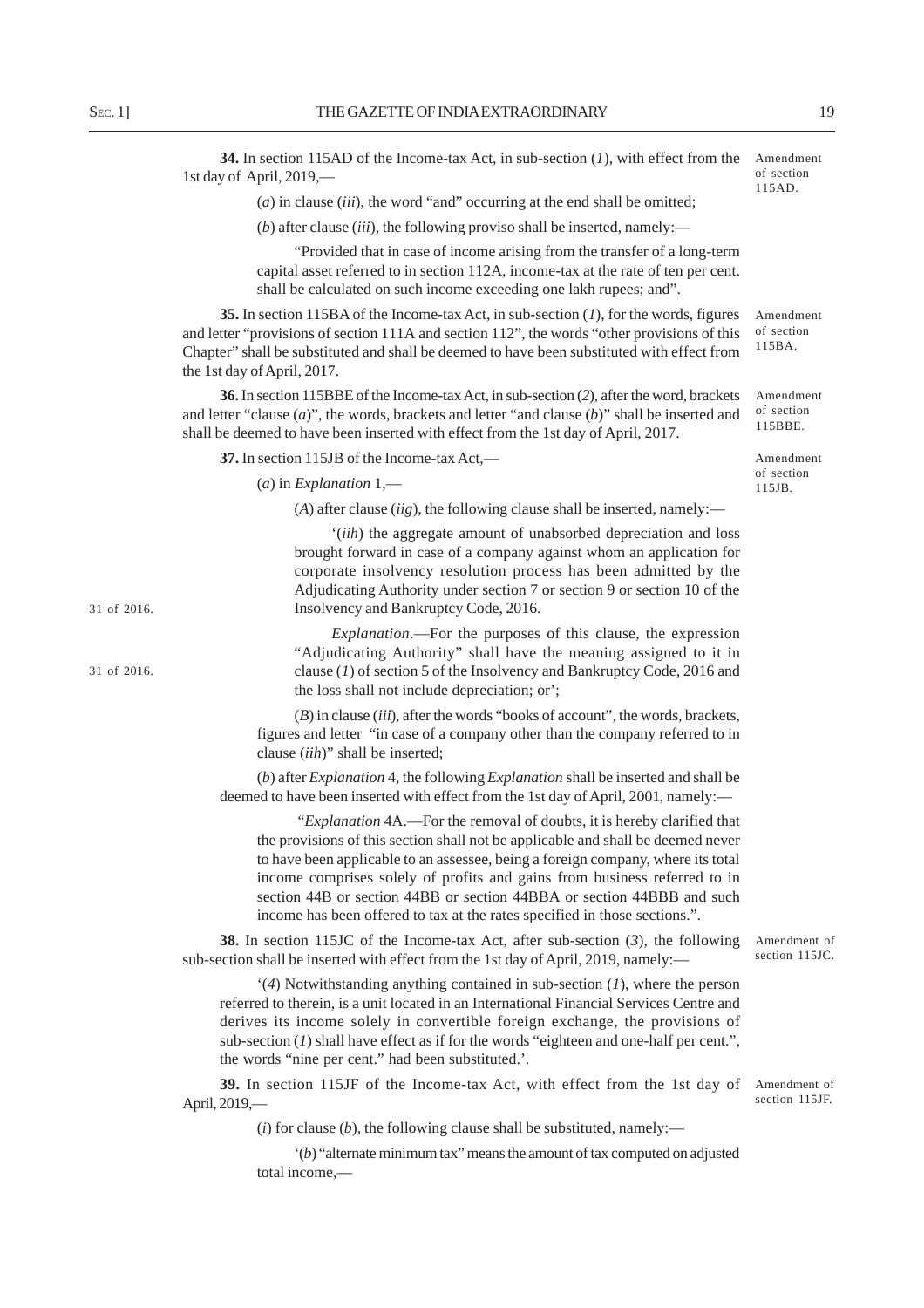(*i*) in case of an assessee being a unit referred to in sub-section (*4*) of section 115JC, at a rate of nine per cent.; (*ii*) in any other case, at a rate of eighteen and one-half per cent.;';  $(iii)$  after clause  $(b)$ , the following clauses shall be inserted, namely:-'(*ba*) "convertible foreign exchange" means a foreign exchange which is for the time being treated by the Reserve Bank of India as convertible foreign exchange for the purpose of the Foreign Exchange Management Act, 1999 and 42 of 1999. the rules made thereunder; (*bb*) "International Financial Services Centre" shall have the meaning assigned to it in clause (*q*) of section 2 of the Special Economic Zones Act, 2005;';  $(iii)$  after clause  $(d)$ , the following clause shall be inserted, namely:— '(*e*) "unit" means a unit established in an International Financial Services Centre.'. **40.** In section 115-O of the Income-tax Act,–– (*a*) in sub-section (*1*), the following proviso shall be inserted, namely:— 'Provided that in respect of dividend referred to in sub-clause (*e*) of clause (*22*) of section 2, this sub-section shall have effect as if for the words "fifteen per cent.", the words "thirty per cent." had been substituted;'; (*b*) in sub-section (*IB*), the following proviso shall be inserted, namely:— "Provided that this sub-section shall not apply in respect of dividend referred to in sub-clause (*e*) of clause (*22*) of section 2.". **41.** After section 115Q of the Income-tax Act, the *Explanation* shall be omitted. **42**. In section 115R of the Income-tax Act, in sub-section (*2*),–– (*A*) for clause (*i*) to clause (*iii*), the following clauses shall be substituted, namely:— "(*i*) twenty-five per cent. on income distributed to any person being an individual or a Hindu undivided family by a money market mutual fund or a liquid fund; (*ii*) thirty per cent. on income distributed to any other person by a money market mutual fund or a liquid fund; (*iii*) ten per cent. on income distributed to any person by an equity oriented fund; (*iv*) twenty-five per cent. on income distributed to any person being an individual or a Hindu undivided family by a fund other than a money market mutual fund or a liquid fund or an equity oriented fund; and (*v*) thirty per cent. on income distributed to any other person by a fund other than a money market mutual fund or a liquid fund or an equity oriented fund:"; (*B*) in the second proviso, clause (*b*) shall be omitted. **43**. In the *Explanation* occurring after section 115T of the Income-tax Act, for clause (*b*), the following clause shall be substituted, namely:–– Amendment of section  $115 - \Omega$ Omission of *Explanation* occurring after section 115Q. Amendment of section 115R. 28 of 2005. Amendment of section 115T.

'(*b*) "equity oriented fund" means a fund referred to in clause (*a*) of the *Explanation* to section 112A and the Unit Scheme, 1964 made by the Unit Trust of India;'.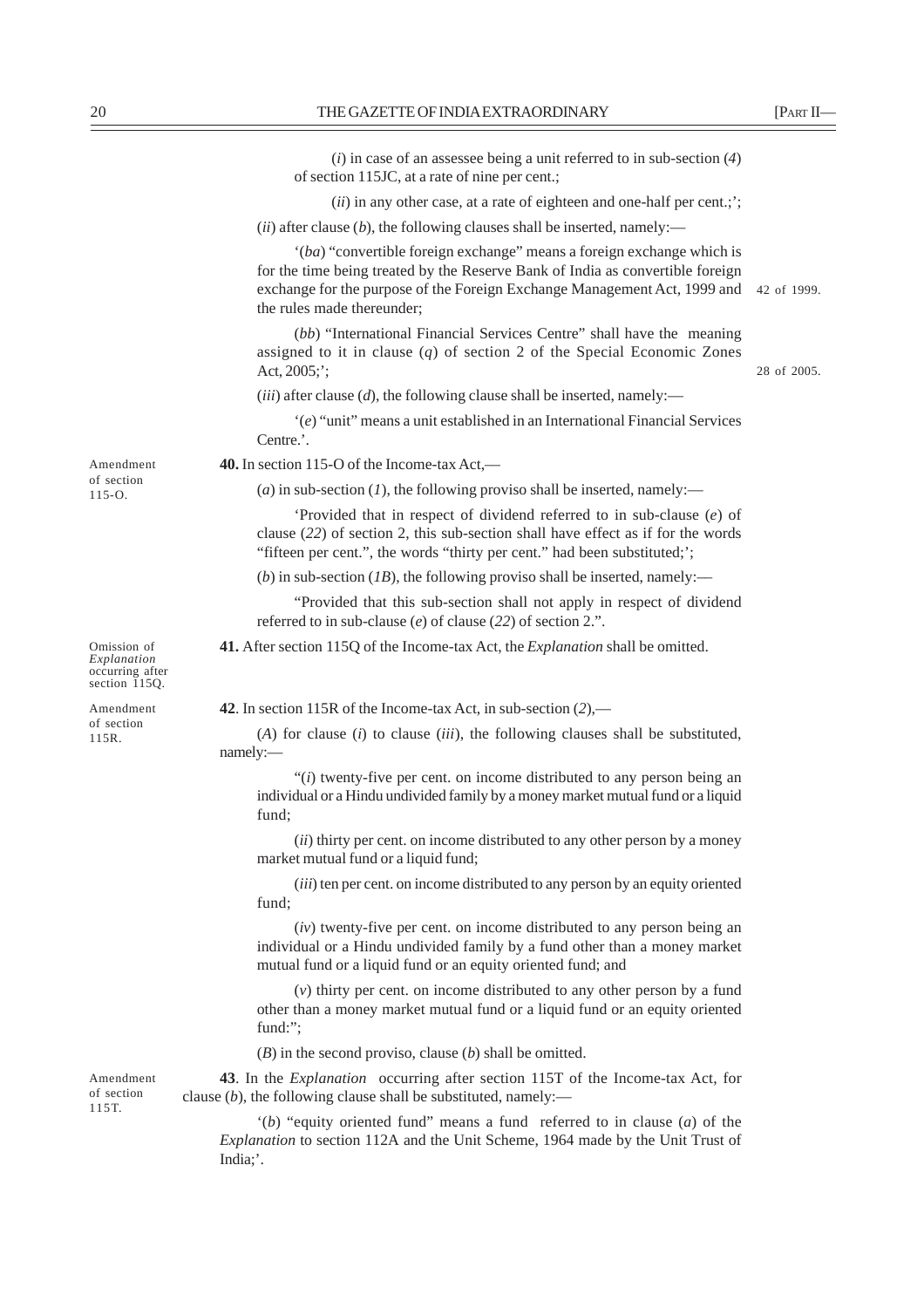| Amendment of  |  |
|---------------|--|
| section 139A. |  |

Amendment of section 140.

Amendment of section 143.

|             | $(A)$ in sub-section $(I)$ ,—                                                                                                                                                                                                                                                                                                                                                                   |
|-------------|-------------------------------------------------------------------------------------------------------------------------------------------------------------------------------------------------------------------------------------------------------------------------------------------------------------------------------------------------------------------------------------------------|
|             | (a) in clause $(iv)$ , the word "or" shall be inserted at the end;                                                                                                                                                                                                                                                                                                                              |
|             | (b) after clause $(iv)$ , the following clauses shall be inserted, namely:—                                                                                                                                                                                                                                                                                                                     |
|             | " $(v)$ being a resident, other than an individual, which enters into a<br>financial transaction of an amount aggregating to two lakh fifty thousand<br>rupees or more in a financial year; or                                                                                                                                                                                                  |
|             | $(vi)$ who is the managing director, director, partner, trustee, author,<br>founder, karta, chief executive officer, principal officer or office bearer of<br>the person referred to in clause $(v)$ or any person competent to act on<br>behalf of the person referred to in clause $(v)$ ,";                                                                                                  |
|             | $(B)$ in the <i>Explanation</i> occurring after sub-section $(8)$ , in clause $(c)$ , the words<br>"and issued in the form of a laminated card" shall be omitted.                                                                                                                                                                                                                               |
|             | <b>45.</b> In section 140 of the Income-tax Act, in clause $(c)$ , in the second proviso,—                                                                                                                                                                                                                                                                                                      |
|             | $(A)$ in clause $(b)$ , after the words "principal officer thereof;" occurring at the<br>end, the word "or" shall be inserted;                                                                                                                                                                                                                                                                  |
|             | $(B)$ after clause $(b)$ , the following shall be inserted, namely:—                                                                                                                                                                                                                                                                                                                            |
| 31 of 2016. | $(c)$ where in respect of a company, an application for corporate insolvency<br>resolution process has been admitted by the Adjudicating Authority under<br>section 7 or section 9 or section 10 of the Insolvency and Bankruptcy<br>Code, 2016, the return shall be verified by the insolvency professional appointed<br>by such Adjudicating Authority.                                       |
| 31 of 2016. | "insolvency professional" and "Adjudicating Authority" shall have the<br>respective meanings assigned to them in clause $(18)$ of section 3 and clause $(1)$<br>of section 5 of the Insolvency and Bankruptcy Code, 2016;'.                                                                                                                                                                     |
|             | 46. In section 143 of the Income-tax Act,—                                                                                                                                                                                                                                                                                                                                                      |
|             | (a) in sub-section $(I)$ , in clause $(a)$ , after the second proviso, the following<br>proviso shall be inserted, namely:-                                                                                                                                                                                                                                                                     |
|             | "Provided also that no adjustment shall be made under sub-clause $(vi)$ in<br>relation to a return furnished for the assessment year commencing on or after<br>the 1st day of April, 2018;";                                                                                                                                                                                                    |
|             | (b) after sub-section (3), the following sub-sections shall be inserted, namely:—                                                                                                                                                                                                                                                                                                               |
|             | "(3A) The Central Government may make a scheme, by notification in the<br>Official Gazette, for the purposes of making assessment of total income or loss<br>of the assessee under sub-section $(3)$ so as to impart greater efficiency,<br>transparency and accountability by-                                                                                                                 |
|             | $(a)$ eliminating the interface between the Assessing Officer and the<br>assessee in the course of proceedings to the extent technologically<br>feasible;                                                                                                                                                                                                                                       |
|             | (b) optimising utilisation of the resources through economies of<br>scale and functional specialisation;                                                                                                                                                                                                                                                                                        |
|             | (c) introducing a team-based assessment with dynamic jurisdiction.                                                                                                                                                                                                                                                                                                                              |
|             | $(3B)$ The Central Government may, for the purpose of giving effect to the<br>scheme made under sub-section $(3A)$ , by notification in the Official Gazette,<br>direct that any of the provisions of this Act relating to assessment of total<br>income or loss shall not apply or shall apply with such exceptions, modifications<br>and adaptations as may be specified in the notification: |

Provided that no direction shall be issued after the 31st day of March, 2020.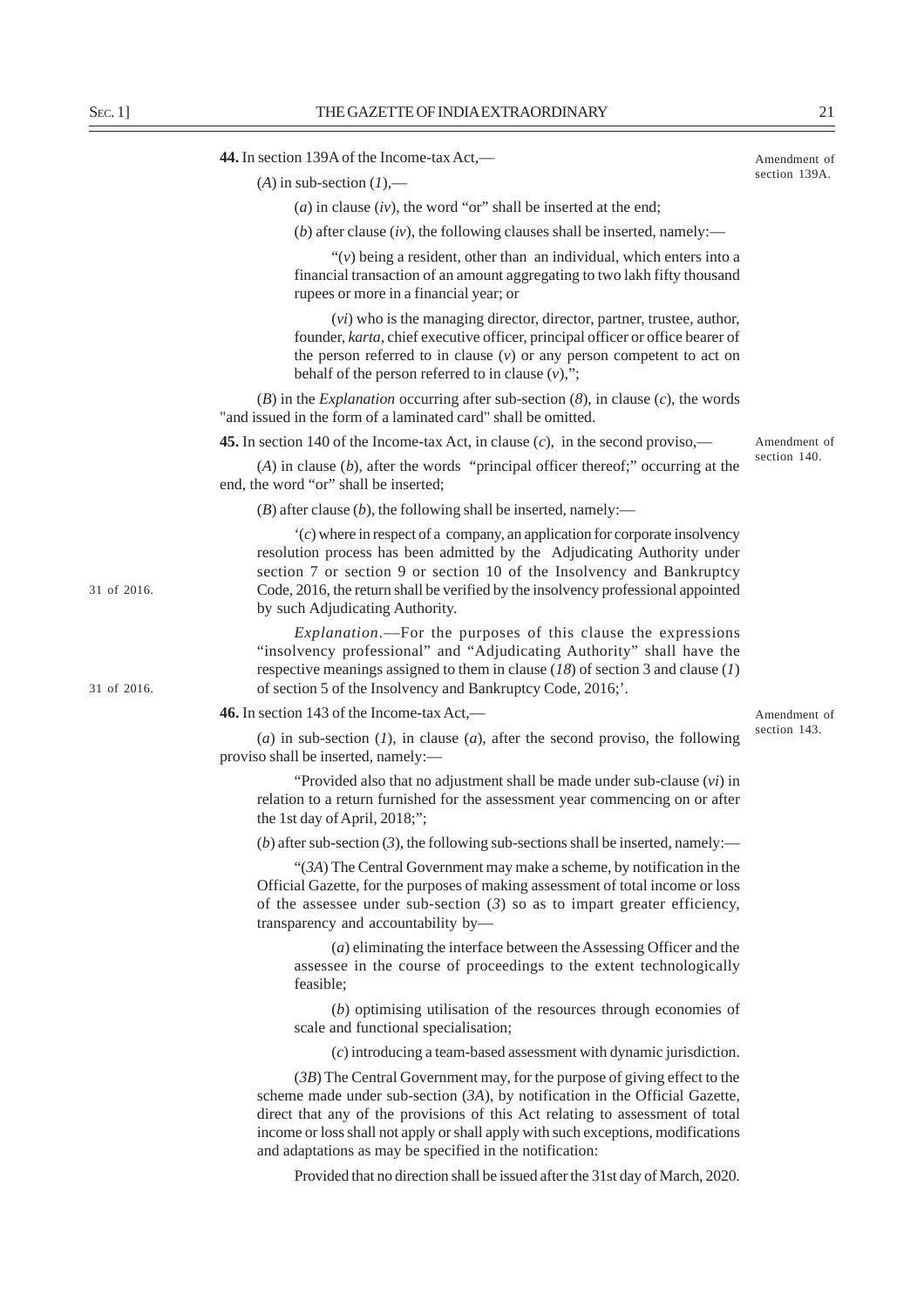(*3C*) Every notification issued under sub-section (*3A*) and sub-section (*3B*) shall, as soon as may be after the notification is issued, be laid before each House of Parliament.".

**47.** For section 145A of the Income-tax Act, the following sections shall be substituted and shall be deemed to have been substituted with effect from the 1st day of April, 2017, namely:—

'145A. For the purpose of determining the income chargeable under the head "Profits and gains of business or profession",––

(*i*) the valuation of inventory shall be made at lower of actual cost or net realisable value computed in accordance with the income computation and disclosure standards notified under sub-section (*2*) of section 145;

(*ii*) the valuation of purchase and sale of goods or services and of inventory shall be adjusted to include the amount of any tax, duty, cess or fee (by whatever name called) actually paid or incurred by the assessee to bring the goods or services to the place of its location and condition as on the date of valuation;

(*iii*) the inventory being securities not listed on a recognised stock exchange, or listed but not quoted on a recognised stock exchange with regularity from time to time, shall be valued at actual cost initially recognised in accordance with the income computation and disclosure standards notified under sub-section (*2*) of section 145;

(*iv*) the inventory being securities other than those referred to in clause (*iii*), shall be valued at lower of actual cost or net realisable value in accordance with the income computation and disclosure standards notified under sub-section (*2*) of section 145:

Provided that the inventory being securities held by a scheduled bank or public financial institution shall be valued in accordance with the income computation and disclosure standards notified under sub-section (*2*) of section 145 after taking into account the extant guidelines issued by the Reserve Bank of India in this regard:

Provided further that the comparison of actual cost and net realisable value of securities shall be made category-wise.

*Explanation* 1.—For the purposes of this section, any tax, duty, cess or fee (by whatever name called) under any law for the time being in force, shall include all such payment notwithstanding any right arising as a consequence to such payment.

*Explanation* 2.—For the purposes of this section,—

(*a*) "public financial institution" shall have the meaning assigned to it in clause (*72*) of section 2 of the Companies Act, 2013;

18 of 2013.

(*b*) "recognised stock exchange" shall have the meaning assigned to it in clause (ii) of *Explanation* 1 to clause (*5*) of section 43;

(*c*) "scheduled bank" shall have the meaning assigned to it in clause (*ii*) of the *Explanation* to clause (*viia*) of sub-section (*1*) of section 36.

 145B. (*1*) Notwithstanding anything to the contrary contained in section 145, the interest received by an assessee on any compensation or on enhanced compensation, as the case may be, shall be deemed to be the income of the previous year in which it is received.

(*2*) Any claim for escalation of price in a contract or export incentives shall be deemed to be the income of the previous year in which reasonable certainty of its realisation is achieved.

Taxability of certain income.

Substitution of new sections 145A and 145B for section 145A.

Method of accounting in certain cases.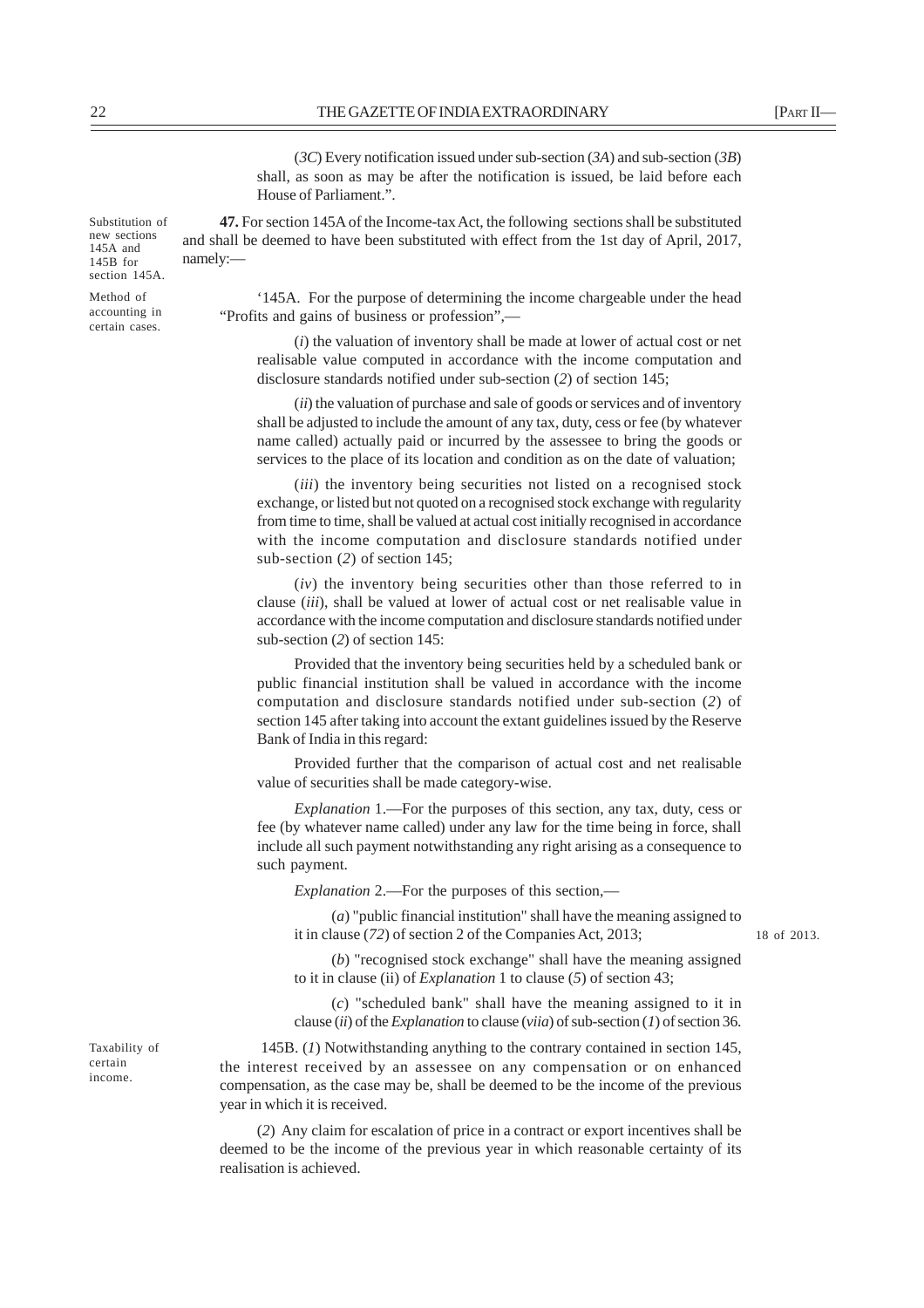|                                                                             | (3) The income referred to in sub-clause ( <i>xviii</i> ) of clause (24) of section 2 shall<br>be deemed to be the income of the previous year in which it is received, if not charged<br>to income-tax in any earlier previous year.'.                                                                           |             |
|-----------------------------------------------------------------------------|-------------------------------------------------------------------------------------------------------------------------------------------------------------------------------------------------------------------------------------------------------------------------------------------------------------------|-------------|
| Amendment<br>of section<br>193.                                             | <b>48.</b> In section 193 of the Income-tax Act, in the proviso, in clause $(iv)$ , in the proviso,<br>after the figures, words and brackets "8% Savings (Taxable) Bonds, 2003", the words, figures<br>and brackets "or 7.75% Savings (Taxable) Bonds, 2018" shall be inserted.                                   |             |
| Amendment<br>of section<br>194A.                                            | <b>49.</b> In section 194A of the Income-tax Act, in sub-section $(3)$ , in clause $(i)$ , after the<br>second proviso, the following shall be inserted, namely:-                                                                                                                                                 |             |
|                                                                             | 'Provided also that in case of payee being a senior citizen, the provisions of<br>sub-clause $(a)$ , sub-clause $(b)$ , and sub-clause $(c)$ shall have effect as if for the words<br>"ten thousand rupees", the words "fifty thousand rupees" had been substituted.                                              |             |
|                                                                             | <i>Explanation</i> .—For the purposes of this clause, "senior citizen" means an<br>individual resident in India who is of the age of sixty years or more at any time during<br>the relevant previous year;'.                                                                                                      |             |
| Amendment                                                                   | 50. In section 245-O of the Income-tax Act,—                                                                                                                                                                                                                                                                      |             |
| of section<br>$245 - 0.$                                                    | $(i)$ in sub-section (1), the following proviso shall be inserted, namely:—                                                                                                                                                                                                                                       |             |
| "Provided that the Authority shall cease to act as an Authority for Advance | Rulings for the purposes of Chapter V of the Customs Act, 1962 on and from the<br>date of appointment of the Customs Authority for Advance Rulings under<br>section 28EA of that Act.";                                                                                                                           | 52 of 1962. |
|                                                                             | (ii) after sub-section (1), the following sub-section shall be inserted, namely:—                                                                                                                                                                                                                                 |             |
| " $(IA)$ On and from the date of appointment of the Customs Authority for   | Advance Rulings referred to in the proviso to sub-section $(I)$ , the Authority<br>shall act as an Appellate Authority, for the purpose of Chapter V of the Customs<br>Act, 1962:                                                                                                                                 | 52 of 1962. |
| Provided that the Authority shall not admit any appeal against any ruling   | or order passed earlier by it in the capacity of the Authority for Advance Rulings<br>in relation to any matter under Chapter V of the Customs Act, 1962 after the date<br>of such appointment of the Customs Authority for Advance Rulings.";                                                                    | 52 of 1962. |
|                                                                             | $(iii)$ after sub-section (7), the following proviso shall be inserted, namely:—                                                                                                                                                                                                                                  |             |
| "Provided that where the Authority is dealing with an application seeking   | advance ruling in any matter relating to this Act, the revenue Member of the<br>Bench shall be such Member as referred to in sub-clause $(i)$ of clause $(c)$ of<br>sub-section $(3)$ .".                                                                                                                         |             |
| Amendment<br>of section<br>245Q.                                            | <b>51.</b> In section 245Q of the Income-tax Act, in sub-section $(I)$ , the words, letter and<br>figures "or under Chapter V of the Customs Act, 1962" shall be omitted with effect from the<br>date of appointment of the Customs Authority for Advance Rulings under section 28EA of<br>the Customs Act, 1962. | 52 of 1962. |
| Amendment<br>of section<br>253.                                             | <b>52.</b> In section 253 of the Income-tax Act, in sub-section $(I)$ , in clause $(a)$ , after the<br>word, figures and letter "section 271A", the word, figures and letter ", section 271J" shall be<br>inserted.                                                                                               |             |
| Amendment                                                                   | 53. In section 271FA of the Income-tax Act,—                                                                                                                                                                                                                                                                      |             |
| of section<br>271FA.                                                        | (a) for the words "one hundred rupees", the words "five hundred rupees" shall<br>be substituted;                                                                                                                                                                                                                  |             |
|                                                                             | (b) for the words "five hundred rupees", the words "one thousand rupees" shall<br>be substituted.                                                                                                                                                                                                                 |             |
| Amendment<br>of section<br>276CC.                                           | <b>54.</b> In section 276CC of the Income-tax Act, in the proviso, in clause $(ii)$ , in sub-clause $(b)$ ,<br>for the words "tax payable by him", the words "tax payable by such person, not being a<br>company," shall be substituted.                                                                          |             |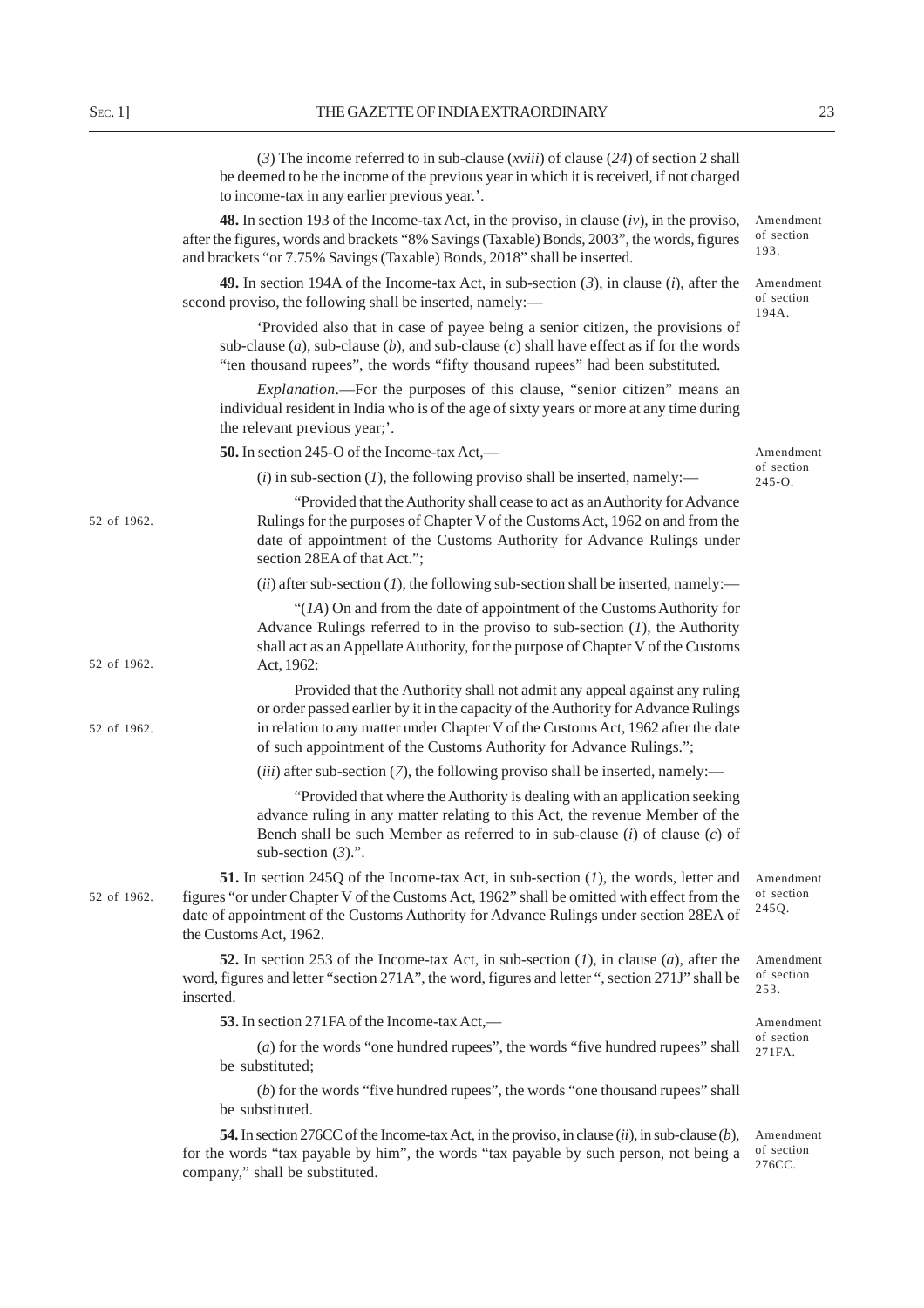24 THE GAZETTE OF INDIA EXTRAORDINARY [PART II—

Amendment of section 286.

**55.** In section 286 of the Income-tax Act,––

(*a*) in sub-section (*2*), for the words, brackets and figures "on or before the due date specified under sub-section (*1*) of section 139, for furnishing the return of income for the relevant accounting year", the words "within a period of twelve months from the end of the said reporting accounting year" shall be substituted and shall be deemed to have been substituted with effect from the 1st day of April, 2017;

(*b*) in sub-section (*3*), after the word, brackets and figure "sub-section (*2*)", the words, brackets and figure "and sub-section (*4*)" shall be inserted and shall be deemed to have been inserted with effect from the 1st day of April, 2017;

 $(c)$  in sub-section  $(4)$ ,—

(*i*) after the words "reporting accounting year", the words "within the period as may be prescribed" shall be inserted and shall be deemed to have been inserted with effect from the 1st day of April, 2017;

(*ii*) clause (*a*) shall be relettered as clause (*aa*) thereof and before clause (*aa*) as so relettered, the following clause shall be inserted and shall be deemed to have been inserted with effect from the 1st day of April, 2017, namely:—

"(*a*) where the parent entity is not obligated to file the report of the nature referred to in sub-section (*2*);";

 $(d)$  in sub-section  $(5)$ ,—

(*i*) in the opening portion, for the words "in the said sub-section", the words "by that country or territory" shall be substituted and shall be deemed to have been substituted with effect from the 1st day of April, 2017;

(*ii*) in clause (*e*), for the word "entities", the word "entity" shall be substituted and shall be deemed to have been substituted with effect from the 1st day of April, 2017;

(*e*) in sub-section (*9*),––

(*A*) for clause (*b*), the following clause shall be substituted and shall be deemed to have been substituted with effect from the 1st day of April, 2017, namely:––

'(*b*) "agreement" means a combination of all of the following agreements, namely:––

(*i*) an agreement entered into under sub-section (*1*) of section 90 or sub-section (*1*) of section 90A; and

(*ii*) an agreement for exchange of the report referred to in sub-section (2) and notified by the Central Government;';

(*B*) in clause (*d*), in sub-clause (*iii*), for the words, brackets and figures "clause (*i*) or clause (*ii*)", the words, brackets and figures "sub-clause (*i*) or sub-clause (*ii*)" shall be substituted and shall be deemed to have been substituted with effect from the 1st day of April, 2017;

(*C*) in clause (*h*), in the long line, for the words, brackets and figures "clause (*i*) or clause (*ii*)", the words, brackets and figures "sub-clause (*i*) or sub-clause (*ii*)" shall be substituted and shall be deemed to have been substituted with effect from the 1st day of April, 2017;

(*D*) in clause (*j*), for the word, brackets and figure "sub-section (*2*)", the words, brackets and figures "sub-sections (*2*) and (*4*)" shall be substituted and shall be deemed to have been substituted with effect from the 1st day of April, 2017.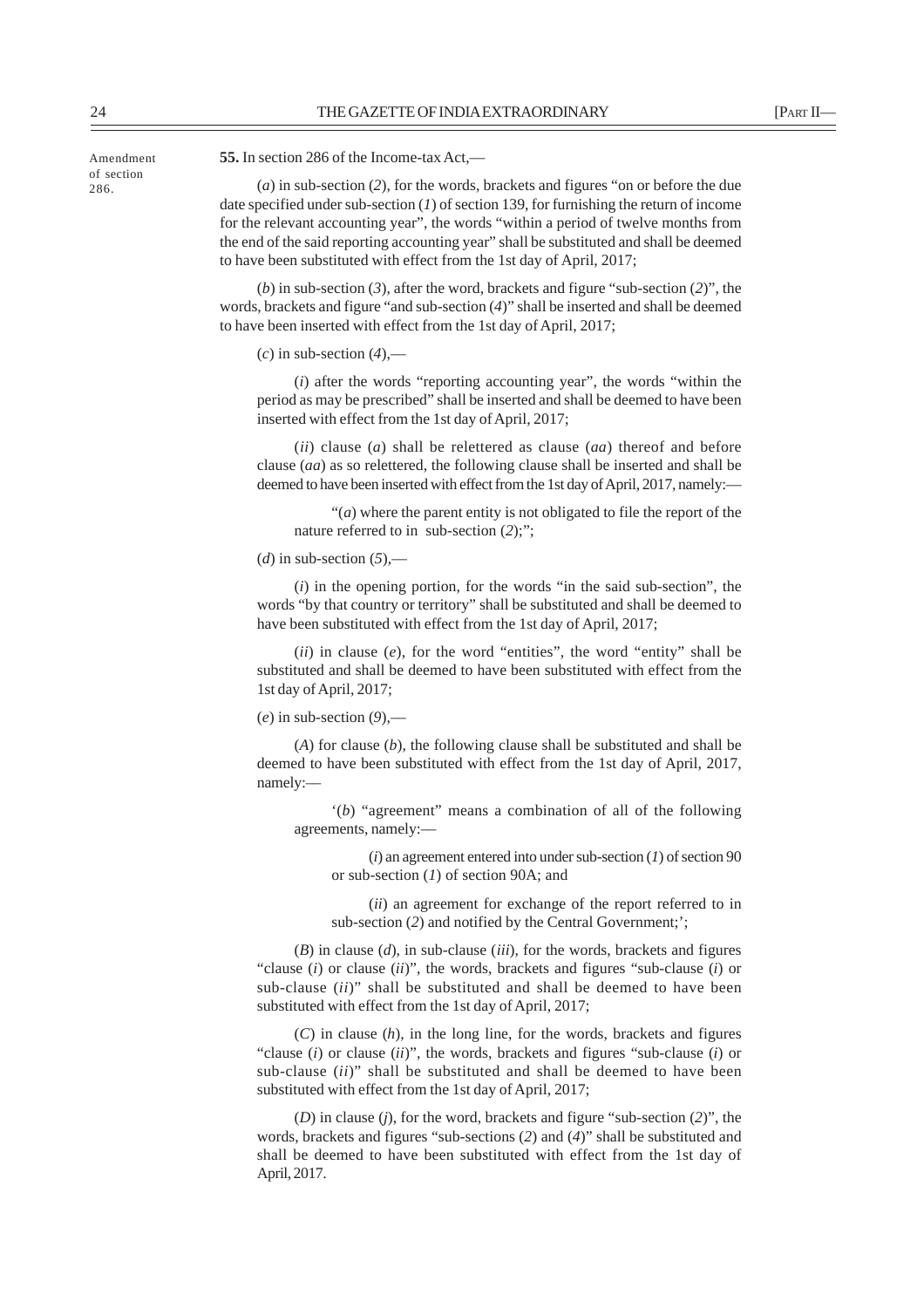#### CHAPTER IV

#### INDIRECT TAXES

#### *Customs*

52 of 1962.

**56.** Throughout the Customs Act, 1962 (hereinafter referred to as the Customs Act), for the words "import manifest" and "export manifest", wherever they occur, the words "arrival manifest or import manifest" and "departure manifest or export manifest" shall, respectively, be substituted, and such other consequential amendments as the rules of grammar may require shall also be made.

**57.** In the Customs Act, in section 1, in sub-section (*2*), after the word "India", the words "and, save as otherwise provided in this Act, it applies also to any offence or contravention thereunder committed outside India by any person" shall be inserted.

**58.** In the Customs Act, in section 2,—

Amendment of section 2.

Amendment of section 1.

Substitution of references to certain expressions by certain other expressions.

(*i*) for clause (*2*), the following clause shall be substituted, namely:—

'(*2*) "assessment" means determination of the dutiability of any goods and the amount of duty, tax, cess or any other sum so payable, if any, under this Act or under the Customs Tariff Act, 1975 (hereinafter referred to as the Customs Tariff Act) or under any other law for the time being in force, with reference to—

(*a*) the tariff classification of such goods as determined in accordance with the provisions of the Customs Tariff Act;

(*b*) the value of such goods as determined in accordance with the provisions of this Act and the Customs Tariff Act;

(*c*) exemption or concession of duty, tax, cess or any other sum, consequent upon any notification issued therefor under this Act or under the Customs Tariff Act or under any other law for the time being in force;

(*d*) the quantity, weight, volume, measurement or other specifics where such duty, tax, cess or any other sum is leviable on the basis of the quantity, weight, volume, measurement or other specifics of such goods;

(*e*) the origin of such goods determined in accordance with the provisions of the Customs Tariff Act or the rules made thereunder, if the amount of duty, tax, cess or any other sum is affected by the origin of such goods;

(*f*) any other specific factor which affects the duty, tax, cess or any other sum payable on such goods,

and includes provisional assessment, self-assessment, re-assessment and any assessment in which the duty assessed is *nil*;';

(*ii*) in clause (*6*), for the words "Central Board of Excise and Customs", the words "Central Board of Indirect Taxes and Customs" shall be substituted;

(*iii*) in clause (*28*), for the words and figure "contiguous zone of India under section 5", the words and figure "Exclusive Economic Zone under section 7" shall be substituted;

(*iv*) after clause (*30A*), the following clause shall be inserted, namely:—

'(*30AA*) "notification" means notification published in the Official Gazette and the expression "notify" with its cognate meaning and grammatical variation shall be construed accordingly;'.

Amendment shall be inserted with effect from such date as the Central Government may, by notification of section 11. **59.** In the Customs Act, in section 11, after sub-section (*2*), the following sub-section

51 of 1975.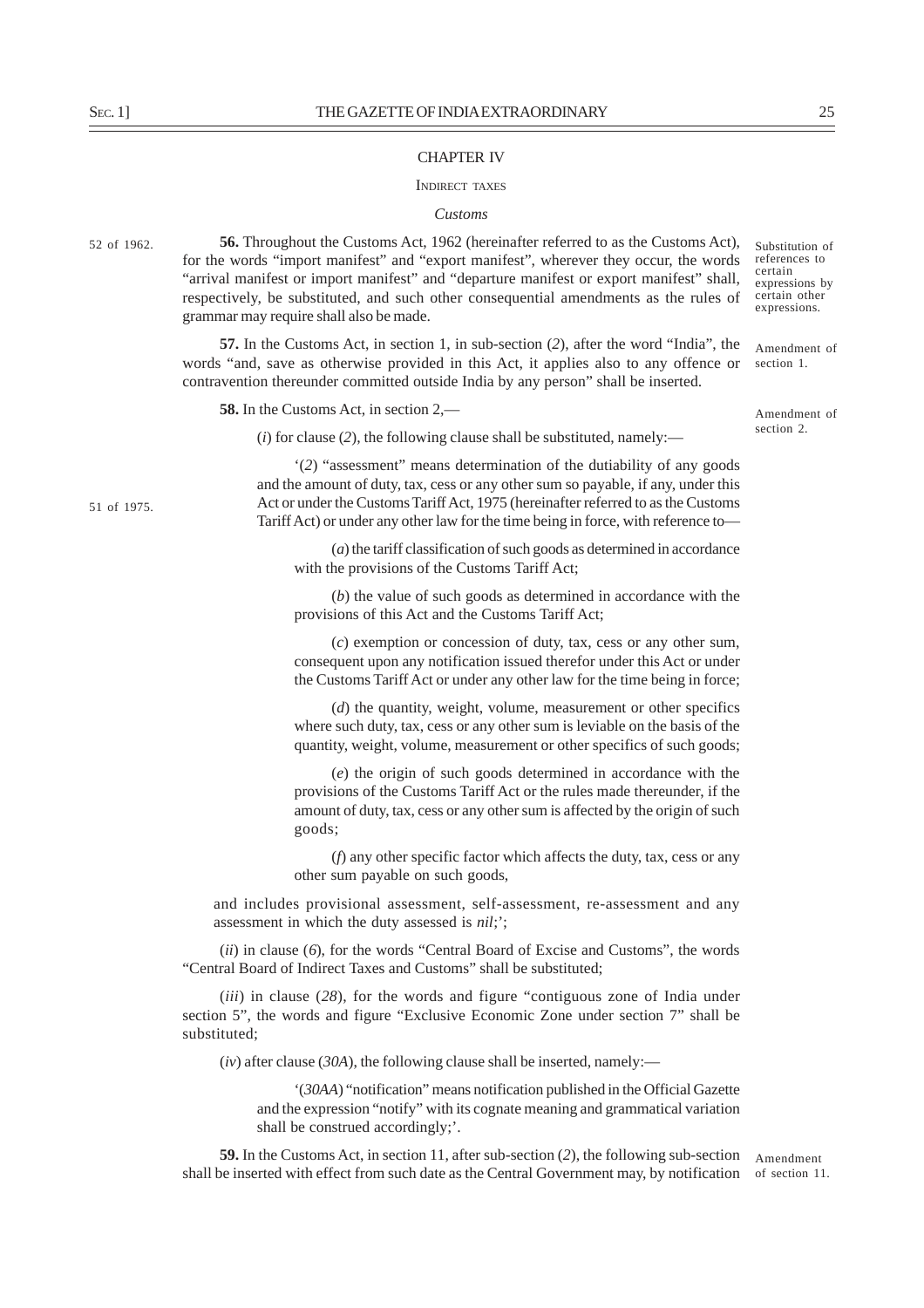in the Official Gazette, appoint, namely:—

"(*3*) Any prohibition or restriction or obligation relating to import or export of any goods or class of goods or clearance thereof provided in any other law for the time being in force, or any rule or regulation made or any order or notification issued thereunder, shall be executed under the provisions of that Act only if such prohibition or restriction or obligation is notified under the provisions of this Act, subject to such exceptions, modifications or adaptations as the Central Government deems fit.".

Amendment of section 17. **60.** In the Customs Act, in section 17,—

 $(i)$  in sub-section  $(2)$ ,—

(*a*) for the words "the self-assessment of such goods", the words, figures and brackets "the entries made under section 46 or section 50 and the selfassessment of goods referred to in sub-section (*1*)" shall be substituted;

(*b*) the following proviso shall be inserted, namely:—

"Provided that the selection of cases for verification shall primarily be on the basis of risk evaluation through appropriate selection criteria.";

(*ii*) in sub-section (*3*), for the words "verification of self-assessment", the words "the purposes of verification" shall be substituted;

(*iii*) in sub-section (*5*), the words "regarding valuation of goods, classification, exemption or concessions of duty availed consequent to any notification issued therefor under this Act" shall be omitted;

(*iv*) sub-section (*6*) shall be omitted.

**61.** In the Customs Act, in section 18,—

(*i*) in sub-section (*1*), in the opening portion, after the word and figures "section 46", the words and figures "and section 50" shall be inserted;

 $(iii)$  after sub-section  $(I)$ , the following sub-section shall be inserted, namely:—

"(*1A*) Where, pursuant to the provisional assessment under sub-section  $(1)$ , if any document or information is required by the proper officer for final assessment, the importer or exporter, as the case may be, shall submit such document or information within such time, and the proper officer shall finalise the provisional assessment within such time and in such manner, as may be prescribed.'';

(*iii*) in sub-section (*3*), for the figures and letters "28AB", the figures and letters "28AA" shall be substituted and shall be deemed to have been substituted retrospectively with effect from the 8th day of April, 2011.

**62**. In the Customs Act, after section 25, the following sections shall be inserted, namely:—

25A and 25B. Inward

Insertion of new sections

processing of goods.

"25A. Where the Central Government is satisfied that it is necessary in the public interest so to do, it may, by notification, exempt such of the goods which are imported for the purposes of repair, further processing or manufacture, as may be specified therein, from the whole or any part of duty of customs leviable thereon, subject to the following conditions, namely:—

(*a*) the goods shall be re-exported after such repair, further processing or manufacture, as the case may be, within a period of one year from the date on which the order for clearance of the imported goods is made;

(*b*) the imported goods are identifiable in the export goods; and

(*c*) such other conditions as may be specified in that notification.

Amendment of section 18.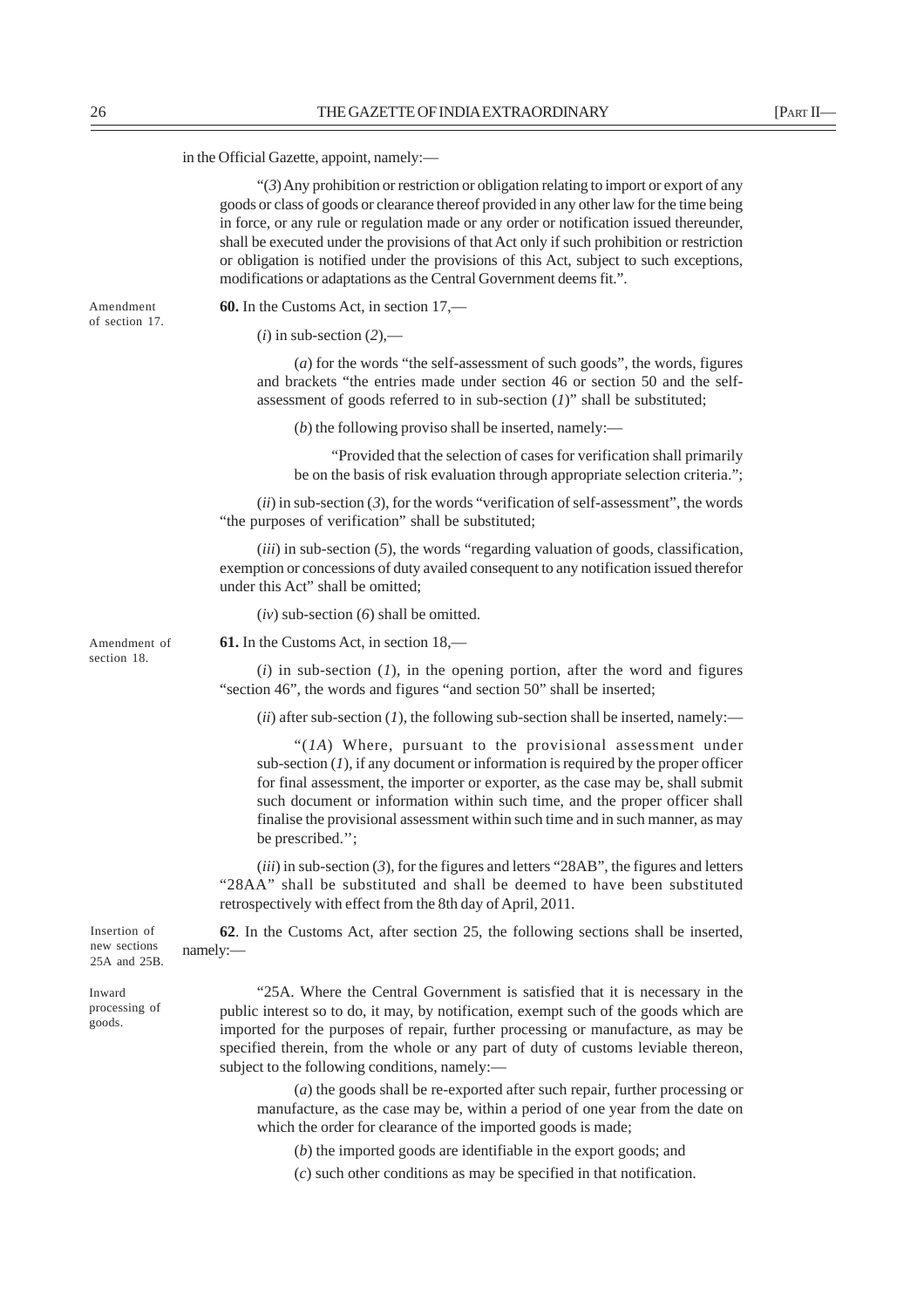25B. Notwithstanding anything contained in section 20, where the Central Government is satisfied that it is necessary in the public interest so to do, it may, by notification, exempt such of the goods which are re-imported after being exported for the purposes of repair, further processing or manufacture, as may be specified therein, from the whole or any part of duty of customs leviable thereon, subject to the following conditions, namely: goods.

(*a*) the goods shall be re-imported into India after such repair, further processing or manufacture, as the case may be, within a period of one year from the date on which the order permitting clearance for export is made;

(*b*) the exported goods are identifiable in the re-imported goods; and

(*c*) such other conditions as may be specified in that notification.".

**63**. In the Customs Act, in section 28,—

Amendment of section 28.

(*i*) in sub-section (*1*), in clause (*a*), the following proviso shall be inserted, namely:—

"Provided that before issuing notice, the proper officer shall hold prenotice consultation with the person chargeable with duty or interest in such manner as may be prescribed;";

(*ii*) after sub-section (*7*), the following sub-section shall be inserted, namely:—

"(*7A*) Save as otherwise provided in clause (*a*) of sub-section (*1*) or in sub-section (*4*), the proper officer may issue a supplementary notice under such circumstances and in such manner as may be prescribed, and the provisions of this section shall apply to such supplementary notice as if it was issued under the said sub-section (*1*) or sub-section (*4*).";

(*iii*) in sub-section (*9*),—

(*a*) the words "where it is possible to do so", at both the places where they occur, shall be omitted;

(*b*) the following provisos shall be inserted, namely:—

"Provided that where the proper officer fails to so determine within the specified period, any officer senior in rank to the proper officer may, having regard to the circumstances under which the proper officer was prevented from determining the amount of duty or interest under sub-section (*8*), extend the period specified in clause (*a*) to a further period of six months and the period specified in clause (*b*) to a further period of one year:

Provided further that where the proper officer fails to determine within such extended period, such proceeding shall be deemed to have concluded as if no notice had been issued.";

 $(iv)$  after sub-section  $(9)$ , the following sub-section shall be inserted, namely:—

"(*9A*) Notwithstanding anything contained in sub-section (*9*), where the proper officer is unable to determine the amount of duty or interest under sub-section (*8*) for the reason that—

(*a*) an appeal in a similar matter of the same person or any other person is pending before the Appellate Tribunal or the High Court or the Supreme Court; or

(*b*) an interim order of stay has been issued by the Appellate Tribunal or the High Court or the Supreme Court; or

Outward processing of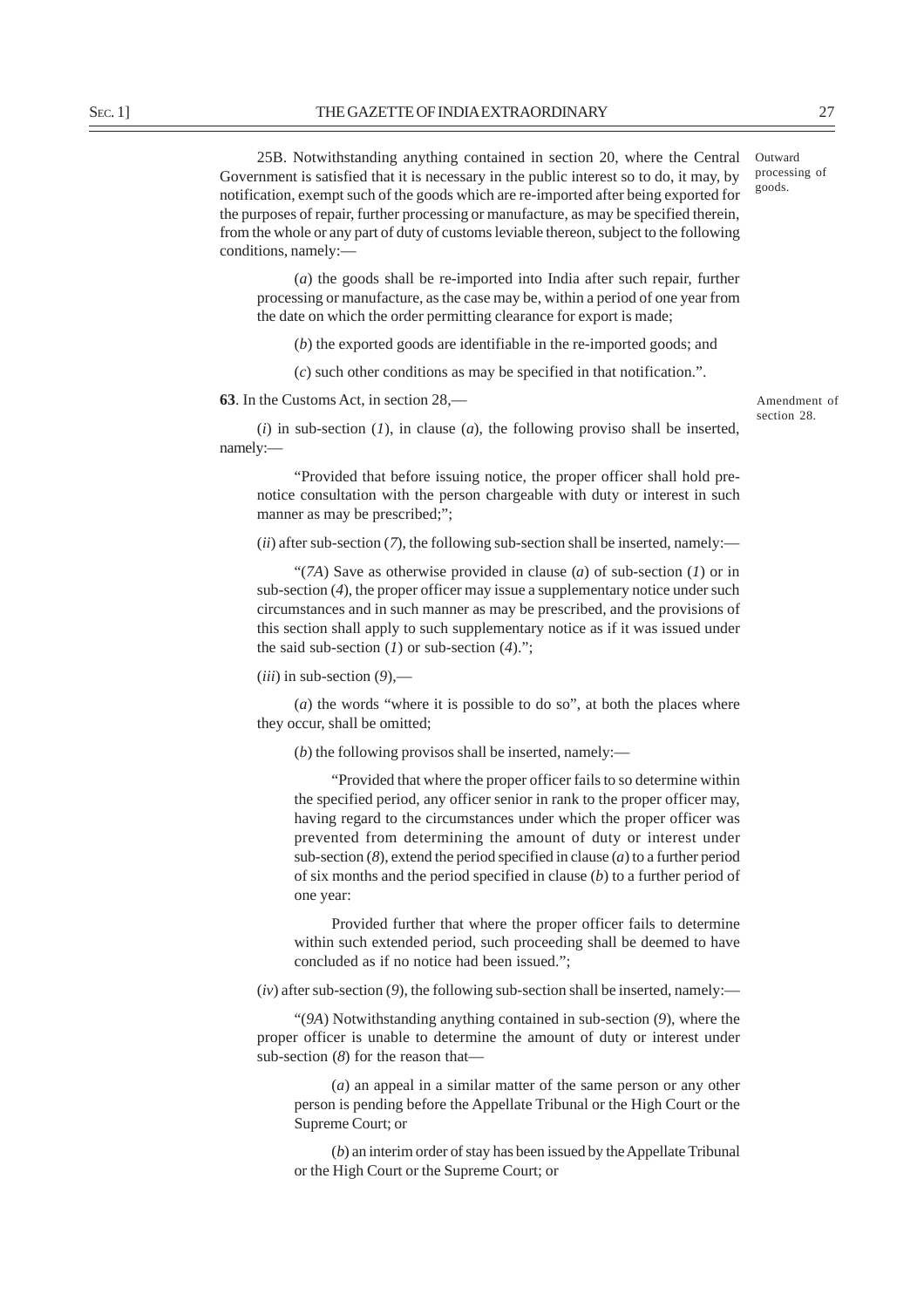(*c*) the Board has, in a similar matter, issued specific direction or order to keep such matter pending; or

(*d*) the Settlement Commission has admitted an application made by the person concerned,

the proper officer shall inform the person concerned the reason for nondetermination of the amount of duty or interest under sub-section (*8*) and in such case, the time specified in sub-section (*9*) shall apply not from the date of notice, but from the date when such reason ceases to exist.";

 $(v)$  after sub-section  $(10)$ , the following sub-sections shall be inserted, namely:—

"(*10A*) Notwithstanding anything contained in this Act, where an order for refund under sub-section (*2*) of section 27 is modified in any appeal and the amount of refund so determined is less than the amount refunded under said sub-section, the excess amount so refunded shall be recovered along with interest thereon at the rate fixed by the Central Government under section 28AA, from the date of refund up to the date of recovery, as a sum due to the Government.

(*10B*) A notice issued under sub-section (*4*) shall be deemed to have been issued under sub-section (*1*), if such notice demanding duty is held not sustainable in any proceeding under this Act, including at any stage of appeal, for the reason that the charges of collusion or any wilful mis-statement or suppression of facts to evade duty has not been established against the person to whom such notice was issued and the amount of duty and the interest thereon shall be computed accordingly.";

(*vi*) after *Explanation* 3, the following *Explanation* shall be inserted, namely:—

"*Explanation* 4.—For the removal of doubts, it is hereby declared that in cases where notice has been issued for non-levy, not paid, short-levy or short-paid or erroneous refund after the 14th day of May, 2015, but before the date on which the Finance Bill, 2018 receives the assent of the President, they shall continue to be governed by the provisions of section 28 as it stood immediately before the date on which such assent is received.".

Amendment of section 28E.

**64**. In the Customs Act, in section 28E,—

 $(i)$  clause  $(a)$  shall be omitted:

 $(iii)$  for clause  $(b)$ , the following clause shall be substituted, namely:—

'(*b*) "advance ruling" means a written decision on any of the questions referred to in section 28H raised by the applicant in his application in respect of any goods prior to its importation or exportation;';

(*iii*) after clause (*b*), the following clause shall be inserted, namely:—

'(*ba*) "Appellate Authority" means the Authority for Advance Rulings constituted under section 245-O of the Income-tax Act, 1961;';

43 of 1961.

 $(iv)$  for clause  $(c)$ , the following clause shall be substituted, namely:—

'(*c*) "applicant" means any person,—

(*i*) holding a valid Importer-exporter Code Number granted under section 7 of the Foreign Trade (Development and Regulation) Act, 1992; or 22 of 1992.

(*ii*) exporting any goods to India; or

(*iii*) with a justifiable cause to the satisfaction of the Authority,

who makes an application for advance ruling under section  $28H$ ;

 $(v)$  for clause  $(e)$ , the following clause shall be substituted, namely:—

'(*e*) "Authority" means the Customs Authority for Advance Rulings appointed under section 28EA;';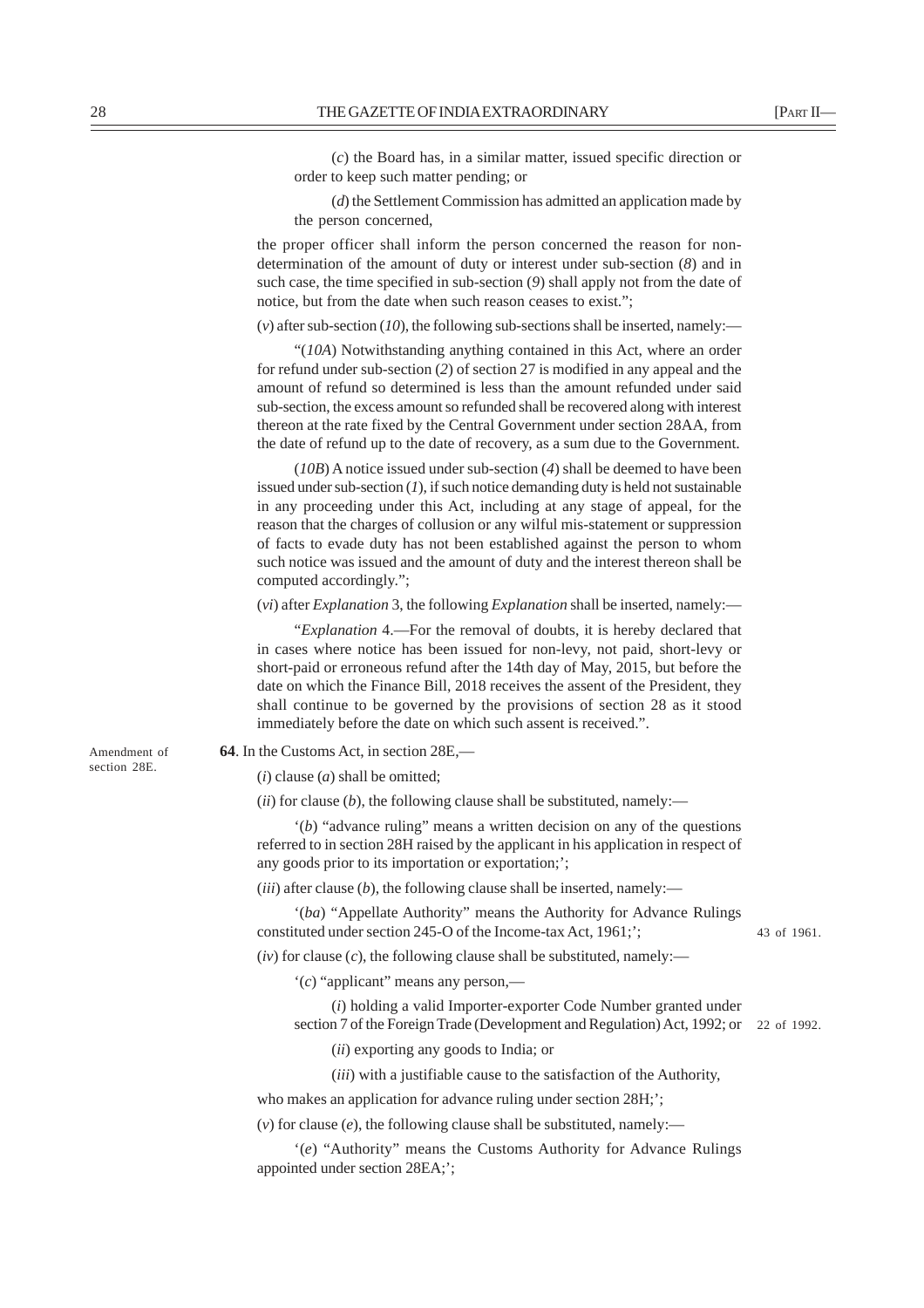(*vi*) in clause (*f*), for the word "Authority", the words "Appellate Authority" shall be substituted;

(*vii*) in clause (*g*), for the word "Authority", the words "Appellate Authority" shall be substituted.

**65**. In the Customs Act, after section 28E, the following section shall be inserted, Insertion of namely:—

"28EA. (*1*) The Board may, for the purposes of giving advance rulings under this Act, by notification, appoint an officer of the rank of Principal Commissioner of Customs or Commissioner of Customs to function as a Customs Authority for Advance Rulings:

Provided that till the date of appointment of the Customs Authority for Advance Rulings, the existing Authority for Advance Rulings constituted under section 245-O of the Income-tax Act, 1961 shall continue to be the Authority for giving advance rulings for the purposes of this Act.

(*2*) The offices of the Authority may be established in New Delhi and at such other places, as the Board may deem fit.

(*3*) Subject to the provisions of this Act, the Authority shall exercise the powers and authority conferred on it by or under this Act.''.

**66**. In the Customs Act, in section 28F,—

 $(i)$  in sub-section  $(I)$ ,—

(*a*) in the opening paragraph, for the words "the Authority for giving advance rulings for the purposes of this Act and the said Authority", the words "the Appellate Authority for deciding appeal under this Chapter and the said Appellate Authority" shall be substituted;

(*b*) in the proviso, for the word "Authority", the words "Appellate Authority" shall be substituted;

(*ii*) after sub-section (*2*), the following sub-section shall be inserted, namely:**—**

"(*3*) On and from the date of appointment of the Customs Authority for Advance Rulings, every application and proceeding pending before the erstwhile Authority for Advance Rulings shall stand transferred to the Authority from the stage at which such application or proceeding stood as on the date of such appointment.".

**67**. In the Customs Act, in section 28H,—

Amendment of section 28H.

 $(i)$  in sub-section  $(2)$ ,—

(*a*) for clause (*d*), the following clause shall be substituted, namely:—

"(*d*) applicability of notifications issued in respect of tax or duties under this Act or the Customs Tariff Act, 1975 or any tax or duty chargeable under any other law for the time being in force in the same manner as duty of customs leviable under this Act or the Customs Tariff Act;";

(*b*) after clause (*e*), the following clause shall be inserted, namely:—

"(*f*) any other matter as the Central Government may, by notification, specify.";

(*ii*) after sub-section (*4*), the following sub-section shall be inserted, namely:—

'(*5*) The applicant may be represented by any person resident in India who is authorised in this behalf.

51 of 1975.

43 of 1961.

Amendment of section 28F

new section 28EA. Customs Authority for Advance Rulings.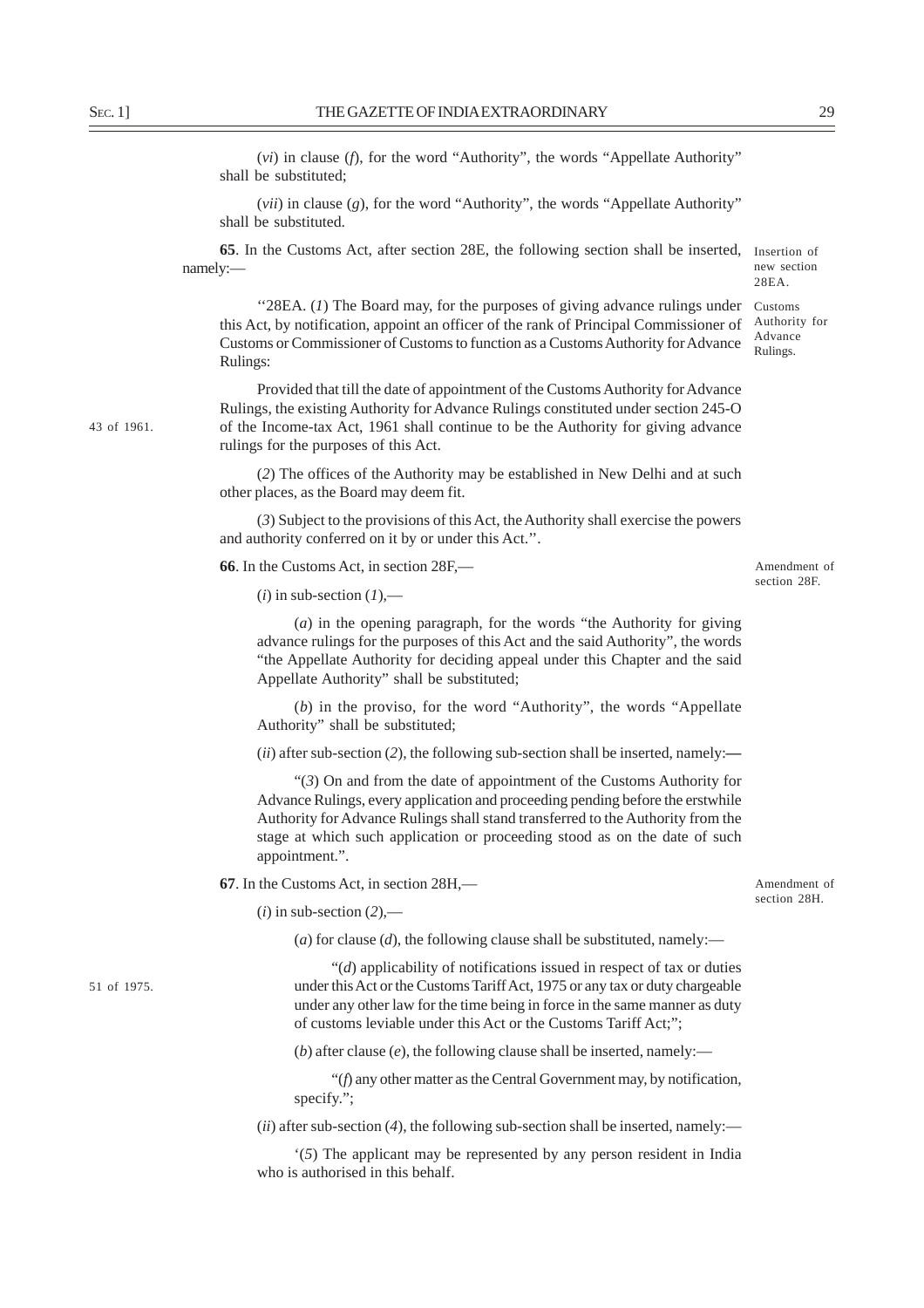|                                                    | <i>Explanation</i> .—For the purposes of this sub-section "resident" shall have<br>the same meaning as assigned to it in clause $(42)$ of section 2 of the Income-tax<br>Act, 1961.'.                                                                                                                                                                                                                                                                                    | 43 of 1961. |
|----------------------------------------------------|--------------------------------------------------------------------------------------------------------------------------------------------------------------------------------------------------------------------------------------------------------------------------------------------------------------------------------------------------------------------------------------------------------------------------------------------------------------------------|-------------|
| Amendment of<br>section 28-I.                      | 68. In the Customs Act, in section 28-I, in sub-section (6), for the words "six months",<br>the words "three months" shall be substituted.                                                                                                                                                                                                                                                                                                                               |             |
| Amendment of                                       | 69. In the Customs Act, in section 28K, in sub-section $(l)$ ,—                                                                                                                                                                                                                                                                                                                                                                                                          |             |
| section 28K.                                       | $(i)$ the brackets and words "(after excluding the period beginning with the date of<br>such advance ruling and ending with the date of order under this sub-section)" shall<br>be omitted;                                                                                                                                                                                                                                                                              |             |
|                                                    | $(ii)$ the following proviso shall be inserted, namely:—                                                                                                                                                                                                                                                                                                                                                                                                                 |             |
|                                                    | "Provided that in computing the period of two years referred to in clause $(a)$<br>of sub-section $(1)$ of section 28, or five years referred to in sub-section $(4)$<br>thereof, for service of notice for recovery of any duty not levied, short-levied,<br>not paid or short-paid on account of the advance ruling, the period beginning<br>with the date of such advance ruling and ending with the date of the order under<br>this sub-section shall be excluded.". |             |
| Insertion of<br>new section<br>28KA.               | 70. In the Customs Act, after section 28K, the following section shall be inserted with<br>effect from such date as the Central Government may, by notification, appoint, namely:-                                                                                                                                                                                                                                                                                       |             |
| Appeal.                                            | "28KA. $(I)$ Any officer authorised by the Board, by notification, or the applicant<br>may file an appeal to the Appellate Authority against any ruling or order passed by the<br>Authority, within sixty days from the date of the communication of such ruling or order,<br>in such form and manner as may be prescribed:                                                                                                                                              |             |
|                                                    | Provided that where the Appellate Authority is satisfied that the appellant was<br>prevented by sufficient cause from presenting the appeal within the period so specified,<br>it may allow a further period of thirty days for filing such appeal.                                                                                                                                                                                                                      |             |
|                                                    | (2) The provisions of sections 28-I and 28J shall, <i>mutatis mutandis</i> , apply to the<br>appeal under this section.".                                                                                                                                                                                                                                                                                                                                                |             |
| Amendment<br>of section 28L.                       | 71. In the Customs Act, in section 28L, for the word "Authority" wherever it occurs,<br>the words "Authority or Appellate Authority" shall be substituted.                                                                                                                                                                                                                                                                                                               |             |
| Substitution of<br>new section for<br>section 28M. | 72. In the Customs Act, for section 28M, the following section shall be substituted,<br>namely:-                                                                                                                                                                                                                                                                                                                                                                         |             |
| Procedure for                                      | "28M. $(1)$ The Authority shall follow such procedure as may be prescribed.                                                                                                                                                                                                                                                                                                                                                                                              |             |
| Authority and<br>Appellate<br>Authority.           | (2) The Appellate Authority shall, subject to the provisions of this Chapter, have<br>power to regulate its own procedure in all matters arising out of the exercise of its powers<br>and authority under this Act.".                                                                                                                                                                                                                                                    |             |
| Amendment                                          | 73. In the Customs Act, in section 30, in sub-section $(1)$ ,—                                                                                                                                                                                                                                                                                                                                                                                                           |             |
| of section 30.                                     | $(i)$ after the words "imported goods", the words "or export goods" shall be<br>inserted;                                                                                                                                                                                                                                                                                                                                                                                |             |
|                                                    | (ii) for the words "the prescribed form", the words "such form and manner as<br>may be prescribed" shall be substituted.                                                                                                                                                                                                                                                                                                                                                 |             |
| Amendment<br>of section 41.                        | 74. In the Customs Act, in section 41, in sub-section $(1)$ ,—                                                                                                                                                                                                                                                                                                                                                                                                           |             |
|                                                    | (i) after the words "export goods", the words "or imported goods" shall be<br>inserted;                                                                                                                                                                                                                                                                                                                                                                                  |             |
|                                                    | (ii) for the words "the prescribed form", the following shall be substituted,<br>namely:                                                                                                                                                                                                                                                                                                                                                                                 |             |
|                                                    | "such form and manner as may be prescribed and in case, the person-in-<br>charge fails to deliver the departure manifest or export manifest or the export                                                                                                                                                                                                                                                                                                                |             |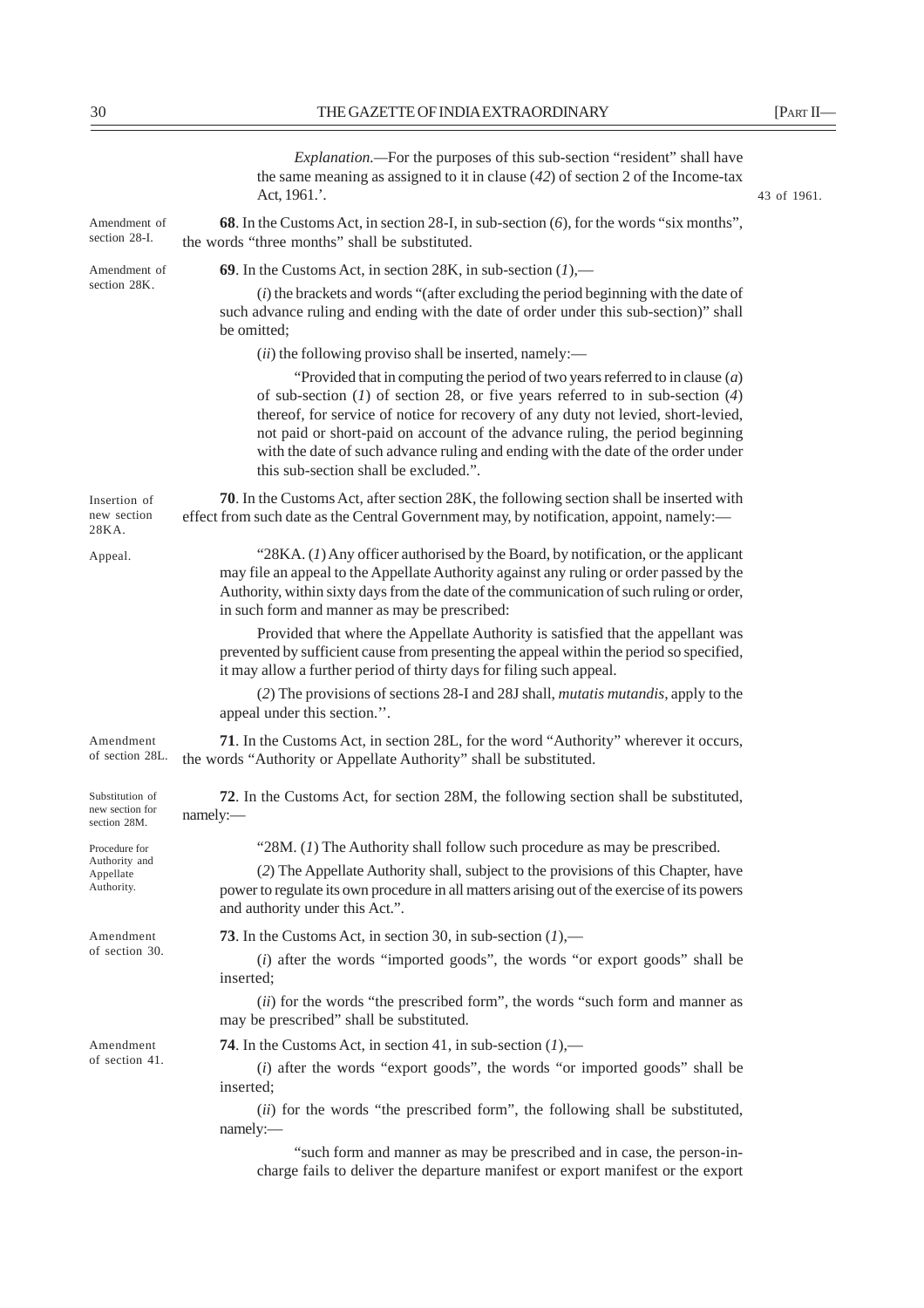report or any part thereof within such time, and the proper officer is satisfied that there is no sufficient cause for such delay, such person-in-charge shall be liable to pay penalty not exceeding fifty thousand rupees".

**75**. In the Customs Act, in section 45, in sub-section (*2*), in clause (*b*), after the words "proper officer", the words "or in such manner as may be prescribed" shall be inserted. Amendment

**76**. In the Customs Act, in section 46,—

Amendment of section 46.

of section 45.

 $(i)$  in sub-section  $(I)$ ,—

(*a*) after the word "electronically", at both the places where it occurs, the words "on the customs automated system" shall be inserted;

(*b*) for the words "in the prescribed form", the words "in such form and manner as may be prescribed" shall be substituted;

 $(iii)$  in sub-section  $(3)$ , in the first proviso, for the words "within thirty days of", the words "at any time not exceeding thirty days prior to" shall be substituted;

(*iii*) in sub-section (*4*), for the words "relating to the imported goods", the words "and such other documents relating to the imported goods as may be prescribed" shall be substituted;

 $(iv)$  after sub-section (4), the following sub-section shall be inserted, namely:—

"(*4A*) The importer who presents a bill of entry shall ensure the following, namely:—

(*a*) the accuracy and completeness of the information given therein;

(*b*) the authenticity and validity of any document supporting it; and

(*c*) compliance with the restriction or prohibition, if any, relating to the goods under this Act or under any other law for the time being in force.".

**77**. In the Customs Act, in section 47, in sub-section (1), in the proviso, for the words Amendment of "Provided that", the following shall be substituted, namely: section 47.

"Provided that such order may also be made electronically through the customs automated system on the basis of risk evaluation through appropriate selection criteria:

Provided further that".

**78**. In the Customs Act, in section 50,—

 $(i)$  in sub-section  $(I)$ ,—

(*a*) after the word "electronically", at both the places where it occurs, the words "on the customs automated system" shall be inserted;

(*b*) for the words "in the prescribed form", the words "in such form and manner as may be prescribed" shall be substituted;

(*ii*) after sub-section (*2*), the following sub-section shall be inserted, namely:—

"(*3*) The exporter who presents a shipping bill or bill of export under this section shall ensure the following, namely:-

(*a*) the accuracy and completeness of the information given therein;

(*b*) the authenticity and validity of any document supporting it; and

Amendment of section 50.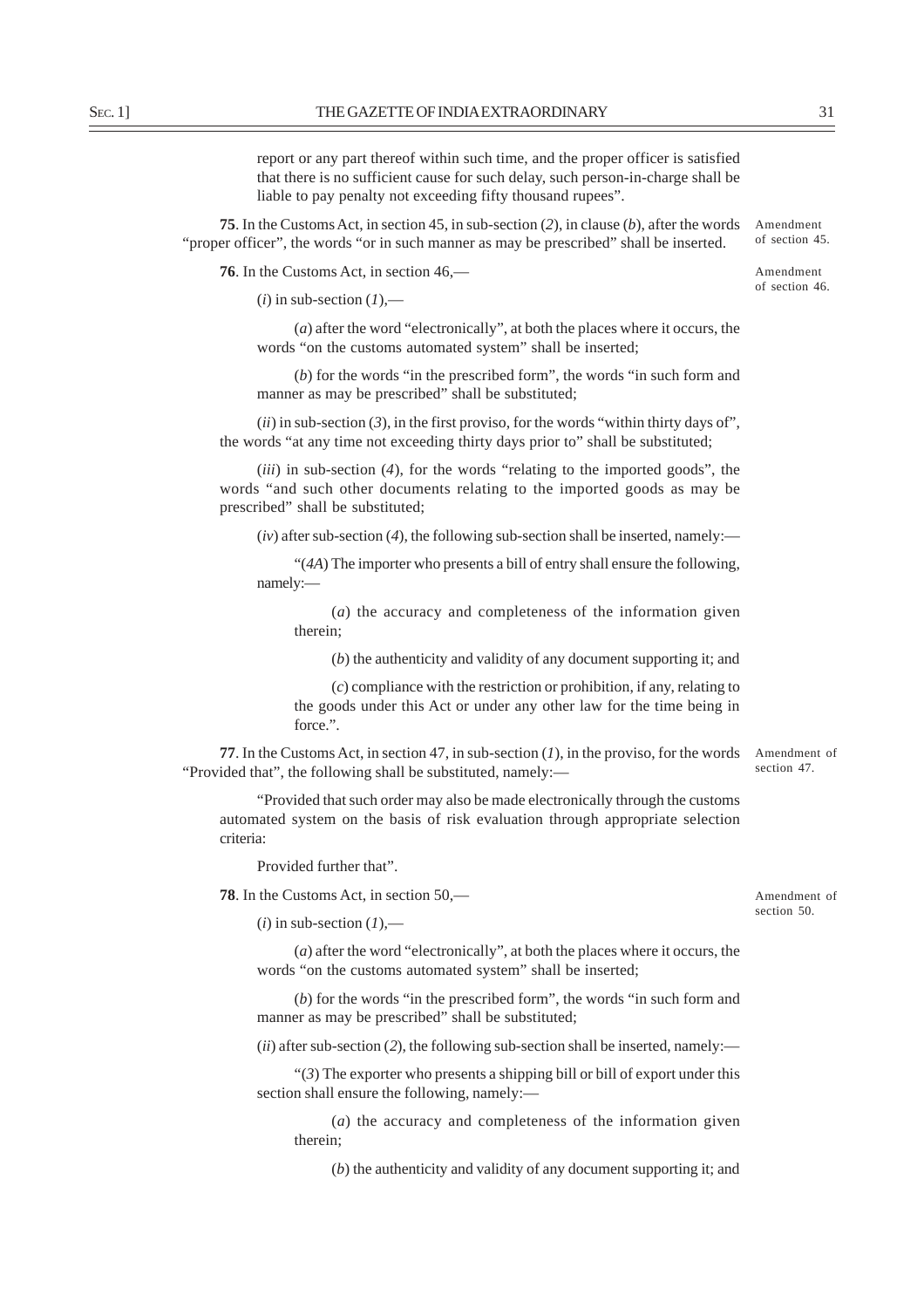Amendment of section 51.

Insertion of new Chapter VIIA.

Payment of duty, interest, penalty, etc.

(*c*) compliance with the restriction or prohibition, if any, relating to the goods under this Act or under any other law for the time being in force.".

**79**. In the Customs Act, in section 51, in sub-section (*1*), in the proviso, for the words "Provided that", the following shall be substituted, namely:—

"Provided that such order may also be made electronically through the customs automated system on the basis of risk evaluation through appropriate selection criteria:

Provided further that".

**80**. In the Customs Act, after Chapter VII, the following Chapter shall be inserted with effect from such date as the Central Government may, by notification in the Official Gazette, appoint, namely:—

#### "CHAPTER VIIA

PAYMENTS THROUGH ELECTRONIC CASH LEDGER

51A. (*1*) Every deposit made towards duty, interest, penalty, fee or any other sum payable by a person under the provisions of this Act or under the Customs Tariff Act, 1975 or under any other law for the time being in force or the rules and regulations made thereunder, using authorised mode of payment shall, subject to such conditions and restrictions, be credited to the electronic cash ledger of such person, to be maintained in such manner, as may be prescribed.

(*2*) The amount available in the electronic cash ledger may be used for making any payment towards duty, interest, penalty, fees or any other sum payable under the provisions of this Act or under the Customs Tariff Act, 1975 or under any other law for the time being in force or the rules and regulations made thereunder in such manner and subject to such conditions and within such time as may be prescribed.

51 of 1975.

51 of 1975.

(*3*) The balance in the electronic cash ledger, after payment of duty, interest, penalty, fee or any other amount payable, may be refunded in such manner as may be prescribed.

(*4*) Notwithstanding anything contained in this section, if the Board is satisfied that it is necessary or expedient so to do, it may, by notification, exempt the deposits made by such class of persons or with respect to such categories of goods, as may be specified in the notification, from all or any of the provisions of this section.".

**81**. In the Customs Act, in section 54, in sub-section (*1*),—

(*i*) for the words "the prescribed form", the words "such form and manner as may be prescribed" shall be substituted;

(*ii*) in the proviso, for the words "the prescribed form", the words "such form and manner as may be prescribed" shall be substituted.

**82**. In the Customs Act, in section 60, in sub-section (*1*), the following proviso shall be inserted, namely:—

"Provided that such order may also be made electronically through the customs automated system on the basis of risk evaluation through appropriate selection criteria.".

Amendment of section 68. **83**. In the Customs Act, in section 68,—

(*a*) in the first proviso, for the words "Provided that", the following shall be substituted, namely:—

"Provided that the order referred to in clause (*c*) may also be made electronically through the customs automated system on the basis of risk evaluation through appropriate selection criteria:

Provided further that";

Amendment of section 54.

Amendment of section 60.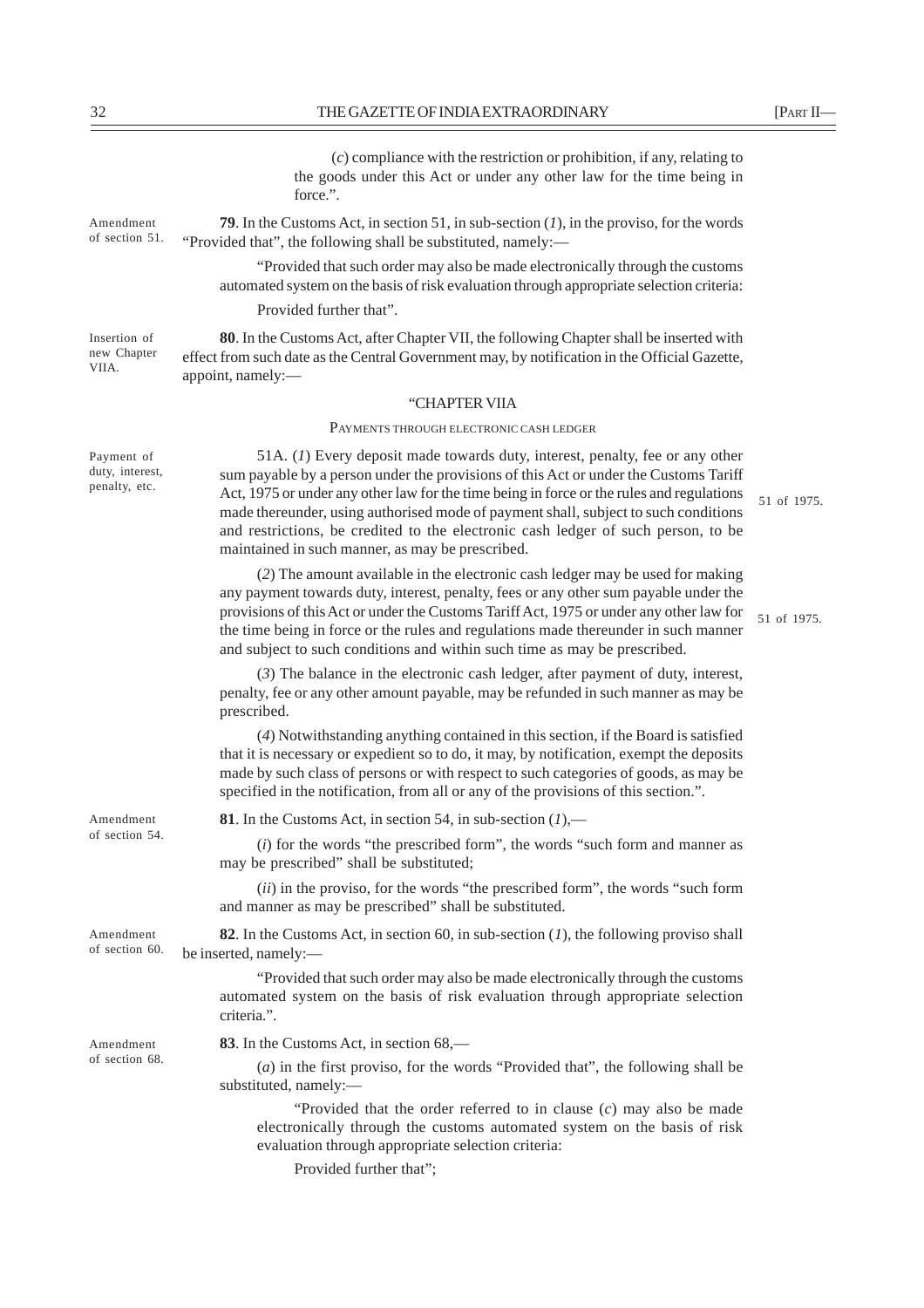(*b*) in the second proviso, for the words "Provided further that", the words "Provided also that" shall be substituted.

**84**. In the Customs Act, in section 69, in sub-section (*1*), the following proviso shall be inserted, namely:-Amendment of section 69.

"Provided that the order referred to in clause (*c*) may also be made electronically through the customs automated system on the basis of risk evaluation through appropriate selection criteria.".

**85**. In the Customs Act, in section 74, in sub-section (*1*), in clause (*iii*), for the word and figures "section 82", the words, brackets, letter and figures "clause (*a*) of section 84" shall be substituted. Amendment of section 74.

**86**. In the Customs Act, in section 75, in sub-section (*1*), for the word and figures "section 82", the words, brackets, letter and figures "clause (*a*) of section 84" shall be substituted. Amendment of section 75.

**87**. In the Customs Act, in Chapter XI, in the heading, for the word "POST", the words "POST, COURIER" shall be substituted.

**88**. In the Customs Act, in section 83,—

(*a*) for the word "post", wherever it occurs, the words "post or courier" shall be substituted;

(*b*) for the words "postal authorities" at both the places where they occur, the words "postal authorities or the authorised courier" shall be substituted.

**89**. In the Customs Act, in section 84, for the word "post", wherever it occurs, the words "post or courier" shall be substituted.

**90**. In the Customs Act, after Chapter XII, the following Chapter shall be inserted, namely:—

#### 'CHAPTER XIIA

#### AUDIT

99A. The proper officer may carry out the audit of assessment of imported goods or export goods or of an auditee under this Act either in his office or in the premises of the auditee in such manner as may be prescribed. Audit.

*Explanation*.—For the purposes of this section, "auditee" means a person who is subject to an audit under this section and includes an importer or exporter or custodian approved under section 45 or licensee of a warehouse and any other person concerned directly or indirectly in clearing, forwarding, stocking, carrying, selling or purchasing of imported goods or export goods or dutiable goods.'.

**91**. In the Customs Act, after section 109, the following section shall be inserted, namely:—

'109A. Notwithstanding anything contained in this Act, the proper officer or any other officer authorised by him in this behalf, may undertake controlled delivery of any consignment of such goods and in such manner as may be prescribed, to—

(*a*) any destination in India; or

(*b*) a foreign country, in consultation with the competent authority of such country to which such consignment is destined.

*Explanation*.—For the purposes of this section "controlled delivery" means the procedure of allowing consignment of such goods to pass out of, or into, the territory of India with the knowledge and under the supervision of proper officer for identifying the persons involved in the commission of an offence or contravention under this Act.'.

Insertion of new section 109A.

Power to undertake controlled delivery.

Amendment of Chapter heading.

Amendment of section 83.

Amendment of section 84.

Insertion of new Chapter XIIA.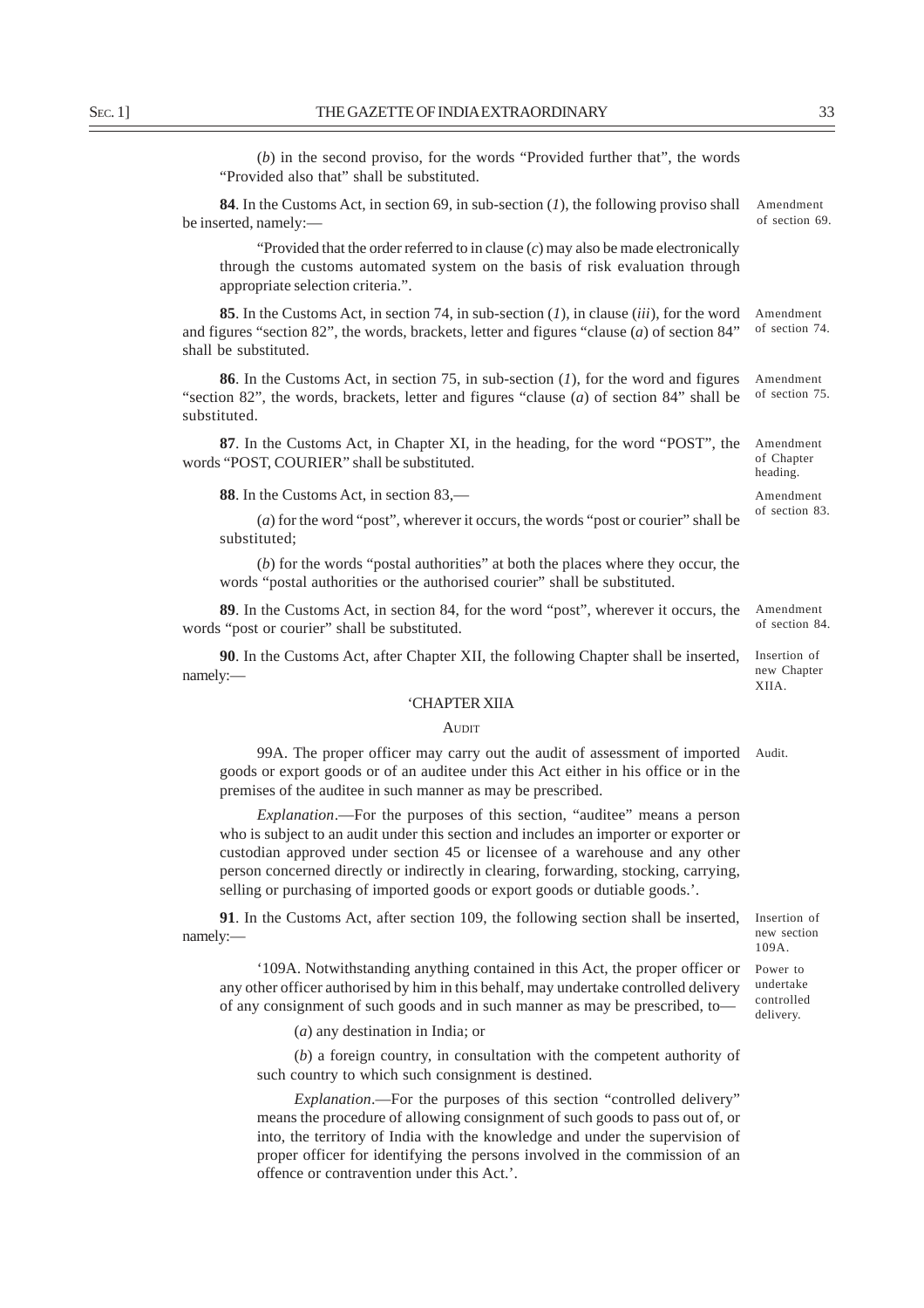| Amendment of<br>section 110.  | 92. In the Customs Act, in section 110, in sub-section $(2)$ , for the proviso, the following<br>provisos shall be substituted, namely:-                                                                                                                                                                                                                                                                                                                    |
|-------------------------------|-------------------------------------------------------------------------------------------------------------------------------------------------------------------------------------------------------------------------------------------------------------------------------------------------------------------------------------------------------------------------------------------------------------------------------------------------------------|
|                               | "Provided that the Principal Commissioner of Customs or Commissioner of<br>Customs may, for reasons to be recorded in writing, extend such period to a further<br>period not exceeding six months and inform the person from whom such goods were<br>seized before the expiry of the period so specified:                                                                                                                                                   |
|                               | Provided further that where any order for provisional release of the seized<br>goods has been passed under section 110A, the specified period of six months shall<br>not apply.".                                                                                                                                                                                                                                                                           |
| Amendment of<br>section 122.  | <b>93</b> . In the Customs Act, in section 122, for clauses (b) and (c), the following clause<br>shall be substituted, namely:-                                                                                                                                                                                                                                                                                                                             |
|                               | " $(b)$ up to such limit, by such officers, as the Board may, by notification, specify.".                                                                                                                                                                                                                                                                                                                                                                   |
| Amendment of<br>section 124.  | 94. In the Customs Act, in section 124, after the proviso, the following proviso shall<br>be inserted, namely:-                                                                                                                                                                                                                                                                                                                                             |
|                               | "Provided further that notwithstanding issue of notice under this section, the<br>proper officer may issue a supplementary notice under such circumstances and in<br>such manner as may be prescribed.".                                                                                                                                                                                                                                                    |
| Amendment of                  | 95. In the Customs Act, in section 125,—                                                                                                                                                                                                                                                                                                                                                                                                                    |
| section 125.                  | $(i)$ in sub-section $(I)$ , in the proviso, for the words "Provided that", the following<br>shall be substituted, namely:-                                                                                                                                                                                                                                                                                                                                 |
|                               | "Provided that where the proceedings are deemed to be concluded<br>under the proviso to sub-section $(2)$ of section 28 or under clause $(i)$ of<br>sub-section $(6)$ of that section in respect of the goods which are not prohibited<br>or restricted, the provisions of this section shall not apply:                                                                                                                                                    |
|                               | Provided further that";                                                                                                                                                                                                                                                                                                                                                                                                                                     |
|                               | $(ii)$ after sub-section (2), the following shall be inserted, namely:—                                                                                                                                                                                                                                                                                                                                                                                     |
|                               | "(3) Where the fine imposed under sub-section $(I)$ is not paid within a<br>period of one hundred and twenty days from the date of option given thereunder,<br>such option shall become void, unless an appeal against such order is pending.                                                                                                                                                                                                               |
|                               | <i>Explanation</i> .—For removal of doubts, it is hereby declared that in cases<br>where an order under sub-section $(I)$ has been passed before the date on which<br>the Finance Bill, 2018 receives the assent of the President and no appeal is<br>pending against such order as on that date, the option under said sub-section<br>may be exercised within a period of one hundred and twenty days from the date<br>on which such assent is received.". |
| Amendment of<br>section 128A. | <b>96.</b> In the Customs Act, in section 128A, in sub-section $(3)$ , for the words "just and<br>proper, confirming, modifying or annulling the decision or order appealed against", the<br>following shall be substituted, namely:-                                                                                                                                                                                                                       |
|                               | "just and proper,—                                                                                                                                                                                                                                                                                                                                                                                                                                          |
|                               | $(a)$ confirming, modifying or annulling the decision or order appealed<br>against; or                                                                                                                                                                                                                                                                                                                                                                      |
|                               | $(b)$ referring the matter back to the adjudicating authority with directions<br>for fresh adjudication or decision, as the case may be, in the following cases,<br>namely:-                                                                                                                                                                                                                                                                                |
|                               | $(i)$ where an order or decision has been passed without following<br>the principles of natural justice; or                                                                                                                                                                                                                                                                                                                                                 |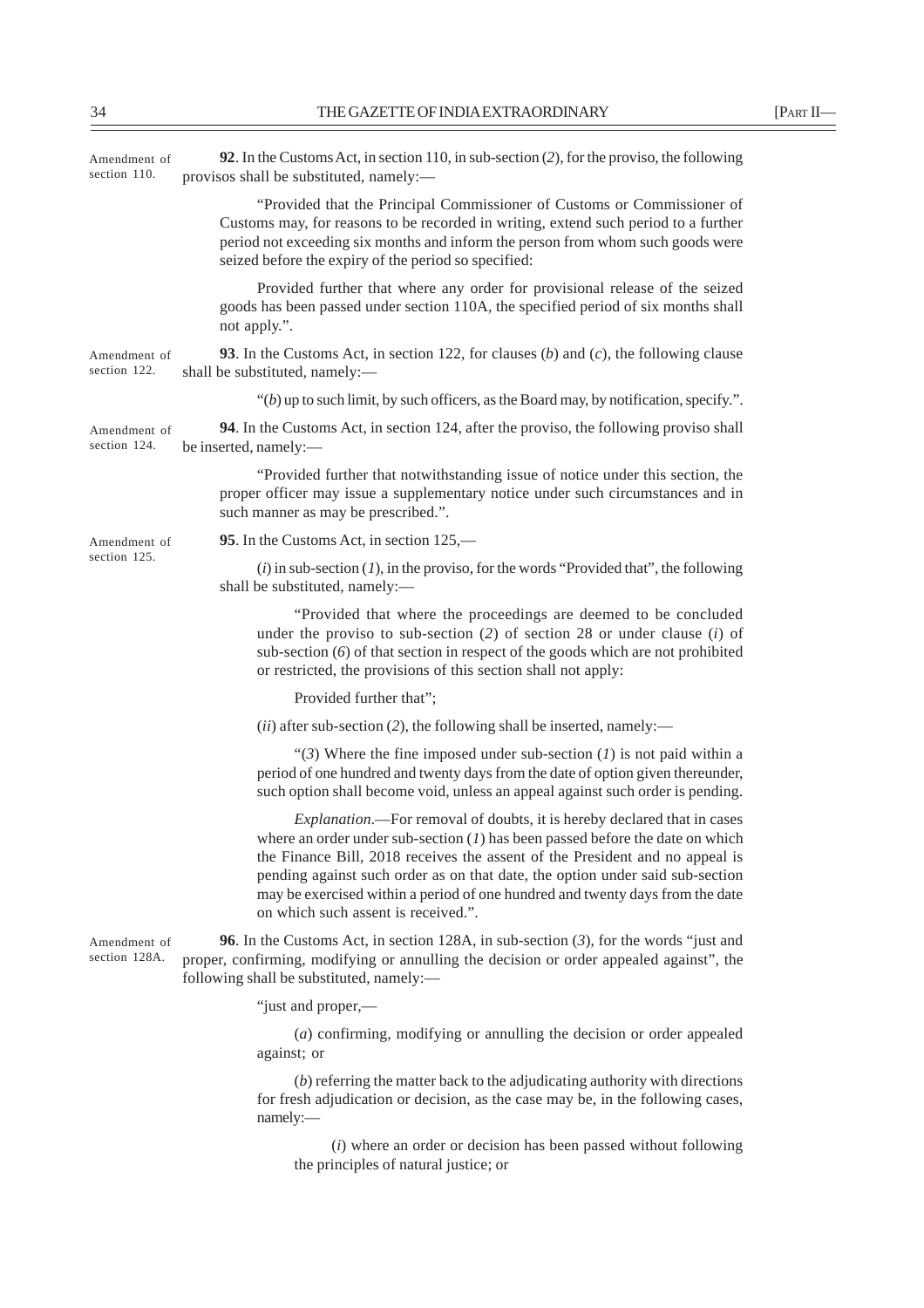(*ii*) where no order or decision has been passed after re-assessment under section 17; or

(*iii*) where an order of refund under section 27 has been issued by crediting the amount to Fund without recording any finding on the evidence produced by the applicant.".

**97**. In the Customs Act, after section 143, the following section shall be inserted, namely:—

"143AA. Notwithstanding anything contained in any other provision of this Act, the Board may, for the purposes of facilitation of trade, take such measures or prescribe separate procedure or documentation for a class of importers or exporters or for categories of goods or on the basis of the modes of transport of goods, in order to,—

(*a*) maintain transparency in the import and export documentation; or

(*b*) expedite clearance or release of goods entered for import or export; or

(*c*) reduce the transaction cost of clearance of importing or exporting goods; or

(*d*) maintain balance between customs control and facilitation of legitimate trade.".

**98**. In the Customs Act, after section 151A, the following section shall be inserted, namely:—

'151B. (*1*) The Central Government may enter into an agreement or any other arrangement with the Government of any country outside India or with such competent authorities of that country, as it deems fit, for facilitation of trade, enforcing the provisions of this Act and exchange of information for trade facilitation, effective risk analysis, verification of compliance and prevention, combating and investigation of offences under the provisions of this Act or under the corresponding laws in force in that country.

(*2*) The Central Government may, by notification, direct that the provisions of this section shall apply to the contracting State with which reciprocal agreement or arrangements have been made, subject to such conditions, exceptions or qualifications as may be specified in that notification.

(*3*) Subject to the provisions of sub-section (*2*), the information received under sub-section (*1*) may also be used as evidence in investigations and proceedings under this Act.

(*4*) Where the Central Government has entered into a multilateral agreement for exchange of information or documents for the purpose of verification of compliance in identified cases, the Board shall specify the procedure for such exchange, the conditions subject to which such exchange shall be made and designation of the person through whom such information shall be exchanged.

(*5*) Notwithstanding anything contained in sub-section (*1*) or sub-section (*2*) or sub-section  $(3)$ , anything done or any action taken or purported to have been done or taken, in pursuance to any agreement entered into or any other arrangement made by the Central Government prior to the date on which the Finance Bill, 2018 receives the assent of the President, shall be deemed to have been done or taken under the provisions of this section.

*Explanation*.—For the purposes of this section, the expressions,—

(*i*) "contracting State" means any country outside India in respect of which agreement or arrangements have been made by the Central Government

procedure, etc., to facilitate trade.

Insertion of new section 143AA. Power to simplify or provide different

151B. Reciprocal arrangement for exchange

Insertion of new section

of information facilitating trade.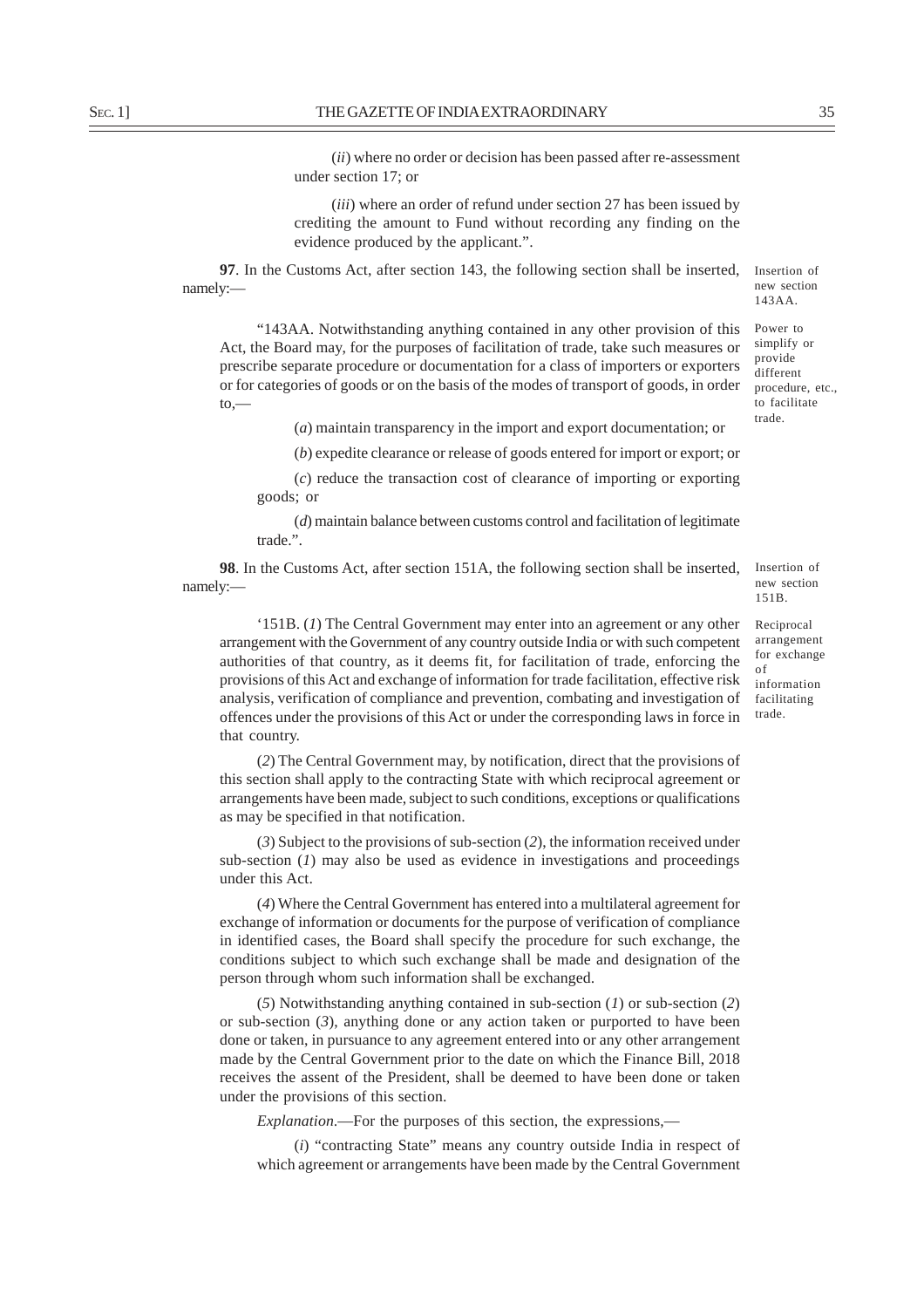(*ii*) "corresponding law" means any law in force in the contracting State corresponding to any of the provisions of this Act or dealing with offences in that country corresponding to any of the offences under this Act.'.

**99**. In the Customs Act, for section 153, the following section shall be substituted, namely:— Substitution of new section for

Modes for service of notice, order, etc.

section 153.

"153. (*1*) An order, decision, summons, notice or any other communication under this Act or the rules made thereunder may be served in any of the following modes, namely:—

(*a*) by giving or tendering it directly to the addressee or importer or exporter or his customs broker or his authorised representative including employee, advocate or any other person or to any adult member of his family residing with him;

(*b*) by a registered post or speed post or courier with acknowledgement due, delivered to the person for whom it is issued or to his authorised representative, if any, at his last known place of business or residence;

(*c*) by sending it to the e-mail address as provided by the person to whom it is issued, or to the e-mail address available in any official correspondence of such person;

(*d*) by publishing it in a newspaper widely circulated in the locality in which the person to whom it is issued is last known to have resided or carried on business; or

(*e*) by affixing it in some conspicuous place at the last known place of business or residence of the person to whom it is issued and if such mode is not practicable for any reason, then, by affixing a copy thereof on the notice board of the office or uploading on the official website, if any.

(*2*) Every order, decision, summons, notice or any communication shall be deemed to have been served on the date on which it is tendered or published or a copy thereof is affixed or uploaded in the manner provided in sub-section (*1*).

(*3*) When such order, decision, summons, notice or any communication is sent by registered post or speed post, it shall be deemed to have been received by the addressee at the expiry of the period normally taken by such post in transit unless the contrary is proved.".

**100**. In the Customs Act, in section 157, in sub-section (*2*),—

(*i*) in clause (*a*), after the word "form", the words "and manner to deliver or present" shall be inserted;

(*ii*) for clause (*d*), the following clauses shall be substituted, namely:—

"(*d*) the time and manner of finalisation of provisional assessment;

(*e*) the manner of conducting pre-notice consultation;

(*f*) the circumstances under which, and the manner in which, supplementary notice may be issued;

(*g*) the form and manner in which an application for advance ruling or appeal shall be made, and the procedure for the Authority, under Chapter VB;

(*h*) the manner of clearance or removal of imported or export goods;

(*i*) the documents to be furnished in relation to imported goods;

Amendment of section 157.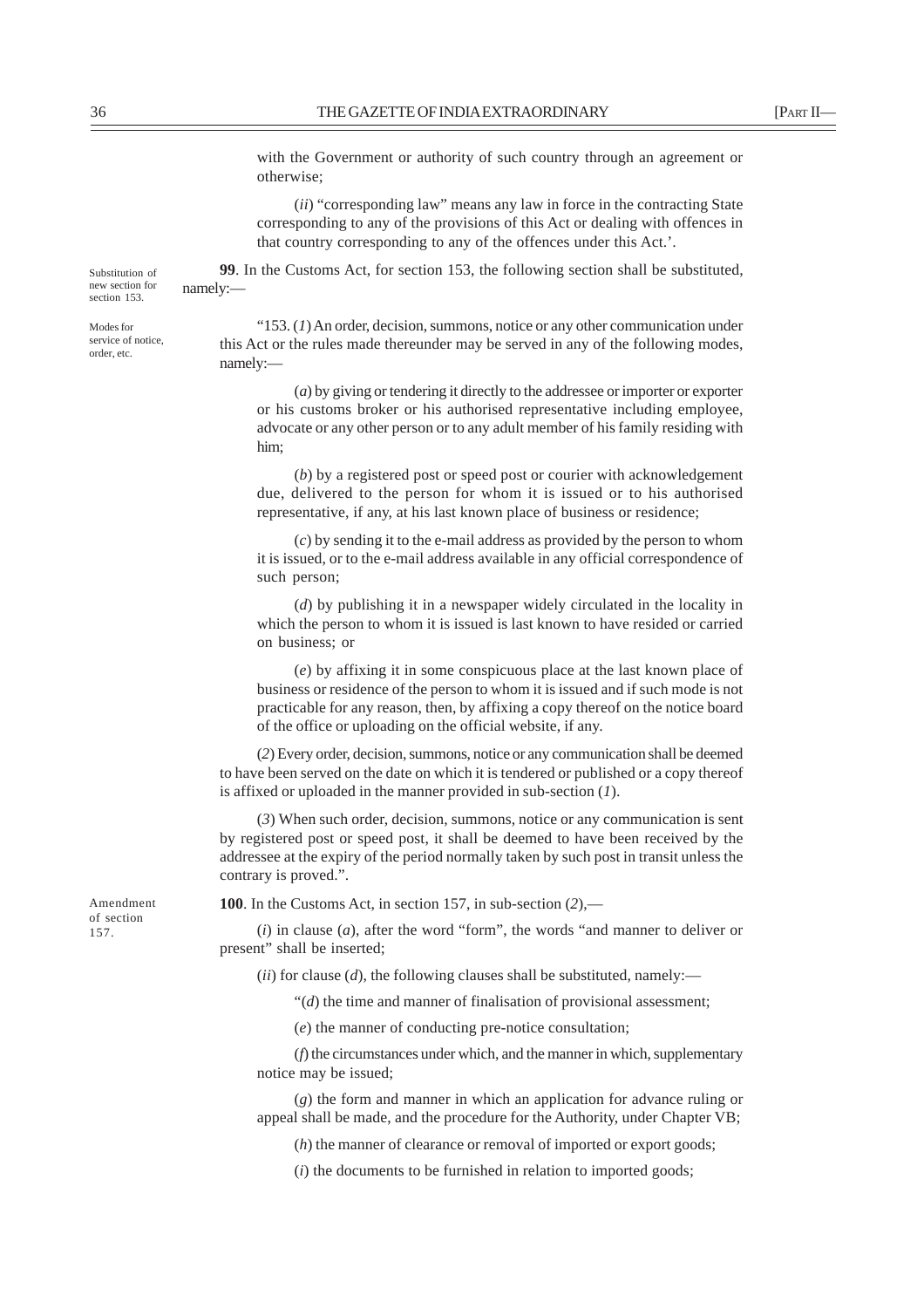(*j*) the conditions, restrictions and the manner of making deposits in electronic cash ledger, the utilisation and refund therefrom and the manner of

(*k*) the manner of conducting audit;

maintaining such ledger;

(*l*) the goods for controlled delivery and the manner thereof;

(*m*) the measures and separate procedure or documentation for a class of importers or exporters or categories of goods or on the basis of the modes of transport of goods.".

**101**. (*1*) The notification of the Government of India in the Ministry of Finance (Department of Revenue) number G.S.R. 850 (*E*), dated the 8th July, 2017, amending the notification number G.S.R. 785 (*E*), dated the 30th June, 2017 which was issued in exercise of the powers conferred by sub-section (*1*) of section 25 of the Customs Act, 1962 and subsection (*12*) of section 3 of the Customs Tariff Act, 1975, shall be deemed to have, and always to have, for all purposes, come into force on and from the 1st day of July, 2017.

(*2*) Refund shall be made of all such integrated tax which has been collected, but which would not have been so collected, had the amendement made *vide* the notification referred to in sub-section (*1*) been in force at all material times:

Provided that an application for claim of integrated tax shall be made within a period of six months from the date on which the Finance Bill, 2018 receives the assent of the President.

## *Customs Tariff*

**102**. In the Customs Tariff Act, 1975 (hereinafter referred to as the Customs Tariff Act), in section 3,—

of Customs Tariff Act, 1975.

3 of

Amendment of notification issued under sub-section (*1*) of section 25 of Customs Act and subsection (*12*) of section

Customs Tariff Act, retrospectively.

Amendment

(*i*) in sub-section (*7*), after the word, brackets and figure "sub-section (*8*)", the words, brackets, figure and letter "or sub-section (*8A*), as the case may be" shall be inserted;

(*ii*) after sub-section (*8*), the following sub-section shall be inserted, namely:—

'(*8A*) Where the goods deposited in a warehouse under the provisions of the Customs Act, 1962 are sold to any person before clearance for home consumption or export under the said Act, the value of such goods for the purpose of calculating the integrated tax under sub-section (*7*) shall be,—

(*a*) where the whole of the goods are sold, the value determined under sub-section (*8*) or the transaction value of such goods, whichever is higher; or

(*b*) where any part of the goods is sold, the proportionate value of such goods as determined under sub-section (*8*) or the transaction value of such goods, whichever is higher:

 Provided that where the whole of the warehoused goods or any part thereof are sold more than once before such clearance for home consumption or export, the transaction value of the last such transaction shall be the transaction value for the purposes of clause (*a*) or clause (*b*):

 Provided further that in respect of warehoused goods which remain unsold, the value or the proportionate value, as the case may be, of such goods shall be determined in accordance with the provisions of sub-section (*8*).

*Explanation.—* For the purposes of this sub-section, the expression "transaction value", in relation to warehoused goods, means the amount paid or payable as consideration for the sale of such goods.';

52 of 1962. 51 of 1975.

51 of 1975.

52 of 1962.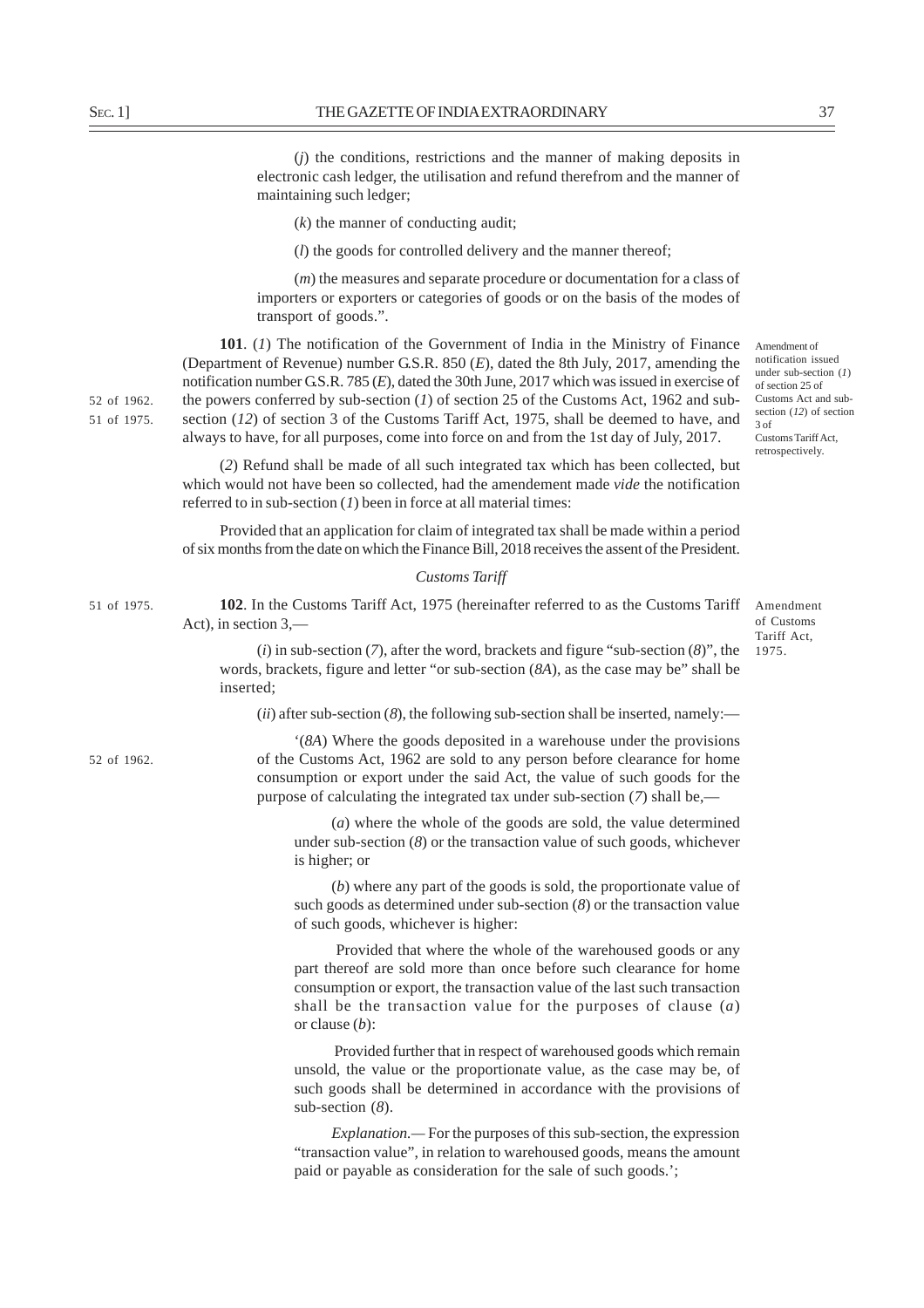(*iii*) in sub-section (*9*), after the word, brackets and figures "sub-section (*10*)", the words, brackets, figures and letter "or sub-section (*10A*), as the case may be" shall be inserted;

 $(iv)$  after sub-section (*10*), the following sub-section shall be inserted, namely:—

'(*10A*) Where the goods deposited in a warehouse under the provisions of the Customs Act, 1962 are sold to any person before clearance for home consumption or export under the said Act, the value of such goods for the purpose of calculating the goods and services tax compensation cess under sub-section (*9*) shall be,—

(*a*) where the whole of the goods are sold, the value determined under sub-section (*10*) or the transaction value of such goods, whichever is higher; or

(*b*) where any part of the goods is sold, the proportionate value of such goods as determined under sub-section (*10*) or the transaction value of such goods, whichever is higher:

 Provided that where the whole of the warehoused goods or any part thereof are sold more than once before such clearance for home consumption or export, the transaction value of the last of such transaction shall be the transaction value for the purposes of clause (*a*) or clause (*b*):

 Provided further that in respect of warehoused goods which remain unsold, the value or the proportionate value, as the case may be, of such goods shall be determined in accordance with the provisions of sub-section (*10*).

*Explanation*.—For the purposes of this sub-section, the expression "transaction value", in relation to warehoused goods, means the amount paid or payable as consideration for the sale of such goods.'.

**103**. In the Customs Tariff Act, the First Schedule,—

(*a*) shall be amended in the manner specified in the Second Schedule;

(*b*) shall also be amended in the manner specified in the Third Schedule.

**104**. In the Customs Tariff Act,—

(*a*) in the Second Schedule, after Note 3, the following Note shall be inserted, namely:—

"4. In respect of all other goods which are not covered under column (2) of this Schedule, the rate of duty shall be '*Nil*'.";

(*b*) the Second Schedule shall be amended in the manner specified in the Fourth Schedule.

## *Service tax*

Special provision for exemption from service tax in certain cases relating to life insurance services provided by Naval Group Insurance Fund to personnel of Coast Guard, retrospectively.

**105.** (*1*) Notwithstanding anything contained in section 66, as it stood prior to the 1st day of July, 2012, or in section 66B, as it stood prior to the 1st day of July, 2017, of Chapter V of the Finance Act, 1994, as it stood prior to its omission *vide* section 173 of the Central Goods and Services Tax Act, 2017 (hereinafter referred to as the said Chapter), no service tax shall be levied or collected in respect of taxable services provided or agreed to be provided by the Naval Group Insurance Fund by way of life insurance to personnel of Coast Guard under the Group Insurance Schemes of the Central Government, during the period commencing from the 10th day of September, 2004 and ending with the 30th day of June, 2017 (both days inclusive).

Amendment of First Schedule.

Amendment of Second Schedule.

52 of 1962.

32 of 1994. 12 of 2017.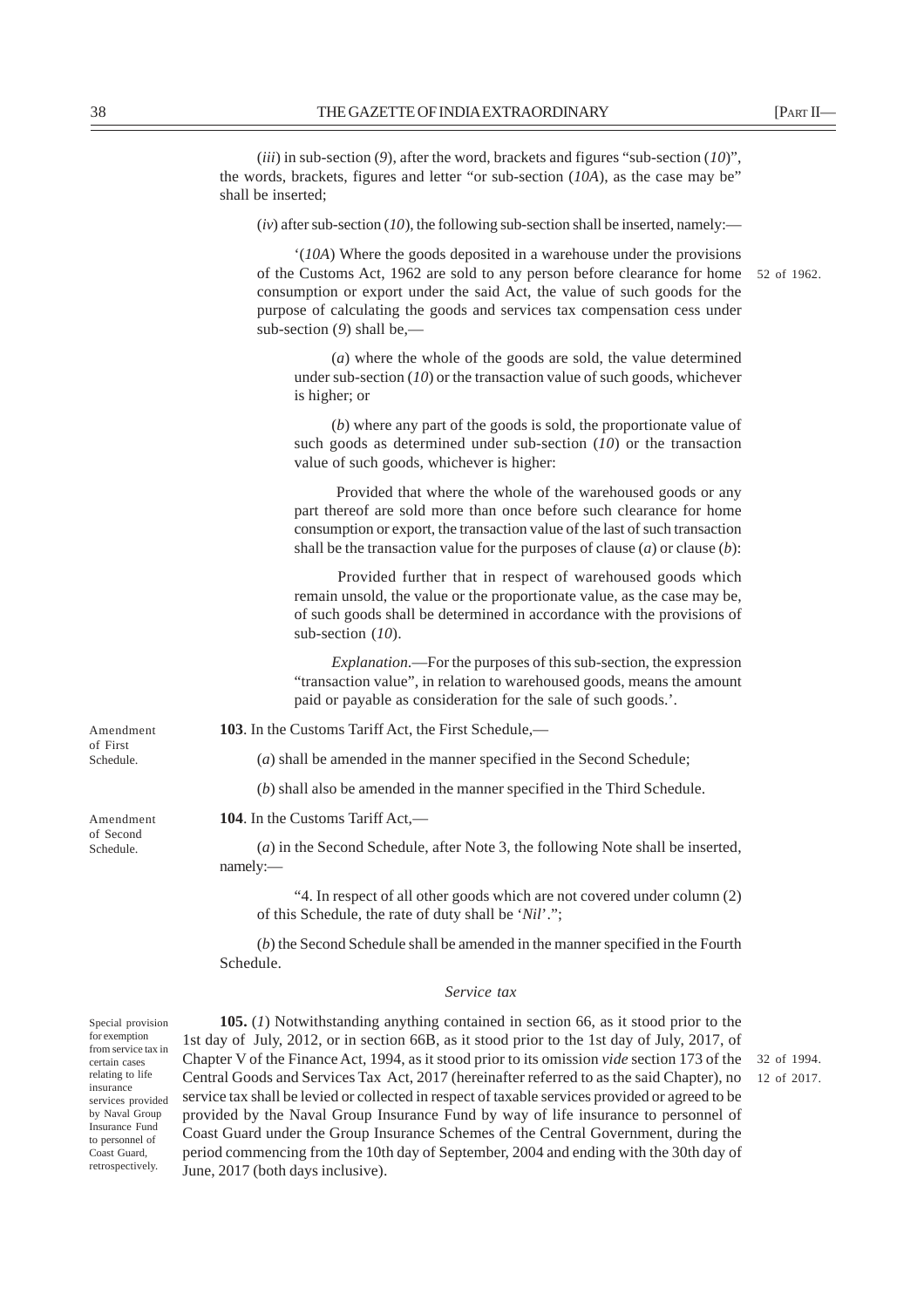(*2*) Refund shall be made of all such service tax which has been collected, but which would not have been so collected, had sub-section (*1*) been in force at all material times:

 Provided that an application for the claim of refund of service tax shall be made within a period of six months from the date on which the Finance Bill, 2018 receives the assent of the President.

(*3*) Notwithstanding the omission of the said Chapter, the provisions of the said Chapter shall apply for refund under this section retrospectively as if the said Chapter had been in force at all material times.

32 of 1994. 12 of 2017.

32 of 1994. 12 of 2017.

**106**. (*1*) Notwithstanding anything contained in section 66B of Chapter V of the Finance Act, 1994, as it stood prior to its omission *vide* section 173 of the Central Goods and Services Tax Act, 2017 (hereinafter referred to as the said Chapter), no service tax shall be levied or collected in respect of taxable services provided or agreed to be provided by the Goods and Services Tax Network to the Central Government or the State Government or the Union territory Administration, during the period commencing from the 28th day of March, 2013 and ending with the 30th day of June, 2017 (both days inclusive).

(*2*) Refund shall be made of all such service tax which has been collected, but which would not have been so collected, had sub-section (*1*) been in force at all material times: Network, retrospectively.

Provided that an application for the claim of refund of service tax shall be made within a period of six months from the date on which the Finance Bill, 2018 receives the assent of the President.

(*3*) Notwithstanding the omission of the said Chapter, the provisions of the said Chapter shall apply for refund under this section retrospectively as if the said Chapter had been in force at all material times.

**107**. (*1*) Notwithstanding anything contained in section 66B of Chapter V of the Finance Act, 1994, as it stood prior to its omission *vide* section 173 of the Central Goods and Services Tax Act, 2017 (hereinafter referred to as the said Chapter), no service tax, leviable on the consideration paid to the Government in the form of Government's share of profit petroleum, as defined in the contract entered into by the Government in this behalf, shall be levied or collected in respect of taxable services provided or agreed to be provided by the Government by way of grant of license or lease to explore or mine petroleum crude or natural gas or both, during the period commencing from the 1st day of April, 2016 and ending with the 30th day of June, 2017 (both days inclusive).

(*2*) Refund shall be made of all such service tax which has been collected, but which would not have been so collected, had sub-section (*1*) been in force at all material times:

Provided that an application for the claim of refund of service tax shall be made within a period of six months from the date on which the Finance Bill, 2018 receives the assent of the President.

(*3*) Notwithstanding the omission of the said Chapter, the provisions of the said Chapter shall apply for refund under this section retrospectively as if the said Chapter had been in force at all material times.

#### CHAPTER V

## REPEAL AND SAVINGS OF CERTAIN ENACTMENTS

**108.** (1) The enactments specified in the third column of the Fifth Schedule are hereby Repeal and repealed to the extent specified in the fourth column thereof.

(*2*) Notwithstanding the repeal under sub-section (*1*), such repeal shall not—

(*a*) affect any other law in which the repealed enactment has been applied, incorporated or referred to;

agreed to be provided by Goods and Services Tax

Special provision for retrospective exemption from service tax on Government's share of profit petroleum.

savings of certain enactments.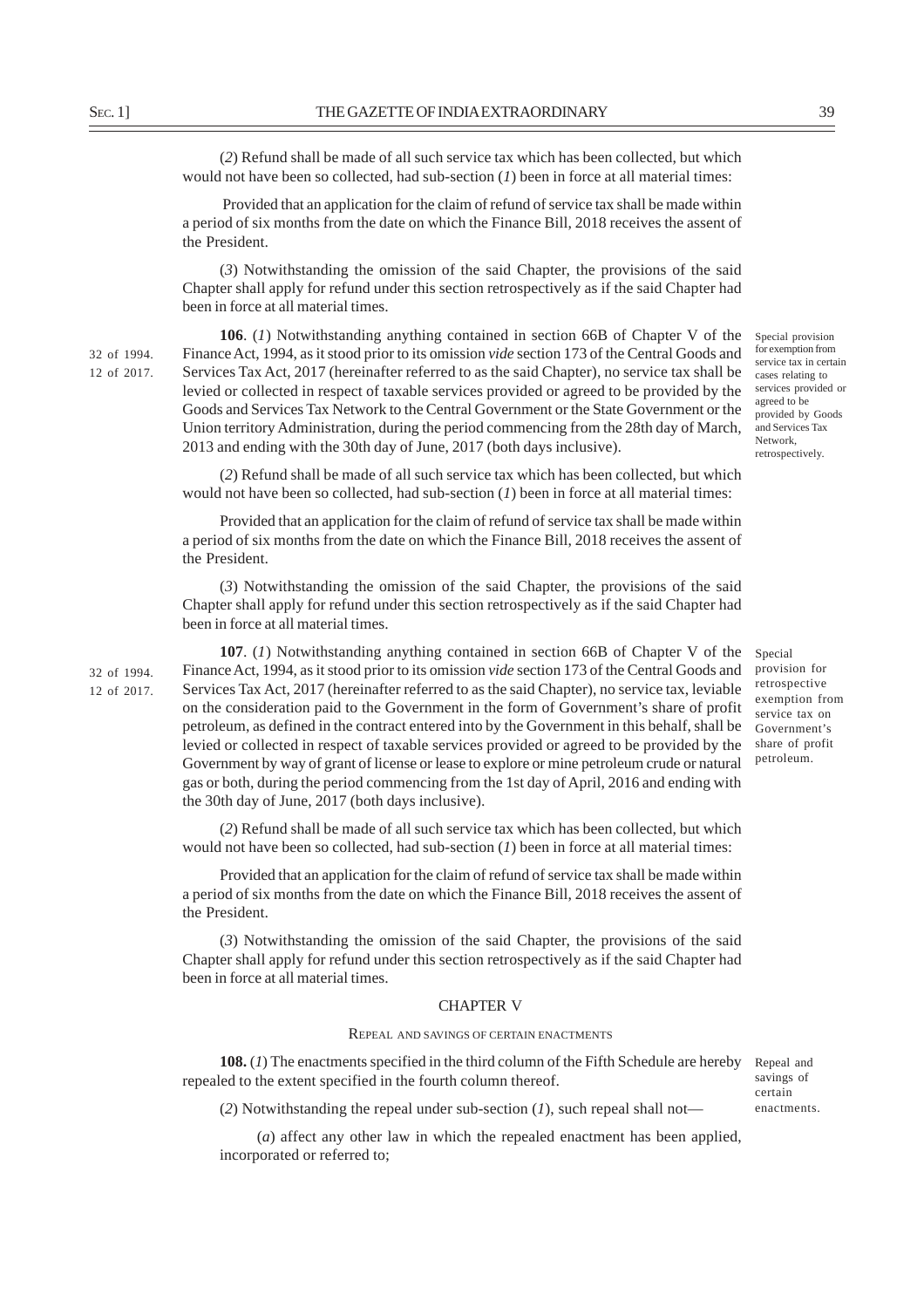(*b*) affect the validity, invalidity, effect or consequences of anything already done or suffered or any right, title, obligation or liability already acquired, accrued or incurred or any remedy or proceeding in respect thereof, or any release or discharge of or from any debt, penalty, obligation, liability, claim or demand, or any indemnity already granted, or the proof of any past act or thing under the repealed enactment;

(*c*) affect any principle or rule of law, or established jurisdiction, form or course of pleading, practice or procedure, or existing usage, custom, privilege, restriction, exemption, office or appointment, notwithstanding that the same respectively may have been in any manner affirmed or recognised or derived by, in or from any enactment hereby repealed;

(*d*) revive or restore any jurisdiction, office, custom, liability, right, title, privilege, restriction, exemption, usage, practice, procedure or other matter or thing not now existing or in force.

(*3*) The mention of particular matters in sub-section (*1*) shall not be held to prejudice or affect the general application of section 6 of the General Clauses Act, 1897, with regard to 10 of 1897. the effect of repeals.

**109.** Notwithstanding the repeal of the enactments specified in the Fifth Schedule, the proceeds of duties levied under the said enactments immediately preceding the date on which the Finance Bill, 2018 receives the assent of the President, shall,—

(*i*) if collected by the collecting agencies but not paid into the Reserve Bank of India; or

(*ii*) if not collected by the collecting agencies,

be paid, or collected and paid, as the case may be, into the Reserve Bank of India for being credited to the Consolidated Fund of India.

## CHAPTER VI

# SOCIAL WELFARE SURCHARGE

Social Welfare Surcharge on imported goods.

Collection and payment of arrears of duties.

> **110**. (*1*) There shall be levied and collected, in accordance with the provisions of this Chapter, for the purposes of the Union, a duty of Customs, to be called a Social Welfare Surcharge, on the goods specified in the First Schedule to the Customs Tariff Act, 1975 51 of 1975. (hereinafter referred to as the Customs Tariff Act), being the goods imported into India, to fulfil the commitment of the Government to provide and finance education, health and social security.

(*2*) The Central Government may, after due appropriation made by Parliament by law in this behalf, utilise such sums of money of the Social Welfare Surcharge levied under this Chapter for the purposes specified in sub-section (*1*), as it may consider necessary.

(*3*) The Social Welfare Surcharge levied under sub-section (*1*), shall be calculated at the rate of ten per cent. on the aggregate of duties, taxes and cesses which are levied and collected by the Central Government in the Ministry of Finance (Department of Revenue) under section 12 of the Customs Act, 1962 and any sum chargeable on the goods specified 52 of 1962. in sub-section (*1*) under any other law for the time being in force, as an addition to, and in the same manner as, a duty of customs, but not including—

(*a*) the safeguard duty referred to in sections 8B and 8C of the Customs Tariff Act;

(*b*) the countervailing duty referred to in section 9 of the Customs Tariff Act;

(*c*) the anti-dumping duty referred to in section 9A of the Customs Tariff Act;

(*d*) the Social Welfare Surcharge on imported goods levied under sub-section (*1*).

(*4*) The Social Welfare Surcharge on imported goods shall be in addition to any other duties of customs or tax or cess chargeable on such goods, under the Customs Act, 1962 or 52 of 1962.any other law for the time being in force.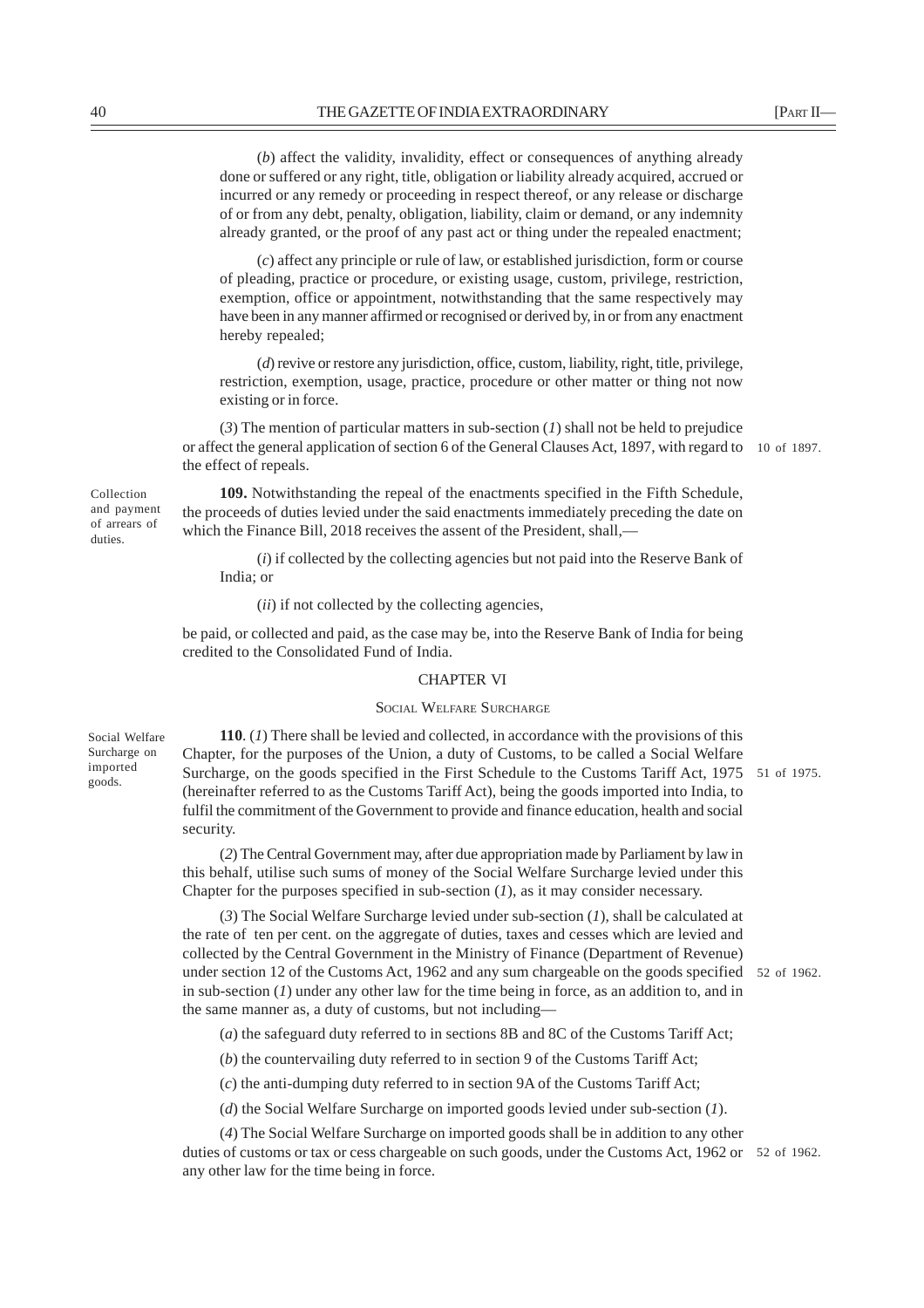52 of 1962.

52 of 1962.

1 of 1944.

(*5*) The provisions of the Customs Act, 1962 and the rules and regulations made thereunder, including those relating to assessment, non-levy, short-levy, refunds, exemptions, interest, appeals, offences and penalties shall, as far as may be, apply in relation to the levy and collection of the Social Welfare Surcharge on imported goods as they apply in relation to the levy and collection of duties of customs on such goods under the Customs Act, 1962 or the rules or the regulations, as the case may be.

# CHAPTER VII

#### ROAD AND INFRASTRUCTURE CESS

**111**. (*1*) There shall be levied and collected, in accordance with the provisions of this Chapter, for the purposes of the Union, an additional duty of customs, to be called the Road and Infrastructure Cess, on the goods specified in the Sixth Schedule (hereinafter referred to as scheduled goods), being the goods imported into India at the rates specified in the said Schedule for the purpose of financing infrastructure projects.

(*2*) The additional duty of the customs referred to in sub-section (*1*) shall be in addition to any other duties of customs chargeable on scheduled goods under the Customs Act, 1962 or any other law for the time being in force. 52 of 1962.

> (*3*) The provisions of the Customs Act, 1962 and the rules and regulations made thereunder, including those relating to assessment, non-levy, short-levy, refunds, exemptions, interest, appeals, offences and penalties shall, as far as may be, apply in relation to the levy and collection of the additional duty of customs leviable under this section in respect of scheduled goods as they apply in relation to the levy and collection of the duties of customs on scheduled goods under the said Act or the rules and regulations, as the case may be.

> **112**. (*1*) There shall be levied and collected, in accordance with the provisions of this Chapter, for the purposes of the Union, an additional duty of excise, to be called the Road and Infrastructure Cess, on the goods specified in the Sixth Schedule (hereinafter referred to as scheduled goods), being the goods manufactured or produced, at the rates specified in the said Schedule for the purpose of financing infrastructure projects.

(*2*) The cess leviable under sub-section (*1*), chargeable on the scheduled goods shall be in addition to any other duties of excise chargeable on such goods under the Central Excise Act, 1944 or any other law for the time being in force. 1 of 1944.

> (*3*) The provisions of the Central Excise Act, 1944 and the rules made thereunder, including those relating to assessment, non-levy, short-levy, refunds, exemptions, interest, appeals, offences and penalties shall, as far as may be, apply in relation to the levy and collection of the cess leviable under this section in respect of scheduled goods as they apply in relation to the levy and collection of the duties of excise on scheduled goods under the said Act or the rules, as the case may be.

#### CHAPTER VIII

**MISCELLANEOUS** 

# **PART I**

# AMENDMENTS TO THE GOVERNMENT SAVINGS BANKS ACT, 1873

**113**. The provisions of this Part shall come into force on such date as the Central Government may, by notification in the Official Gazette, appoint.

**114.** In the Government Savings Banks Act, 1873 (hereafter in this Part referred to as the principal Act), for the long title, the following shall be substituted, namely:—

"An Act to regulate and channelise the savings from general public into Government Savings Schemes.".

Road and Infrastructure Cess on imported goods.

Road and Infrastructure Cess on excisable goods.

Commencement of this Part.

Substitution of long title to Act 5 of 1873.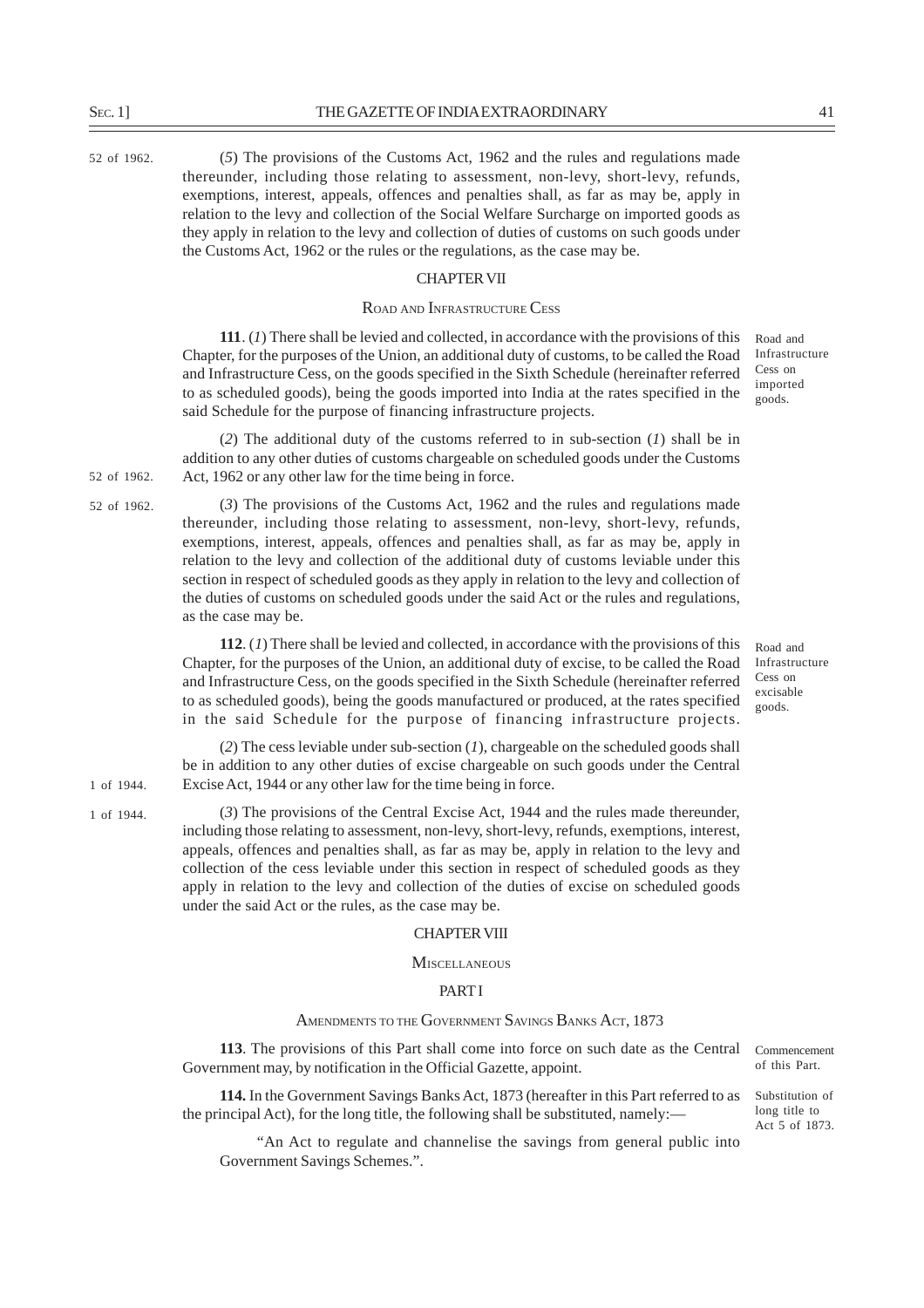Amendment of short title.

Substitution of words 'Authorised Officer'' for the word ''Secretary'' throughout Act.

Omission of section 2.

Substitution of new sections 3, 3A and 3B for section 3. Definitions.

"Promotion" shall be substituted.

**116.** In the principal Act, for the word "Secretary", wherever it occurs, the words "Authorised Officer" shall be substituted.

**115.** In the principal Act, in section 1, in the short title, for the word "Banks", the word

**117.** Section 2 of the principal Act shall be omitted.

**118.** For section 3 of the principal Act, the following sections shall be substituted, namely:—

'3. In this Act, unless the context otherwise requires,—

(*a*) "account" means an account opened under any of the Savings Schemes;

(*b*) "administrator" means an administrator as defined in clause (*a*) of section 2 of the Indian Succession Act, 1925;

(*c*) "Authorised Officer" means—

(*i*) in the case of a Post Office Savings Bank, an officer authorised by the Director General Posts; and

(*ii*) in the case of State Bank of India or a banking company or any other company or institution, an officer so authorised by State Bank of India or that banking company or that other company or that institution, as the case may be;

(*d*) "banking company" means a banking company as defined in clause (*c*) of section 5 of the Banking Regulation Act, 1949;

10 of 1949.

39 of 1925.

39 of 1925.

(*e*) ''depositor" means an individual by whom, or on whose behalf money has been deposited in a Government Savings Bank and "deposit" means the money so deposited;

(*f*) "executor" means an executor as defined in clause (*c*) of section 2 of the Indian Succession Act, 1925;

(*g*) "Government Savings Bank" means—

(*i*) a Post Office Savings Bank; or

(*ii*) State Bank of India or a banking company, or any other company or institution, as the Central Government may, by notification in the Official Gazette, specify for the purposes of this Act;

(*h*) "guardian", in relation to a minor or a person of unsound mind means—

(*i*) either of the parents;

(*ii*) where neither parent is alive or where neither or the only living parent is incapable of acting as such, a person entitled under the law for the time being in force to have the care of the property of a minor or a person of unsound mind, as the case may be;

(*iii*) legal guardian appointed by a court;

(*i*) "minor" means a person who has not attained the age of majority under the Indian Majority Act, 1875;

9 of 1875.

(*j*) "prescribed" means prescribed by rules made under this Act;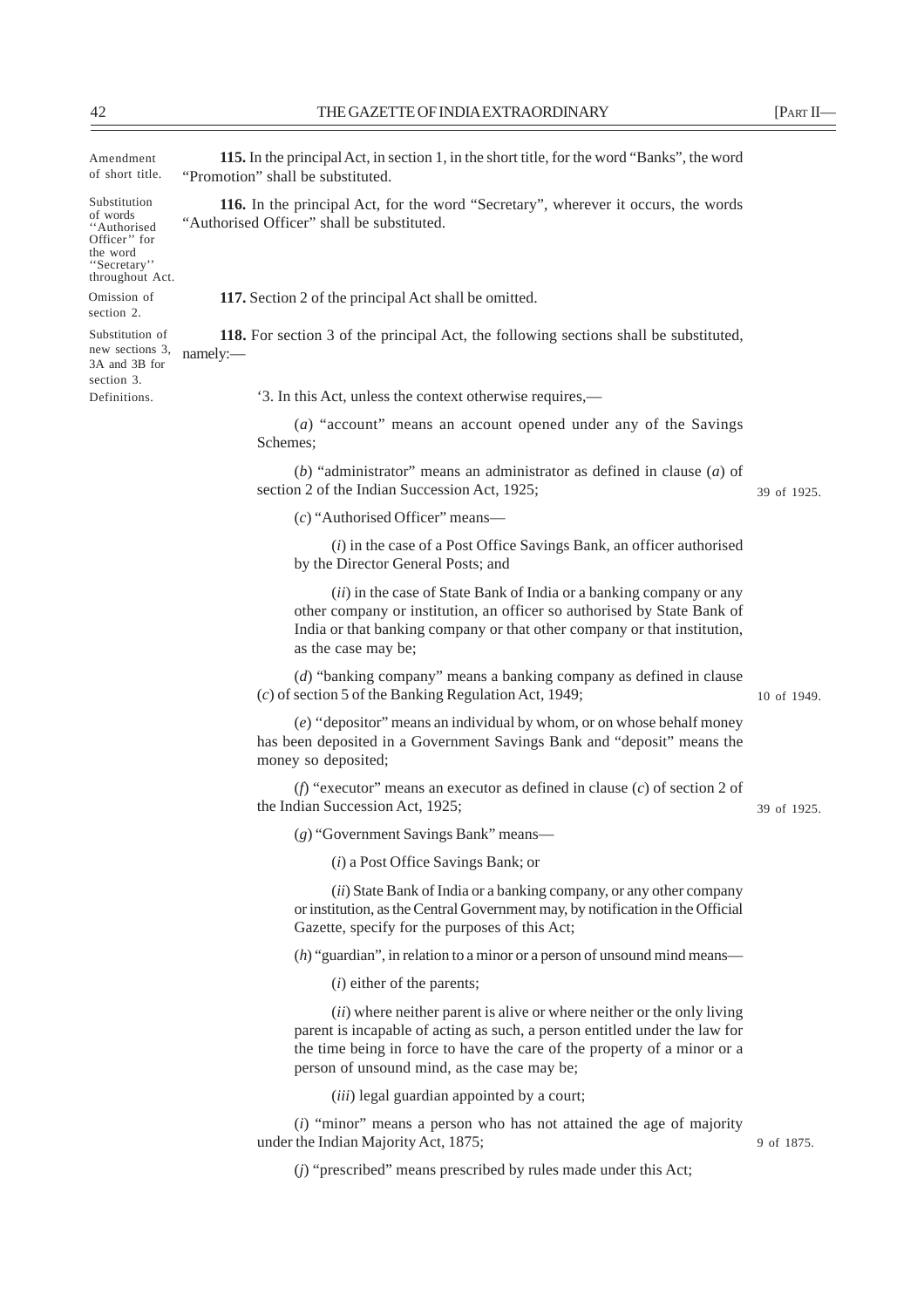(*k*) "Savings Schemes" means the Government Savings Schemes, including Savings Certificates and Public Provident Fund Scheme, listed in the Schedule;

(*l*) "Schedule" means the Schedule annexed to this Act.

3A. (*1*) The Central Government may, by notification in the Official Gazette, frame new Savings Schemes or amend or discontinue existing Savings Schemes to promote household savings in the country. Framing of

(*2*) The Central Government may, by notification in the Official Gazette, include or omit or amend Savings Schemes in the Schedule.

(*3*) The notification referred to in sub-section (*1*) may include any or all of the following provisions, depending on the design of such Scheme, namely:—

(*a*) the persons who shall be eligible to make deposit in a Savings Scheme;

(*b*) the terms and conditions subject to which deposit may be made;

(*c*) the manner of calculation, frequency of payment and rate of interest payable on the deposit;

(*d*) the maximum and minimum limits of deposit;

(*e*) premature closure, withdrawal of deposit, grant of loans against deposit and transfer of deposit;

(*f*) any other provision depending on the purpose and design of the Savings Scheme.

3B. (*1*) A minor who has attained the age of ten years may open and operate an account in the Government Savings Bank, if so permitted under a Savings Scheme. Deposit by minor.

(*2*) Subject to the provisions of sub-section (*1*), the guardian of a minor may open and operate an account on behalf of the minor, till he becomes a major.'.

**119.** In section 4 of the principal Act,—

Amendment of section 4.

(*a*) for sub-section (*1*), the following sub-section shall be substituted, namely:—

 $''(1)$  The depositors shall designate one or more individuals, as nominee or nominees, who shall be entitled, in the event of the death of the depositor of a single account, or all the depositors of a joint account, as the case may be, to receive the sum due, as an owner or a trustee, and to the extent, as may be specified by the depositor at the time of making nomination:

Provided that if the depositor is a minor or a person of unsound mind, the nominee shall be designated by the guardian.";

(*b*) after sub-section (3), the following sub-section shall be inserted, namely:—

"(*4*) The transfer of deposit, if permitted under a Savings Scheme, shall automatically cancel a nomination previously made.".

**120.** In section 4A of the principal Act,—

(*a*) after sub-section (*3*), the following sub-section shall be inserted, namely:—

"(*3A*) Where the deposit belongs to a minor or to a person of unsound mind who dies and there is no nominee immediately before the date of commencement of Part I of Chapter VIII of the Finance Act, 2018, the deposit shall be paid to the guardian.";

(*b*) in sub-section (*4*),—

(*i*) in clause (*a*), for the words "deceased; and", the words "deceased in accordance with such procedure as may be prescribed." shall be substituted;

(*ii*) clause (*b*) shall be omitted;

Savings Schemes.

Amendment of section 4A.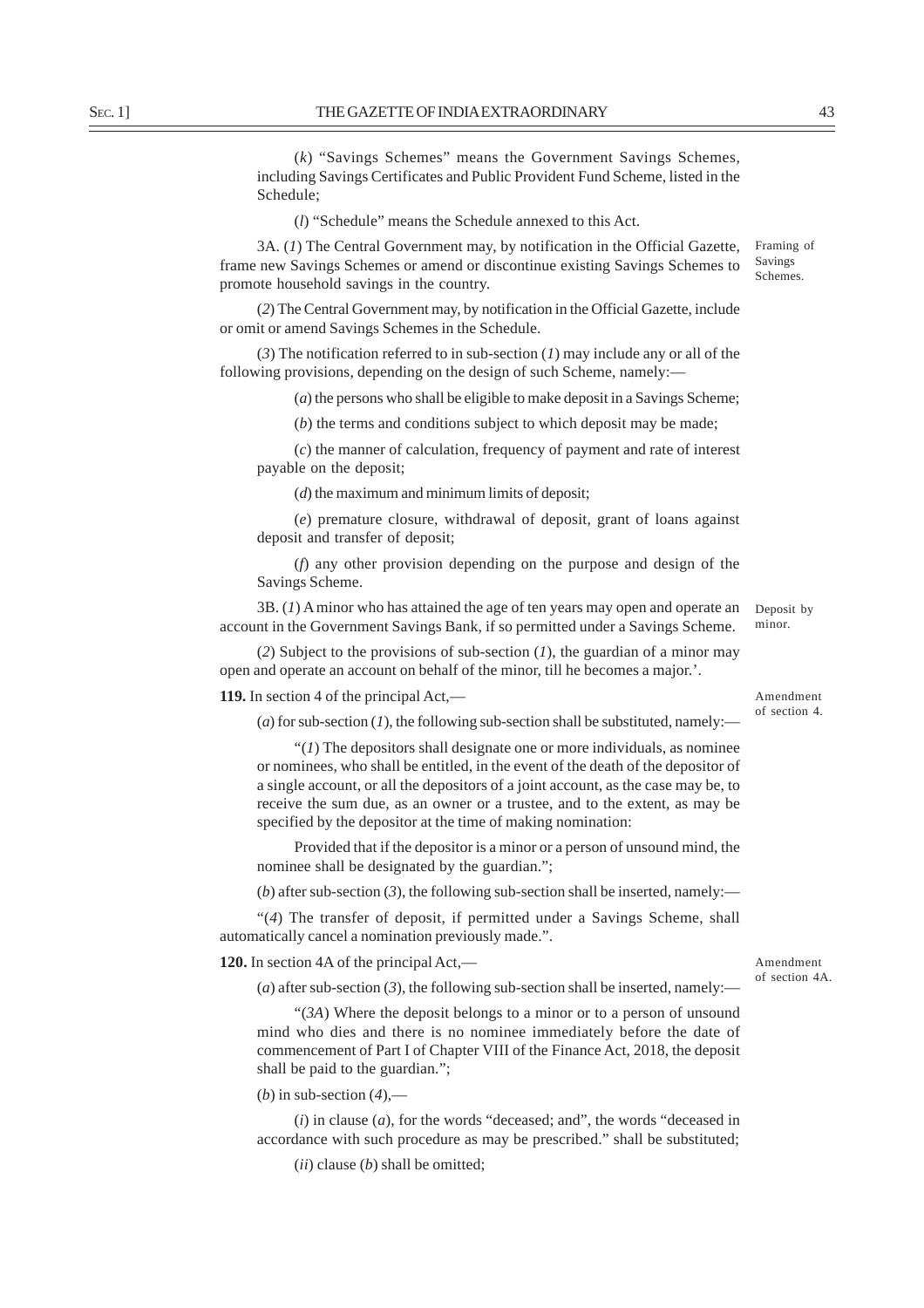|                                                             | $(c)$ sub-section $(5)$ shall be omitted.                                                                                                                                                                                                |
|-------------------------------------------------------------|------------------------------------------------------------------------------------------------------------------------------------------------------------------------------------------------------------------------------------------|
| Amendment                                                   | 121. In section 5 of the principal $Act$ ,—                                                                                                                                                                                              |
| of section 5.                                               | $(i)$ for the words "But nothing", the word "Nothing" shall be substituted;                                                                                                                                                              |
|                                                             | (ii) for the words "And any creditor", the words "Every creditor" shall be<br>substituted;                                                                                                                                               |
|                                                             | (iii) for the words "if the latter had obtained", the words "if that person had<br>obtained" shall be substituted.                                                                                                                       |
| Amendment<br>of section 6.                                  | 122. In section 6 of the principal Act, for the words, brackets, figures and letter "any<br>such Bank or any officer empowered under sub-section $(4)$ of section $4A$ ", the words "a<br>Government Savings Bank" shall be substituted. |
| Amendment<br>of section 7.                                  | 123. In section 7 of the principal Act, for the words, brackets, figures and letter "any<br>such Bank or any officer empowered under sub-section $(4)$ of section $4A$ ", the words "a<br>Government Savings Bank" shall be substituted. |
| Insertion of<br>new section 7A.                             | 124. After section 7 of the principal Act, the following section shall be inserted,<br>namely:-                                                                                                                                          |
| Power to<br>call for<br>information.                        | "7A. The Central Government through any designated authority, may call for<br>such information, documents and evidence as it may deem necessary, in relation to<br>any account, for carrying out the purposes of this Act.".             |
| Amendment<br>of section 8.                                  | 125. In section 8 of the principal Act, for the words "three thousand rupees", the<br>words "the prescribed limit" shall be substituted.                                                                                                 |
| Amendment<br>of section 10.                                 | 126. In section 10 of the principal $Act$ ,—                                                                                                                                                                                             |
|                                                             | $(i)$ for the words "or on behalf of, any minor", the words "or on behalf of, a<br>minor" shall be substituted;                                                                                                                          |
|                                                             | (ii) for the words "for his use", the words "for the use of such minor" shall be<br>substituted;                                                                                                                                         |
|                                                             | (iii) for the words "receipt of any minor", the words "receipt of the minor" shall<br>be substituted.                                                                                                                                    |
| Amendment                                                   | 127. In section 12 of the principal Act,—                                                                                                                                                                                                |
| of section 12.                                              | (i) for the word "Bank", the words "Government Savings Bank" shall be<br>substituted;                                                                                                                                                    |
|                                                             | (ii) for the words "any proper person", the word "guardian" shall be substituted;                                                                                                                                                        |
|                                                             | <i>(iii)</i> for the words "such person", the words "such guardian" shall be<br>substituted;                                                                                                                                             |
|                                                             | $(iv)$ for the words "nothing in this section authorises payments to any person<br>other than", the words "payments shall be made to" shall be substituted.                                                                              |
| Insertion of<br>new section<br>12A.                         | 128. After section 12 of the principal Act, the following section shall be inserted,<br>namely:-                                                                                                                                         |
| Operation of<br>account by<br>differently<br>abled persons. | "12A. Any depositor who suffers from physical infirmity, including blindness<br>may operate and make a deposit through any literate individual whom he authorises.".                                                                     |
| Omission of<br>heading.                                     | 129. After section 12A of the principal Act as so inserted, the heading shall be omitted.                                                                                                                                                |
| Omission of<br>section 13.                                  | 130. Section 13 of the principal Act shall be omitted.                                                                                                                                                                                   |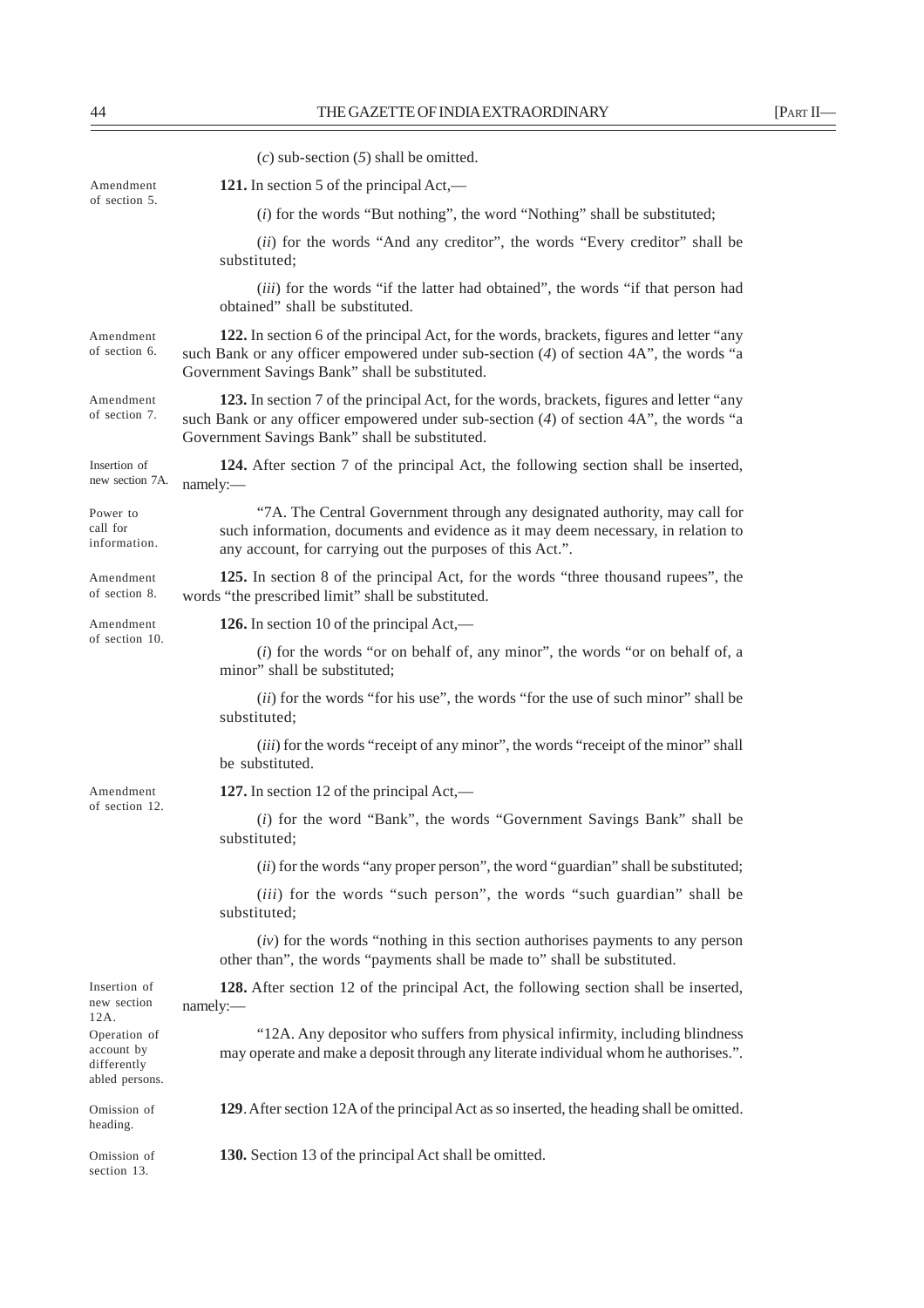| 131. In section 14 of the principal Act, for the word "Government", the words<br>"Central Government" shall be substituted. |
|-----------------------------------------------------------------------------------------------------------------------------|
| <b>132.</b> After section 14 of the principal Act, the following section shall be inserted,<br>namely:                      |
| "14A. The amount standing to the credit of any depositor in the Public Provident                                            |

"14A. The amount standing to the credit of any depositor in the Public Provident Fund Scheme shall not be liable to attachment under any decree or order of any court in respect of any debt or liability incurred by the depositor.". **133.** In section 15 of the principal Act, in sub-section (*2*),— (*i*) clause (*a*) shall be omitted;  $(iii)$  for clause  $(b)$ , the following clause shall be substituted, namely: ''(*b*) the conditions as to interest or discount relating to deposits generally, or any class of deposits in particular;";  $(iii)$  for clause  $(g)$ , the following clause shall be substituted, namely:—  $\mathcal{C}(g)$  the fees that may be levied for discharge of any services under this Act;"; (*iv*) for clause (*i*), the following clauses shall be substituted, namely:— "(*i*) the limit and procedure under clause (*a*) of sub-section (*4*) of section 4A; (*j*) the mode of making deposits, such as physical, electronic or through use of any other tools of communication and information technology; (*k*) benchmark for interest rates on deposits with a view to ensure financial sustainability of Savings Schemes; (*l*) amount to be excluded in computing the court fee chargeable under the Court-fees Act, 1870 for the purpose of section 8 of the Act; (*m*) mechanism for redressal of grievances and settlement of disputes; (*n*) any other matter which is required to be or may be, prescribed.". **134.** After section 15 of the principal Act, the following shall be inserted, namely:— "16. (*1*) The Government Savings Certificates Act, 1959 and the Public Provident Fund Act, 1968 are hereby repealed. (*2*) Notwithstanding such repeal and without prejudice to the provisions contained in the General Clauses Act, 1897, with respect to repeals— (*a*) anything done or any action taken or purported to have been done or taken, including any rule, notification, order or notice made or issued or any direction given under the repealed enactments shall be deemed to have been done or taken under the corresponding provisions of this Act; Protection against attachment. Amendment of section 15. Insertion of new section and Schedule. 46 of 1959. 23 of 1968. 10 of 1897. 7 of 1870. Repeal and savings.

> (*b*) subject to the provisions of clause (*a*), any instrument executed or certificate issued, or anything done under or in pursuance of any repealed enactment shall, if is in force at the commencement of Part I of Chapter VIII of the Finance Act, 2018, continue to be in force in so far as it could have been executed, or issued or done under or in pursuance of such Part, shall have effect as if the same has been executed, issued or done under or in pursuance of the provisions contained in the aforesaid Part;

> (*c*) all deposits made or accounts or certificates held under the repealed enactments shall be deemed to be deposits or holdings in the Savings Scheme made under the corresponding provisions of this Act; and

> (*d*) any proceeding under the repealed enactments pending immediately before the commencement of Part I of Chapter VIII of the Finance Act, 2018 before any court shall, subject to the provisions of this Act, continue to be heard and disposed of by the said court.

Insertion of new section 14A.

Amendment of section 14.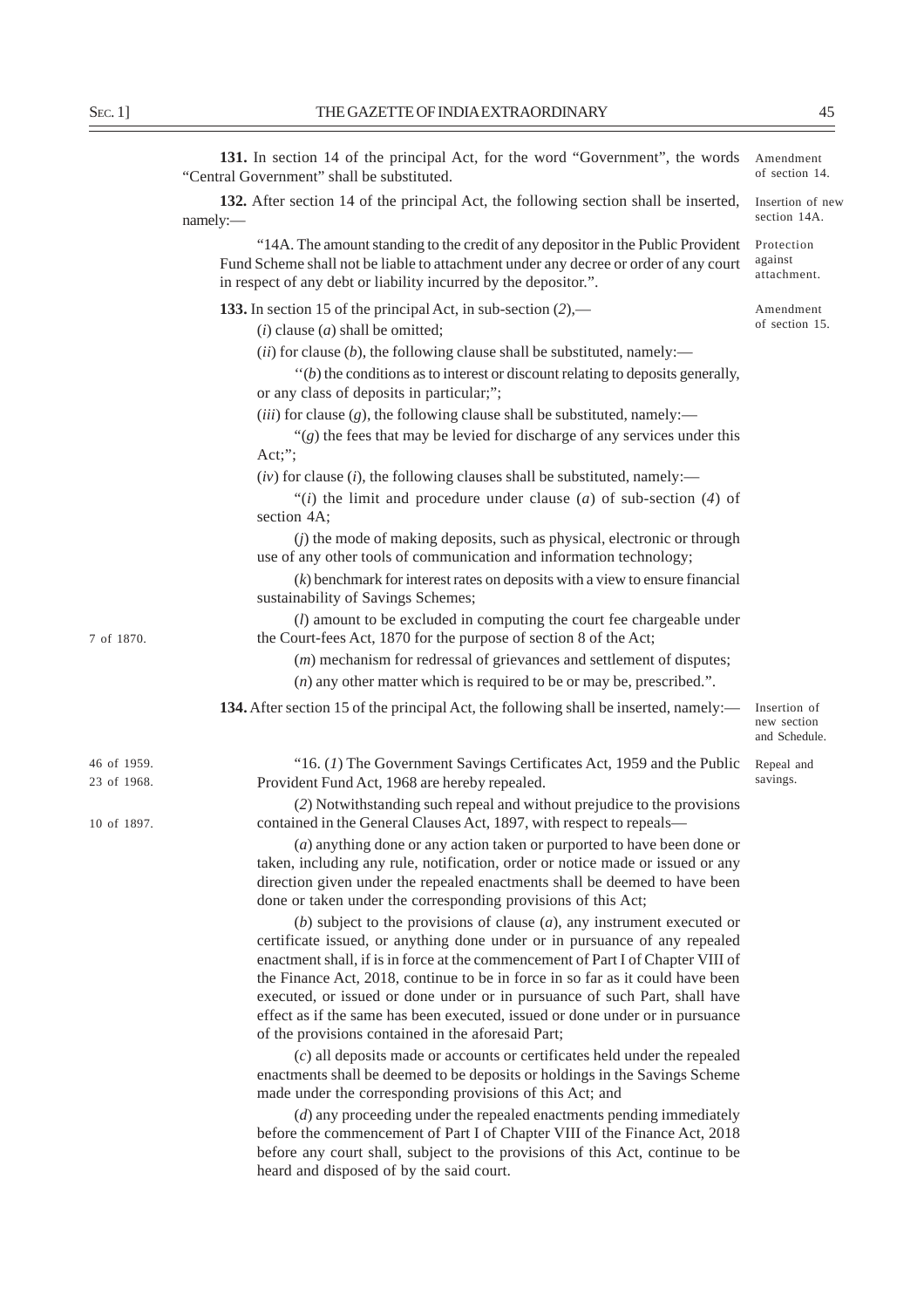(*3*) The repeal shall not prejudicially affect the interest of depositors who, before the commencement of Part I of Chapter VIII of the Finance Act, 2018, made deposits or were issued certificates or made contribution to any scheme under the repealed enactments.

# THE SCHEDULE

[*See* section 3A]

This Act applies to the following Government Savings Schemes:

# PART A

EXISTING SAVINGS SCHEMES

1. Post Office Savings Account

2. National Savings Monthly Income (Account)

3. National Savings Recurring Deposit

4. Sukanya Samridhhi Account

5. National Savings Time Deposit (1 year, 2 years, 3 years and 5 years)

6. Senior Citizens' Savings Scheme

7. Savings Certificates:—

(*a*) Kisan Vikas Patra (discontinued from 1st December, 2011 and restarted from 23rd September, 2014);

(*b*) National Savings Certificates (VIII Issue).

8. Public Provident Fund Scheme

# PART B

DISCONTINUED SAVINGS SCHEMES

- 1. National Savings Scheme, 1987
- 2. National Savings Scheme, 1992
- 3. Block Deposit Account
- 4. Defence Savings Account
- 5. Gift Coupons
- 6. Cumulative Time Deposit Accounts:—
	- (*a*) 5-year account
	- (*b*) 10-year account
	- (*c*) 15-year account
- 7. 5-year Prize Bonds
- 8. 5-year Premium Prize Bonds
- 9. 5-year Compulsory Deposit Account Scheme, 1963
- 10. 5-year Fixed Deposit Account
- 11. 5-Year Cash Certificates
- 12. 10-Year Defence Savings Certificates
- 13. 12-Year National Savings Certificates
- 14. 7-Year National Savings Certificates
- 15. 5-Year National Savings Certificates
- 16. 10-Year Treasury Savings Deposits Certificates
- 17. 15-Year Annuity Certificates (I series)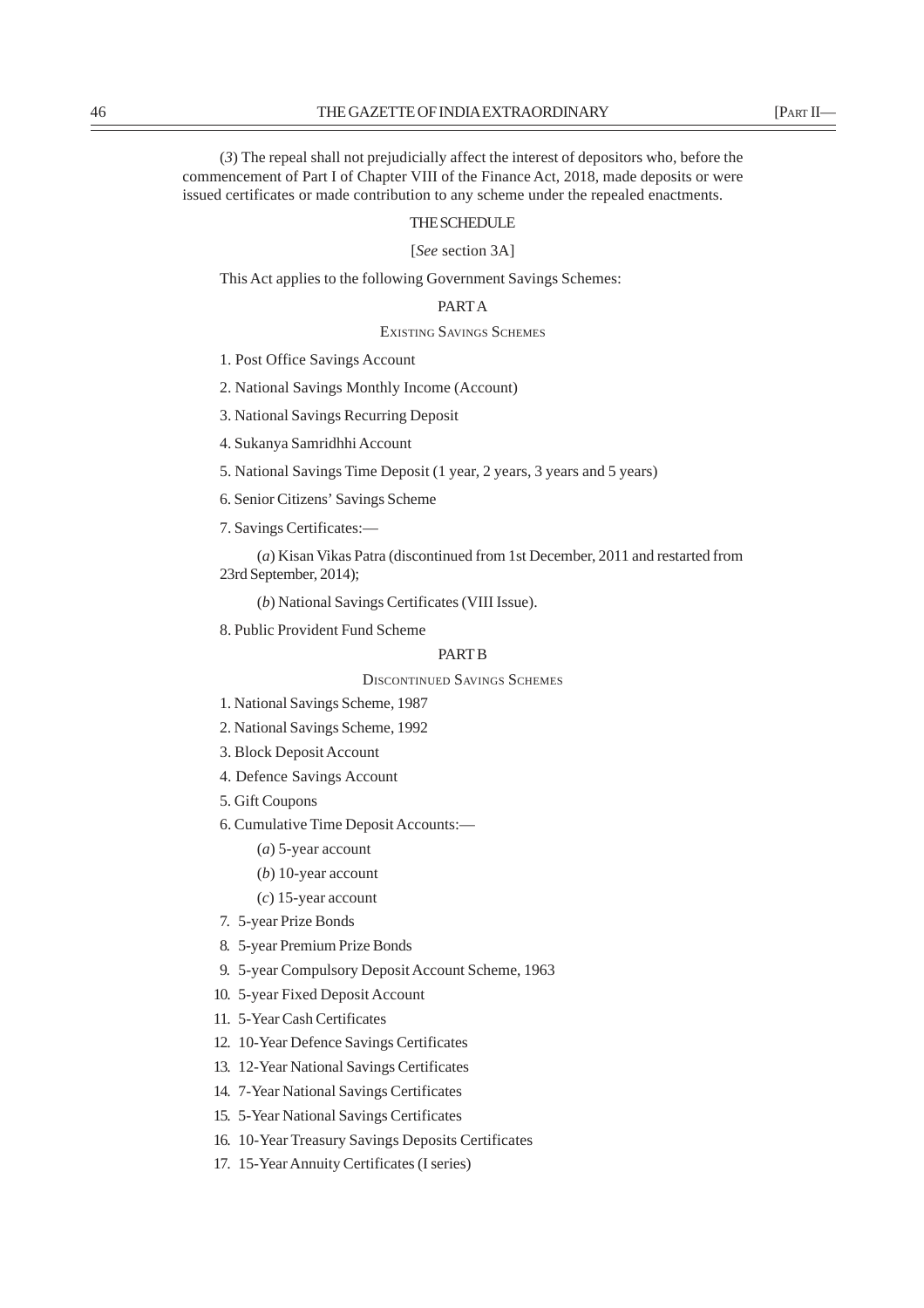- 18. 10-Year National Plan Savings Certificates
- 19. 10-Year Treasury Savings Deposits Certificates
- 20. 12-Year National Plan Savings Certificates
- 21. 15-Year Annuity Certificates (II series)
- 22. 10-Year Defence Deposit Certificates
- 23. 12-Year National Defence Certificates
- 24. 10-Year National Savings Certificates (I-Issue)
- 25. 7-Year National Savings Certificates (II-Issue)
- 26. 7-Year National Savings Certificates (III-Issue)
- 27. 7-Year National Savings Certificates (IV-Issue)
- 28. 7-Year National Savings Certificates (V-Issue)
- 29. 12-Year National Savings Annuity Certificates
- 30. 5-Year National Development Bonds
- 31. 6-Year National Savings Certificates (VI-Issue)
- 32. 6-Year National Savings Certificates (VII-Issue)
- 33. 10-Year Social Security Certificates
- 34. Indira Vikas Patras
- 35. 10-Year National Savings Certificates (IX-Issue).''.

# PART II

## AMENDMENT TO THE RESERVE BANK OF INDIA ACT, 1934

**135.** In the Reserve Bank of India Act, 1934, in section 17, after clause (*1*), the following clause shall be inserted, namely:—

Amendment of section 17 of Act 2 of 1934.

Amendment of section 1A.

Commencement of this Part.

Amendment of section 3A.

"(*1A*) The accepting of money as deposits, repayable with interest, from banks or any other person under the Standing Deposit Facility Scheme, as approved by the Central Board, from time to time, for the purposes of liquidity management;".

# PART III

AMENDMENTS TO THE PRESIDENT'S EMOLUMENTS AND PENSION ACT, 1951

**136.** Save as otherwise provided, the provisions of this Part shall come into force on the 1st day of April, 2018.

30 of 1951.

**137.** In section 1A of the President's Emoluments and Pension Act, 1951 (hereafter referred to as the principal Act in this Part), for the words "one lakh fifty thousand rupees", the words "five lakh rupees" shall be substituted and shall be deemed to have been substituted with effect from the 1st day of January, 2016.

**138.** In section 2 of the principal Act, in sub-section (*2*), in clause (*b*), for the words "sixty thousand rupees", the words "one lakh rupees" shall be substituted. Amendment of section 2.

**139**. In section 3A of the principal Act, in clause (*b*), in sub-clause (*ii*), for the words "twelve thousand rupees", the words "twenty thousand rupees" shall be substituted.

## PART IV

AMENDMENT TO THE SALARIES AND ALLOWANCES OF OFFICERS OF PARLIAMENT ACT, 1953

**140.** In the Salaries and Allowances of Officers of Parliament Act, 1953, in section 3, in sub-section (*1*), for the words "one lakh twenty-five thousand rupees", the words "four lakh rupees" shall be substituted and shall be deemed to have been substituted with effect from 1st January, 2016.

Amendment of section 3 of Act 20 of 1953.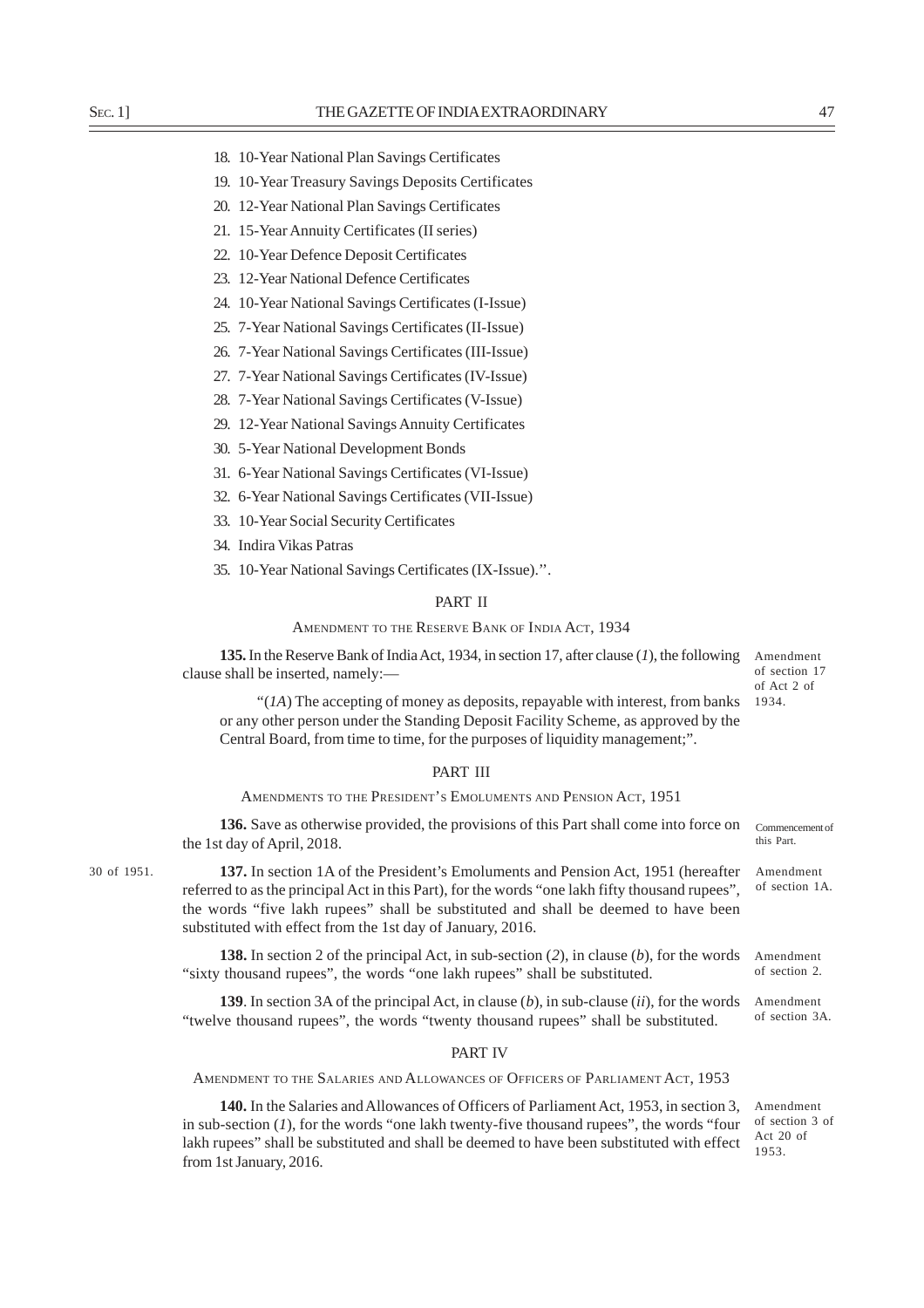#### PART V

AMENDMENTS TO THE SALARY, ALLOWANCES AND PENSION OF MEMBERS OF PARLIAMENT ACT, 1954 **141.** Save as otherwise provided, the provisions of this Part shall come into force from the 1st day of April, 2018. **142.** In the Salary, Allowances and Pension of Members of Parliament Act, 1954 30 of 1954. (hereafter referred to as the principal Act in this Part), section 3 shall be numbered as sub-section (*1*) thereof,— (*i*) in sub-section (*1*) as so renumbered, for the words "fifty thousand rupees", the words "one lakh rupees" shall be substituted; (*ii*) after sub-section (*1*) as so renumbered, the following sub-section shall be inserted, namely:— "(*2*) The salary and daily allowance of members shall be increased after every five years commencing from 1st April, 2023 on the basis of Cost Inflation Index provided under clause (*v*) of *Explanation* to section 48 of the Income-tax Act, 1961.". **143.** In the principal Act, in section 4, in sub-section (*1*),— (*i*) clause (*a*) shall be omitted; (*ii*) in clause (*b*), the words "and one-fourth of the" shall be omitted; (*iii*) in clause (*c*), in sub-clause (*i*), the words "and three-fifth of the'' shall be omitted. **144.** In the principal Act, in section 8A, in sub-section (*1*),— (*a*) for the words "twenty thousand rupees", the words "twenty-five thousand rupees" shall be substituted; (*b*) in the proviso, for the words "fifteen hundred rupees", the words "two thousand rupees" shall be substituted; (*c*) after the proviso, the following sub-section shall be inserted, namely:— "(*1A*) The pension and additional pension to every person shall be increased after every five years commencing from 1st April, 2023 on the basis of Cost Inflation Index provided under clause (*v*) of *Explanation* to section 48 of the Income-tax Act, 1961.". **145.** In the principal Act, in section 8AC, in sub-section (*2*), the words, brackets and figures "before the commencement of the Salary, Allowances and Pension of Members of Parliament (Amendment) Act, 2006" shall be omitted and shall be deemed to have been 40 of 2006. omitted with effect from the 15th day of September, 2006. PART VI AMENDMENTS TO THE SECURITIES CONTRACTS (REGULATION) ACT, 1956 **146.** The provisions of this Part shall come into force on such date as the Central Government may, by notification in the Official Gazette, appoint. 147. In the Securities Contracts (Regulation) Act, 1956 (hereafter in this Part referred 42 of 1956. to as the principal Act), section 12A shall be numbered as sub-section (*1*) thereof and after sub-section  $(I)$  as so numbered, the following sub-section shall be inserted, namely:— "(*2*) Without prejudice to the provisions of sub-section (*1*) and section 23-I, the Amendment of section 3. Amendment of section 4. Amendment of section 8A. Amendment Commencement of this Part. Amendment of section 12A. Commencement of this Part. 43 of 1961. 43 of 1961.

Securities and Exchange Board of India may, by an order, for reasons to be recorded in writing, levy penalty under sections 23A, 23B, 23C, 23D, 23E, 23F, 23G, 23GA and 23H after holding an inquiry in the prescribed manner.".

of section 8AC.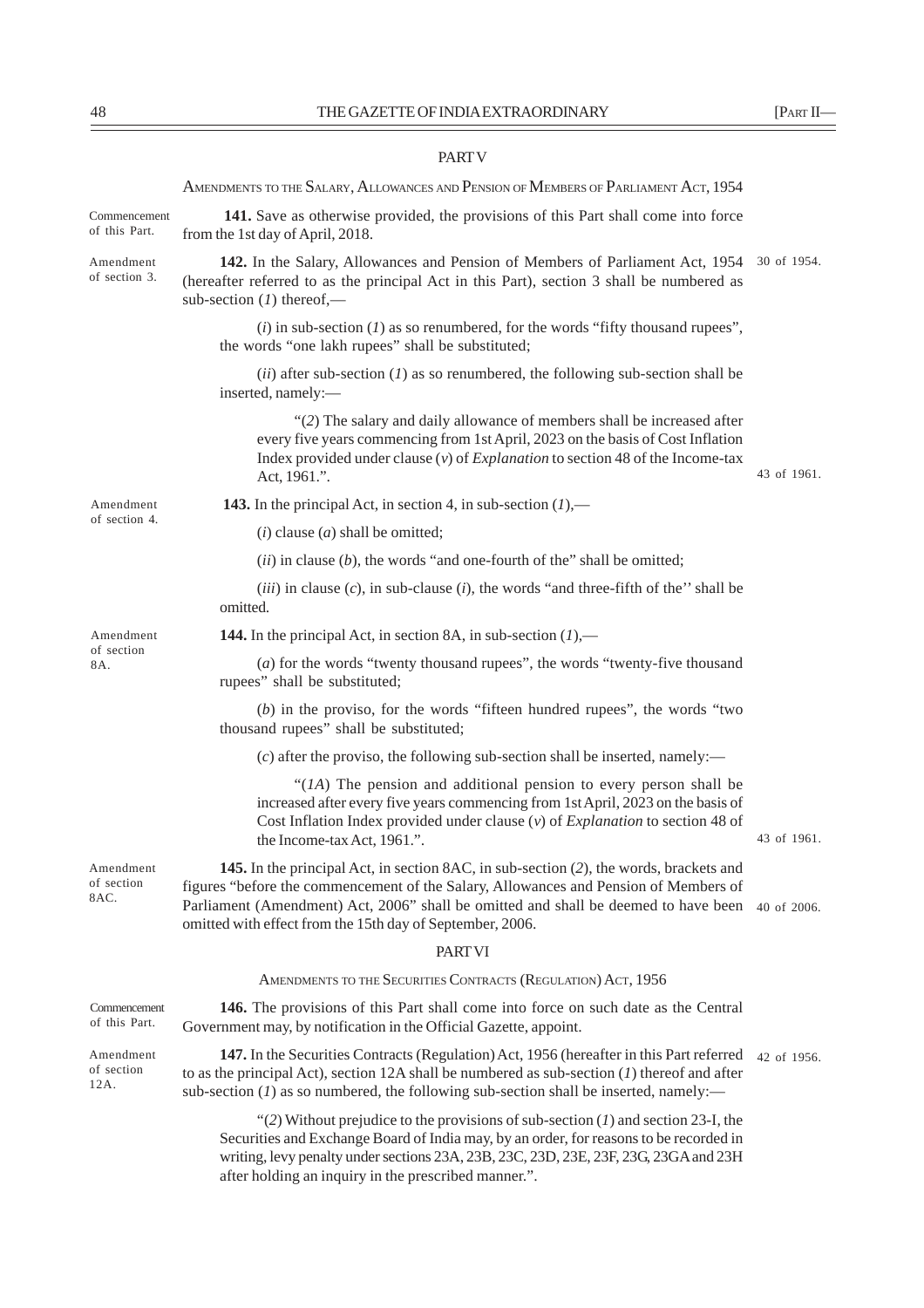**148.** In section 23 of the principal Act, in sub-section (*1*), in the long line, after the words "Adjudicating officer", the words "or the Securities and Exchange Board of India" shall be inserted. Amendment of section 23.

**149.** In section 23A of the principal Act, in sub-clause (*a*), after the words "bye-laws of the recognised stock exchange", the words "or who furnishes false, incorrect or incomplete information, document, books, return or report" shall be inserted. Amendment of section 23A.

**150.** In section 23E of the principal Act, after the words "mutual fund", the words "or real estate investment trust or infrastructure investment trust or alternative investment fund", shall be inserted. Amendment of section 23E.

**151.** In section 23G of the principal Act, after the words "periodical returns", the words "or furnishes false, incorrect or incomplete periodical returns" shall be inserted. Amendment of section 23G.

**152.** After section 23G of the principal Act, the following section shall be inserted, namely:— Insertion of new section 23GA.

"23GA. Where a stock exchange or a clearing corporation fails to conduct its business with its members or any issuer or its agent or any person associated with the securities markets in accordance with the rules or regulations made by the Securities and Exchange Board of India and the directions issued by it under this Act, the stock exchange or the clearing corporations, as the case may be, shall be liable to penalty which shall not be less than five crore rupees but which may extend to twenty-five crore rupees or three times the amount of gains made out of such failure, whichever is higher.".

**153.** In section 23-I of the principal Act, in sub-section (*1*), for the word ''shall'', the word ''may'' shall be substituted. Amendment of section 23-I.

**154.** In section 23J of the principal Act,—

(*i*) for the marginal heading, the following marginal heading shall be substituted, namely:—

"Factors to be taken into account while adjudging quantum of penalty.";

(*ii*) for the word, figures and letter "section 23-I" the words, figures and letters "section 12A or section 23-I" shall be substituted.

(*iii*) for the words "the adjudicating officer", the words "the Securities and Exchange Board of India or the adjudicating officer" shall be substituted.

**155.** In section 23JA of the principal Act, after sub-section (*4*), the following sub-section shall be inserted, namely:— Amendment of section 23JA.

"(*5*) All settlement amounts, excluding the disgorgement amount and legal costs, realised under this Act shall be credited to the Consolidated Fund of India.".

**156.** In section 23JB of the principal Act, in sub-section (*1*), for the words "by the adjudicating officer", the words "under this Act" shall be substituted.

**157.** After section 23JB of the principal Act, the following section shall be inserted, namely:—

'23JC. (*1*) Where a person dies, his legal representative shall be liable to pay any sum which the deceased would have been liable to pay, if he had not died, in the like manner and to the same extent as the deceased:

Provided that, in case of any penalty payable under this Act, a legal representative shall be liable only in case the penalty has been imposed before the death of the deceased person.

of section 23J.

Amendment

Penalty for failure to conduct business in accordance with rules, etc.

Amendment of section 23JB.

Insertion of new section  $231C$ 

Continuance of proceedings.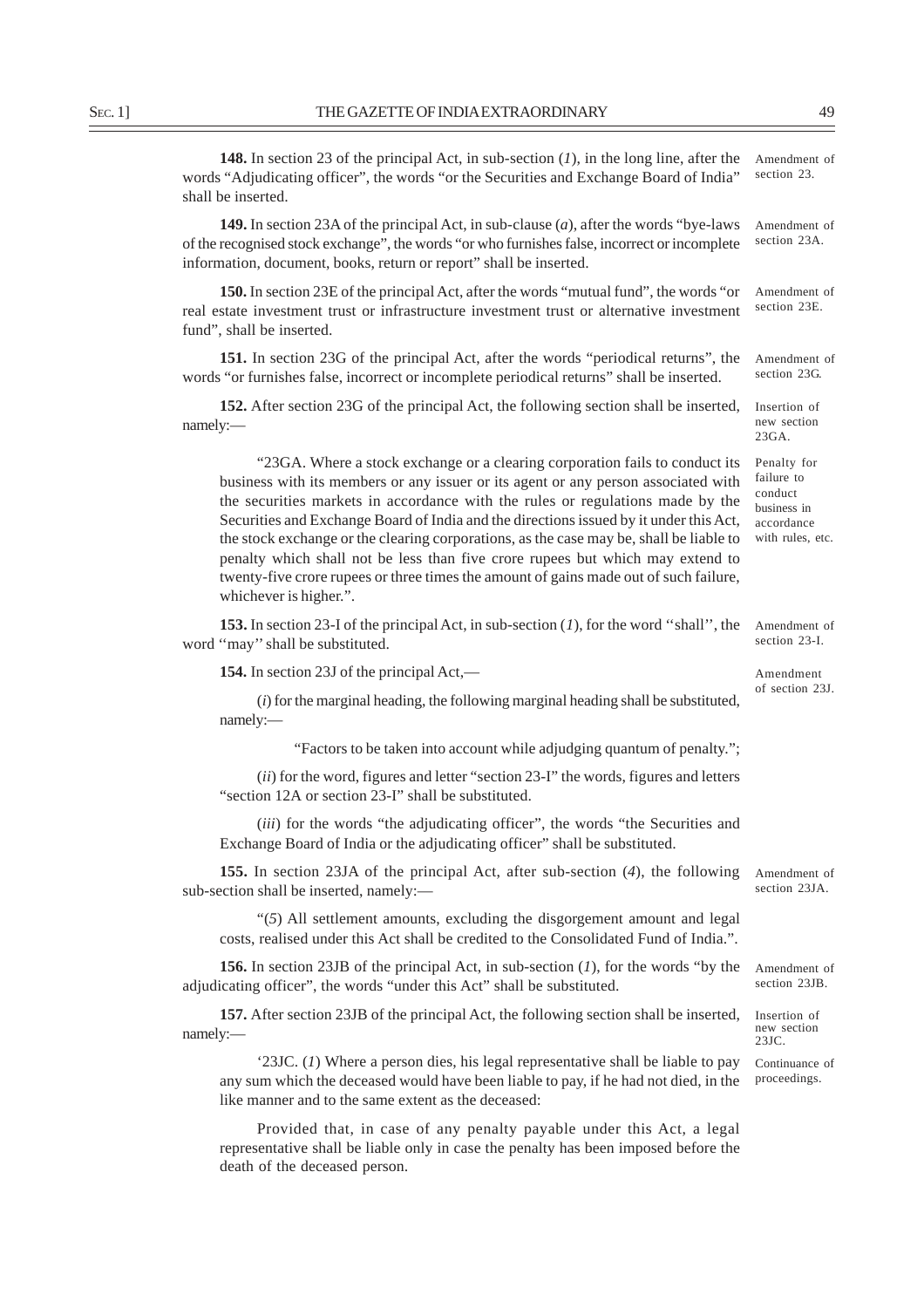(*2*) For the purposes of sub-section (*1*),—

(*a*) any proceeding for disgorgement, refund or an action for recovery before the Recovery Officer under this Act, except a proceeding for levy of penalty, initiated against the deceased before his death shall be deemed to have been initiated against the legal representative, and may be continued against the legal representative from the stage at which it stood on the date of the death of the deceased and all the provisions of this Act shall apply accordingly;

(*b*) any proceeding for disgorgement, refund or an action for recovery before the Recovery Officer under this Act, except a proceeding for levy of penalty, which could have been initiated against the deceased if he had survived, may be initiated against the legal representative and all the provisions of this Act shall apply accordingly.

(*3*) Every legal representative shall be personally liable for any sum payable by him in his capacity as legal representative if, while his liability for such sum remains undischarged, he creates a charge on or disposes of or parts with any assets of the estate of the deceased, which are in, or may come into, his possession, but such liability shall be limited to the value of the asset so charged, disposed of or parted with.

(*4*) The liability of a legal representative under this section shall, be limited to the extent to which the estate of the deceased is capable of meeting the liability.

*Explanation*.—For the purposes of this section "Legal representative" means a person who in law represents the estate of a deceased person, and includes any person who intermeddles with the estate of the deceased and where a party sues or is sued in a representative character, the person on whom the estate devolves on the death of the party so suing or sued.'.

**158.** In section 23M of the principal Act,—

(*i*) after the words "adjudicating officer" at both the places where they occur, the words "or the Securities and Exchange Board of India" shall be inserted;

(*ii*) in sub-section (*2*), for the words, "any of his direction or orders" the words "the direction or order" shall be substituted.

**159.** In section 24 of the principal Act,—

(*i*) for the marginal heading, the following marginal heading shall be substituted:—

"Contravention by companies;'';

(*ii*) in sub-section (*1*), for the words "an offence", the words "a contravention of any of the provisions of this Act or any rule, regulation, direction or order made thereunder" shall be substituted;

(*iii*) in sub-section (*2*), for the words ''an offence under this Act'', the words ''a contravention of any of the provisions of this Act or any rule, regulation, direction or order made thereunder'' shall be substituted;

(*iv*) for the word "offence", wherever it occurs, the word "contravention" shall be substituted.

## PART VII

AMENDMENT TO THE CENTRAL BOARDS OF REVENUE ACT, 1963

**160**. In the Central Boards of Revenue Act, 1963, with effect from the date on which the Finance Bill, 2018 receives the assent of the President,—

(*a*) "the Central Board of Excise and Customs" shall be renamed as "the Central Board of Indirect Taxes and Customs";

Amendment of section 23M.

Amendment of section 24.

Amendment of Act 54 of 1963.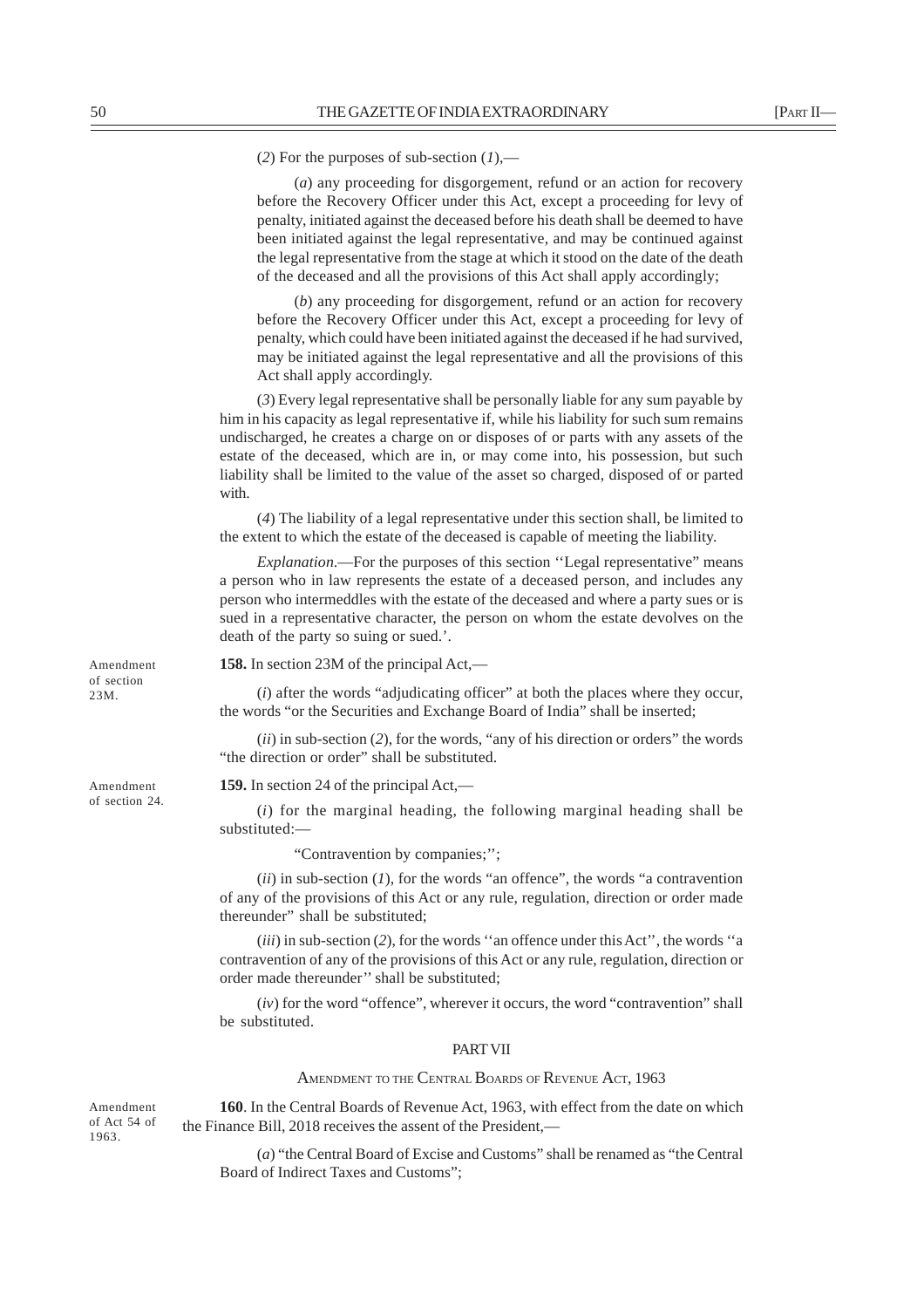(*b*) throughout the Act, for the words "Excise and Customs", wherever they occur, the words "Indirect Taxes and Customs" shall be substituted, and such other consequential amendments as the rules of grammar may require shall also be made.

#### PART VIII

AMENDMENT TO THE GOVERNORS (EMOLUMENTS, ALLOWANCES AND PRIVILEGES) ACT, 1982

**161.** In section 3 of the Governors (Emoluments, Allowances and Privileges) Act, 1982, for the words "one lakh ten thousand" the words "three lakh fifty thousand" shall be substituted and shall be deemed to have been substituted with effect from the 1st day of January, 2016. Amendment of section 3 of Act 43 of 1982.

# PART IX

# AMENDMENTS TO THE NATIONAL HOUSING BANK ACT, 1987

**162**. The provisions of this Part shall come into force on such date as the Central Government may, by notification in the Official Gazette, appoint. Commencement of this Part.

53 of 1987.

163. In the National Housing Bank Act, 1987 (hereafter in this Part referred to as the Amendment principal Act), in section 3, of section 3.

(*a*) in sub-section (*3*), for the words "Bombay or at such other place as the Reserve Bank", the words "New Delhi or at such other place as the Central Government" shall be substituted;

(*b*) in sub-section (*4*), for the words "the Reserve Bank", the words "the Central Government" shall be substituted.

**164.** In section 4 of the principal Act,—

(*a*) in sub-section (*1*), for the proviso, the following proviso shall be substituted, namely:—

"Provided that the Central Government may, by notification, increase the authorised capital up to two thousand crore rupees or such other amount as may be determined by it from time to time.":

(*b*) in sub-section (*2*), the words "the Reserve Bank," occurring at both the places shall be omitted;

(*c*) after sub-section (*2*), the following sub-section shall be inserted, namely:—

"(*3*) The subscribed capital of one thousand four hundred and fifty crore rupees of the National Housing Bank, which has been subscribed to by the Reserve Bank, shall stand transferred to, and vested in the Central Government upon payment of the face value of the subscribed capital, to the Reserve Bank from such date as may be notified by the Central Government.".

**165.** In section 5 of the principal Act, in sub-section (*5*), the words ", in consultation with the Reserve Bank, or the Reserve Bank," shall be omitted. Amendment

**166.** In section 6 of the principal Act,—

 $(a)$  in sub-section  $(I)$ ,—

(*i*) in clause (*ca*), the words "the Reserve Bank," shall be omitted;

(*ii*) in clause (*d*), for the words "two directors", the words "one director" shall be substituted;

(*b*) in sub-section (*2*), for the words "in consultation with the Reserve Bank and directors'', the words ''the director" shall be substituted.

Amendment of section 6.

Amendment of section 4.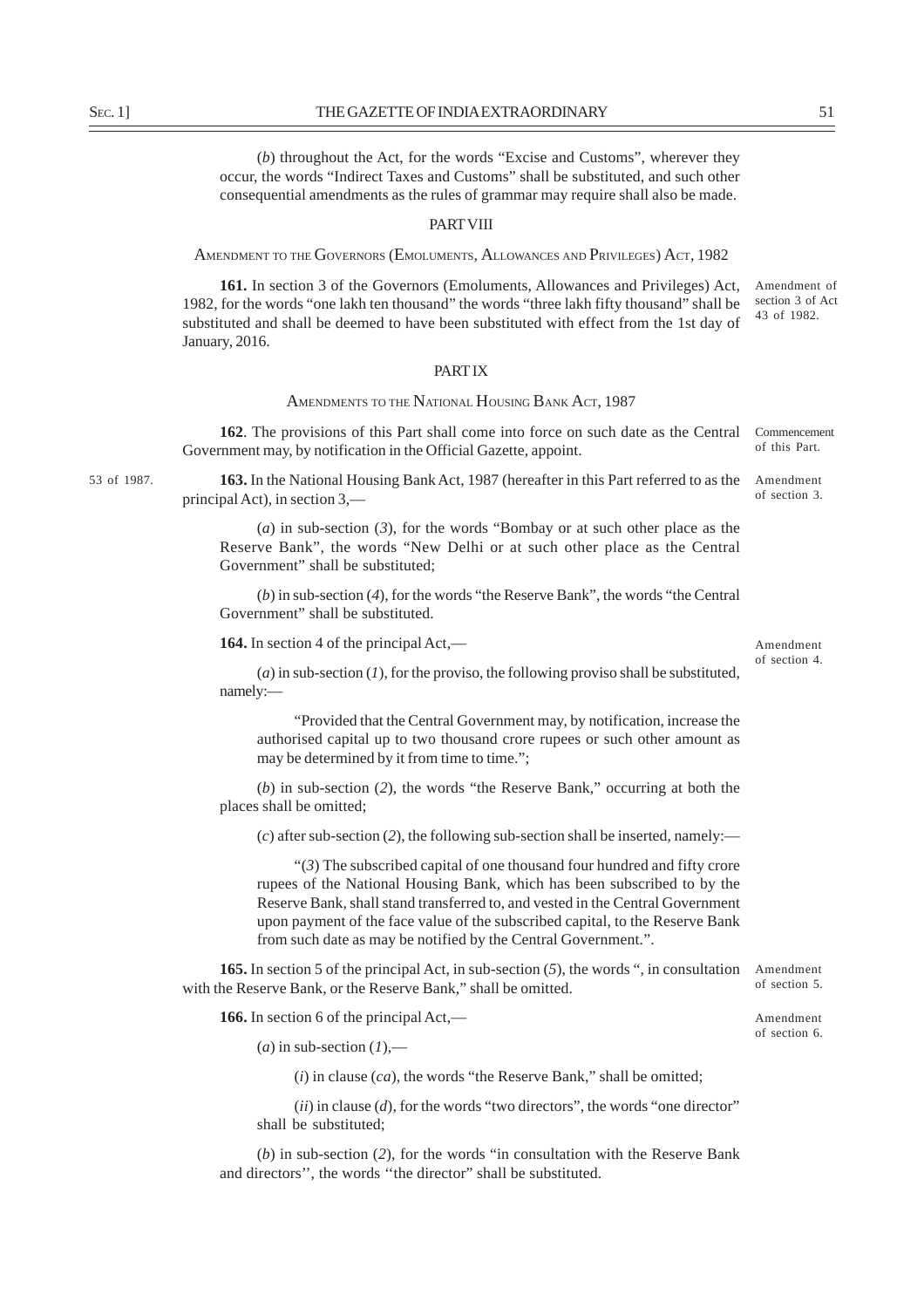| Amendment<br>of section 7.    | <b>167.</b> In section 7 of the principal Act, in sub-sections $(1)$ , $(3)$ and $(4)$ , the words<br>", in consultation with the Reserve Bank," shall be omitted.                                                                                                                                                                                                             |                            |  |
|-------------------------------|--------------------------------------------------------------------------------------------------------------------------------------------------------------------------------------------------------------------------------------------------------------------------------------------------------------------------------------------------------------------------------|----------------------------|--|
| Amendment<br>of section 16.   | <b>168.</b> In section 16 of the principal Act, in sub-section $(I)$ , for the words and figures<br>"the Foreign Exchange Regulation Act, 1973", the words and figures "the Foreign Exchange"<br>Management Act, 1999" shall be substituted.                                                                                                                                   |                            |  |
| Amendment of<br>section 29A.  | <b>169.</b> In section 29A of the principal Act, in the <i>Explanation</i> , in clause ( <i>II</i> ), for the<br>words and figures "Companies Act, 1956", the words and figures "Companies Act, 2013"<br>shall be substituted.                                                                                                                                                 | 1 of 1956.<br>18 of 2013.  |  |
| Amendment<br>of section 33.   | 170. In section 33 of the principal Act, in sub-section (2), for the words, brackets and<br>figures "sub-section (2) of section 227 of the Companies Act, 1956", the words, brackets<br>and figures "sub-section (2) of section 143 of the Companies Act, 2013" shall be substituted.                                                                                          |                            |  |
| Amendment of<br>section 33B.  | 171. In section 33B of the principal Act, in sub-sections $(1)$ and $(4)$ , for the words and<br>figures "Companies Act, 1956", the words and figures "Companies Act, 2013" shall be<br>substituted.                                                                                                                                                                           |                            |  |
| Amendment<br>of section 37.   | 172. In section 37 of the principal Act, in sub-sections $(1)$ and $(2)$ , for the words "the<br>Reserve Bank" at both the places where they occur, the words "the Central Government"<br>shall be substituted.                                                                                                                                                                |                            |  |
| Amendment<br>of section 39.   | 173. In section 39 of the principal Act, in clause <i>(ii)</i> , for the words "the Reserve Bank",<br>the words "the Central Government" shall be substituted.                                                                                                                                                                                                                 |                            |  |
| Amendment<br>of section 40.   | 174. In section 40 of the principal Act, in sub-section $(1)$ , for the words, brackets and<br>figures "sub-section $(1)$ of section 226 of the Companies Act, 1956", the words, brackets<br>and figures "sub-section $(I)$ of section 141 of the Companies Act, 2013" shall be substituted.                                                                                   |                            |  |
| Amendment<br>of section 43.   | 175. In section 43 of the principal Act, in sub-section $(5)$ , the words, figures and<br>letters ", without prejudice to the provisions of section 54AA of the Reserve Bank of India<br>Act, 1934," shall be omitted.                                                                                                                                                         | 2 of 1934.                 |  |
| Amendment of<br>section 45A.  | <b>176.</b> In section 45A of the principal Act, in sub-section $(1)$ , for the words and figures<br>"Companies Act, 1956", the words and figures "Companies Act, 2013" shall be substituted.                                                                                                                                                                                  | 1 of 1956.                 |  |
| Amendment                     | 177. In section 55 of the principal Act,—                                                                                                                                                                                                                                                                                                                                      | 18 of 2013.                |  |
| of section 55.                | $(i)$ in sub-section $(I)$ , the words "the Reserve Bank and in consultation with"<br>shall be omitted;                                                                                                                                                                                                                                                                        |                            |  |
|                               | $(ii)$ in sub-section (3), the words "by the Reserve Bank," shall be omitted.                                                                                                                                                                                                                                                                                                  |                            |  |
|                               | <b>PARTX</b>                                                                                                                                                                                                                                                                                                                                                                   |                            |  |
|                               | AMENDMENTS TO THE SECURITIES AND EXCHANGE BOARD OF INDIA ACT, 1992                                                                                                                                                                                                                                                                                                             |                            |  |
| Commencement<br>of this Part. | 178. The provisions of this Part shall come into force on such date as the Central<br>Government may, by notification in the Official Gazette, appoint.                                                                                                                                                                                                                        |                            |  |
| Amendment<br>of section 11.   | 179. In the Securities And Exchange Board of India Act, 1992 (hereafter in this Part 15 of 1992.<br>referred to as the principal Act), in section 11,—                                                                                                                                                                                                                         |                            |  |
|                               | (i) after sub-section (4), the following sub-section shall be inserted, namely:—                                                                                                                                                                                                                                                                                               |                            |  |
|                               | "(4A) Without prejudice to the provisions contained in sub-sections $(1)$ ,<br>$(2)$ , $(2A)$ , $(3)$ and $(4)$ , section 11B and section 15-I, the Board may, by an order,<br>for reasons to be recorded in writing, levy penalty under sections 15A, 15B,<br>15C, 15D, 15E, 15EA, 15EB, 15F, 15G, 15H, 15HA and 15HB after holding an<br>inquiry in the prescribed manner."; |                            |  |
|                               | $(ii)$ in sub-section (5), after the words and figures "the Depositories Act, 1996",<br>the words, figures, letters and brackets shall be inserted, namely:-                                                                                                                                                                                                                   | 22 of 1996.                |  |
|                               | "or under a settlement made under section 15JB or section 23JA of the<br>Securities Contracts (Regulation) Act, 1956 or section 19-IA of the Depositories<br>Act, 1996,".                                                                                                                                                                                                      | 42 of 1956.<br>22 of 1996. |  |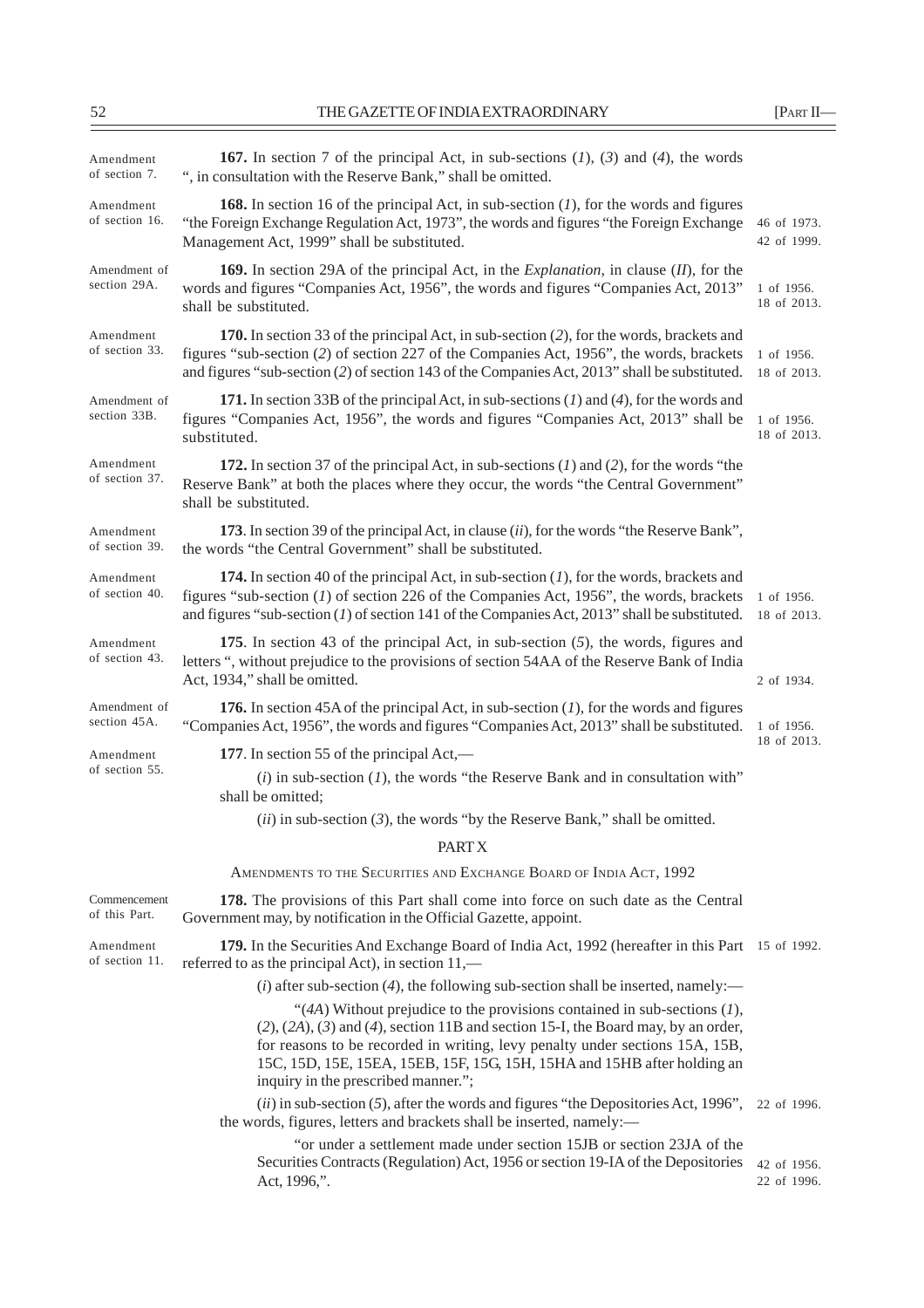**180.** In section 11B, of the principal Act,—

(*a*) in the marginal heading, after the word ''directions'', the words ''and levy penalty'' shall be inserted;

(*b*) section 11B shall be numbered as sub-section (*1*) thereof and after subsection  $(I)$  as so renumbered, the following sub-section shall be inserted, namely:—

"(*2*) Without prejudice to the provisions contained in sub-section (*1*), sub-section (*4A*) of section 11 and section 15-I, the Board may, by an order, for reasons to be recorded in writing, levy penalty under sections 15A, 15B, 15C, 15D, 15E, 15EA, 15EB, 15F, 15G, 15H, 15HA and 15HB after holding an inquiry in the prescribed manner.''.

**181.** In the principal Act, in section 15A,—

(*i*) in clause (*a*), after the words "fails to furnish the same", the words "or who furnishes or files false, incorrect or incomplete information, return, report, books or other documents" shall be inserted;

(*ii*) in clause (*b*), after the words "furnish the same within the time specified therefor in the regulations", the words "or who furnishes or files false, incorrect or incomplete information, return, report, books or other documents" shall be inserted.

**182.** In the principal Act, after section 15E, the following sections shall be inserted, namely:—

"15EA. Where any person fails to comply with the regulations made by the Board in respect of alternative investment funds, infrastructure investment trusts and real estate investment trusts or fails to comply with the directions issued by the Board, such person shall be liable to penalty which shall not be less than one lakh rupees but which may extend to one lakh rupees for each day during which such failure continues subject to a maximum of one crore rupees or three times the amount of gains made out of such failure, whichever is higher.

15EB. Where an investment adviser or a research analyst fails to comply with the regulations made by the Board or directions issued by the Board, such investment adviser or research analyst shall be liable to penalty which shall not be less than one lakh rupees but which may extend to one lakh rupees for each day during which such failure continues subject to a maximum of one crore rupees.".

**183.** In the principal Act, in section 15F, in clause (*b*), for the words "he sponsors or carries on any such collective investment scheme including mutual funds", the words "such failure continues" shall be substituted. Amendment of section 15F.

**184.** In the principal Act, in section 15-I, in sub-section (*1*),—

(*i*) after the figures and letter "15E,", the figures and letters "15EA, 15EB," shall be inserted;

(*ii*) for the word "shall" the word "may" shall be substituted.

**185.** In the principal Act, in section 15J,—

(*a*) for the marginal heading, the following marginal heading shall be substituted, namely:—

"Factors to be taken into account while adjudging quantum of penalty.";

(*b*) after the words, figures and letter "section 15-I, the adjudicating officer", the figures, letters and words "15-I or section 11 or section 11B, the Board or the adjudicating officer" shall be substituted;

(*c*) in the *Explanation*, the words "of an adjudicating officer" shall be omitted.

Amendment of section 15J.

Amendment of section 15-I.

Insertion of new sections 15EA and 15EB.

Penalty for default in case of alternative investment funds, infrastructure investment trusts and real estate investment trusts.

Penalty for default in case of investment adviser and

research analyst.

Amendment of section 15A.

Amendment of section 11B.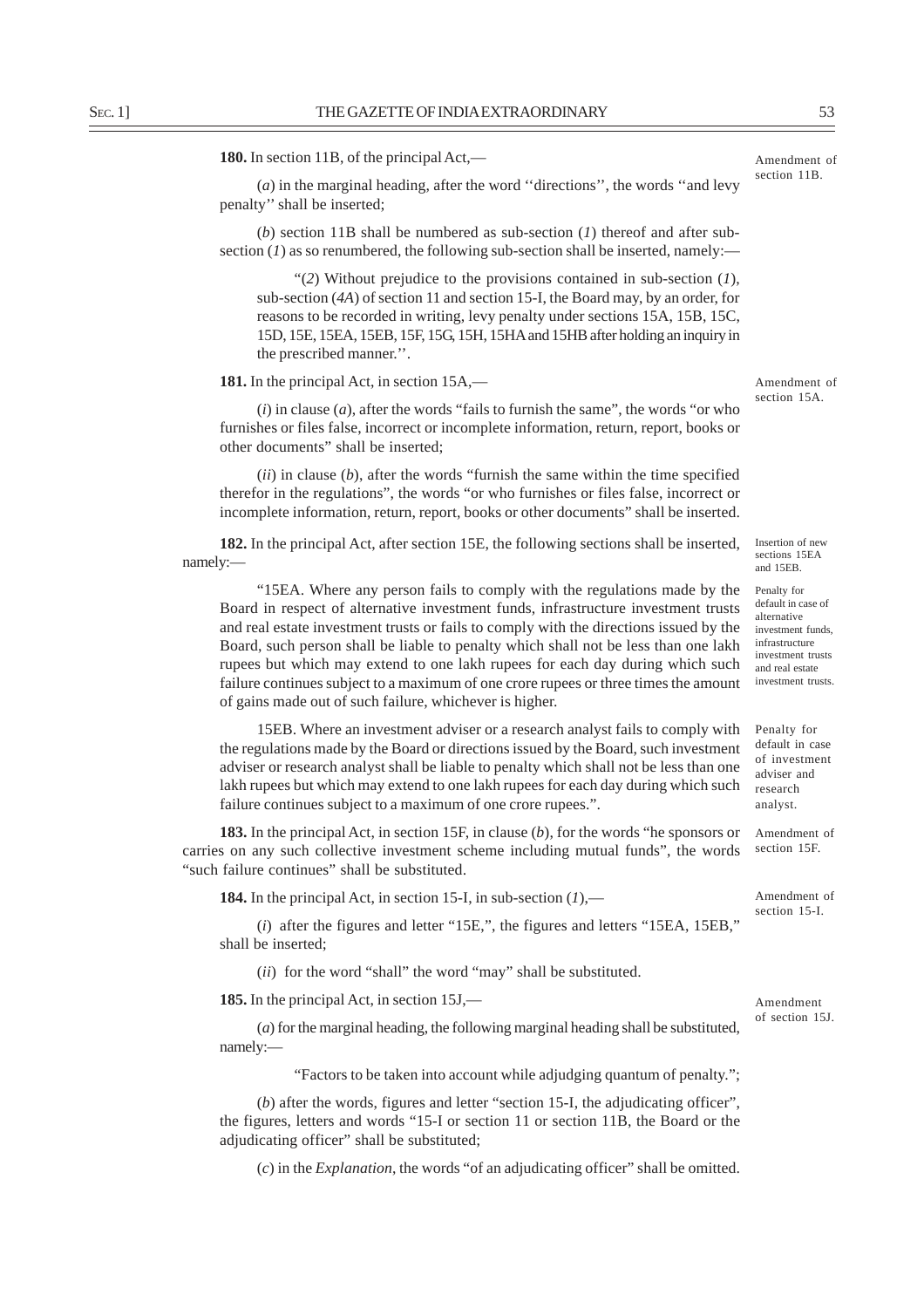| Amendment<br>of section<br>15JB.    | 186. In the principal Act, in section 15JB, after sub-section (4), the following sub-<br>section shall be inserted, namely:-                                                                                                                                                                                                                                                                                                                                                                       |  |
|-------------------------------------|----------------------------------------------------------------------------------------------------------------------------------------------------------------------------------------------------------------------------------------------------------------------------------------------------------------------------------------------------------------------------------------------------------------------------------------------------------------------------------------------------|--|
|                                     | "(5) All settlement amounts, excluding the disgorgement amount and legal costs,<br>realised under this Act shall be credited to the Consolidated Fund of India.".                                                                                                                                                                                                                                                                                                                                  |  |
| Amendment                           | 187. In the principal Act, in section $24$ ,—                                                                                                                                                                                                                                                                                                                                                                                                                                                      |  |
| of section 24.                      | $(i)$ after the words "adjudicating officer" at both the places where they occur,<br>the words "or the Board" shall be inserted;                                                                                                                                                                                                                                                                                                                                                                   |  |
|                                     | $(ii)$ in sub-section (2), the words "of his" shall be omitted.                                                                                                                                                                                                                                                                                                                                                                                                                                    |  |
| Amendment                           | <b>188.</b> In the principal Act, in section 27,—                                                                                                                                                                                                                                                                                                                                                                                                                                                  |  |
| of section 27.                      | $(i)$ for the marginal heading, the following marginal heading shall be substituted,<br>namely:-                                                                                                                                                                                                                                                                                                                                                                                                   |  |
|                                     | "Contravention by companies.";                                                                                                                                                                                                                                                                                                                                                                                                                                                                     |  |
|                                     | $(ii)$ in sub-section $(I)$ , for the words "an offence under this Act,", the words "a<br>contravention of any of the provisions of this Act or any rule, regulation, direction or<br>order made thereunder" shall be substituted;                                                                                                                                                                                                                                                                 |  |
|                                     | (iii) for the word "offence", wherever it occurs, the word "contravention" shall<br>be substituted.                                                                                                                                                                                                                                                                                                                                                                                                |  |
| Amendment<br>of section 28A.        | 189. In the principal Act, in section 28A, in sub-section $(I)$ , for the words "by the<br>adjudicating officer", the words "under this Act" shall be substituted.                                                                                                                                                                                                                                                                                                                                 |  |
| Insertion of<br>new section<br>28B. | 190. In the principal Act, after section 28A, the following section shall be inserted,<br>namely:-                                                                                                                                                                                                                                                                                                                                                                                                 |  |
| Continuance of<br>proceedings.      | $28B$ . (1) Where a person dies, his legal representative shall be liable to pay any<br>sum which the deceased would have been liable to pay, if he had not died, in the like<br>manner and to the same extent as the deceased:                                                                                                                                                                                                                                                                    |  |
|                                     | Provided that, in case of any penalty payable under this Act, a legal<br>representative shall be liable only in case the penalty has been imposed before the<br>death of the deceased person.                                                                                                                                                                                                                                                                                                      |  |
|                                     | (2) For the purposes of sub-section $(1)$ ,—                                                                                                                                                                                                                                                                                                                                                                                                                                                       |  |
|                                     | (a) any proceeding for disgorgement, refund or an action for recovery<br>before the Recovery Officer under this Act, except a proceeding for levy of<br>penalty, initiated against the deceased before his death, shall be deemed to<br>have been initiated against the legal representative, and may be continued<br>against the legal representative from the stage at which it stood on the date of<br>the death of the deceased and all the provisions of this Act shall apply<br>accordingly; |  |
|                                     | (b) any proceeding for disgorgement, refund or an action for recovery<br>before the Recovery Officer under this Act, except a proceeding for levy of<br>penalty, which could have been initiated against the deceased if he had survived,<br>may be initiated against the legal representative and all the provisions of this<br>Act shall apply accordingly.                                                                                                                                      |  |
|                                     | (3) Every legal representative shall be personally liable for any sum payable by<br>him in his capacity as legal representative if, while his liability for such sum remains<br>undischarged, he creates a charge on or disposes of or parts with any assets of the<br>estate of the deceased, which are in, or may come into, his possession, but such<br>liability shall be limited to the value of the asset so charged, disposed of or parted<br>with.                                         |  |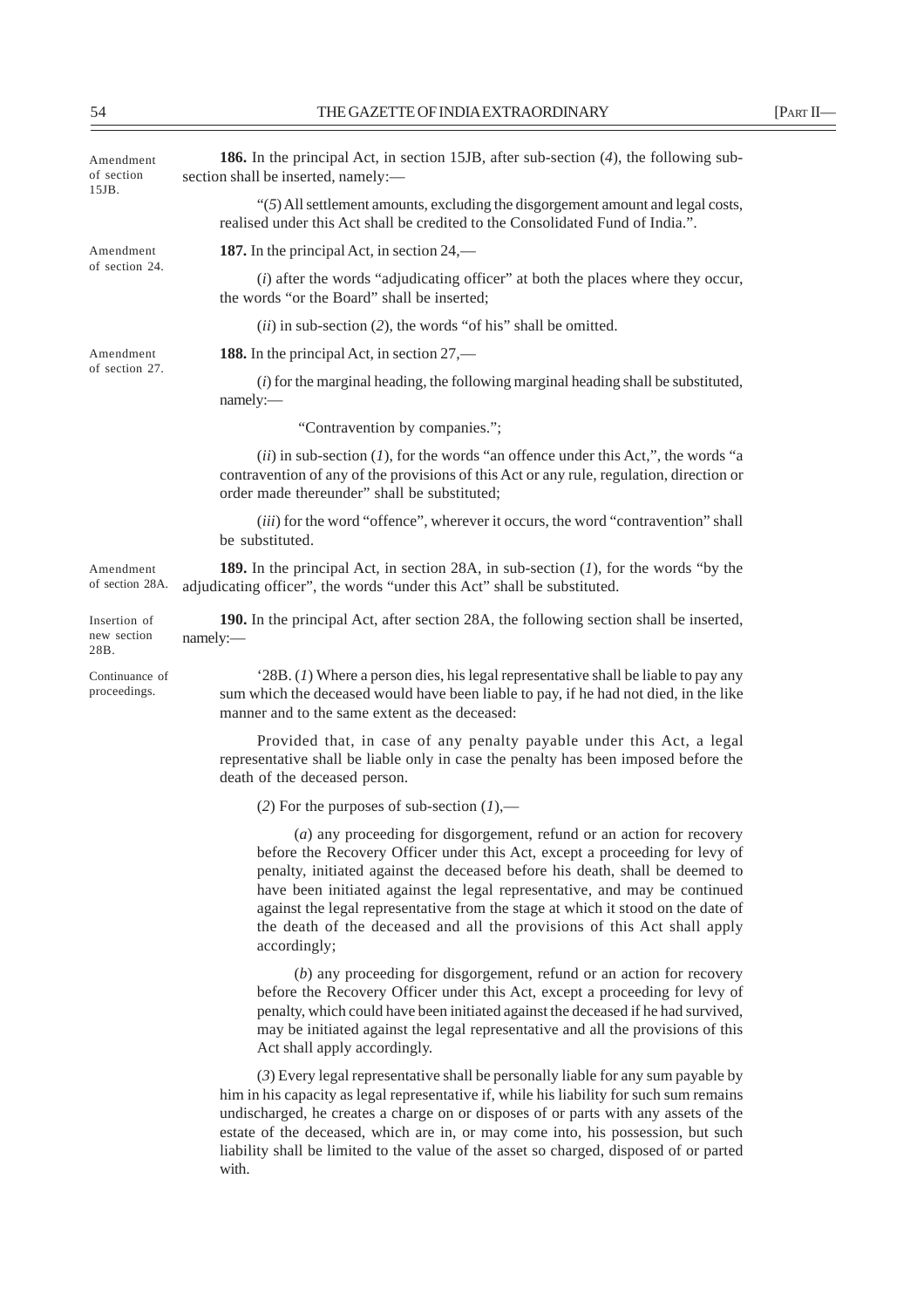(*4*) The liability of a legal representative under this section shall be limited to the extent to which the estate of the deceased is capable of meeting the liability.

*Explanation*.—For the purposes of this section "legal representative" means a person who in law represents the estate of a deceased person, and includes any person who intermeddles with the estate of the deceased and where a party sues or is sued in a representative character, the person on whom the estate devolves on the death of the party so suing or sued.'.

# PART XI

# AMENDMENTS TO THE DEPOSITORIES ACT, 1996

**191.** The provisions of this Part shall come into force on such date as the Central Government may, by notification in the Official Gazette, appoint.

22 of 1996.

**192.** Section 19 of the Depositories Act, 1996 (hereafter in this Part referred to as the principal Act) shall be numbered as sub-section  $(I)$  thereof and after sub-section  $(I)$  as so renumbered, the following sub-section shall be inserted, namely:—

"(*2*) Without prejudice to the provisions contained in sub-section (*1*) and section 19H, the Board may, by order, for reasons to be recorded in writing, levy penalty under sections 19A, 19B, 19C, 19D, 19E, 19F, 19FA and 19G after holding an inquiry in the prescribed manner.".

**193.** In section 19A of the principal Act,—

 $(i)$  in clause  $(a)$ , after the words "specified therefor", the words "or who furnishes or files false, incorrect or incomplete information, return, report, books or other documents" shall be inserted;

(*ii*) in clause (*b*), after the words "specified therefor, he", the words "or who furnishes or files false, incorrect or incomplete information, return, report, books or other documents" shall be inserted.

**194.** After section 19F of the principal Act, the following section shall be inserted, namely:—

"19FA. Where a depository fails to conduct its business with its participants or any issuer or its agent or any person associated with the securities markets in a fair manner in accordance with the rules, regulations made by the Board or directions issued by the Board under this Act, it shall be liable to penalty which shall not be less than five crore rupees but which may extend to twenty-five crore rupees or three times the amount of gains made out of such failure, whichever is higher.".

**195.** In section 19H of the principal Act, in sub-section (*1*), for the figures, letters and words ''19F and 19G, the Board shall", the figures, letters and words ''19F, 19FA and 19G, the Board may" shall be substituted.

**196.** In section 19-I of the principal Act,—

(*i*) for the marginal heading, the following marginal heading shall be substituted, namely:—

"Factors to be taken into account while adjudging quantum of penalty".

(*ii*) for the words, figures and letter "section 19H, the adjudicating officer", the words, figures and letter "section 19 or section 19H, the Board or the adjudicating officer" shall be substituted;

(*iii*) in the *Explanation,* the words "of an adjudicating officer" shall be omitted.

**197.** In section 19-IA of the principal Act, after sub-section (*4*), the following sub-section shall be inserted, namely:-

Amendment of section 19-IA.

"(*5*) All settlement amounts, excluding the disgorgement amount and legal costs, realised under this Act shall be credited to the Consolidated Fund of India.".

Amendment of section 19A.

Commencement of this Part. Amendment of section 19.

Insertion of new section 19FA.

Penalty for failure to conduct business in a fair manner.

Amendment of section 19H.

Amendment of section 19-I.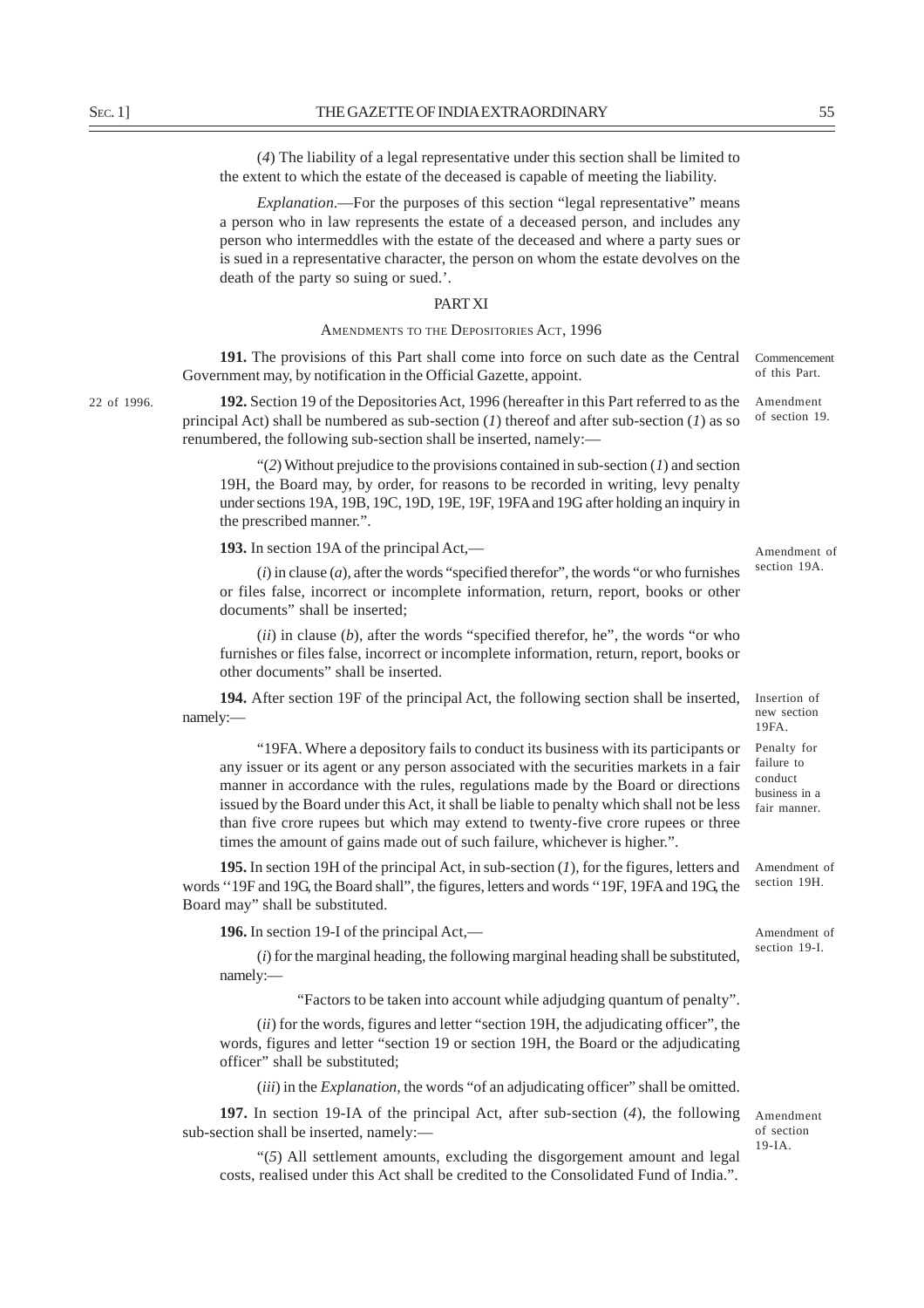| Amendment of<br>section 19-IB.           | <b>198.</b> In section 19-IB of the principal Act, in sub-section $(I)$ , for the words "by the<br>adjudicating officer", the words "under this Act" shall be substituted.                                                                                                                                                                                                                                                                                                                       |  |  |
|------------------------------------------|--------------------------------------------------------------------------------------------------------------------------------------------------------------------------------------------------------------------------------------------------------------------------------------------------------------------------------------------------------------------------------------------------------------------------------------------------------------------------------------------------|--|--|
| Insertion of<br>new section<br>$19-IC$ . | 199. After section 19-IB of the principal Act, the following section shall be inserted,<br>namely:-                                                                                                                                                                                                                                                                                                                                                                                              |  |  |
| Continuance<br>оf<br>proceedings.        | '19-IC. $(I)$ Where a person dies, his legal representative shall be liable to pay<br>any sum which the deceased would have been liable to pay if he had not died, in the<br>like manner and to the same extent as the deceased:                                                                                                                                                                                                                                                                 |  |  |
|                                          | Provided that, in case of any penalty payable under this Act, a legal<br>representative shall be liable only in case the penalty has been imposed before the<br>death of the deceased person.                                                                                                                                                                                                                                                                                                    |  |  |
|                                          | (2) For the purposes of sub-section $(1)$ ,—                                                                                                                                                                                                                                                                                                                                                                                                                                                     |  |  |
|                                          | $(a)$ any proceeding for disgorgement, refund or an action for recovery<br>before the Recovery Officer under this Act, except a proceeding for levy of<br>penalty, initiated against the deceased before his death shall be deemed to have<br>been initiated against the legal representative, and may be continued against<br>the legal representative from the stage at which it stood on the date of the death<br>of the deceased and all the provisions of this Act shall apply accordingly; |  |  |
|                                          | (b) any proceeding for disgorgement, refund or an action for recovery<br>before the Recovery Officer under this Act, except a proceeding for levy of<br>penalty, which could have been initiated against the deceased if he had survived,<br>may be initiated against the legal representative and all the provisions of this<br>Act shall apply accordingly.                                                                                                                                    |  |  |
|                                          | (3) Every legal representative shall be personally liable for any sum payable by<br>him in his capacity as legal representative if, while his liability for such sum remains<br>undischarged, he creates a charge on or disposes of or parts with any assets of the<br>estate of the deceased, which are in, or may come into, his possession, but such<br>liability shall be limited to the value of the asset so charged, disposed of or parted<br>with.                                       |  |  |
|                                          | (4) The liability of a legal representative under this section shall be limited to the<br>extent to which the estate of the deceased is capable of meeting the liability.                                                                                                                                                                                                                                                                                                                        |  |  |
|                                          | <i>Explanation</i> .—For the purposes of this section "legal representative" means a<br>person who in law represents the estate of a deceased person, and includes any<br>person who intermeddles with the estate of the deceased and where a party sues or is<br>sued in a representative character, the person on whom the estate devolves on the<br>death of the party so suing or sued.'.                                                                                                    |  |  |
| Amendment<br>of Chapter V.               | 200. In Chapter V of the principal Act, for the heading, the following heading shall be<br>substituted, namely:-                                                                                                                                                                                                                                                                                                                                                                                 |  |  |
|                                          | "MISCELLANEOUS".                                                                                                                                                                                                                                                                                                                                                                                                                                                                                 |  |  |
| Amendment                                | <b>201.</b> In section 20 of the principal $Act$ ,—                                                                                                                                                                                                                                                                                                                                                                                                                                              |  |  |
| of section 20.                           | $(i)$ in sub-section $(I)$ , after the words "adjudicating officer", the words "or the<br>Board" shall be inserted;                                                                                                                                                                                                                                                                                                                                                                              |  |  |
|                                          | $(ii)$ in sub-section (2), for the words "adjudicating officer or fails to comply with<br>any of his", the words "adjudicating officer or the Board or fails to comply with any"<br>shall be substituted.                                                                                                                                                                                                                                                                                        |  |  |
| Amendment                                | 202. In section 21 of the principal Act,—                                                                                                                                                                                                                                                                                                                                                                                                                                                        |  |  |
| of section 21.                           | $(i)$ for the marginal heading, the following marginal heading shall be substituted,                                                                                                                                                                                                                                                                                                                                                                                                             |  |  |

namely:—

"Contravention by companies.";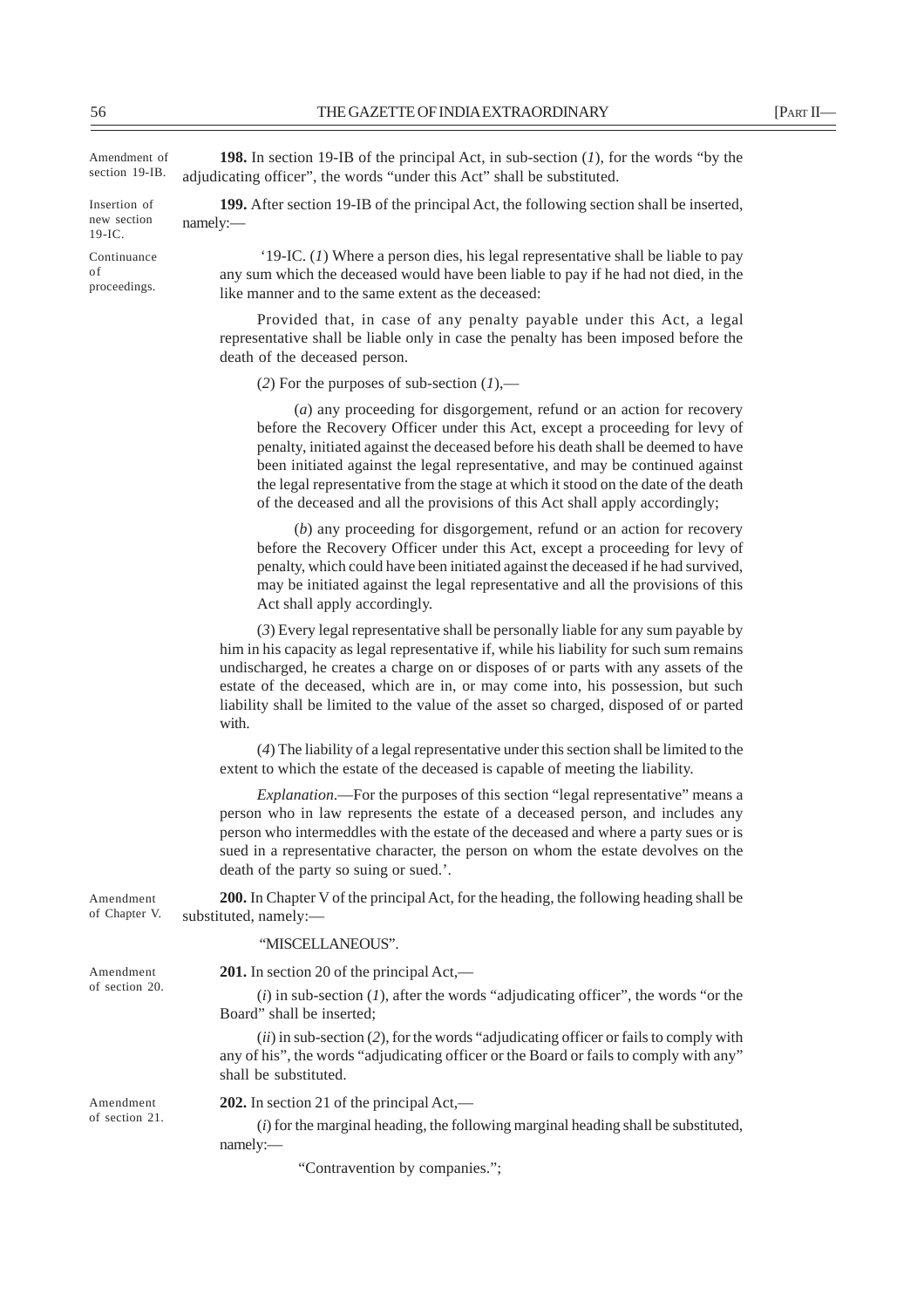$(iii)$  in sub-section  $(1)$ ,—

(*a*) for the words "an offence under this Act", the words "a contravention of any of the provisions of this Act or any rule, regulation, direction or order made thereunder" shall be substituted;

(*b*) for the word "offence", wherever it occurs, the word "contravention" shall be substituted;

(*iii*) in sub-section (*2*),—

(*a*) for the words "an offence under this Act", the words "a contravention of any of the provisions of this Act or any rule, regulation, direction or order made thereunder " shall be substituted;

(*b*) for the word "offence" occurring at both the places, the word "contravention" shall be substituted.

**203.** In the principal Act, the words and letters "CHAPTER VI MISCELLANEOUS" occurring before section 22 shall be omitted.

Omission of heading.

Amendment of section 2 of Act 30 of 1997.

#### PART XII

#### AMENDMENT TO THE VICE-PRESIDENT'S PENSION ACT, 1997

**204.** In section 2 of the Vice-President's Pension Act, 1997, in sub-section (*2*), in clause  $(c)$ , for the words "sixty thousand rupees", the words "ninety thousand rupees" shall be substituted with effect from the 1st day of April, 2018.

# PART XIII

## AMENDMENT TO THE CENTRAL ROAD FUND ACT, 2000

**205**. The provisions of this Part shall come into force on such date as the Central Government may, by notification in the Official Gazette, appoint.

**206.** In the Central Road Fund Act, 2000,—

(*a*) in the long title, for the words and figures "the existing Central Road Fund governed by the Resolution of Parliament passed in 1988 for development and maintenance of National Highways and improvement of safety at railway crossing, and for these purposes levy and collect by way of cess, a duty of excise and a duty of customs on motor spirit commonly known as petrol, high speed diesel oil", the words "the Central Road and Infrastructure Fund for development and maintenance of National Highways, railway projects, improvement of safety in railways, State and rural roads and other infrastructure, and for these purposes to levy and collect by way of cess, a duty of excise and a duty of customs on motor spirit commonly known as petrol and high speed diesel oil" shall be substituted;

(*b*) in section 1, in sub-section (*1*), for the words "Central Road", the words "Central Road and Infrastructure" shall be substituted;

 $(c)$  in section 2, —

(*i*) in clause (*c*), for the words "Road Fund", the words "Road and Infrastructure Fund" shall be substituted;

(*ii*) clause (*e*) shall be omitted;

(*d*) in Chapter II,—

 $(i)$  for the heading, the following heading shall be substituted, namely:—

"CENTRAL ROAD AND INFRASTRUCTURE FUND";

(*ii*) in section 3,—

Commencement of this Part.

Amendment of Act 54 of 2000.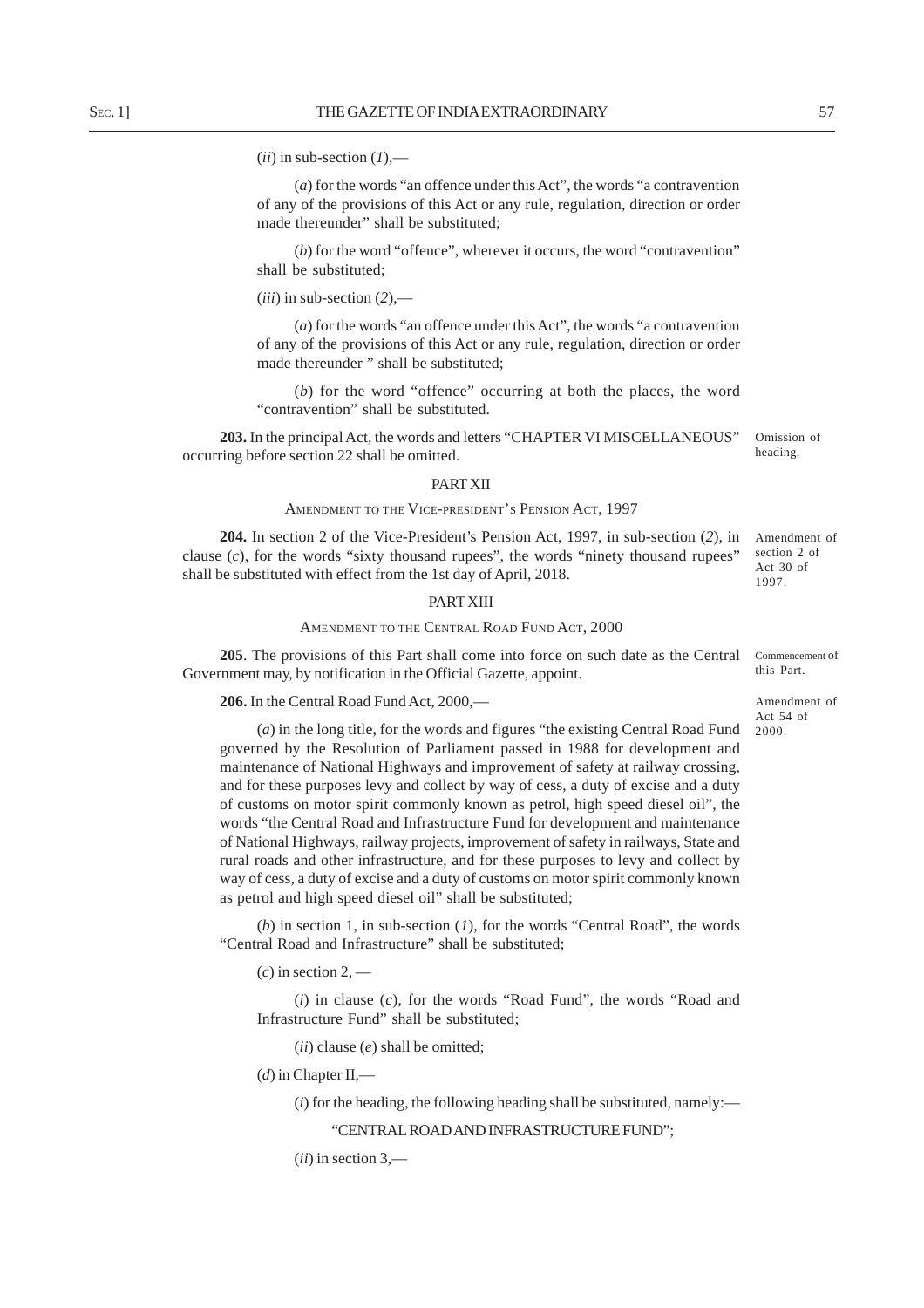(*A*) for the word ''Schedule'', wherever it occurs, the word and figure ''Schedule I'' shall be substituted;

(*B*) in sub-section (*1*), in the long line, the words, brackets and figure ''not exceeding the rate set forth in the corresponding entry in column (3) of the Schedule'' shall be omitted;

(*C*) the first proviso shall be omitted;

(*D*) for the second proviso, the following proviso shall be substituted, namely:—

''Provided that the additional duty of customs and the additional duty of excise on motor spirit commonly known as petrol and on high speed diesel oil levied under sub-section (*1*) of section 109 and sub-section (*1*) of section 110, as the case may be, of the Finance Act, 2018 shall be deemed to be the cess for the purposes of this Act from the date of its levy and the proceeds thereof shall be credited to the Fund.'';

(*e*) in section 6,—

(*i*) in the marginal heading, for the words "Road Fund", the words "Road and Infrastructure Fund" shall be substituted;

(*ii*) in sub-section (*1*), for the words "Road Fund", the words "Road and Infrastructure Fund" shall be substituted;

(*f*) section 7 shall be renumbered as sub-section (*1*) thereof and in sub-section (*1*) as so renumbered,—

(*A*) for clauses (*iv*) and (*v*), the following clauses shall be substituted, namely:—

'(*iv*) construction of roads either under or over the railways by means of bridges and erection of safety works at unmanned rail-road crossings, new lines, conversion of existing standard lines into gauge lines and electrification of rail lines; and

(*v*) undertaking other infrastructure projects.

*Explanation*.— For the purposes of this Act, the expression "infrastructure projects" means the category of projects and infrastructure Sub-Sectors specified in Schedule II.';

(*B*) after sub-section (*1*), as so renumbered, the following sub-sections shall be inserted, namely:—

"(*2*) The Central Government may, depending upon the requirement for development of infrastructure projects, and if it considers necessary or expedient to do so, by notification in the Official Gazette, amend Schedule II relating to any Category of projects or Infrastructure Sub-Sectors.

(*3*) Every notification issued under this Act by the Central Government shall be laid, as soon as may be after it is issued, before each House of Parliament, while it is in session, for a total period of thirty days which may be comprised in one session or in two or more successive sessions, and if, before the expiry of the session immediately following the session or the successive sessions aforesaid, both Houses agree in making any modification in the notification or both Houses agree that the notification should not be made, the notification shall thereafter have effect only in such modified form or be of no effect, as the case may be; so, however, that any such modification or annulment shall be without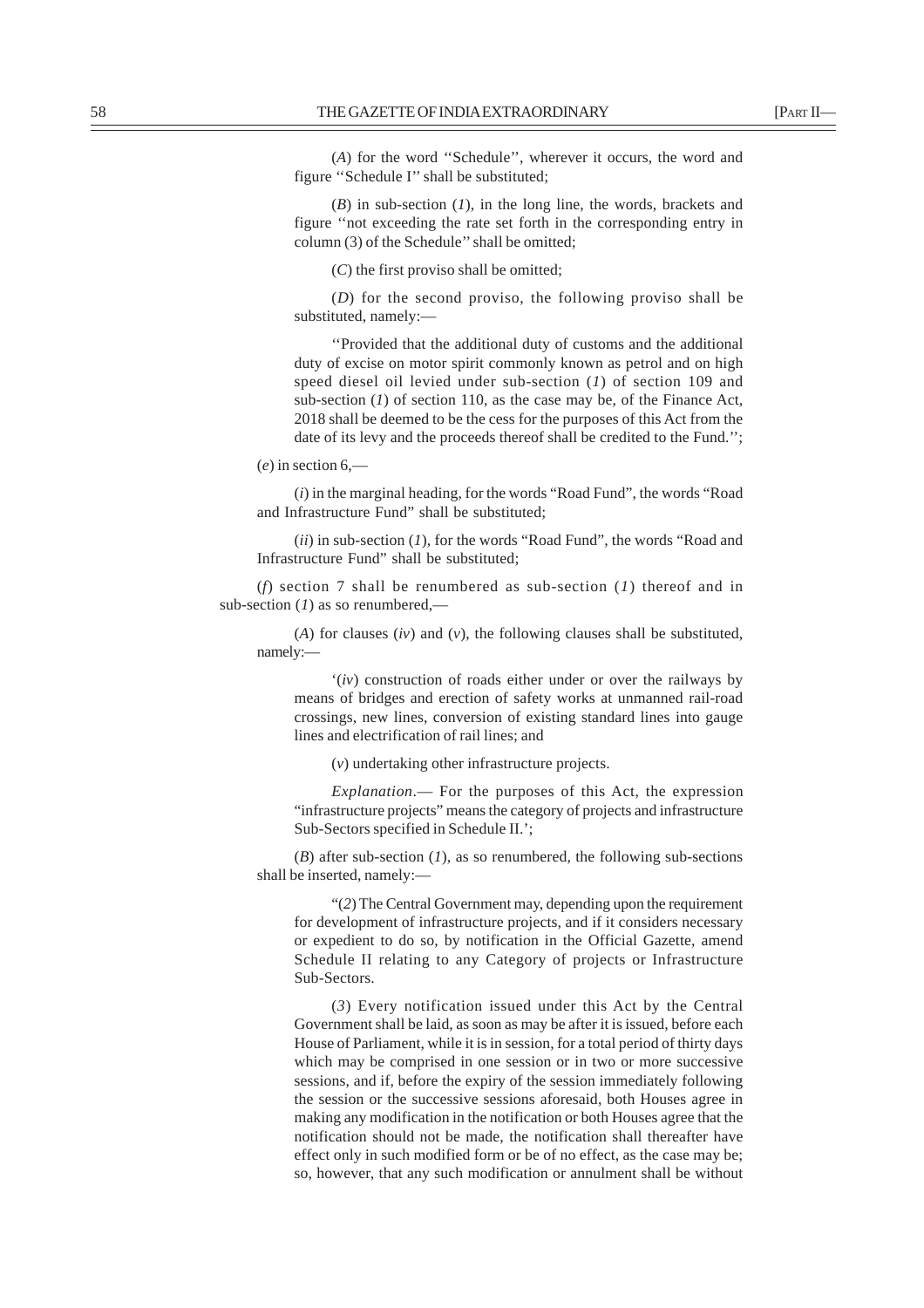prejudice to the validity of anything previously done under that notification.";

 $(g)$  after section 7, the following section shall be inserted, namely:—

"7A. The share of the Fund to be apportioned to each of infrastructure projects shall be finalised by a Committee, constituted by the Central Government by notification published in the Official Gazette, headed by the Finance Minister, depending on the priorities of the project.";

(*h*) in Chapter III, for the heading, the following heading shall be substituted, namely:—

"MANAGEMENT OF CENTRAL ROAD AND INFRASTRUCTURE FUND";

 $(i)$  for section 9, the following section shall be substituted, namely:—

"9. The Central Government shall have the power to administer the Fund and shall—

(*a*) take such decisions regarding investment on projects of roads and other infrastructure as it considers necessary;

(*b*) take such measures as may be necessary to raise funds for the development and maintenance of roads and other infrastructure.";

 $(i)$  in section 10, in sub-section  $(I)$ ,—

(*A*) in clause (*i*), for the words "national highways", the words "roads and other infrastructure" shall be substituted;

(*B*) clause (*iii*) shall be omitted;

(*C*) for clauses (*v*) and (*vi*), the following clauses shall be substituted, namely:—

" $(v)$  release of funds to the States for specific projects and monitoring of such projects and expenditure incurred thereon;

(*vi*) formulation of the criteria for allocation of the funds for development and maintenance of national highways and other infrastructure projects;";

(*D*) clause (*viii*) shall be omitted;

(*k*) in section 11, for sub-section (*1*), the following sub-section shall be substituted, namely:—

"(*1*) The share of the Fund to be spent on development and maintenance of roads shall be allocated in such manner as may be decided by the Committee referred to in section 7A.";

(*l*) in section 12, in sub-section (*2*), —

(*i*) in clause (*a*), for the words "the projects", the words "the type of projects" shall be substituted;

(*ii*) in clause (*c*), the words and figures "under section 10" shall be omitted;

(*m*) in section 14,—

(*i*) in the marginal heading for the words "road Fund", the words "Road and Infrastructure Fund" shall be substituted;

(*ii*) in clause (*a*), for the words "highways and State roads", the words "highways, State roads and other infrastructure" shall be substituted;

Apportionment of share of fund by Committee.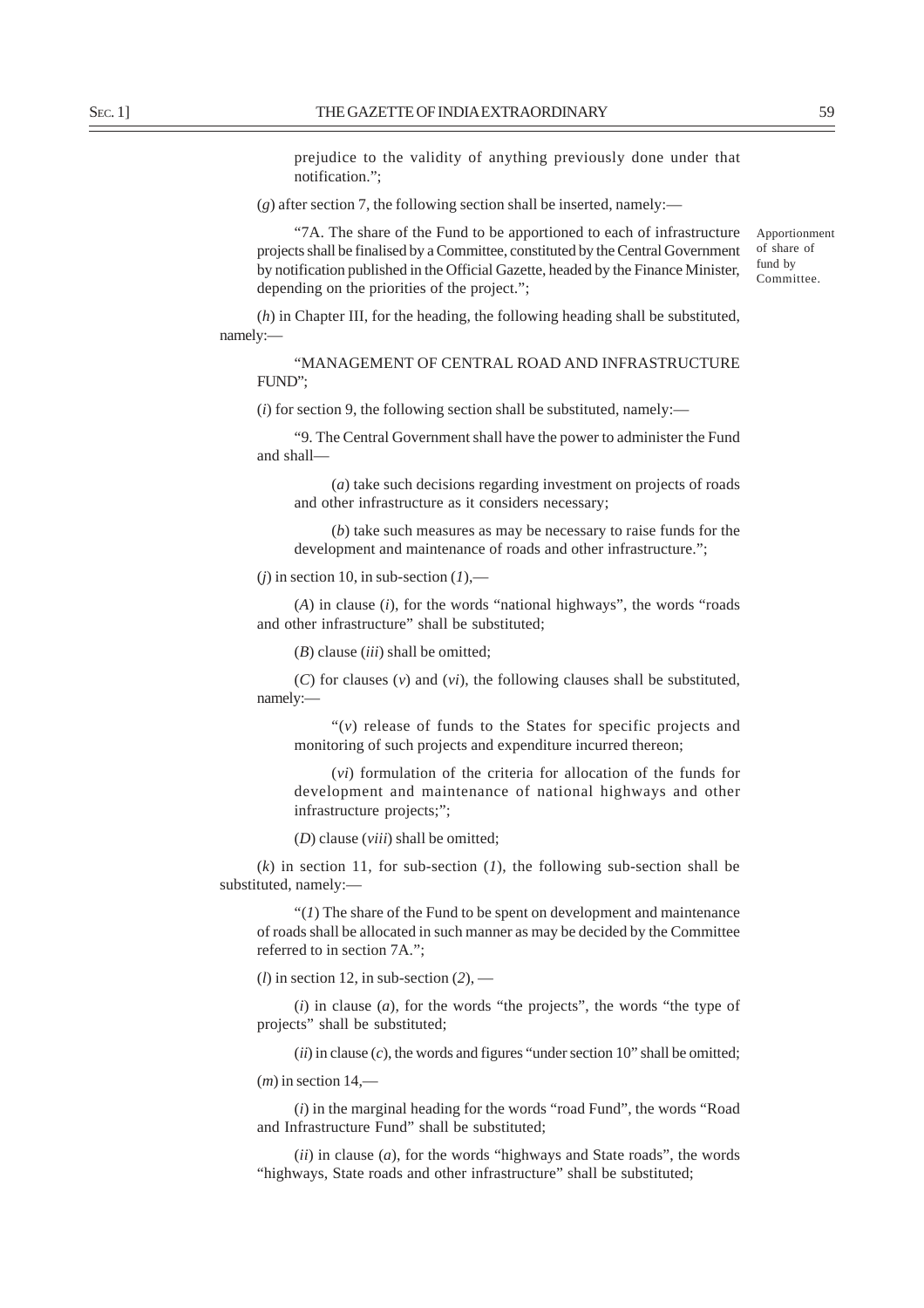$(n)$  in the Schedule I (as so renumbered), column  $(3)$  shall be omitted;

(*o*) the Schedule shall be numbered as "Schedule I" and after the "Schedule I" as so renumbered, the following "Schedule" shall be inserted, namely:—

# "SCHEDULE II

# [*See* section 7(*1*)]

Category of projects and Infrastructure Sub-Sectors

| Sl. No. | Category                          | <b>Infrastructure Sub-Sectors</b>                                                                                                                                                                                                                                               |
|---------|-----------------------------------|---------------------------------------------------------------------------------------------------------------------------------------------------------------------------------------------------------------------------------------------------------------------------------|
| 1.      | Transport                         | (a) Road and bridges;                                                                                                                                                                                                                                                           |
|         |                                   | $(b)$ Ports (including Capital Dredging);                                                                                                                                                                                                                                       |
|         |                                   | (c) Shipyards (including a floating or land-based facility with<br>the essential features of waterfront, turning basin, berthing<br>and docking facility, slipways or ship lifts, and which is self-<br>sufficient for carrying on shipbuilding/repair/breaking<br>activities); |
|         |                                   | (d) Inland Waterways;                                                                                                                                                                                                                                                           |
|         |                                   | $(e)$ Airports;                                                                                                                                                                                                                                                                 |
|         |                                   | (f) Railway Track, tunnels, viaducts, bridges, terminal<br>infrastructure including stations and adjoining commercial<br>infrastructure;                                                                                                                                        |
|         |                                   | (g) Urban Public Transport (except rolling stock in case of urban<br>road transport).                                                                                                                                                                                           |
| 2.      | Energy                            | (a) Electricity Generation;                                                                                                                                                                                                                                                     |
|         |                                   | (b) Electricity Transmission;                                                                                                                                                                                                                                                   |
|         |                                   | $(c)$ Electricity Distribution;                                                                                                                                                                                                                                                 |
|         |                                   | $(d)$ Oil pipelines;                                                                                                                                                                                                                                                            |
|         |                                   | (e) Oil / Gas / Liquefied Natural Gas $(LNG)$ storage facility<br>(including strategic storage of crude oil);                                                                                                                                                                   |
|         |                                   | $(f)$ Gas pipelines (including city gas distribution network).                                                                                                                                                                                                                  |
| 3.      | Water and                         | (a) Solid Waste Management;                                                                                                                                                                                                                                                     |
|         | Sanitation                        | $(b)$ Water supply pipelines;                                                                                                                                                                                                                                                   |
|         |                                   | $(c)$ Water treatment plants;                                                                                                                                                                                                                                                   |
|         |                                   | (d) Sewage collection, treatment and disposal system;                                                                                                                                                                                                                           |
|         |                                   | (e) Irrigation (dams, channels, embankments, etc.);                                                                                                                                                                                                                             |
|         |                                   | (f) Storm Water Drainage System;                                                                                                                                                                                                                                                |
|         |                                   | $(g)$ Slurry pipelines.                                                                                                                                                                                                                                                         |
| 4.      | Communication                     | (a) Telecommunication (Fixed network including optic fibre/<br>wire/cable networks which provide broadband/internet);                                                                                                                                                           |
|         |                                   | $(b)$ Telecommunication towers;                                                                                                                                                                                                                                                 |
|         |                                   | (c) Telecommunications and Telecom Services.                                                                                                                                                                                                                                    |
| 5.      | Social and<br>Commercial<br>Infra | (a) Education Institutions (capital stock);<br>(b) Sports and Infrastructure (including provision of Sports<br>Stadia and Infrastructure for Academies for Training/Research<br>in Sports and Sports-related activities);                                                       |
|         |                                   | (c) Hospitals (capital stock including Medical Colleges, Para<br>Medical Training Institutes and Diagnostic Centres);                                                                                                                                                           |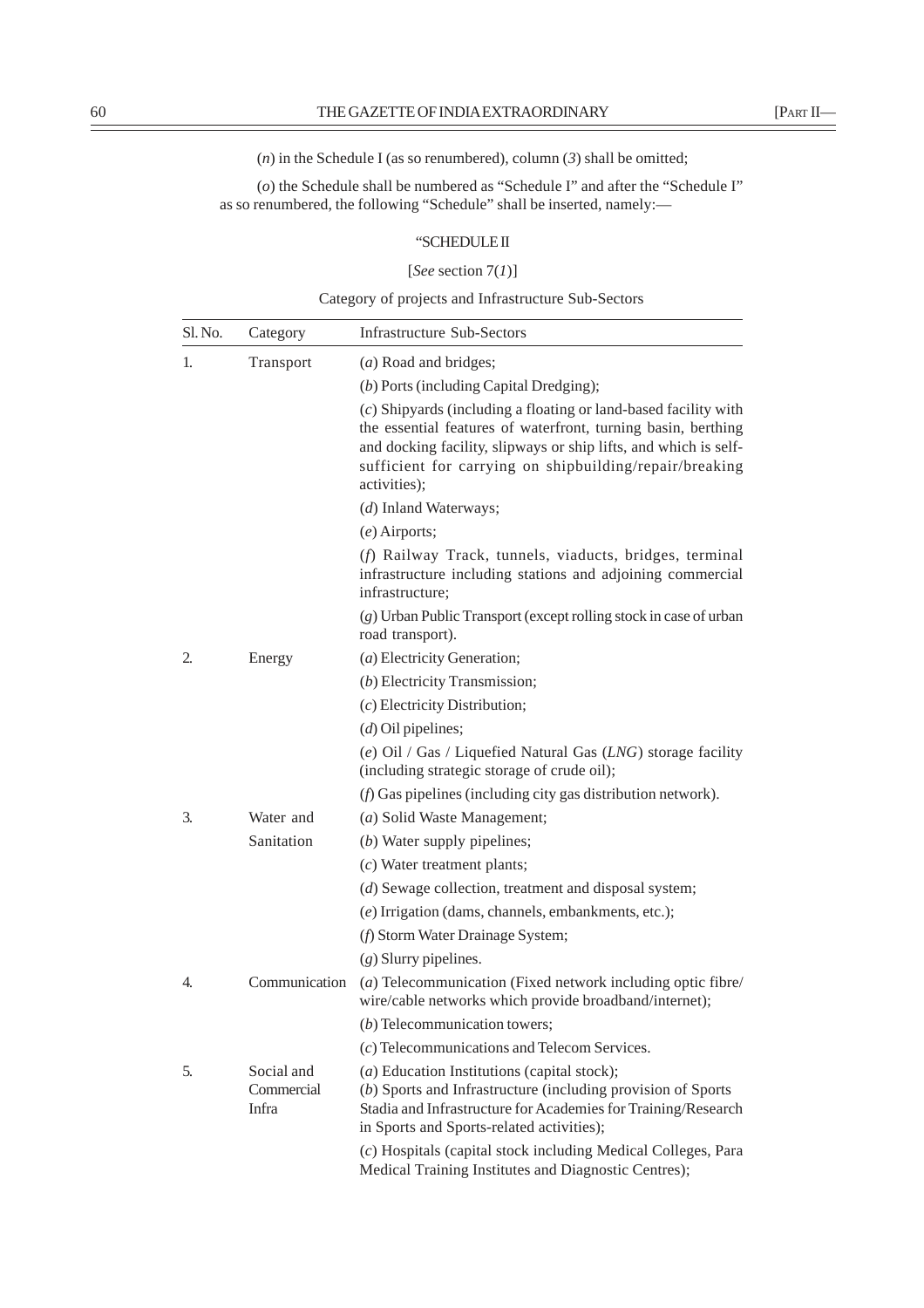(*d*) Tourism Infrastructure—

(*i*) three-star or higher category classified hotels located outside cities with population of more than one million;

(*ii*) ropeways and cable cars;

(*e*) Common infrastructure for industrial parks and other parks with industrial activity such as food parks, textile parks, special economic zones, tourism facilities and agriculture markets;

(*f*) Post-harvest storage infrastructure for agriculture and horticulture produce including cold storage;

(*g*) Terminal markets;

(*h*) Soil-testing laboratories;

(*i*) Cold chain (including cold room facility for farm level precooling, for preservation or storage of agriculture and allied produce, marine products and meat);

(*j*) Affordable Housing (including a housing project using at least 50% of the Floor Area Ratio (*FAR*)/Floor Space Index (*FSI*) for dwelling units with carpet area of not more than 60 square meters.

*Explanation*.— For the purposes of the item (*j*), the term "carpet area" shall have the meaning assigned to it in clause (*k*) of section 2 of the Real Estate (Regulation and Development) Act, 2016 (16 of 2016).".

## PART XIV

AMENDMENTS TO THE PREVENTION OF MONEY-LAUNDERING ACT, 2002

**207.** The provisions of this Part shall come into force on such date as the Central Government may, by notification in the Official Gazette, appoint.

**208**. In the Prevention of Money-laundering Act, 2002,—

Amendements of Act 15 of

Commencement of this Part.

(*a*) in section 2, in sub-section (*1*), in clause (*u*), after the words "within the  $\frac{2003}{2003}$ . country", the words "or abroad" shall be inserted;

 $(b)$  in section 5,—

(*i*) in sub-section (*1*), after the second proviso, the following proviso shall be inserted, namely:—

"Provided also that for the purposes of computing the period of one hundred and eighty days, the period during which the proceedings under this section is stayed by the High Court, shall be excluded and a further period not exceeding thirty days from the date of order of vacation of such stay order shall be counted.'';

(*ii*) in sub-section (*3*), for the word, brackets and figure ''sub-section (*2*)", the word, brackets and figure "sub-section (*3*)" shall be substituted;

(*c*) in section 8,—

(*i*) in sub-section (*3*), in clause (*a*), after the words "continue during", the words "investigation for a period not exceeding ninety days or" shall be inserted;

(*ii*) in sub-section (*8*), after the proviso, the following proviso shall be inserted, namely:—

"Provided further that the Special Court may, if it thinks fit, consider the claim of the claimant for the purposes of restoration of such properties during the trial of the case in such manner as may be prescribed.";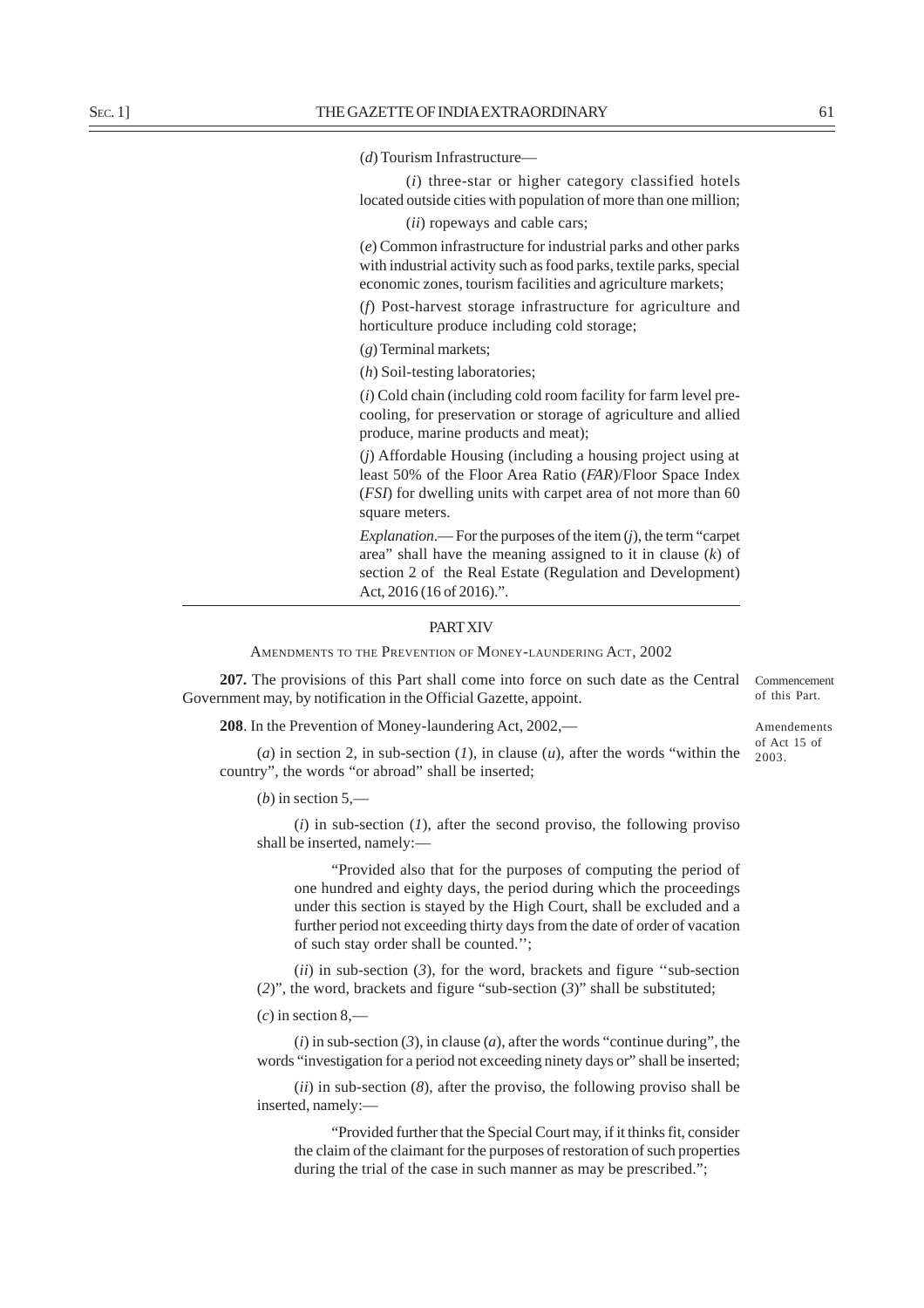(*d*) in section 19, in sub-section  $(3)$ ,—

(*i*) after the words "be taken to a", the words "Special Court or" shall be inserted;

(*ii*) in the proviso, after the words "from the place of arrest to the", the words "Special Court or" shall be inserted;

(*e*) in section 45, in sub-section  $(1)$ , —

(*i*) for the words "punishable for a term of imprisonment of more than three years under Part A of the Schedule", the words "under this Act" shall be substituted;

(*ii*) in the proviso, after the words "sick and infirm,", the words "or is accused either on his own or along with other co-accused of money-laundering a sum of less than one crore rupees" shall be inserted;

(*f*) in section 50, in sub-section (*5*), in the proviso, in clause (*b*), for the word "Director", the words "Joint Director" shall be substituted;

(*g*) section 66 shall be numbered as sub-section (*1*) thereof, and after sub-section  $(I)$  as so numbered, the following sub-section shall be inserted, namely:-

"(*2*) If the Director or other authority specified under sub-section (*1*) is of the opinion, on the basis of information or material in his possession, that the provisions of any other law for the time being in force are contravened, then the Director or such other authority shall share the information with the concerned agency for necessary action.";

(*h*) in the Schedule, in Part A, after Paragraph 28, the following Paragraph shall be inserted, namely:—

#### "PARAGRAPH 29

## OFFENCE UNDER THE COMPANIES ACT, 2013

| $(18 \text{ of } 2013)$ |                         |  |
|-------------------------|-------------------------|--|
| Section                 | Description of offence  |  |
| 447                     | Punishment for fraud.". |  |

## **PART XV**

AMENDMENTS TO THE FISCAL RESPONSIBILITY AND BUDGET MANAGEMENT ACT, 2003

**209**. The provisions of this Part shall come into force on such date as the Central Government may, by notification in the Official Gazette, appoint. **210**. In the Fiscal Responsibility and Budget Management Act, 2003 (hereafter in this 39 of 2003. Part referred to as the principal Act), in the long title, the words "achieving sufficient revenue surplus and" shall be omitted. **211**. In section 2 of the principal Act,—  $(i)$  for clause (*aa*), the following clause shall be substituted, namely:— '(*aa*) "Central Government debt" at any date means— (*i*) the total outstanding liabilities of the Central Government on the security of the Consolidated Fund of India, including external debt valued at current exchange rates; (*ii*) the total outstanding liabilities in the public account of India; and Commencement of this Part. Amendment of long title. Amendment of section 2.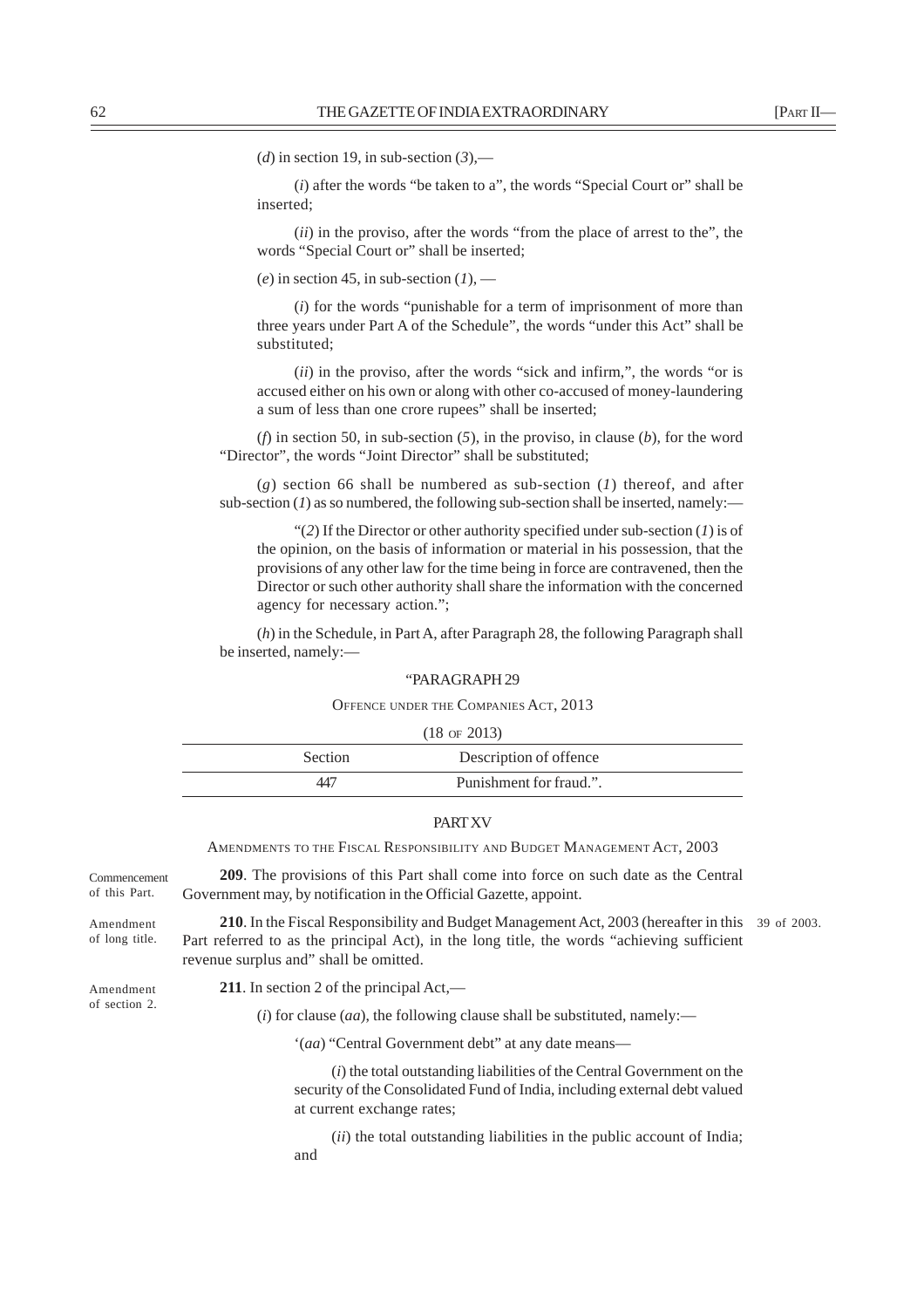(*iii*) such financial liabilities of any body corporate or other entity owned or controlled by the Central Government, which the Government is to repay or service from the annual financial statement, reduced by the cash balance available at the end of that date;';

(*ii*) for clause (*bb*), the following clauses shall be substituted, namely:—

'(*bb*) "general Government debt" means the sum total of the debt of the Central Government and the State Governments, excluding inter-Governmental liabilities;

(*bc*) "gross domestic product" means the sum of the gross value added by all resident production units plus that part of taxes, less subsidies, on products, which is not included in the valuation of output, during a financial year, reckoned at current market prices, as published by the Central Statistics Office from time to time;

 $(iii)$  after clause  $(c)$ , the following clauses shall be inserted, namely:—

'(*ca*) ''real gross domestic product'' means gross domestic product, reckoned at constant prices, as published by the Central Statistics Office from time to time;

(*cb*) ''real output growth'' means growth in real gross domestic product;'';

(*iv*) clauses (*e*) and (*f*) shall be omitted.

**212**. In section 3 of the principal Act,—

Amendment of section 3.

Fiscal

 $(a)$  in sub-section  $(3)$ , item  $(i)$  shall be omitted;

(*b*) in sub-section (*6*), in clause (*b*), the words "revenue balance and" shall be omitted;

(*c*) in sub-section (*6A*), item (*iii*) shall be omitted.

**213**. For section 4 of the principal Act, the following section shall be substituted, namely:— Amendment of section 4.

"4.(*1*) The Central Government shall,—

(*a*) take appropriate measures to limit the fiscal deficit upto three per cent. of gross domestic product by the 31st March, 2021; management principles.

(*b*) endeavour to ensure that—

(*i*) the general Government debt does not exceed sixty per cent.;

(*ii*) the Central Government debt does not exceed forty per cent.,

of gross domestic product by the end of financial year 2024-2025;

(*c*) not give additional guarantees with respect to any loan on security of the Consolidated Fund of India in excess of one-half per cent. of gross domestic product, in any financial year;

(*d*) endeavour to ensure that the fiscal targets specified in clauses (*a*) and (*b*) are not exceeded after stipulated target dates.

(*2*) The Central Government shall prescribe the annual targets for reduction of fiscal deficit for the period beginning from the date of commencement of Part XV of Chapter VIII of the Finance Act, 2018 and ending on the 31st March, 2021:

Provided that exceeding annual fiscal deficit target due to ground or grounds of national security, act of war, national calamity, collapse of agriculture severely affecting farm output and incomes, structural reforms in the economy with unanticipated fiscal implications, decline in real output growth of a quarter by at least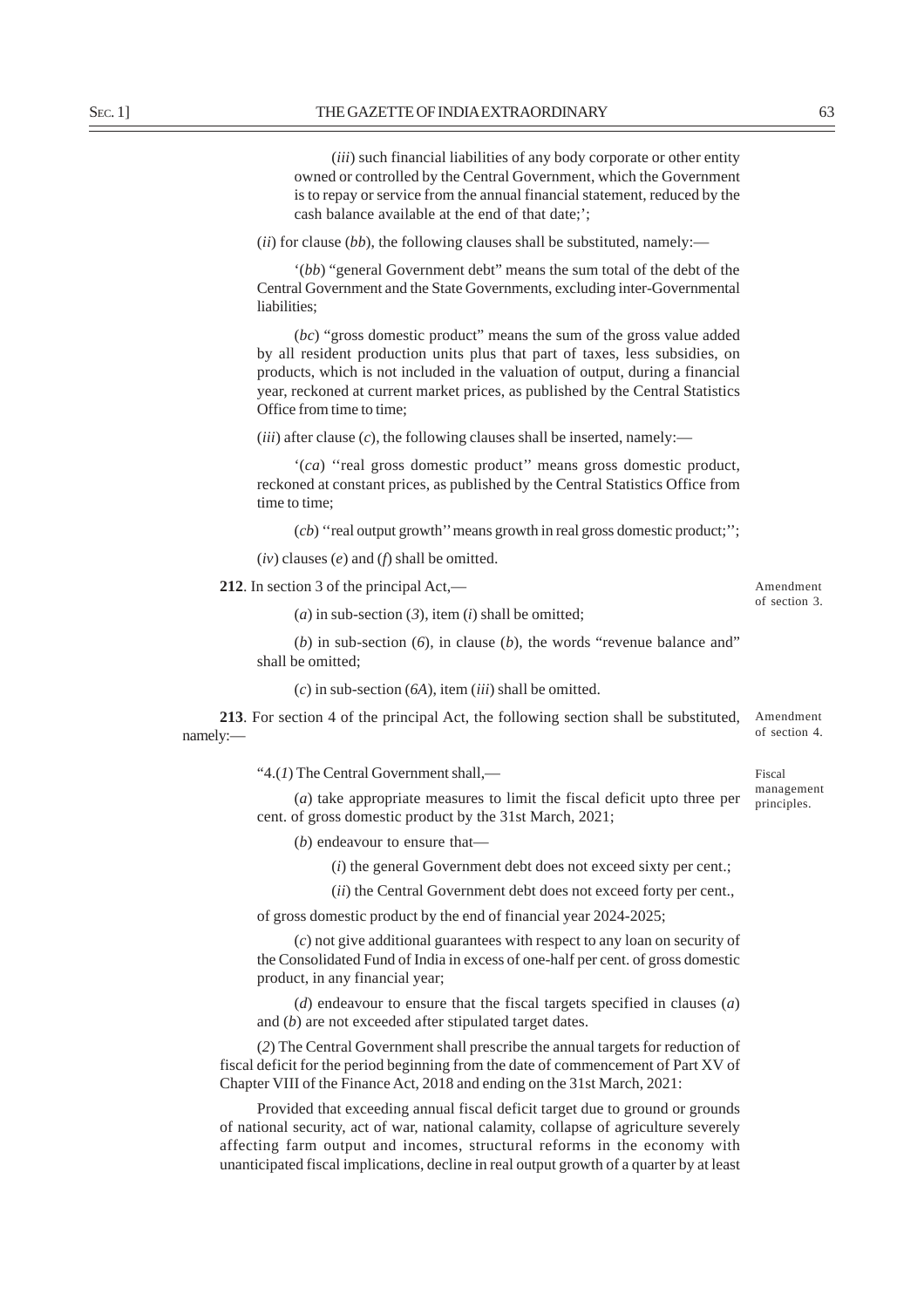three per cent. points below its average of the previous four quarters, may be allowed for the purposes of this section.

(*3*) Any deviation from fiscal deficit target under sub-section (*2*) shall not exceed one-half per cent. of the gross domestic product in a year.

(*4*) The Central Government shall, in case of increase in real output growth of a quarter by at least three per cent. points above its average of the previous four quarters, reduce the fiscal deficit by at least one-quarter per cent. of the gross domestic product in a year.

(*5*) Where the fiscal deficit is allowed to vary from the target prescribed under the proviso to sub-section (*2*) or deviation is initiated under sub-section (*4*), a statement explaining the reasons thereof and the path of return to annual prescribed targets under this section shall be laid, as soon as may be, before both the Houses of Parliament.".

**214**. In section 5 of the principal Act,—

(*a*) for sub-section (*3*), the following sub-section shall be substituted, namely:—

"(*3*) Notwithstanding anything contained in sub-section (*1*), the Reserve Bank may subscribe to the primary issues of Central Government Securities due to ground or grounds specified in the proviso to sub-section (*2*) of section 4.";

(*b*) in sub-section (*4*), after the words "secondary market", the words "or converts Central Government Securities held by it with other Securities of the Central Government as mutually agreed between the Reserve Bank and the Central Government'' shall be inserted.

Amendment of section 7.

Amendment of section 5.

**215**. In section 7 of the principal Act,—

(*a*) in sub-section (*1*), for the words "every quarter", the words "on half-yearly basis" shall be substituted;

(*b*) after sub-section (*1*), the following sub-section shall be inserted, namely:—

"(*1A*) The Central Government shall prepare a monthly statement of its accounts.";

(*c*) in sub-section (*2*), for the words "pre-specified levels mentioned in the Fiscal Policy Strategy Statement and the rules made under this Act", the words "prescribed levels" shall be substituted.

**216**. In section 8 of the principal Act, in sub-section (*2*),—

(*i*) clause (*ca*) shall be omitted;

 $(iii)$  after clause  $(d)$ , the following clause shall be inserted, namely:—

"(*da*) the level of short fall in revenue or excess of expenditure under sub-section (*2*) of section 7;".

#### PART XVI

AMENDMENT TO THE FINANCE (No.2) ACT, 2004

**217.** In section 97 of the Finance (No.2) Act, 2004, for clause (*5*), with effect from the 1st day of April, 2018, the following clause shall be substituted, namely:— Amendment

> '(*5*) ''equity oriented fund'' means a fund referred to in clause (*a*) of *Explanation* to section 112A of Income-tax Act, 1961.'.

Amendment of section 8.

of Act 23 of 2004.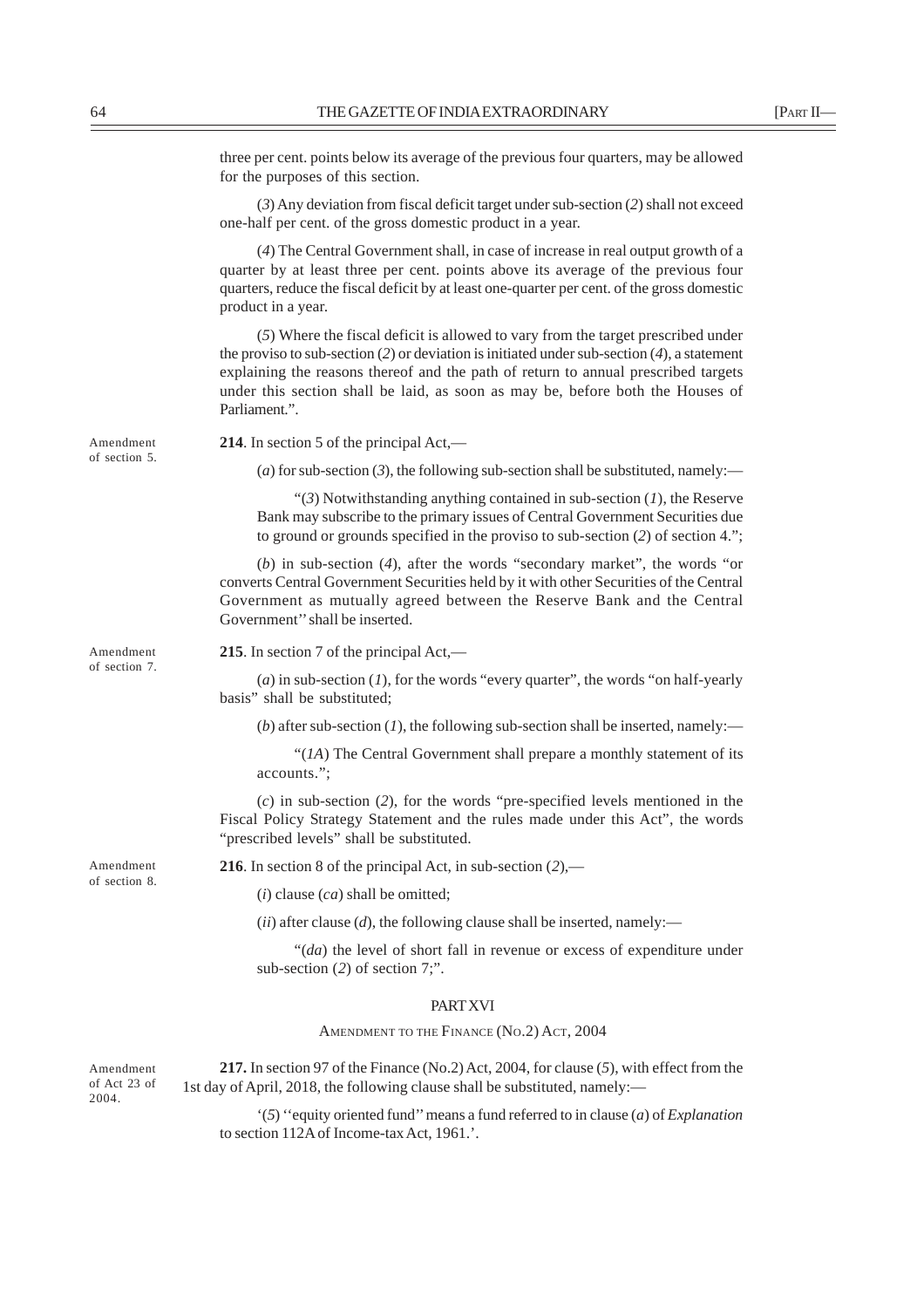## PART XVII

## AMENDMENTS TO THE FINANCE ACT, 2013

# **218.** In the Finance Act, 2013,—

(*a*) in section 116, in clause (*7*), after the words "sale of commodity derivatives", the words "or option on commodity derivatives" shall be inserted with effect from the 1st day of April, 2018;

(*b*) for sections 117 and 118, the following sections shall be substituted with effect from the 1st day of April, 2018, namely:—

"117. On and from the 1st day of April, 2018, there shall be charged a commodities transaction tax in respect of taxable commodities transaction specified in column (*2*) of the Table below, at the rate specified in the corresponding entry in column (*3*) of the said Table, on the value of such transaction and such tax shall be payable by the purchaser or the seller, as the case may be, as specified in the corresponding entry in column (*4*) of the said Table:

Amendment of Act 17 of 2013.

Charge of commodities transaction tax.

| Sl.No. | Taxable commodities<br>transaction                                       | Rate               | Payable by |
|--------|--------------------------------------------------------------------------|--------------------|------------|
| (1)    |                                                                          | (3)                | (4)        |
|        | Sale of a commodity derivative:                                          | $0.01$ per cent.   | seller     |
| 2.     | Sale of an option on commodity derivative;                               | $0.05$ per cent.   | seller     |
| 3.     | Sale of an option on commodity derivative,<br>where option is exercised. | $0.0001$ per cent. | purchaser  |

118. The value of taxable commodities transaction referred to in section  $117, -$ 

Value of taxable commodities transaction.

(*a*) in the case of a taxable commodities transaction relating to a commodity derivative, shall be the price at which the commodity derivative is traded;

(*b*) in the case of a taxable commodities transaction relating to an option on commodity derivative, shall be—

(*i*) the option premium, in respect of transaction at serial number 2 of the Table in section 117;

(*ii*) the settlement price, in respect of transaction at serial number 3 of the Table in section 117.";

(*c*) in section 128, after the word "sections", the figures "119," shall be inserted with effect from the 1st day of April, 2018.

# **PART XVIII**

AMENDMENTS TO THE BLACK MONEY (UNDISCLOSED FOREIGN INCOME AND ASSETS) AND IMPOSITION OF TAX ACT, 2015

**219.** In the Black Money (Undisclosed Foreign Income and Assets) and Imposition of Tax Act, 2015, with effect from the 1st day of April, 2018,—

 $(a)$  in section 46, in sub-section  $(4)$ ,—

(*i*) in the opening portion, after the words "Joint Commissioner,", the words "or the Joint Director" shall be inserted;

2015. Amendment of section 46.

Amendment of Act 22 of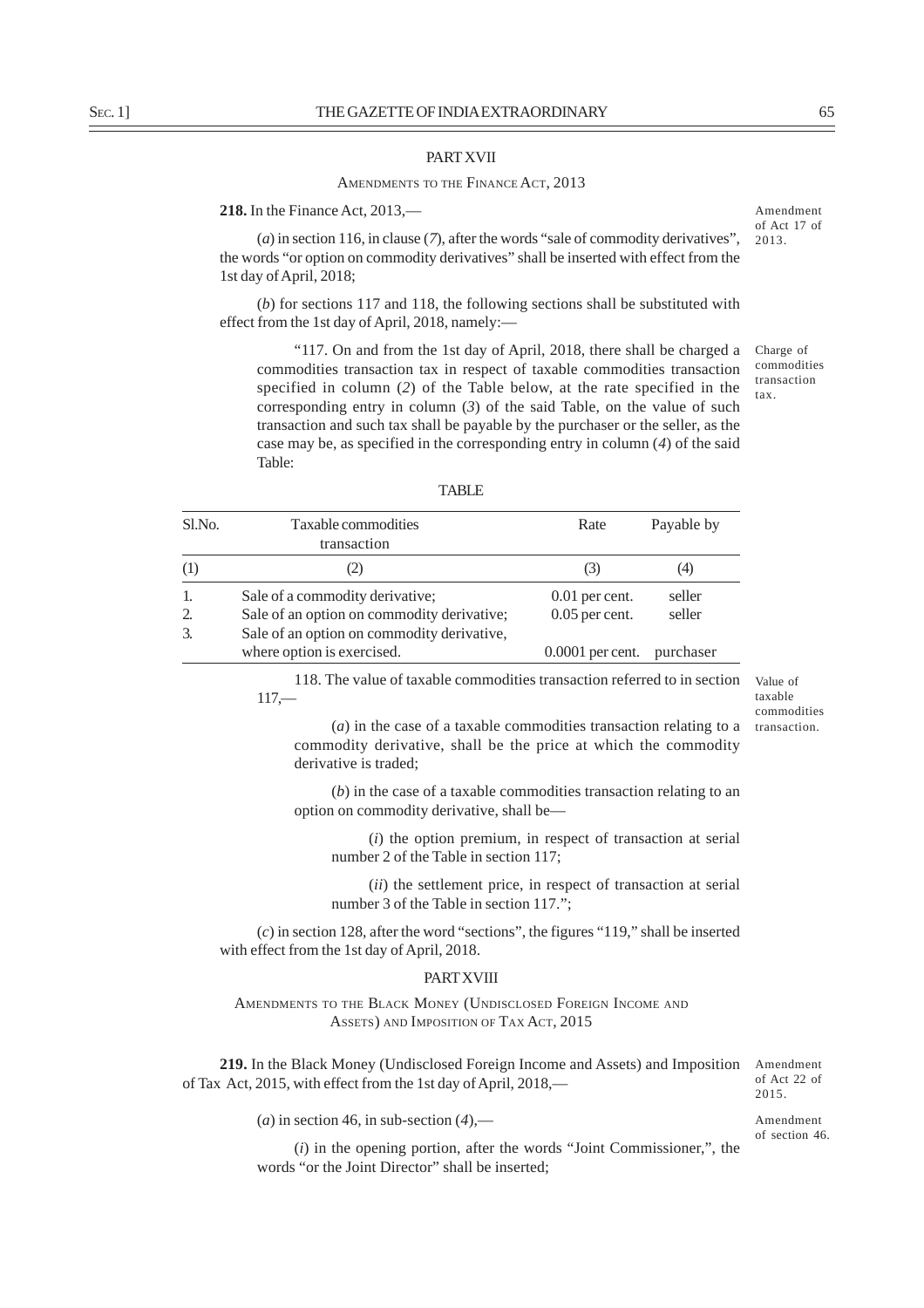(*ii*) in clause (*b*), after the words "Deputy Commissioner", the words "or Assistant Director or Deputy Director" shall be inserted;

(*b*) in section 55,—

(*i*) for the marginal heading, the following marginal heading shall be substituted, namely:–

"Prosecution to be at instance of Principal Chief Commissioner or Principal Director General or Chief Commissioner or Director General or Principal Commissioner or Commissioner.";

(*ii*) in sub-section (*2*), after the words "the Chief Commissioner", the words "or the Principal Director General or the Director General" shall be inserted.

# PART XIX

# AMENDMENT TO THE FINANCE ACT, 2016

**220.** In the Finance Act, 2016, in section 236, in the opening paragraph, for the words, figures and letters "the 26th September, 2010", the words, figures and letters "the 5th August, 1976" shall be substituted. Amendment of Act 28 of 2016.

# PART XX

# AMENDMENT TO THE CENTRAL GOODS AND SERVICES TAX ACT, 2017

**221.** In the Central Goods and Services Tax Act, 2017, in section 2, in clause (*16*), for the words "Central Board of Excise and Customs", the words "Central Board of Indirect Taxes and Customs" shall be substituted. Amendment of section 2 of Act 12 of 2017.

Amendment of section 55.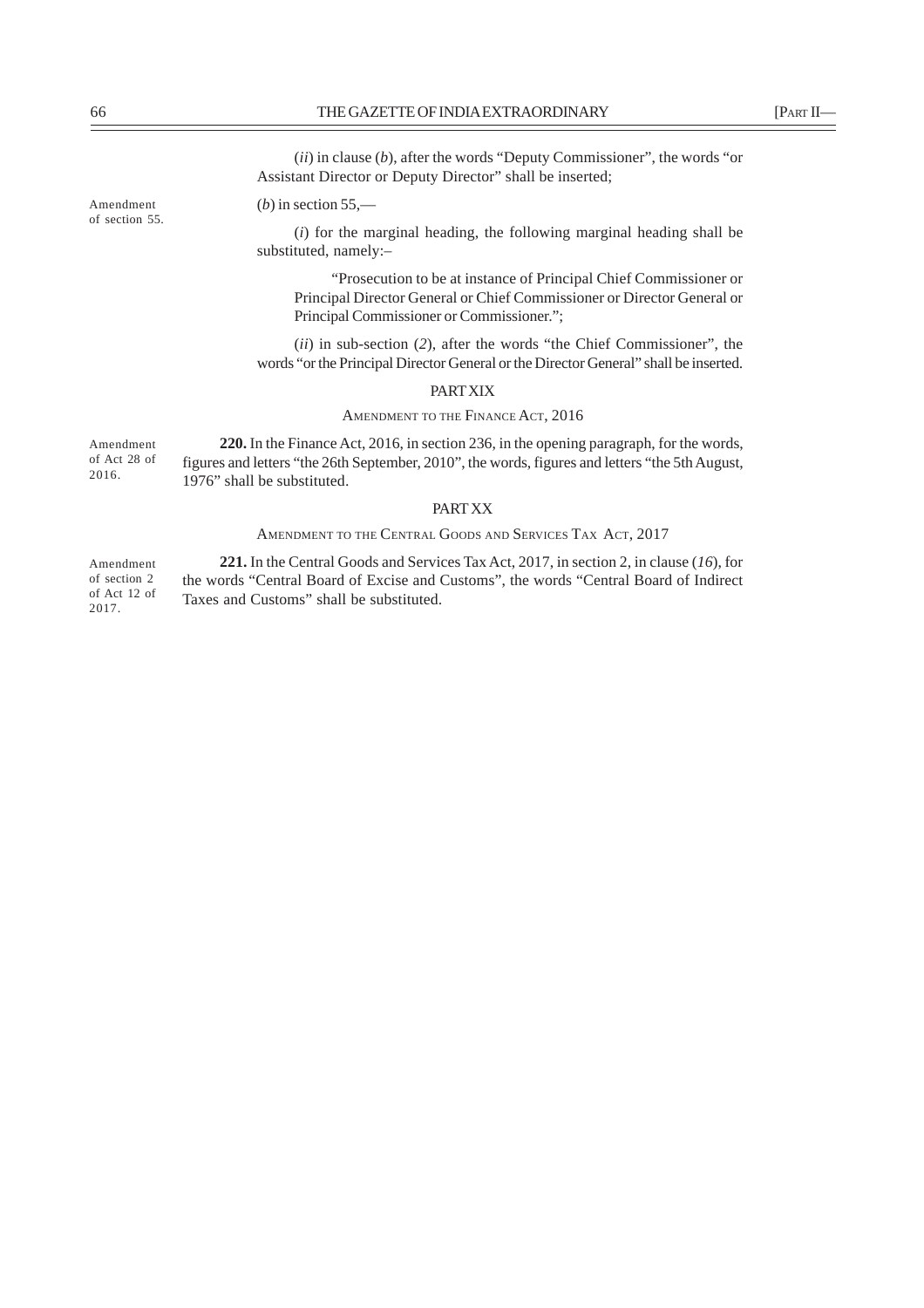#### THE FIRST SCHEDULE

#### (*See* section 2)

#### PART I

## INCOME-TAX

## *Paragraph A*

(*I*) In the case of every individual other than the individual referred to in items (*II*) and (*III*) of this Paragraph or Hindu undivided family or association of persons or body of individuals, whether incorporated or not, or every artificial juridical person referred to in sub-clause (*vii*) of clause (*31*) of section 2 of the Income-tax Act, not being a case to which any other Paragraph of this Part applies,—

| Rates of income-tax                                                                    |                                                                                                        |
|----------------------------------------------------------------------------------------|--------------------------------------------------------------------------------------------------------|
| $(1)$ where the total income does not exceed Rs. 2,50,000                              | Nil:                                                                                                   |
| (2) where the total income exceeds Rs. 2,50,000 but does not exceed<br>Rs. 5,00,000    | 5 per cent. of the amount by which the total income exceeds<br>Rs. 2.50.000:                           |
| $(3)$ where the total income exceeds Rs. 5,00,000 but does not exceed<br>Rs. 10.00.000 | Rs.12,500 <i>plus</i> 20 per cent. of the amount by which the total<br>income exceeds Rs. $5,00,000$ ; |
| $(4)$ where the total income exceeds Rs. 10,00,000                                     | Rs. 1,12,500 <i>plus</i> 30 per cent. of the amount by which the<br>total income exceeds Rs.10,00,000. |

(*II*) In the case of every individual, being a resident in India, who is of the age of sixty years or more but less than eighty years at any time during the previous year,—

| Rates of income-tax                                                                    |                                                                                                 |  |
|----------------------------------------------------------------------------------------|-------------------------------------------------------------------------------------------------|--|
| $(1)$ where the total income does not exceed Rs. 3,00,000                              | Nil:                                                                                            |  |
| (2) where the total income exceeds Rs. 3,00,000 but does not exceed<br>Rs. 5,00,000    | 5 per cent. of the amount by which the total income exceeds<br>Rs. 3.00.000:                    |  |
| $(3)$ where the total income exceeds Rs. 5,00,000 but does not exceed<br>Rs. 10,00,000 | Rs.10,000 plus 20 per cent. of the amount by which the total<br>income exceeds Rs. 5,00,000;    |  |
| $(4)$ where the total income exceeds Rs. 10,00,000                                     | Rs. 1,10,000 plus 30 per cent. of the amount by which the<br>total income exceeds Rs.10,00,000. |  |

(*III*) In the case of every individual, being a resident in India, who is of the age of eighty years or more at any time during the previous year,—

| Rates of income-tax                                                                    |                                                                                                    |  |
|----------------------------------------------------------------------------------------|----------------------------------------------------------------------------------------------------|--|
| $(1)$ where the total income does not exceed Rs. 5,00,000                              | Nil:                                                                                               |  |
| $(2)$ where the total income exceeds Rs. 5,00,000 but does not exceed<br>Rs. 10,00,000 | 20 per cent. of the amount by which the total income exceeds<br>Rs. 5,00,000;                      |  |
| $(3)$ where the total income exceeds Rs. 10,00,000                                     | Rs. $1,00,000$ plus 30 per cent. of the amount by which the<br>total income exceeds Rs. 10,00,000. |  |

#### *Surcharge on income-tax*

The amount of income-tax computed in accordance with the preceding provisions of this Paragraph, or the provisions of section 111A or section 112 of the Income-tax Act, shall be increased by a surcharge for the purposes of the Union, calculated, in the case of every individual or Hindu undivided family or association of persons or body of individuals, whether incorporated or not, or every artificial juridical person referred to in sub-clause (*vii*) of clause (*31*) of section 2 of the Income-tax Act,—

(*a*) having a total income exceeding fifty lakh rupees but not exceeding one crore rupees, at the rate of ten per cent. of such incometax; and

(*b*) having a total income exceeding one crore rupees, at the rate of fifteen per cent. of such income-tax:

Provided that in the case of persons mentioned above having total income exceeding,—

(*a*) fifty lakh rupees but not exceeding one crore rupees, the total amount payable as income-tax and surcharge on such income shall not exceed the total amount payable as income-tax on a total income of fifty lakh rupees by more than the amount of income that exceeds fifty lakh rupees;

(*b*) one crore rupees, the total amount payable as income-tax and surcharge on such income shall not exceed the total amount payable as income-tax and surcharge on a total income of one crore rupees by more than the amount of income that exceeds one crore rupees.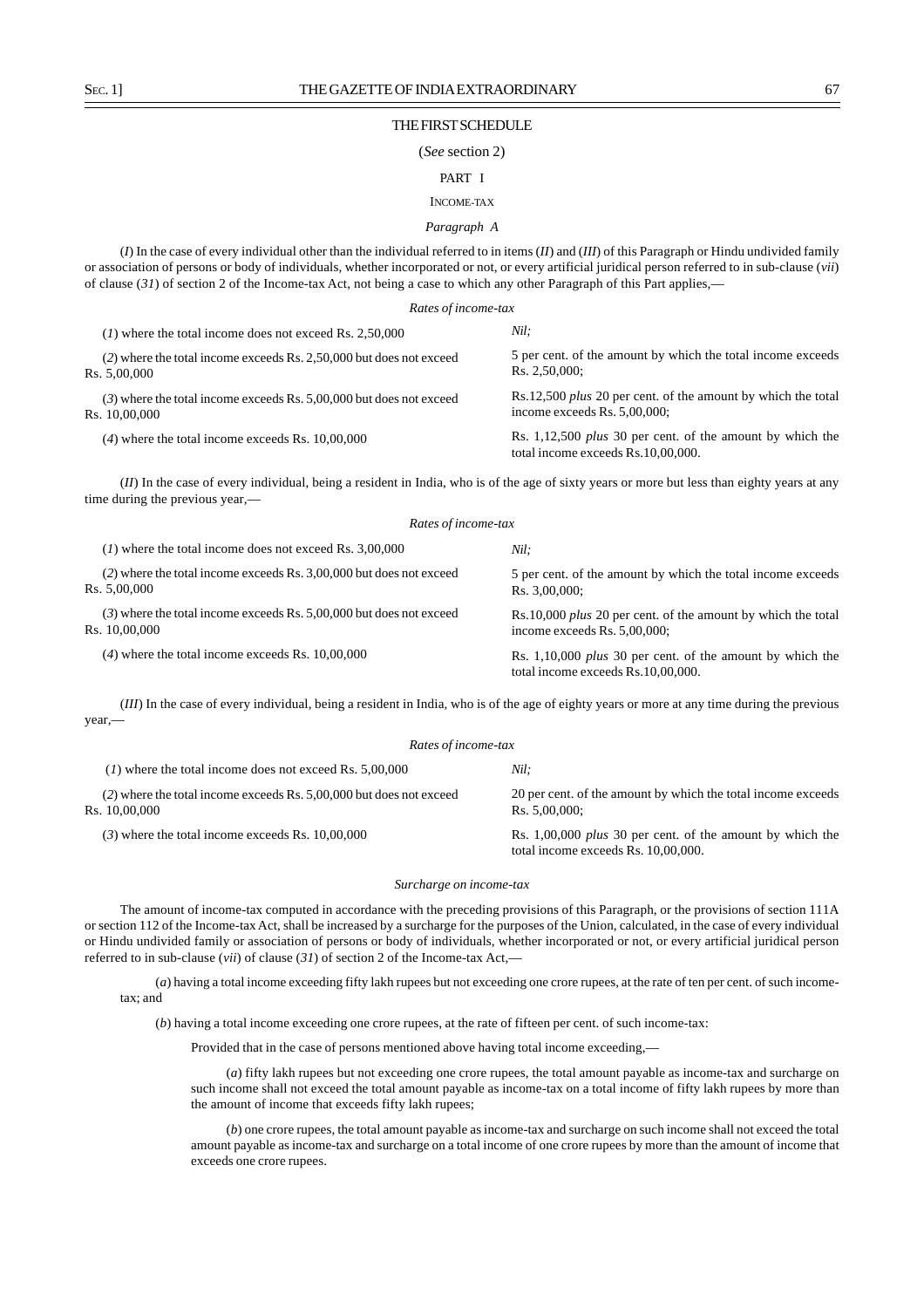## *Paragraph B*

In the case of every co-operative society,—

#### *Rates of income-tax*

| $(1)$ where the total income does not exceed Rs.10,000                           | 10 per cent. of the total income;                                                                 |
|----------------------------------------------------------------------------------|---------------------------------------------------------------------------------------------------|
| $(2)$ where the total income exceeds Rs.10,000 but does not exceed<br>Rs. 20.000 | Rs.1,000 <i>plus</i> 20 per cent. of the amount by which the total<br>income exceeds Rs. 10,000;  |
| $(3)$ where the total income exceeds Rs. 20,000                                  | Rs. 3,000 <i>plus</i> 30 per cent. of the amount by which the total<br>income exceeds Rs. 20,000. |

*Surcharge on income-tax*

The amount of income-tax computed in accordance with the preceding provisions of this Paragraph, or the provisions of section 111A or section 112 of the Income-tax Act, shall, in the case of every co-operative society, having a total income exceeding one crore rupees, be increased by a surcharge for the purposes of the Union calculated at the rate of twelve per cent. of such income-tax:

Provided that in the case of every co-operative society mentioned above having total income exceeding one crore rupees, the total amount payable as income-tax and surcharge on such income shall not exceed the total amount payable as income-tax on a total income of one crore rupees by more than the amount of income that exceeds one crore rupees.

## *Paragraph C*

In the case of every firm,—

*Rate of income-tax*

On the whole of the total income 30 per cent.

## *Surcharge on income-tax*

The amount of income-tax computed in accordance with the preceding provisions of this Paragraph, or the provisions of section 111A or section 112 of the Income-tax Act, shall, in the case of every firm, having a total income exceeding one crore rupees, be increased by a surcharge for the purposes of the Union calculated at the rate of twelve per cent. of such income-tax:

Provided that in the case of every firm mentioned above having total income exceeding one crore rupees, the total amount payable as income-tax and surcharge on such income shall not exceed the total amount payable as income-tax on a total income of one crore rupees by more than the amount of income that exceeds one crore rupees.

*Paragraph D*

In the case of every local authority,—

*Rate of income-tax*

On the whole of the total income 30 per cent.

#### *Surcharge on income-tax*

The amount of income-tax computed in accordance with the preceding provisions of this Paragraph, or the provisions of section 111A or section 112 of the Income-tax Act, shall, in the case of every local authority, having a total income exceeding one crore rupees, be increased by a surcharge for the purposes of the Union calculated at the rate of twelve per cent. of such income-tax:

Provided that in the case of every local authority mentioned above having total income exceeding one crore rupees, the total amount payable as income-tax and surcharge on such income shall not exceed the total amount payable as income-tax on a total income of one crore rupees by more than the amount of income that exceeds one crore rupees.

## *Paragraph E*

In the case of a company,—

#### *Rates of income-tax*

I. In the case of a domestic company,—

(*i*) where its total turnover or the gross receipt in the previous year 2015-2016 does not exceed fifty crore rupees;

(*ii*) other than that referred to in item (*i*)

II. In the case of a company other than a domestic company,—

 $(i)$  on so much of the total income as consists of,—

(*a*) royalties received from Government or an Indian concern in pursuance of an agreement made by it with the Government or the Indian concern after the 31st day of March, 1961 but before the 1st day of April, 1976; or

25 per cent. of the total income;

30 per cent. of the total income.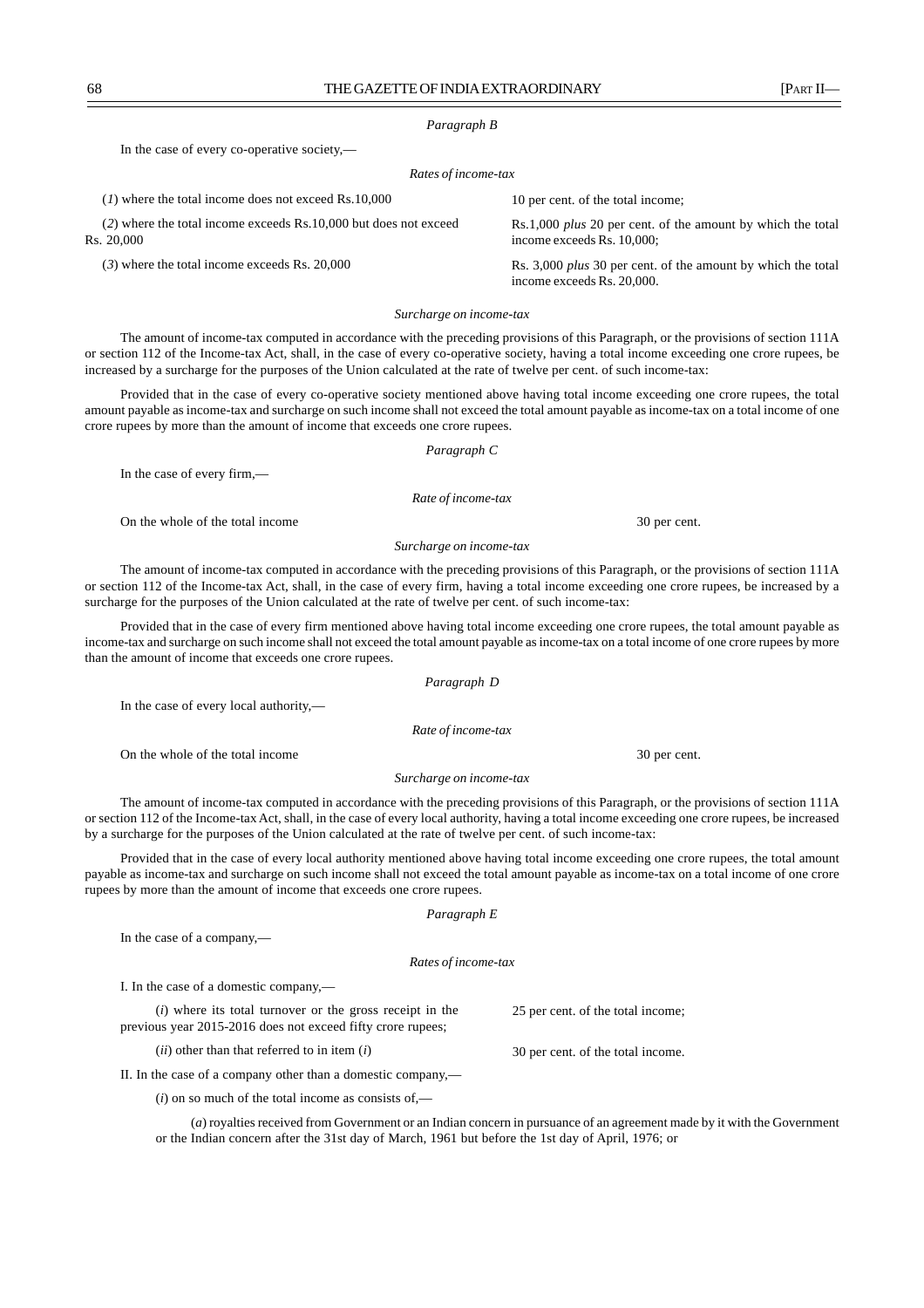(*b*) fees for rendering technical services received from Government or an Indian concern in pursuance of an agreement made by it with the Government or the Indian concern after the 29th day of February, 1964 but before the 1st day of April, 1976,

and where such agreement has, in either case, been approved by the Central Government 50 per cent.;

(*ii*) on the balance, if any, of the total income 40 per cent.

*Surcharge on income-tax*

The amount of income-tax computed in accordance with the preceding provisions of this Paragraph, or the provisions of section 111A or section 112 of the Income-tax Act, shall, be increased by a surcharge for the purposes of the Union calculated,—

(*i*) in the case of every domestic company,––

(*a*) having a total income exceeding one crore rupees but not exceeding ten crore rupees, at the rate of seven per cent. of such income-tax; and

(*b*) having a total income exceeding ten crore rupees, at the rate of twelve per cent. of such income-tax;

(*ii*) in the case of every company other than a domestic company,––

(*a*) having a total income exceeding one crore rupees but not exceeding ten crore rupees, at the rate of two per cent. of such income-tax; and

(*b*) having a total income exceeding ten crore rupees, at the rate of five per cent. of such income-tax:

Provided that in the case of every company having a total income exceeding one crore rupees but not exceeding ten crore rupees, the total amount payable as income-tax and surcharge on such income shall not exceed the total amount payable as income-tax on a total income of one crore rupees by more than the amount of income that exceeds one crore rupees:

Provided further that in the case of every company having a total income exceeding ten crore rupees, the total amount payable as incometax and surcharge on such income shall not exceed the total amount payable as income-tax and surcharge on a total income of ten crore rupees by more than the amount of income that exceeds ten crore rupees.

#### PART II

#### RATES FOR DEDUCTION OF TAX AT SOURCE IN CERTAIN CASES

In every case in which under the provisions of sections 193, 194, 194A, 194B, 194BB, 194D, 194LBA, 194LBB, 194LBC and 195 of the Income-tax Act, tax is to be deducted at the rates in force, deduction shall be made from the income subject to the deduction at the following rates:–

|                                                                                                                                                                                                                                           | Rate of income-tax |
|-------------------------------------------------------------------------------------------------------------------------------------------------------------------------------------------------------------------------------------------|--------------------|
| 1. In the case of a person other than a company—                                                                                                                                                                                          |                    |
| $(a)$ where the person is resident in India—                                                                                                                                                                                              |                    |
| $(i)$ on income by way of interest other than "Interest on securities"                                                                                                                                                                    | 10 per cent.;      |
| (ii) on income by way of winnings from lotteries, crossword<br>puzzles, card games and other games of any sort                                                                                                                            | 30 per cent.;      |
| ( <i>iii</i> ) on income by way of winnings from horse races                                                                                                                                                                              | 30 per cent.;      |
| $(iv)$ on income by way of insurance commission                                                                                                                                                                                           | 5 per cent.;       |
| $(v)$ on income by way of interest payable on—                                                                                                                                                                                            | 10 per cent.;      |
| (A) any debentures or securities for money issued by or on behalf<br>of any local authority or a corporation established by a Central, State or<br>Provincial Act;                                                                        |                    |
| $(B)$ any debentures issued by a company where such debentures<br>are listed on a recognised stock exchange in India in accordance with the<br>Securities Contracts (Regulation) Act, 1956 (42 of 1956) and any rules<br>made thereunder; |                    |
| (C) any security of the Central or State Government;                                                                                                                                                                                      |                    |
| $(vi)$ on any other income                                                                                                                                                                                                                | 10 per cent.;      |
| $(b)$ where the person is not resident in India—                                                                                                                                                                                          |                    |
| $(i)$ in the case of a non-resident Indian—                                                                                                                                                                                               |                    |
| $(A)$ on any investment income                                                                                                                                                                                                            | 20 per cent.;      |
| $(B)$ on income by way of long-term capital gains referred to in<br>section 115E or sub-clause <i>(iii)</i> of clause <i>(c)</i> of sub-section <i>(1)</i> of<br>section 112                                                              | 10 per cent.;      |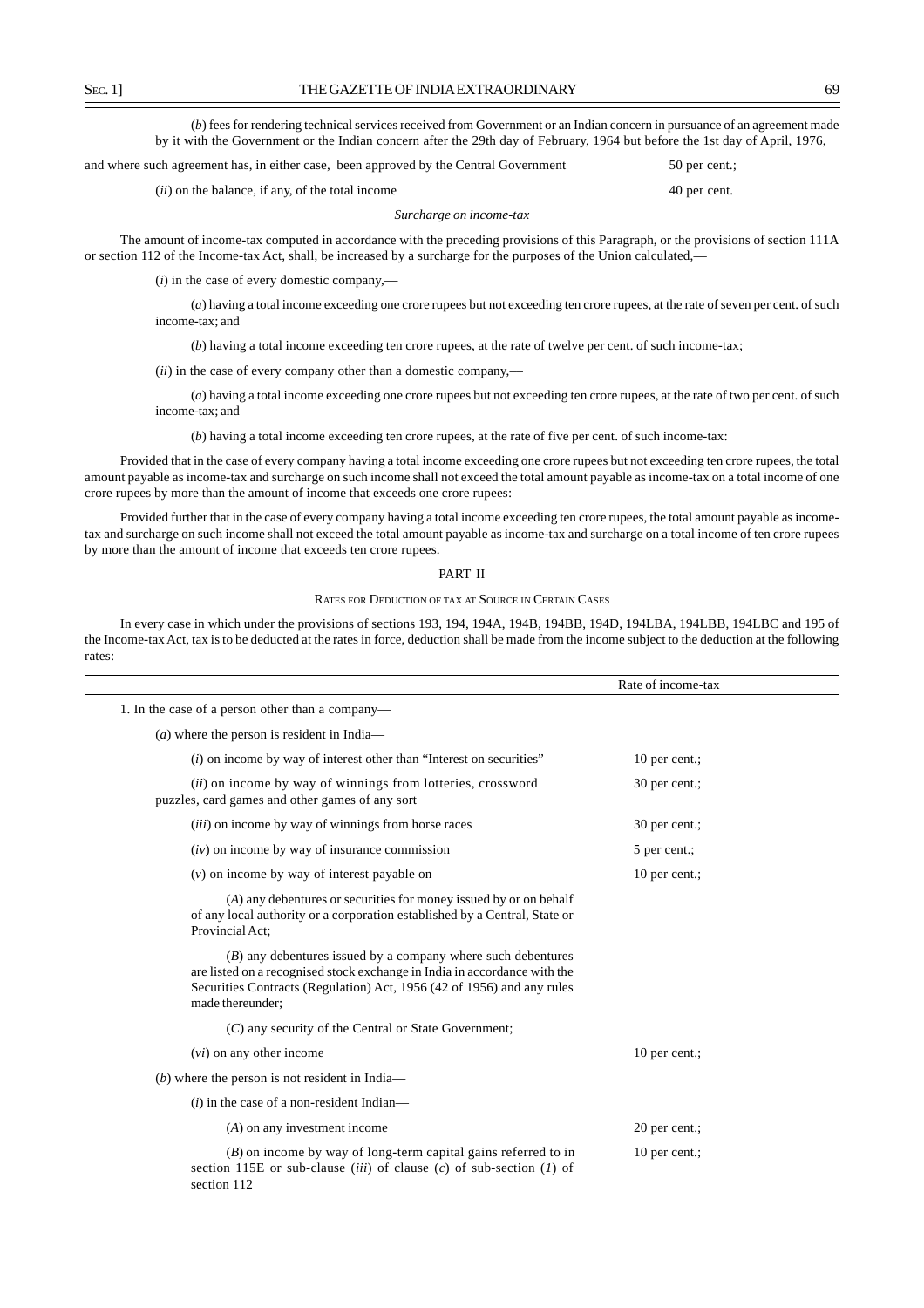| $(C)$ on income by way of long-term capital gains referred to in<br>section 112A                                                                                                                                                                                                                                                                                                                                                                                                                                                                                                                                                                  | 10 per cent.; |
|---------------------------------------------------------------------------------------------------------------------------------------------------------------------------------------------------------------------------------------------------------------------------------------------------------------------------------------------------------------------------------------------------------------------------------------------------------------------------------------------------------------------------------------------------------------------------------------------------------------------------------------------------|---------------|
| $(D)$ on other income by way of long-term capital gains [not being]<br>long-term capital gains referred to in clauses $(33)$ and $(36)$ of<br>section 10]                                                                                                                                                                                                                                                                                                                                                                                                                                                                                         | 20 per cent.; |
| $(E)$ on income by way of short-term capital gains referred to in<br>section 111A                                                                                                                                                                                                                                                                                                                                                                                                                                                                                                                                                                 | 15 per cent.; |
| $(F)$ on income by way of interest payable by Government or an<br>Indian concern on moneys borrowed or debt incurred by Government or<br>the Indian concern in foreign currency (not being income by way of<br>interest referred to in section 194LB or section 194LC)                                                                                                                                                                                                                                                                                                                                                                            | 20 per cent.; |
| (G) on income by way of royalty payable by Government or an<br>Indian concern in pursuance of an agreement made by it with the<br>Government or the Indian concern where such royalty is in consideration<br>for the transfer of all or any rights (including the granting of a licence) in<br>respect of copyright in any book on a subject referred to in the first<br>proviso to sub-section $(IA)$ of section 115A of the Income-tax Act, to the<br>Indian concern, or in respect of any computer software referred to in the<br>second proviso to sub-section $(IA)$ of section115A of the Income-tax<br>Act, to a person resident in India  | 10 per cent.; |
| $(H)$ on income by way of royalty [not being royalty of the<br>nature referred to in sub-item $(b)(i)(G)$ ] payable by Government or an<br>Indian concern in pursuance of an agreement made by it with the<br>Government or the Indian concern and where such agreement is with an<br>Indian concern, the agreement is approved by the Central Government<br>or where it relates to a matter included in the industrial policy, for the<br>time being in force, of the Government of India, the agreement is in<br>accordance with that policy                                                                                                    | 10 per cent.; |
| $(I)$ on income by way of fees for technical services payable by<br>Government or an Indian concern in pursuance of an agreement made by<br>it with the Government or the Indian concern and where such agreement<br>is with an Indian concern, the agreement is approved by the Central<br>Government or where it relates to a matter included in the industrial<br>policy, for the time being in force, of the Government of India, the<br>agreement is in accordance with that policy                                                                                                                                                          | 10 per cent.; |
| $(J)$ on income by way of winnings from lotteries, crossword puzzles,<br>card games and other games of any sort                                                                                                                                                                                                                                                                                                                                                                                                                                                                                                                                   | 30 per cent.; |
| $(K)$ on income by way of winnings from horse races                                                                                                                                                                                                                                                                                                                                                                                                                                                                                                                                                                                               | 30 per cent.; |
| $(L)$ on the whole of the other income                                                                                                                                                                                                                                                                                                                                                                                                                                                                                                                                                                                                            | 30 per cent.; |
| ( <i>ii</i> ) in the case of any other person—                                                                                                                                                                                                                                                                                                                                                                                                                                                                                                                                                                                                    |               |
| (A) on income by way of interest payable by Government or an<br>Indian concern on moneys borrowed or debt incurred by Government or<br>the Indian concern in foreign currency (not being income by way of<br>interest referred to in section194LB or section 194LC)                                                                                                                                                                                                                                                                                                                                                                               | 20 per cent.; |
| $(B)$ on income by way of royalty payable by Government or an<br>Indian concern in pursuance of an agreement made by it with the<br>Government or the Indian concern where such royalty is in consideration<br>for the transfer of all or any rights (including the granting of a licence) in<br>respect of copyright in any book on a subject referred to in the first<br>proviso to sub-section $(1A)$ of section 115A of the Income-tax Act, to<br>the Indian concern, in respect of any computer software referred to in<br>the second proviso to sub-section $(1A)$ of section 115A of the Income-<br>tax Act, to a person resident in India | 10 per cent.; |
| (C) on income by way of royalty [not being royalty of the nature                                                                                                                                                                                                                                                                                                                                                                                                                                                                                                                                                                                  | 10 per cent.; |

referred to in sub-item (*b*)(*ii*)(*B*)] payable by Government or an Indian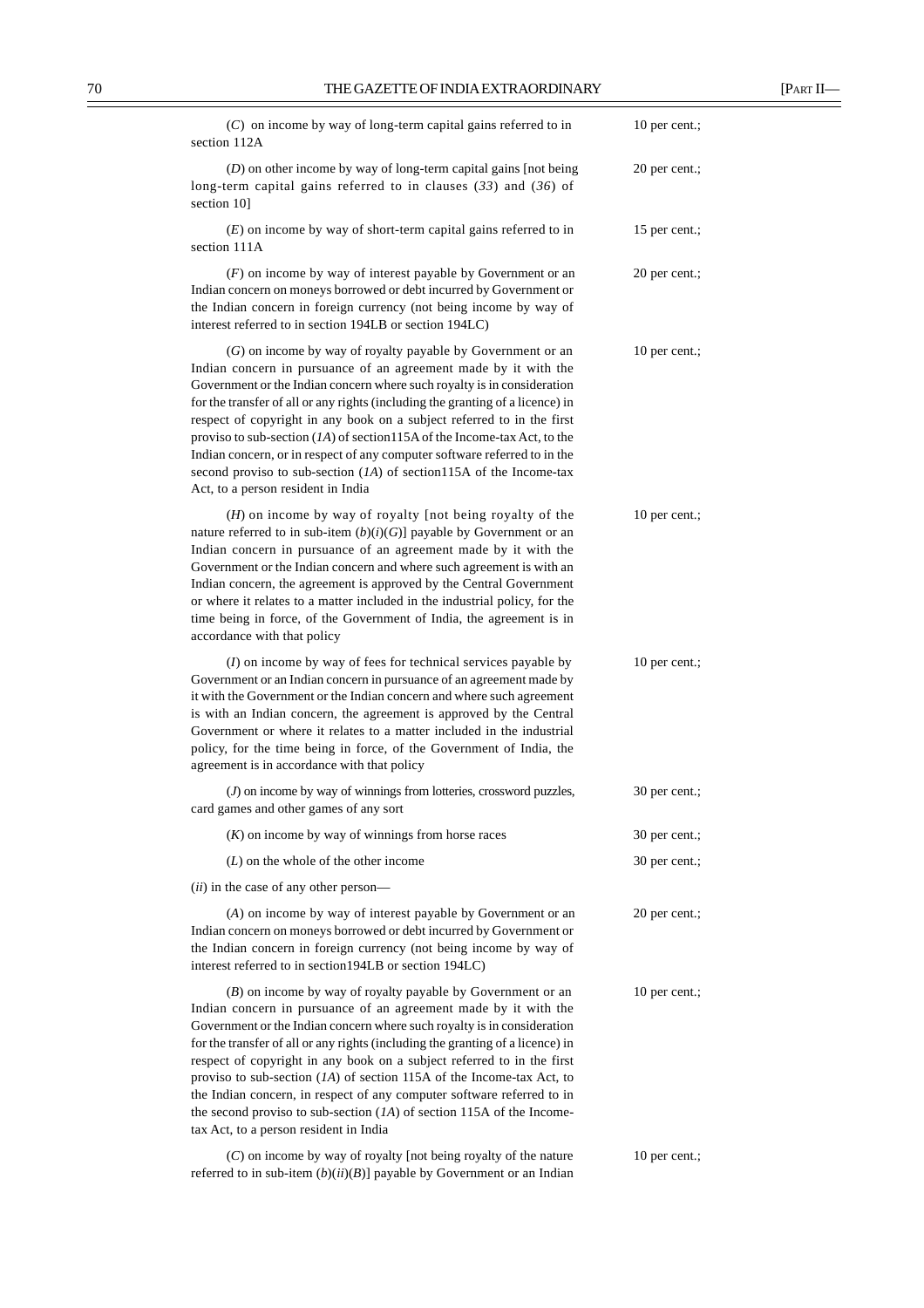concern in pursuance of an agreement made by it with the Government or the Indian concern and where such agreement is with an Indian concern, the agreement is approved by the Central Government or where it relates to a matter included in the industrial policy, for the time being in force, of the Government of India, the agreement is in accordance with that policy

(*D*) on income by way of fees for technical services payable by 10 per cent.; Government or an Indian concern in pursuance of an agreement made by it with the Government or the Indian concern and where such agreement is with an Indian concern, the agreement is approved by the Central Government or where it relates to a matter included in the industrial policy, for the time being in force, of the Government of India, the agreement is in accordance with that policy

(*E*) on income by way of winnings from lotteries, crossword 30 per cent.; puzzles, card games and other games of any sort

| $(F)$ on income by way of winnings from horse races                                                                                                                                                                                                                    | 30 per cent.; |
|------------------------------------------------------------------------------------------------------------------------------------------------------------------------------------------------------------------------------------------------------------------------|---------------|
| $(G)$ on income by way of short-term capital gains referred to in<br>section 111A                                                                                                                                                                                      | 15 per cent.; |
| $(H)$ on income by way of long-term capital gains referred to in sub-<br>clause (iii) of clause (c) of sub-section (1) of section 112                                                                                                                                  | 10 per cent.; |
| $(I)$ on income by way of long-term capital gains referred to in<br>section 112A                                                                                                                                                                                       | 10 per cent.; |
| $(J)$ on income by way of other long-term capital gains [not being<br>long-term capital gains referred to in clauses $(33)$ and $(36)$ of section 10]                                                                                                                  | 20 per cent.; |
| $(K)$ on the whole of the other income                                                                                                                                                                                                                                 | 30 per cent.; |
| 2. In the case of a company-                                                                                                                                                                                                                                           |               |
| ( <i>a</i> ) where the company is a domestic company—                                                                                                                                                                                                                  |               |
| $(i)$ on income by way of interest other than "Interest on securities"                                                                                                                                                                                                 | 10 per cent.; |
| (ii) on income by way of winnings from lotteries, crossword<br>puzzles, card games and other games of any sort                                                                                                                                                         | 30 per cent.; |
| (iii) on income by way of winnings from horse races                                                                                                                                                                                                                    | 30 per cent.; |
| $(iv)$ on any other income                                                                                                                                                                                                                                             | 10 per cent.; |
| $(b)$ where the company is not a domestic company—                                                                                                                                                                                                                     |               |
| $(i)$ on income by way of winnings from lotteries, crossword<br>puzzles, card games and other games of any sort                                                                                                                                                        | 30 per cent.; |
| ( <i>ii</i> ) on income by way of winnings from horse races                                                                                                                                                                                                            | 30 per cent.; |
| (iii) on income by way of interest payable by Government or an<br>Indian concern on moneys borrowed or debt incurred by Government or the<br>Indian concern in foreign currency (not being income by way of interest referred<br>to in section 194LB or section 194LC) | 20 per cent.; |
| $(iv)$ on income by way of royalty payable by Government or an Indian<br>concern in pursuance of an agreement made by it with the Government or the                                                                                                                    | 10 per cent.; |

Indian concern after the 31st day of March, 1976 where such royalty is in consideration for the transfer of all or any rights (including the granting of a licence) in respect of copyright in any book on a subject referred to in the first proviso to sub-section (*1A*) of section 115A of the Income-tax Act, to the Indian concern, or in respect of any computer software referred to in the second proviso to sub-section (*1A*) of section 115A of the Income-tax Act, to a

(*v*) on income by way of royalty [not being royalty of the nature referred to in sub-item (*b*)(*iv*)] payable by Government or an Indian concern in pursuance of an agreement made by it with the Government or the Indian concern and

person resident in India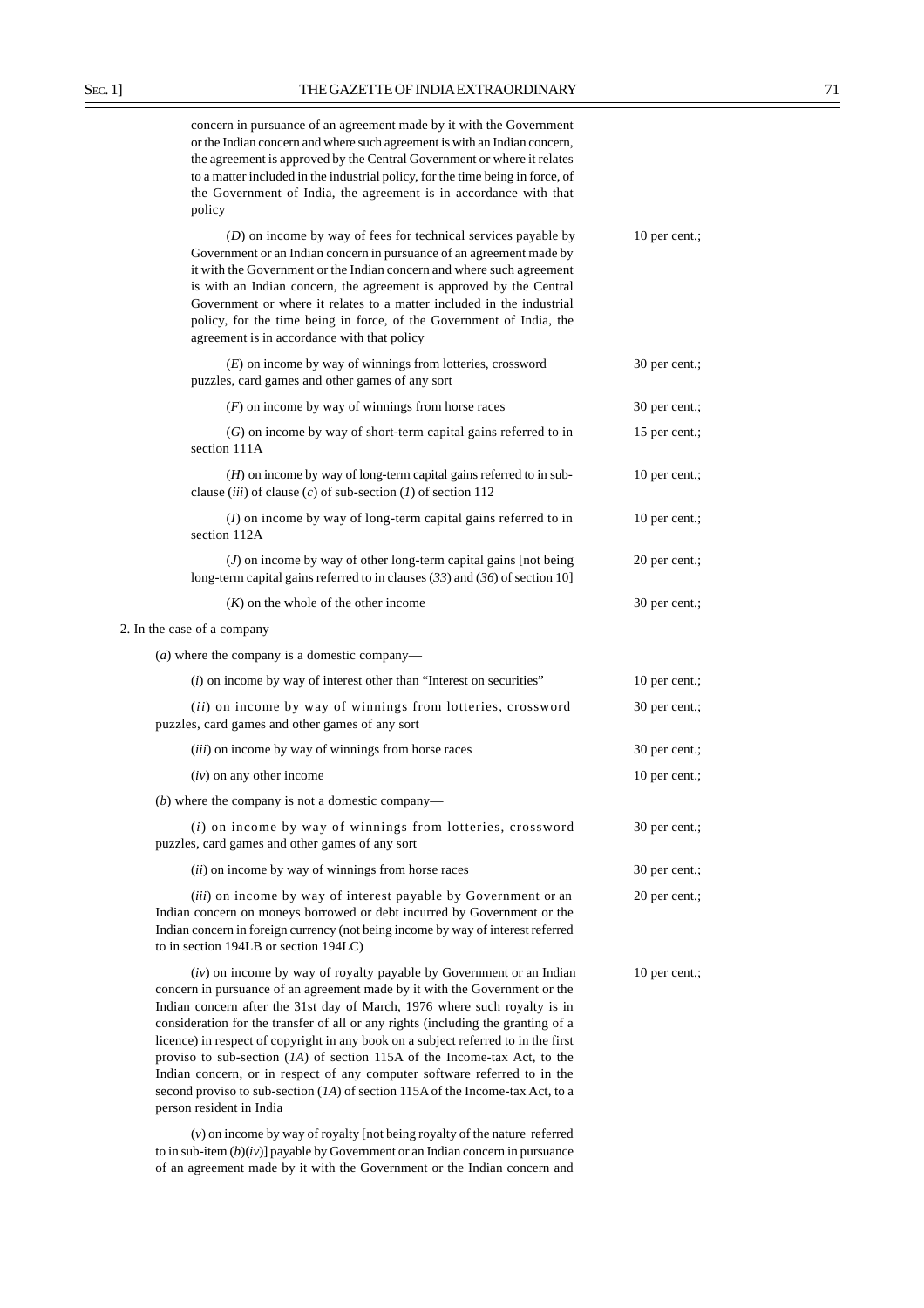| where such agreement is with an Indian concern, the agreement is approved by      |  |  |  |  |  |  |
|-----------------------------------------------------------------------------------|--|--|--|--|--|--|
| the Central Government or where it relates to a matter included in the industrial |  |  |  |  |  |  |
| policy, for the time being in force, of the Government of India, the agreement is |  |  |  |  |  |  |
| in accordance with that policy—                                                   |  |  |  |  |  |  |
|                                                                                   |  |  |  |  |  |  |

| (A) where the agreement is made after the 31st day of<br>March, 1961 but before the 1st day of April, 1976                                                                                                                                                                                                                                                                                                                                                                                         | 50 per cent.; |  |
|----------------------------------------------------------------------------------------------------------------------------------------------------------------------------------------------------------------------------------------------------------------------------------------------------------------------------------------------------------------------------------------------------------------------------------------------------------------------------------------------------|---------------|--|
| $(B)$ where the agreement is made after the 31st day of<br>March, 1976                                                                                                                                                                                                                                                                                                                                                                                                                             | 10 per cent.; |  |
| ( <i>vi</i> ) on income by way of fees for technical services payable by the<br>Government or an Indian concern in pursuance of an agreement made by it with<br>the Government or the Indian concern and where such agreement is with an<br>Indian concern, the agreement is approved by the Central Government or where<br>it relates to a matter included in the industrial policy, for the time being in force,<br>of the Government of India, the agreement is in accordance with that policy- |               |  |
| (A) where the agreement is made after the 29th day of<br>February, 1964 but before the 1st day of April, 1976                                                                                                                                                                                                                                                                                                                                                                                      | 50 per cent.; |  |
| $(B)$ where the agreement is made after the 31st day of<br>March, 1976                                                                                                                                                                                                                                                                                                                                                                                                                             | 10 per cent.; |  |
| (vii) on income by way of short-term capital gains referred to in<br>section 111A                                                                                                                                                                                                                                                                                                                                                                                                                  | 15 per cent.; |  |
| ( <i>viii</i> ) on income by way of long-term capital gains referred to in<br>sub-clause <i>(iii)</i> of clause <i>(c)</i> of sub-section <i>(1)</i> of section 112                                                                                                                                                                                                                                                                                                                                | 10 per cent.; |  |
| $(ix)$ on income by way of long-term capital gains referred to in<br>section 112A                                                                                                                                                                                                                                                                                                                                                                                                                  | 10 per cent.; |  |
| $(x)$ on income by way of other long-term capital gains [not being]<br>long-term capital gains referred to in clauses $(33)$ and $(36)$ of section 10]                                                                                                                                                                                                                                                                                                                                             | 20 per cent.; |  |
| $(xi)$ on any other income                                                                                                                                                                                                                                                                                                                                                                                                                                                                         | 40 per cent.  |  |

*Explanation*.—For the purposes of item  $1(b)(i)$  of this Part, "investment income" and "non-resident Indian" shall have the respective meanings assigned to them in Chapter XII-A of the Income-tax Act.

#### *Surcharge on income-tax*

The amount of income-tax deducted in accordance with the provisions of––

(*i*) item 1 of this Part, shall be increased by a surcharge, for the purposes of the Union,––

(*a*) in the case of every individual or Hindu undivided family or association of persons or body of individuals, whether incorporated or not, or every artificial juridical person referred to in sub-clause (*vii*) of clause (*31*) of section 2 of the Income-tax Act, being a non-resident, calculated,––

I. at the rate of ten per cent. of such tax, where the income or the aggregate of such incomes paid or likely to be paid and subject to the deduction exceeds fifty lakh rupees but does not exceed one crore rupees;

II. at the rate of fifteen per cent. of such tax, where the income or the aggregate of such incomes paid or likely to be paid and subject to the deduction exceeds one crore rupees; and

(*b*) in the case of every co-operative society or firm, being a non-resident, calculated at the rate of twelve per cent., where the income or the aggregate of such incomes paid or likely to be paid and subject to the deduction exceeds one crore rupees;

(*ii*) Item 2 of this Part shall be increased by a surcharge, for the purposes of the Union, in the case of every company other than a domestic company, calculated,––

(*a*) at the rate of two per cent. of such income-tax where the income or the aggregate of such incomes paid or likely to be paid and subject to the deduction exceeds one crore rupees but does not exceed ten crore rupees; and

(*b*) at the rate of five per cent. of such income-tax where the income or the aggregate of such incomes paid or likely to be paid and subject to the deduction exceeds ten crore rupees.

## PART III

RATES FOR CHARGING INCOME-TAX IN CERTAIN CASES, DEDUCTING INCOME-TAX FROM INCOME CHARGEABLE UNDER THE HEAD "SALARIES" AND COMPUTING "ADVANCE TAX"

In cases in which income-tax has to be charged under sub-section (*4*) of section 172 of the Income-tax Act or sub-section (*2*) of section 174 or section 174A or section 175 or sub-section (*2*) of section 176 of the said Act or deducted from, or paid on, from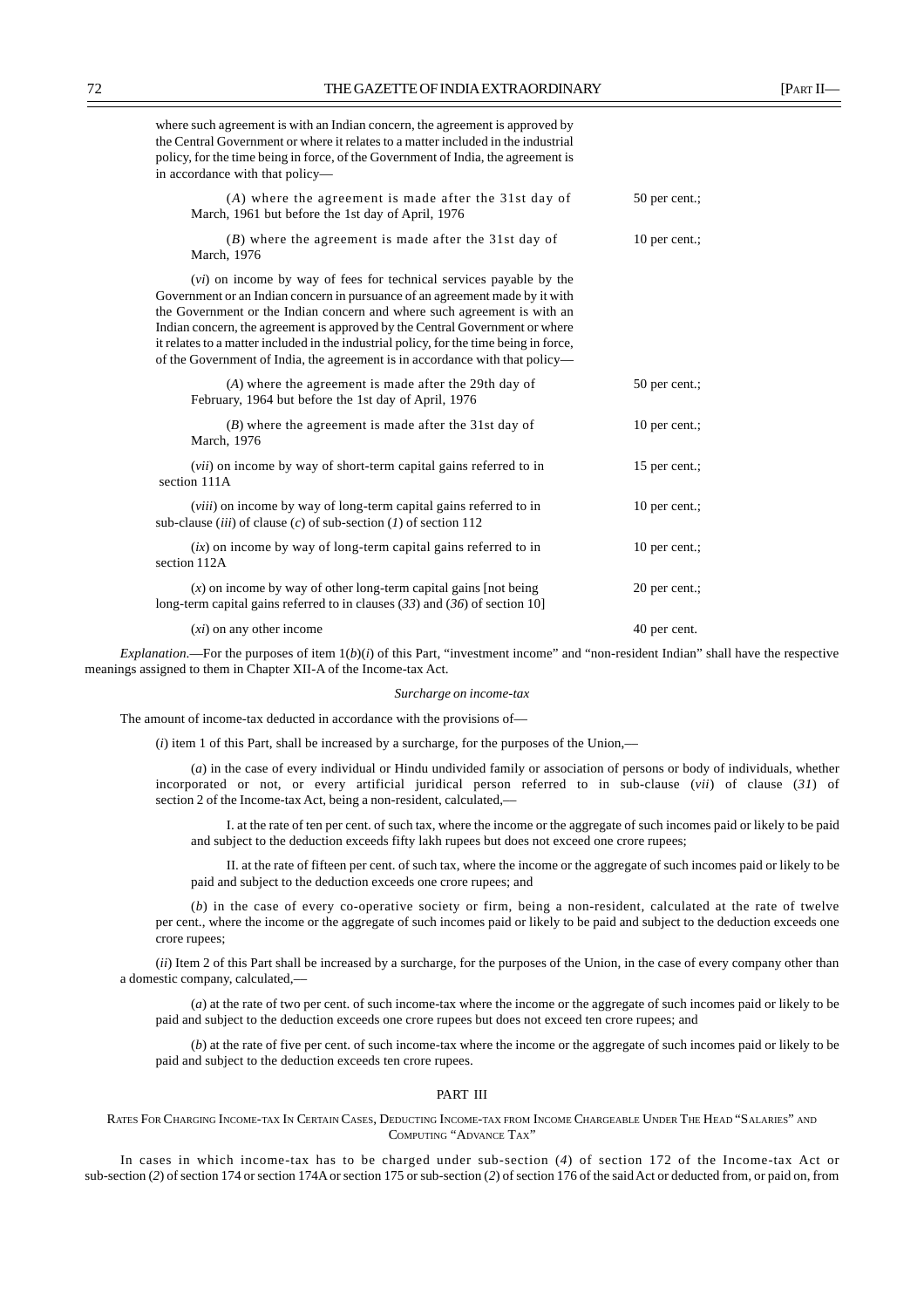income chargeable under the head "Salaries" under section 192 of the said Act or in which the "advance tax" payable under Chapter XVII-C of the said Act has to be computed at the rate or rates in force, such income-tax or, as the case may be, "advance tax" [not being "advance tax" in respect of any income chargeable to tax under Chapter XII or Chapter XII-A or income chargeable to tax under section 115JB or section 115JC or Chapter XII-FA or Chapter XII-FB or sub-section (*1A*) of section 161 or section 164 or section 164A or section 167B of the Income-tax Act at the rates as specified in that Chapter or section or surcharge, wherever applicable, on such "advance tax" in respect of any income chargeable to tax under section 115A or section 115AB or section 115AC or section 115ACA or section 115AD or section 115B or section 115BA or section 115BB or section 115BBA or section 115BBC or section 115BBD or section 115BBDA or section 115BBE or section 115BBF or section 115BBG or section 115E or section 115JB or section 115JC] shall be charged, deducted or computed at the following rate or rates:

## *Paragraph A*

(*I*) In the case of every individual other than the individual referred to in items (*II*) and (*III*) of this Paragraph or Hindu undivided family or association of persons or body of individuals, whether incorporated or not, or every artificial juridical person referred to in sub-clause (*vii*) of clause (*31*) of section 2 of the Income-tax Act, not being a case to which any other Paragraph of this Part applies,—

| Rates of income-tax                                                                    |                                                                                                         |  |
|----------------------------------------------------------------------------------------|---------------------------------------------------------------------------------------------------------|--|
| $(1)$ where the total income does not exceed Rs. 2,50,000                              | Nil:                                                                                                    |  |
| (2) where the total income exceeds Rs. 2,50,000 but does not exceed<br>Rs. 5,00,000    | 5 per cent. of the amount by which the total income exceeds<br>Rs. 2.50.000:                            |  |
| $(3)$ where the total income exceeds Rs. 5,00,000 but does not exceed<br>Rs. 10,00,000 | Rs. 12,500 <i>plus</i> 20 per cent. of the amount by which the total<br>income exceeds Rs. $5,00,000$ ; |  |
| $(4)$ where the total income exceeds Rs. $10,00,000$                                   | Rs. 1,12,500 <i>plus</i> 30 per cent. of the amount by which the<br>total income exceeds Rs.10,00,000.  |  |

(*II*) In the case of every individual, being a resident in India, who is of the age of sixty years or more but less than eighty years at any time during the previous year,—

| Rates of income-tax                                                                    |                                                                                                         |  |  |
|----------------------------------------------------------------------------------------|---------------------------------------------------------------------------------------------------------|--|--|
| $(1)$ where the total income does not exceed Rs. 3,00,000                              | Nil:                                                                                                    |  |  |
| (2) where the total income exceeds Rs. 3,00,000 but does not exceed<br>Rs. 5,00,000    | 5 per cent. of the amount by which the total income exceeds<br>Rs. 3,00,000;                            |  |  |
| $(3)$ where the total income exceeds Rs. 5,00,000 but does not exceed<br>Rs. 10,00,000 | Rs. 10,000 <i>plus</i> 20 per cent. of the amount by which the total<br>income exceeds Rs. $5,00,000$ ; |  |  |
| $(4)$ where the total income exceeds Rs. $10,00,000$                                   | Rs. $1,10,000$ plus 30 per cent. of the amount by which the<br>total income exceeds Rs. 10,00,000.      |  |  |

(*III*) In the case of every individual, being a resident in India, who is of the age of eighty years or more at any time during the previous year,—

| Rates of income-tax                                                   |                                                                                                    |  |  |  |
|-----------------------------------------------------------------------|----------------------------------------------------------------------------------------------------|--|--|--|
| $(1)$ where the total income does not exceed Rs. 5,00,000             | Nil:                                                                                               |  |  |  |
| $(2)$ where the total income exceeds Rs. 5,00,000 but does not exceed | 20 per cent. of the amount by which the total income exceeds<br>Rs. 5.00.000:                      |  |  |  |
| $(3)$ where the total income exceeds Rs.10,00,000                     | Rs. $1,00,000$ plus 30 per cent. of the amount by which the<br>total income exceeds Rs. 10,00,000. |  |  |  |
|                                                                       | Rs. 10,00,000                                                                                      |  |  |  |

#### *Surcharge on income-tax*

The amount of income-tax computed in accordance with the preceding provisions of this Paragraph, or the provisions of section 111A or section 112 or section 112A of the Income-tax Act, shall be increased by a surcharge for the purposes of the Union, calculated, in the case of every individual or Hindu undivided family or association of persons or body of individuals, whether incorporated or not, or every artificial juridical person referred to in sub-clause (*vii*) of clause (*31*) of section 2 of the Income-tax Act,—

(*a*) having a total income exceeding fifty lakh rupees but not exceeding one crore rupees, at the rate of ten per cent. of such incometax; and

(*b*) having a total income exceeding one crore rupees, at the rate of fifteen per cent. of such income-tax:

Provided that in the case of persons mentioned above having total income exceeding,—

(*a*) fifty lakh rupees but not exceeding one crore rupees, the total amount payable as income-tax and surcharge on such income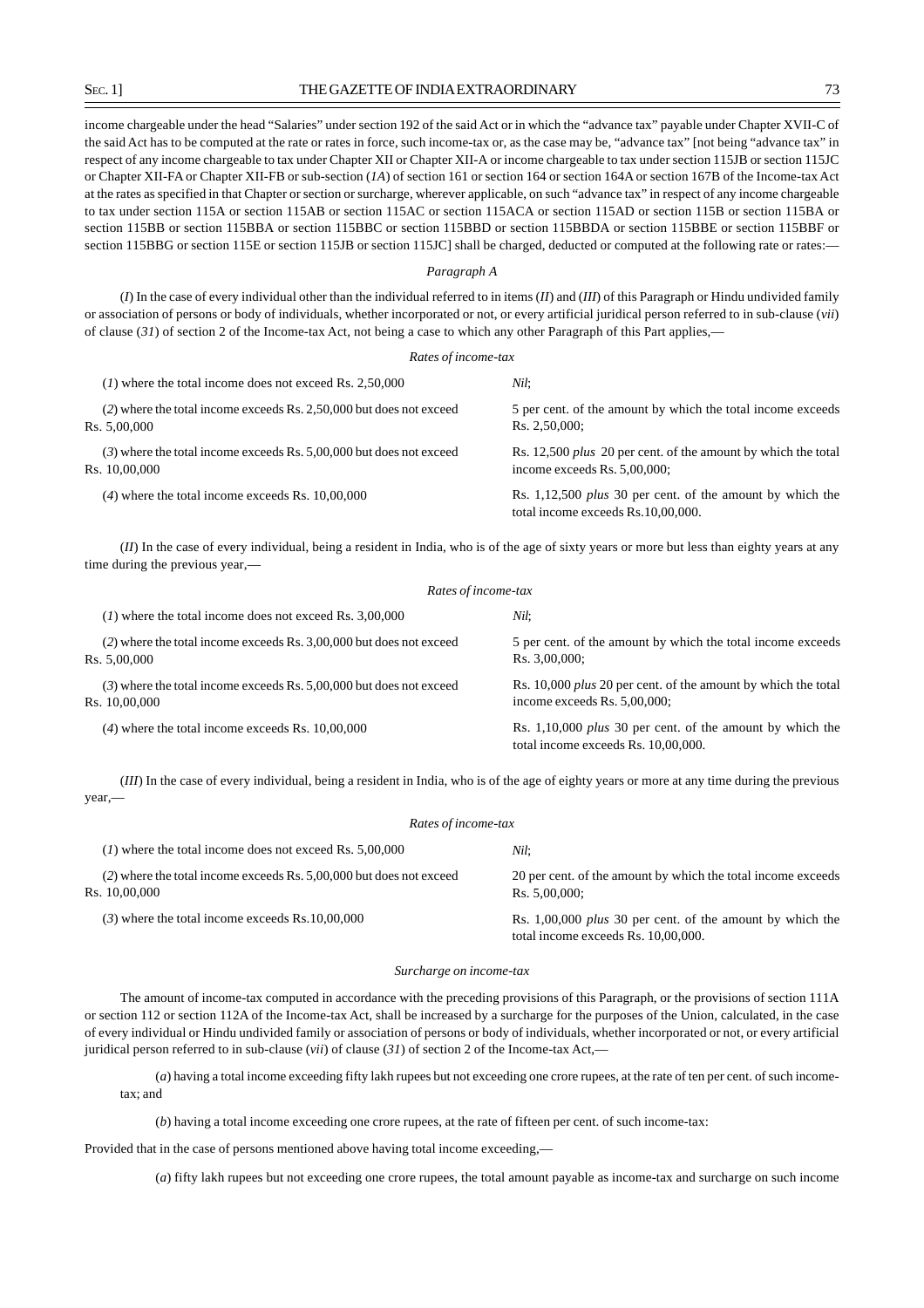74 THE GAZETTE OF INDIA EXTRAORDINARY [PART II]

shall not exceed the total amount payable as income-tax on a total income of fifty lakh rupees by more than the amount of income that exceeds fifty lakh rupees;

(*b*) one crore rupees, the total amount payable as income-tax and surcharge on such income shall not exceed the total amount payable as income-tax and surcharge on a total income of one crore rupees by more than the amount of income that exceeds one crore rupees.

*Paragraph B*

In the case of every co-operative society,—

*Rates of income-tax*

| $(1)$ where the total income does not exceed Rs.10,000                           | 10 per cent. of the total income;                                                                 |
|----------------------------------------------------------------------------------|---------------------------------------------------------------------------------------------------|
| $(2)$ where the total income exceeds Rs.10,000 but does not exceed<br>Rs. 20.000 | Rs. 1,000 <i>plus</i> 20 per cent. of the amount by which the total<br>income exceeds Rs. 10,000; |
| $(3)$ where the total income exceeds Rs. 20,000                                  | Rs. 3,000 <i>plus</i> 30 per cent. of the amount by which the total<br>income exceeds Rs. 20,000. |

#### *Surcharge on income-tax*

The amount of income-tax computed in accordance with the preceding provisions of this Paragraph, or the provisions of section 111A or section 112 or section 112A of the Income-tax Act, shall, in the case of every co-operative society, having a total income exceeding one crore rupees, be increased by a surcharge for the purposes of the Union calculated at the rate of twelve per cent. of such income-tax:

Provided that in the case of every co-operative society mentioned above having total income exceeding one crore rupees, the total amount payable as income-tax and surcharge on such income shall not exceed the total amount payable as income-tax on a total income of one crore rupees by more than the amount of income that exceeds one crore rupees.

*Paragraph C*

In the case of every firm,—

*Rate of income-tax*

On the whole of the total income 30 per cent.

*Surcharge on income-tax*

The amount of income-tax computed in accordance with the preceding provisions of this Paragraph, or the provisions of section 111A or section 112 or section 112A of the Income-tax Act, shall, in the case of every firm, having a total income exceeding one crore rupees, be increased by a surcharge for the purposes of the Union calculated at the rate of twelve per cent. of such income-tax:

Provided that in the case of every firm mentioned above having total income exceeding one crore rupees, the total amount payable as income-tax and surcharge on such income shall not exceed the total amount payable as income-tax on a total income of one crore rupees by more than the amount of income that exceeds one crore rupees.

*Paragraph D*

In the case of every local authority,—

*Rate of income-tax*

On the whole of the total income 30 per cent.

*Surcharge on income-tax*

The amount of income-tax computed in accordance with the preceding provisions of this Paragraph, or the provisions of section 111A or section 112 or section 112A of the Income-tax Act, shall, in the case of every local authority, having a total income exceeding one crore rupees, be increased by a surcharge for the purposes of the Union calculated at the rate of twelve per cent. of such income-tax:

Provided that in the case of every local authority mentioned above having total income exceeding one crore rupees, the total amount payable as income-tax and surcharge on such income shall not exceed the total amount payable as income-tax on a total income of one crore rupees by more than the amount of income that exceeds one crore rupees.

*Paragraph E*

In the case of a company,—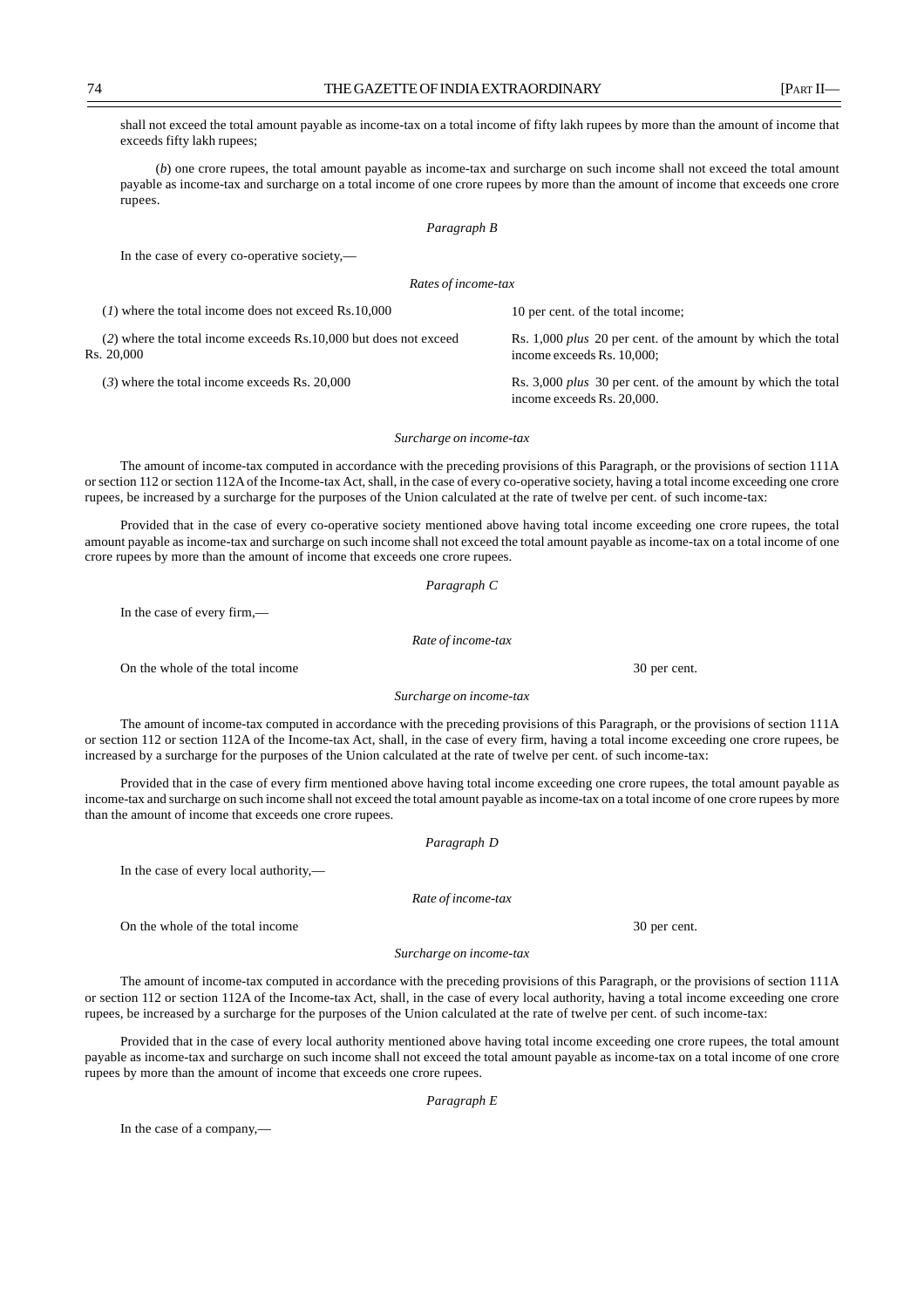#### *Rates of income-tax*

I. In the case of a domestic company,—

|                           | $(i)$ where its total turnover or the gross receipt in the<br>previous year 2016-2017 does not exceed two hundred and fifty<br>crore rupees;                                                                                                                   | 25 per cent. of the total income; |
|---------------------------|----------------------------------------------------------------------------------------------------------------------------------------------------------------------------------------------------------------------------------------------------------------|-----------------------------------|
|                           | $(ii)$ other than that referred to in item $(i)$                                                                                                                                                                                                               | 30 per cent. of the total income. |
|                           | II. In the case of a company other than a domestic company,—                                                                                                                                                                                                   |                                   |
|                           | $(i)$ on so much of the total income as consists of,—                                                                                                                                                                                                          |                                   |
|                           | $(a)$ royalties received from the Government or an Indian concern in<br>pursuance of an agreement made by it with the Government or the Indian<br>concern after the 31st day of March, 1961 but before the 1st day of April,<br>1976; or                       |                                   |
|                           | (b) fees for rendering technical services received from Government or an<br>Indian concern in pursuance of an agreement made by it with the Government<br>or the Indian concern after the 29th day of February, 1964 but before the<br>1st day of April, 1976, |                                   |
| <b>Central Government</b> | and where such agreement has, in either case, been approved by the                                                                                                                                                                                             | $50$ per cent.;                   |
|                           | ( <i>ii</i> ) on the balance, if any, of the total income                                                                                                                                                                                                      | 40 per cent.                      |

*Surcharge on income-tax*

The amount of income-tax computed in accordance with the preceding provisions of this Paragraph, or the provisions of section 111A or section 112 or section 112A of the Income-tax Act, shall be increased by a surcharge for the purposes of the Union, calculated,––

(*i*) in the case of every domestic company,––

(*a*) having a total income exceeding one crore rupees but not exceeding ten crore rupees, at the rate of seven per cent. of such income-tax; and

(*b*) having a total income exceeding ten crore rupees, at the rate of twelve per cent. of such income-tax;

(*ii*) in the case of every company other than a domestic company,––

(*a*) having a total income exceeding one crore rupees but not exceeding ten crore rupees, at the rate of two per cent. of such income-tax; and

(*b*) having a total income exceeding ten crore rupees, at the rate of five per cent. of such income-tax:

Provided that in the case of every company having a total income exceeding one crore rupees but not exceeding ten crore rupees, the total amount payable as income-tax and surcharge on such income shall not exceed the total amount payable as income-tax on a total income of one crore rupees by more than the amount of income that exceeds one crore rupees:

Provided further that in the case of every company having a total income exceeding ten crore rupees, the total amount payable as incometax and surcharge on such income shall not exceed the total amount payable as income-tax and surcharge on a total income of ten crore rupees by more than the amount of income that exceeds ten crore rupees.

# PART IV

#### [*See* section 2 (*13*)(*c*)]

### RULES FOR COMPUTATION OF NET AGRICULTURAL INCOME

*Rule* 1.—Agricultural income of the nature referred to in sub-clause (*a*) of clause (*1A*) of section 2 of the Income-tax Act shall be computed as if it were income chargeable to income-tax under that Act under the head "Income from other sources" and the provisions of sections 57 to 59 of that Act shall, so far as may be, apply accordingly:

Provided that sub-section (*2*) of section 58 shall apply subject to the modification that the reference to section 40A therein shall be construed as not including a reference to sub-sections (*3*), (*3A*) and (*4*) of section 40A.

*Rule* 2.—Agricultural income of the nature referred to in sub-clause (*b*) or sub-clause (*c*) of clause (*1A*) of section 2 of the Income-tax Act [other than income derived from any building required as a dwelling-house by the receiver of the rent or revenue of the cultivator or the receiver of rent-in-kind referred to in the said sub-clause (*c*)] shall be computed as if it were income chargeable to income-tax under that Act under the head "Profits and gains of business or profession" and the provisions of sections 30, 31, 32, 36, 37, 38, 40, 40A [other than subsections (*3*), (*3A*) and (*4*) thereof], 41, 43, 43A, 43B and 43C of the Income-tax Act shall, so far as may be, apply accordingly.

*Rule* 3.—Agricultural income of the nature referred to in sub-clause (*c*) of clause (*1A*) of section 2 of the Income-tax Act, being income derived from any building required as a dwelling-house by the receiver of the rent or revenue or the cultivator or the receiver of rent-in-kind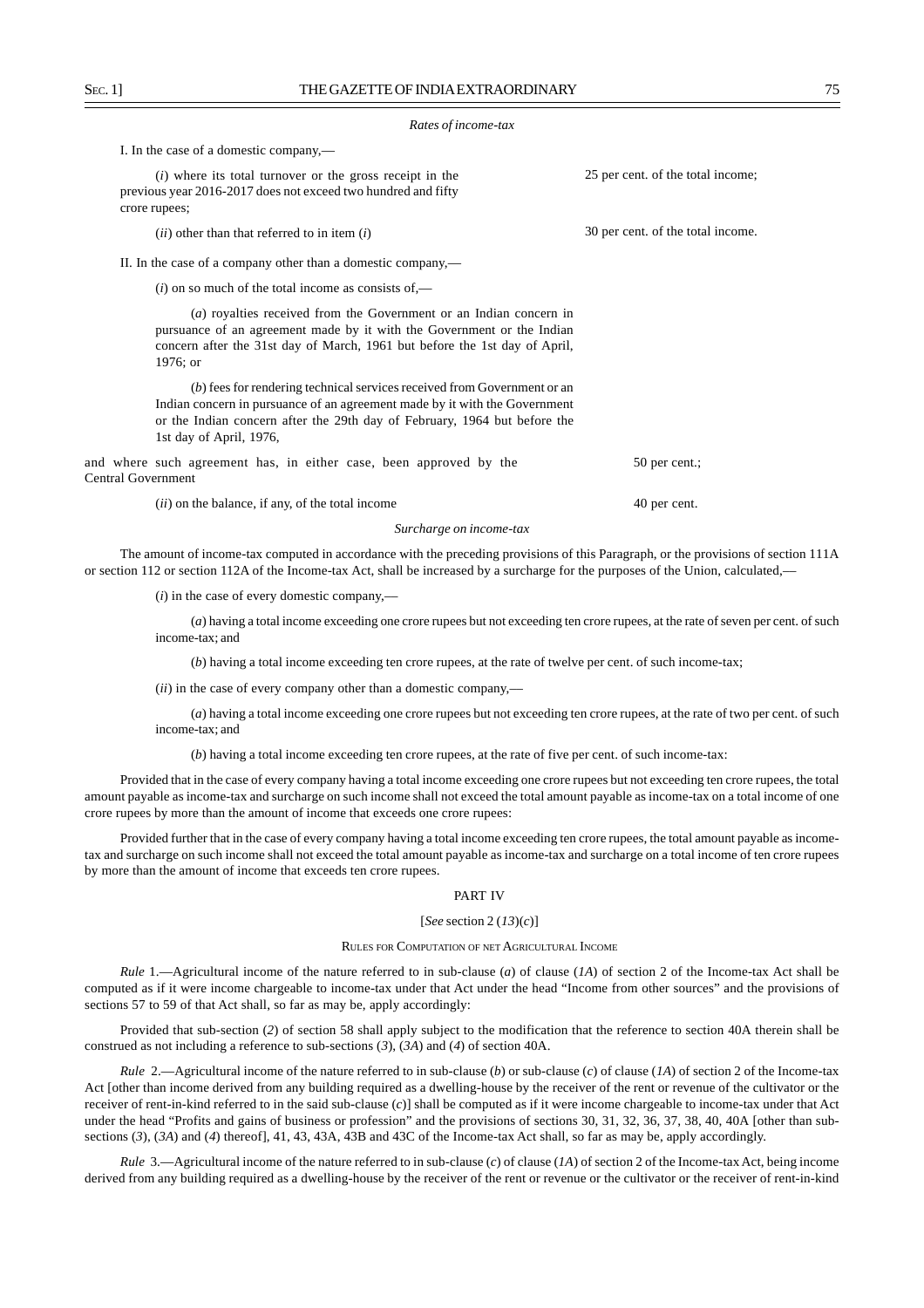referred to in the said sub-clause (*c*) shall be computed as if it were income chargeable to income-tax under that Act under the head "Income from house property" and the provisions of sections 23 to 27 of that Act shall, so far as may be, apply accordingly.

*Rule* 4.—Notwithstanding anything contained in any other provisions of these rules, in a case—

(*a*) where the assessee derives income from sale of tea grown and manufactured by him in India, such income shall be computed in accordance with rule 8 of the Income-tax Rules, 1962, and sixty per cent. of such income shall be regarded as the agricultural income of the assessee;

(*b*) where the assessee derives income from sale of centrifuged latex or cenex or latex based crepes (such as pale latex crepe) or brown crepes (such as estate brown crepe, re-milled crepe, smoked blanket crepe or flat bark crepe) or technically specified block rubbers manufactured or processed by him from rubber plants grown by him in India, such income shall be computed in accordance with rule 7A of the Income-tax Rules, 1962, and sixty-five per cent. of such income shall be regarded as the agricultural income of the assessee;

(*c*) where the assessee derives income from sale of coffee grown and manufactured by him in India, such income shall be computed in accordance with rule 7B of the Income-tax Rules, 1962, and sixty per cent. or seventy-five per cent., as the case may be, of such income shall be regarded as the agricultural income of the assessee.

*Rule* 5.—Where the assessee is a member of an association of persons or a body of individuals (other than a Hindu undivided family, a company or a firm) which in the previous year has either no income chargeable to tax under the Income-tax Act or has total income not exceeding the maximum amount not chargeable to tax in the case of an association of persons or a body of individuals (other than a Hindu undivided family, a company or a firm) but has any agricultural income then, the agricultural income or loss of the association or body shall be computed in accordance with these rules and the share of the assessee in the agricultural income or loss so computed shall be regarded as the agricultural income or loss of the assessee.

*Rule* 6.—Where the result of the computation for the previous year in respect of any source of agricultural income is a loss, such loss shall be set off against the income of the assessee, if any, for that previous year from any other source of agricultural income:

Provided that where the assessee is a member of an association of persons or a body of individuals and the share of the assessee in the agricultural income of the association or body, as the case may be, is a loss, such loss shall not be set off against any income of the assessee from any other source of agricultural income.

*Rule* 7.—Any sum payable by the assessee on account of any tax levied by the State Government on the agricultural income shall be deducted in computing the agricultural income.

*Rule* 8.—(*1*) Where the assessee has, in the previous year relevant to the assessment year commencing on the 1st day of April, 2018, any agricultural income and the net result of the computation of the agricultural income of the assessee for any one or more of the previous years relevant to the assessment years commencing on the 1st day of April, 2010 or the 1st day of April, 2011 or the 1st day of April, 2012 or the 1st day of April, 2013 or the 1st day of April, 2014 or the 1st day of April, 2015 or the 1st day of April, 2016 or the 1st day of April, 2017, is a loss, then, for the purposes of sub-section (*2*) of section 2 of this Act,—

(*i*) the loss so computed for the previous year relevant to the assessment year commencing on the 1st day of April, 2010, to the extent, if any, such loss has not been set off against the agricultural income for the previous year relevant to the assessment year commencing on the 1st day of April, 2011 or the 1st day of April, 2012 or the 1st day of April, 2013 or the 1st day of April, 2014 or the 1st day of April, 2015 or the 1st day of April, 2016 or the 1st day of April, 2017,

(*ii*) the loss so computed for the previous year relevant to the assessment year commencing on the 1st day of April, 2011, to the extent, if any, such loss has not been set off against the agricultural income for the previous year relevant to the assessment year commencing on the 1st day of April, 2012 or the 1st day of April, 2013 or the 1st day of April, 2014 or the 1st day of April, 2015 or the 1st day of April, 2016 or the 1st day of April, 2017,

(*iii*) the loss so computed for the previous year relevant to the assessment year commencing on the 1st day of April, 2012, to the extent, if any, such loss has not been set off against the agricultural income for the previous year relevant to the assessment year commencing on the 1st day of April, 2013 or the 1st day of April, 2014 or the 1st day of April, 2015 or the 1st day of April, 2016 or the 1st day of April, 2017,

(*iv*) the loss so computed for the previous year relevant to the assessment year commencing on the 1st day of April, 2013, to the extent, if any, such loss has not been set off against the agricultural income for the previous year relevant to the assessment year commencing on the 1st day of April, 2014 or the 1st day of April, 2015 or the 1st day of April, 2016 or the 1st day of April, 2017,

(*v*) the loss so computed for the previous year relevant to the assessment year commencing on the 1st day of April, 2014, to the extent, if any, such loss has not been set off against the agricultural income for the previous year relevant to the assessment year commencing on the 1st day of April, 2015 or the 1st day of April, 2016 or the 1st day of April, 2017,

(*vi*) the loss so computed for the previous year relevant to the assessment year commencing on the 1st day of April, 2015, to the extent, if any, such loss has not been set off against the agricultural income for the previous year relevant to the assessment year commencing on the 1st day of April, 2016 or the 1st day of April, 2017,

(*vii*) the loss so computed for the previous year relevant to the assessment year commencing on the 1st day of April, 2016, to the extent, if any, such loss has not been set off against the agricultural income for the previous year relevant to the assessment year commencing on the 1st day of April, 2017,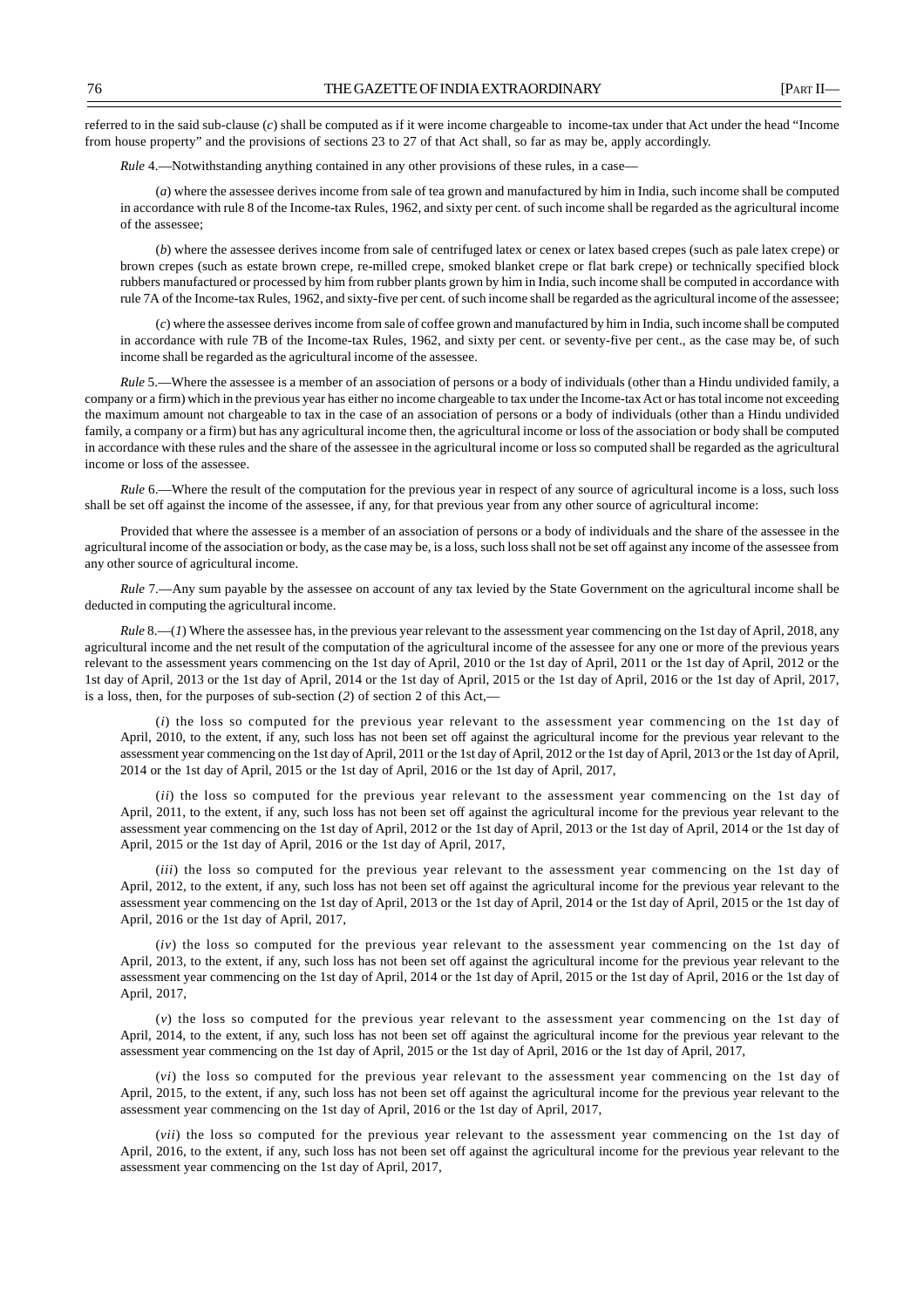(*viii*) the loss so computed for the previous year relevant to the assessment year commencing on the 1st day of April, 2017,

shall be set off against the agricultural income of the assessee for the previous year relevant to the assessment year commencing on the 1st day of April, 2018.

(*2*) Where the assessee has, in the previous year relevant to the assessment year commencing on the 1st day of April, 2019, or, if by virtue of any provision of the Income-tax Act, income-tax is to be charged in respect of the income of a period other than the previous year, in such other period, any agricultural income and the net result of the computation of the agricultural income of the assessee for any one or more of the previous years relevant to the assessment years commencing on the 1st day of April, 2011 or the 1st day of April, 2012 or the 1st day of April, 2013 or the 1st day of April, 2014 or the 1st day of April, 2015 or the 1st day of April, 2016 or the 1st day of April, 2017 or the 1st day of April, 2018, is a loss, then, for the purposes of sub-section (*10*) of section 2 of this Act,—

(*i*) the loss so computed for the previous year relevant to the assessment year commencing on the 1st day of April, 2011, to the extent, if any, such loss has not been set off against the agricultural income for the previous year relevant to the assessment year commencing on the 1st day of April, 2012 or the 1st day of April, 2013 or the 1st day of April, 2014 or the 1st day of April, 2015 or the 1st day of April, 2016 or the 1st day of April, 2017 or the 1st day of April, 2018,

(*ii*) the loss so computed for the previous year relevant to the assessment year commencing on the 1st day of April, 2012, to the extent, if any, such loss has not been set off against the agricultural income for the previous year relevant to the assessment year commencing on the 1st day of April, 2013 or the 1st day of April, 2014 or the 1st day of April, 2015 or the 1st day of April, 2016 or the 1st day of April, 2017 or the 1st day of April, 2018,

(*iii*) the loss so computed for the previous year relevant to the assessment year commencing on the 1st day of April, 2013, to the extent, if any, such loss has not been set off against the agricultural income for the previous year relevant to the assessment year commencing on the 1st day of April, 2014 or the 1st day of April, 2015 or the 1st day of April, 2016 or the 1st day of April, 2017 or the 1st day of April, 2018,

(*iv*) the loss so computed for the previous year relevant to the assessment year commencing on the 1st day of April, 2014, to the extent, if any, such loss has not been set off against the agricultural income for the previous year relevant to the assessment year commencing on the 1st day of April, 2015 or the 1st day of April, 2016 or the 1st day of April, 2017 or the 1st day of April, 2018,

(*v*) the loss so computed for the previous year relevant to the assessment year commencing on the 1st day of April, 2015, to the extent, if any, such loss has not been set off against the agricultural income for the previous year relevant to the assessment year commencing on the 1st day of April, 2016 or the 1st day of April, 2017 or the 1st day of April, 2018,

(*vi*) the loss so computed for the previous year relevant to the assessment year commencing on the 1st day of April, 2016, to the extent, if any, such loss has not been set off against the agricultural income for the previous year relevant to the assessment year commencing on the 1st day of April, 2017 or the 1st day of April, 2018,

(*vii*) the loss so computed for the previous year relevant to the assessment year commencing on the 1st day of April, 2017, to the extent, if any, such loss has not been set off against the agricultural income for the previous year relevant to the assessment year commencing on the 1st day of April, 2018,

(*viii*) the loss so computed for the previous year relevant to the assessment year commencing on the 1st day of April, 2018,

shall be set off against the agricultural income of the assessee for the previous year relevant to the assessment year commencing on the 1st day of April, 2019.

(*3*) Where any person deriving any agricultural income from any source has been succeeded in such capacity by another person, otherwise than by inheritance, nothing in sub-rule (*1*) or sub-rule (*2*) shall entitle any person, other than the person incurring the loss, to have it set off under sub-rule (*1*) or, as the case may be, sub-rule (*2*).

(*4*) Notwithstanding anything contained in this rule, no loss which has not been determined by the Assessing Officer under the provisions of these rules or the rules contained in the First Schedule to the Finance Act, 2010 (14 of 2010) or the First Schedule to the Finance Act, 2011 (8 of 2011) or the First Schedule to the Finance Act, 2012 (23 of 2012) or the First Schedule to the Finance Act, 2013 (17 of 2013) or the First Schedule to the Finance (No. 2) Act, 2014 (25 of 2014) or the First Schedule to the Finance Act, 2015 (20 of 2015) or the First Schedule to the Finance Act, 2016 (28 of 2016) or the First Schedule to the Finance Act, 2017 (7 of 2017) shall be set off under sub-rule (*1*) or, as the case may be, sub-rule (*2*).

*Rule* 9.—Where the net result of the computation made in accordance with these rules is a loss, the loss so computed shall be ignored and the net agricultural income shall be deemed to be *nil.*

*Rule* 10.—The provisions of the Income-tax Act relating to procedure for assessment (including the provisions of section 288A relating to rounding off of income) shall, with the necessary modifications, apply in relation to the computation of the net agricultural income of the assessee as they apply in relation to the assessment of the total income.

*Rule* 11.—For the purposes of computing the net agricultural income of the assessee, the Assessing Officer shall have the same powers as he has under the Income-tax Act for the purposes of assessment of the total income.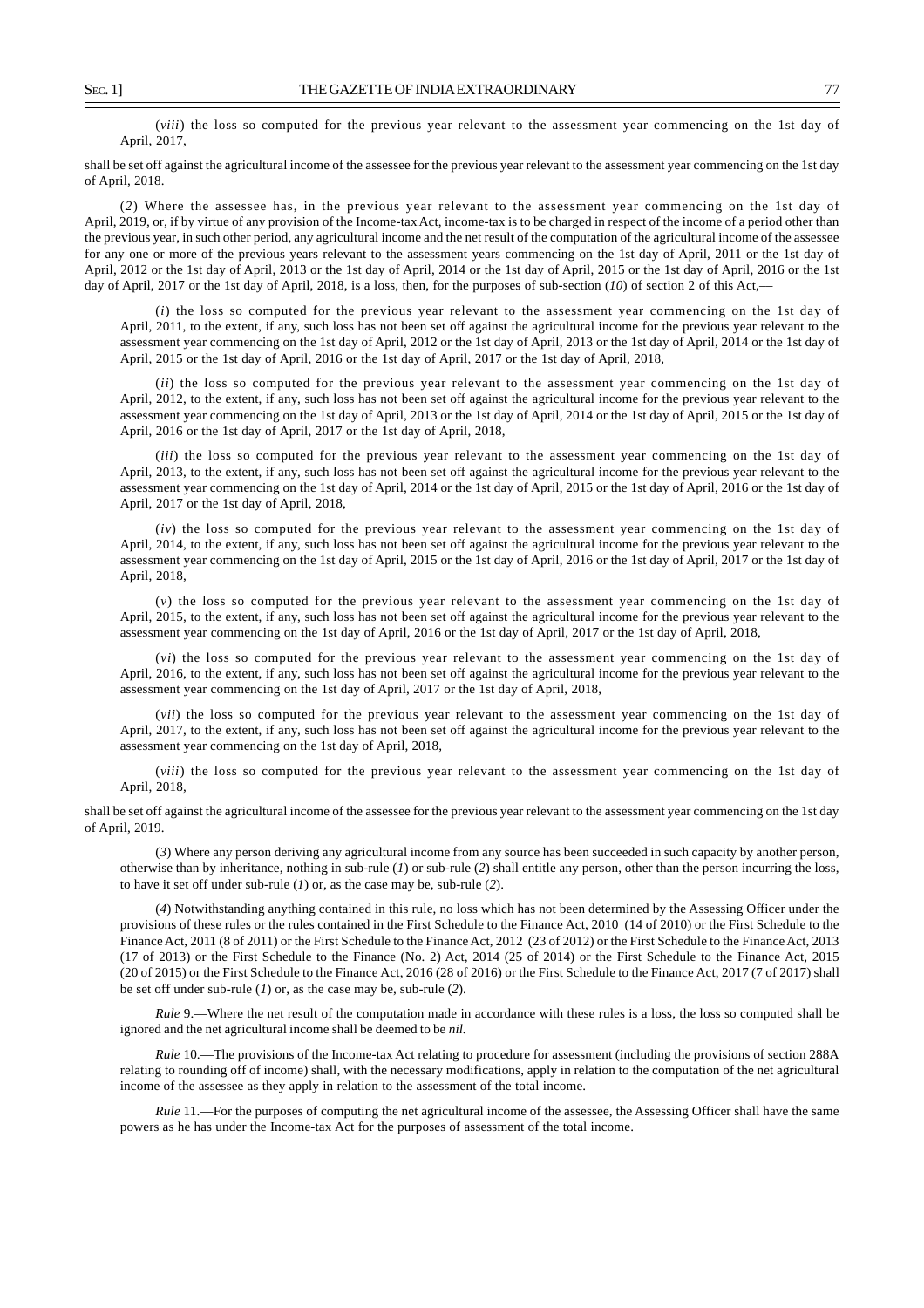#### THE SECOND SCHEDULE

#### [*See* section 103 (*a*)]

In the First Schedule to the Customs Tariff Act,––

(*1*) in Chapter 20, for the entry in column (4) occurring against all the tariff items of heading 2009 (except tariff items 2009 11 00, 2009 12 00 and 2009 19 00), the entry "50%" shall be substituted;

(*2*) in Chapter 33, for the entry in column (4) occurring against all the tariff items of headings 3303, 3304, 3305, 3306 and 3307, the entry "20%" shall be substituted;

(*3*) in Chapter 34, for the entry in column (4) occurring against all the tariff items of heading 3406, the entry "25%" shall be substituted;

(*4*) in Chapter 39, for the entry in column (4) occurring against tariff items 3919 90 90, 3920 99 99, 3926 90 91 and 3926 90 99, the entry "15%" shall be substituted;

(*5*) in Chapter 40, for the entry in column (4) occurring against tariff item 4011 20 10, the entry "15%" shall be substituted;

(*6*) in Chapter 48, for the entry in column (4) occurring against tariff item 4823 90 90, the entry "20%" shall be substituted;

(*7*) in Chapter 56, for the entry in column (4) occurring against all the tariff items of headings 5608 and 5609, the entry "25%" shall be substituted;

(*8*) in Chapter 64,––

(*i*) for the entry in column (4) occurring against all the tariff items of headings 6401, 6402, 6403, 6404 and 6405, the entry "20%" shall be substituted:

(*ii*) for the entry in column (4) occurring against all the tariff items of heading 6406, the entry "15%" shall be substituted;

(*9*) in Chapter 71, for the entry in column (4) occurring against all the tariff items of heading 7117, the entry "20%" shall be substituted;

(*10*) in Chapter 84,––

(*i*) for the entry in column (4) occurring against all the tariff items of headings 8407, 8408 and 8409, the entry "15%" shall be substituted;

(*ii*) for the entry in column (4) occurring against tariff items 8483 10 91 and 8483 10 92, the entry "15%" shall be substituted;

#### (*11*) in Chapter 85,––

(*i*) for the entry in column (4) occurring against all the tariff items of sub-heading 8504 40 (except tariff item 8504 40 21), the entry "15%" shall be substituted;

(*ii*) for the entry in column (4) occurring against all the tariff items of heading 8506 (except tariff item 8506 90 00), the entry "15%" shall be substituted;

(*iii*) for the entry in column (4) occurring against tariff items 8507 10 00, 8507 20 00, 8507 30 00, 8507 40 00 and 8507 50 00, the entry "15%" shall be substituted;

(*iv*) for the entry in column (4) occurring against tariff item 8507 60 00, the entry "20%" shall be substituted;

(*v*) for the entry in column (4) occurring against tariff item 8507 80 00, the entry "15%" shall be substituted;

(*vi*) for the entry in column (4) occurring against all the tariff items of heading 8511, the entry "15%" shall be substituted;

(*vii*) for the entry in column (4) occurring against tariff items 8517 12 10, 8517 12 90 and 8517 62 90, the entry "20%" shall be substituted;

(*viii*) for the entry in column (4) occurring against tariff item 8517 70 90, the entry "15%" shall be substituted;

(*ix*) for the entry in column (4) occurring against tariff items 8518 10 00, 8518 29 00, 8518 30 00 and 8518 40 00, the entry "15%" shall be substituted;

(*x*) for the entry in column (4) occurring against tariff items 8529 10 99 and 8529 90 90, the entry "15%" shall be substituted;

(*xi*) for the entry in column (4) occurring against tariff item 8538 90 00, the entry "15%" shall be substituted;

(*xii*) for the entry in column (4) occurring against all the tariff items of sub-headings 8544 19, 8544 42 and 8544 49 the entry "15%" shall be substituted;

(*12*) in Chapter 87,––

(*i*) for the entry in column (4) occurring against all the tariff items of heading 8708, the entry "15%" shall be substituted;

(*ii*) for the entry in column (4) occurring against all the tariff items of sub-heading 8714 10, the entry "15%" shall be substituted;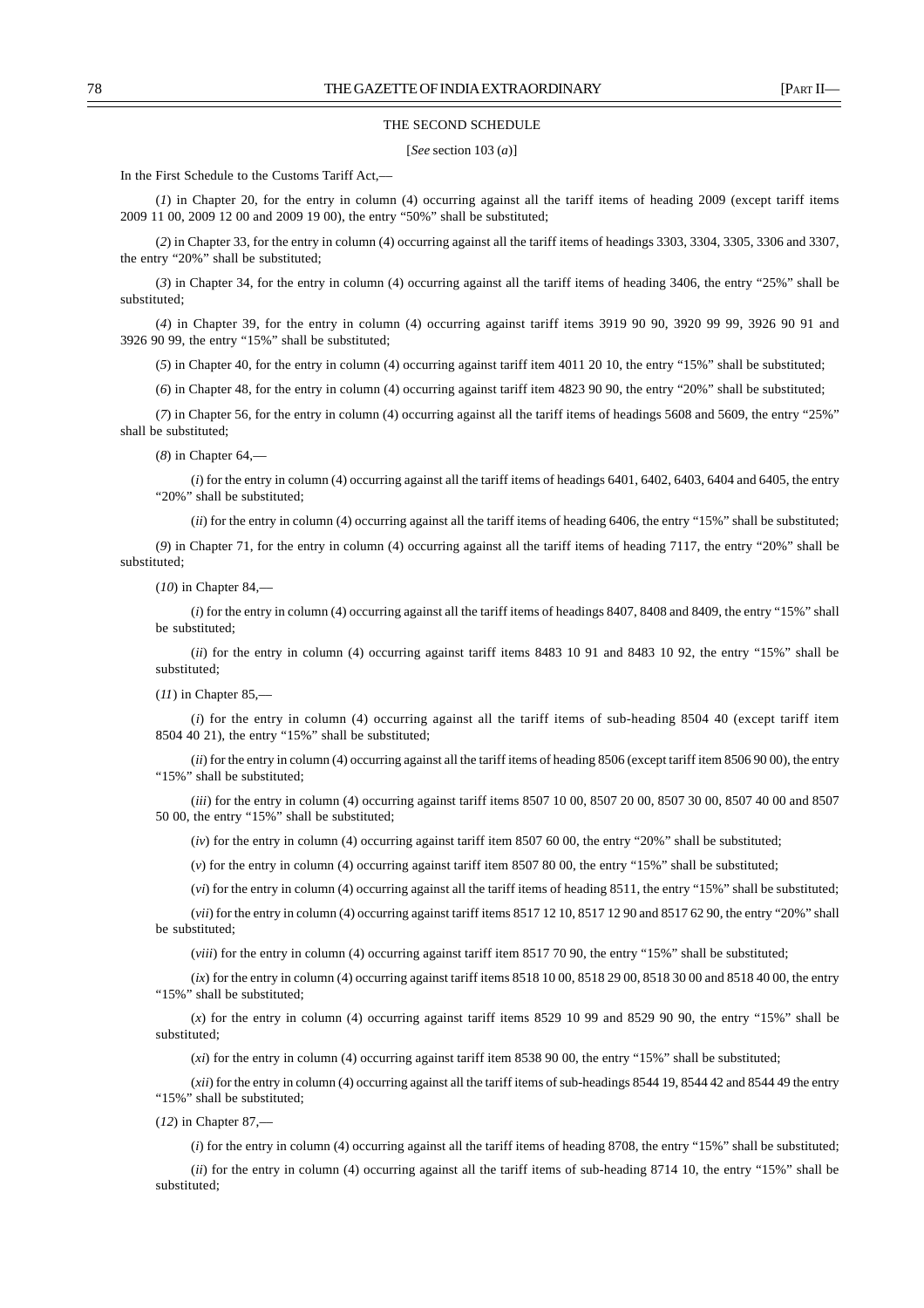(*13*) in Chapter 90,––

(*i*) for the entry in column (4) occurring against tariff item 9004 10 00, the entry "20%" shall be substituted;

(*ii*) for the entry in column (4) occurring against all the tariff items of headings 9018 and 9019, the entry "10%" shall be substituted;

(*iii*) for the entry in column (4) occurring against tariff item 9020 00 00, the entry "10%" shall be substituted;

(*iv*) for the entry in column (4) occurring against all the tariff items of headings 9021 and 9022, the entry "10%" shall be substituted;

(*14*) in Chapter 91, for the entry in column (4) occurring against all the tariff items of headings 9101, 9102, 9103 and 9105, the entry "20%" shall be substituted;

(*15*) in Chapter 94, for the entry in column (4) occurring against all the tariff items of headings 9401, 9403 and 9404, the entry "20%" shall be substituted;

(*16*) in Chapter 95,––

(*i*) for the entry in column (4) occurring against all the tariff items of heading 9503 (except tariff item 9503 00 90), the entry "20%" shall be substituted;

(*ii*) for the entry in column (4) occurring against all the tariff items of heading 9504, the entry "20%" shall be substituted;

(*iii*) for the entry in column (4) occurring against tariff item 9505 90 10, the entry "20%" shall be substituted;

(*iv*) for the entry in column (4) occurring against all the tariff items of headings 9506, 9507 and 9508, the entry "20%" shall be substituted;

(*17*) in Chapter 96,––

(*i*) for the entry in column (4) occurring against tariff item 9611 00 00, the entry "20%" shall be substituted;

(*ii*) for the entry in column (4) occurring against all the tariff items of heading 9613, the entry "20%" shall be substituted;

(*iii*) for the entry in column (4) occurring against all the tariff items of heading 9616, the entry "20%" shall be substituted.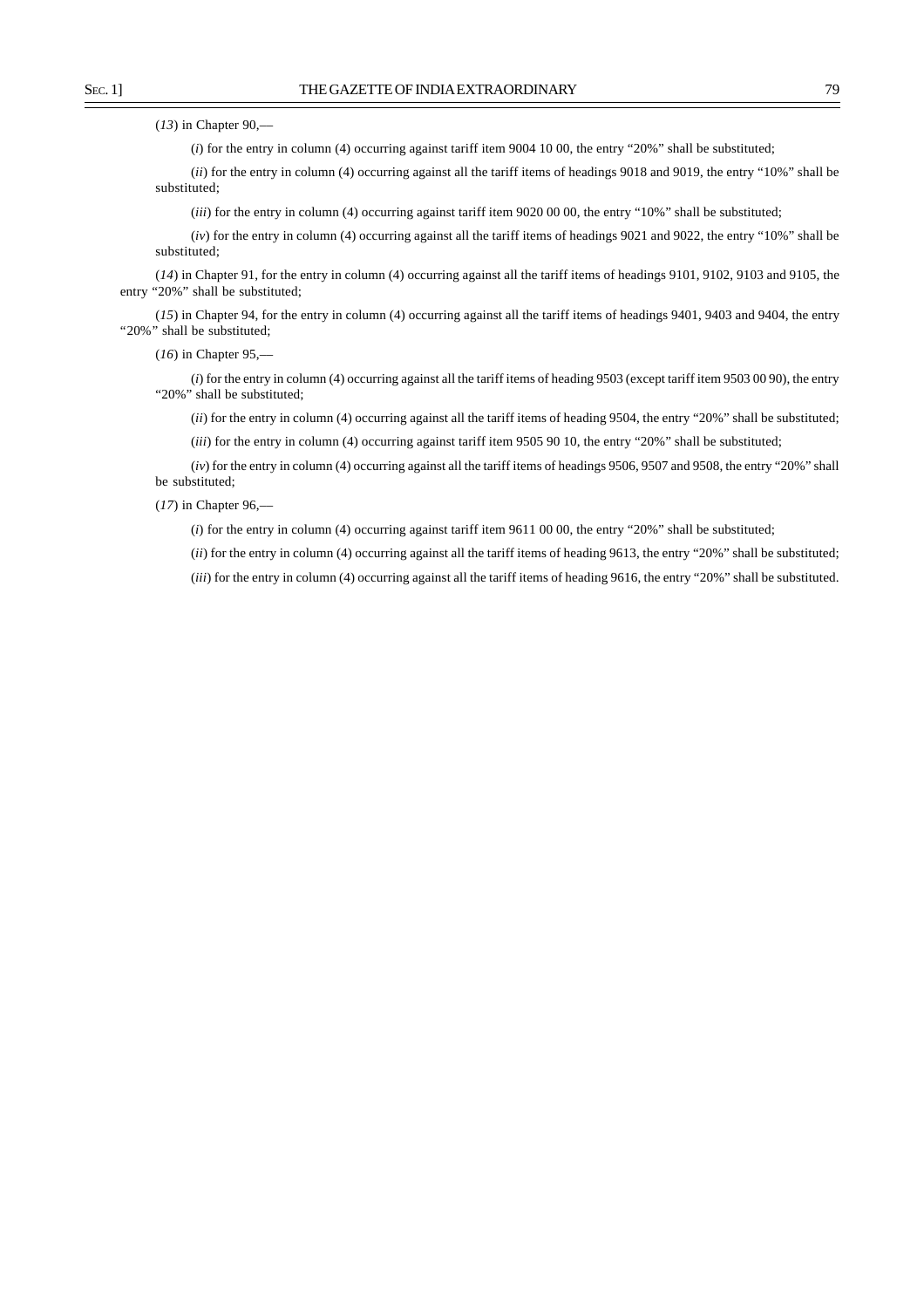# THE THIRD SCHEDULE

# [*See* section 103 (*b*)]

In the First Schedule to the Customs Tariff Act,-

(*1*) in Chapter 7, for tariff item 0713 31 00 and the entries relating thereto, the following shall be substituted, namely:—

| $\left( 1\right)$ | (2)                                                                               | 3)  | (4) |           |
|-------------------|-----------------------------------------------------------------------------------|-----|-----|-----------|
| "0713 31          | -- Beans of the species Vigna mungo $(L)$<br>Hepper or Vigna radiata (L.) Wilczek |     |     |           |
| 0713 31 10        | --- Beans of the species Vigna mungo (L.) Hepper                                  | kg. | 30% | 20%       |
| 0713 31 90        | --- Beans of the species Vigna radiata (L.) Wilczek                               | kg. | 30% | $20\%$ ": |

(*2*) in Chapter 9, tariff item 0904 22 12 and the entries relating thereto shall be omitted;

(*3*) in Chapter 12, after tariff item 1209 91 60 and the entries relating thereto, the following shall be inserted, namely:––

|                 | . <u>.</u>                                                        |     |     |  |
|-----------------|-------------------------------------------------------------------|-----|-----|--|
| "1209 91"<br>70 | $\overline{\phantom{a}}$ --- of chilly<br>Capsicum<br>genus<br>0İ | ng, | 10% |  |

(*4*) in Chapter 29, against tariff item 2917 39 20, in column (2), for the words "Dioctyl phthalate", the words "Dioctyl isophthalate and dioctyl terephthalate" shall be substituted.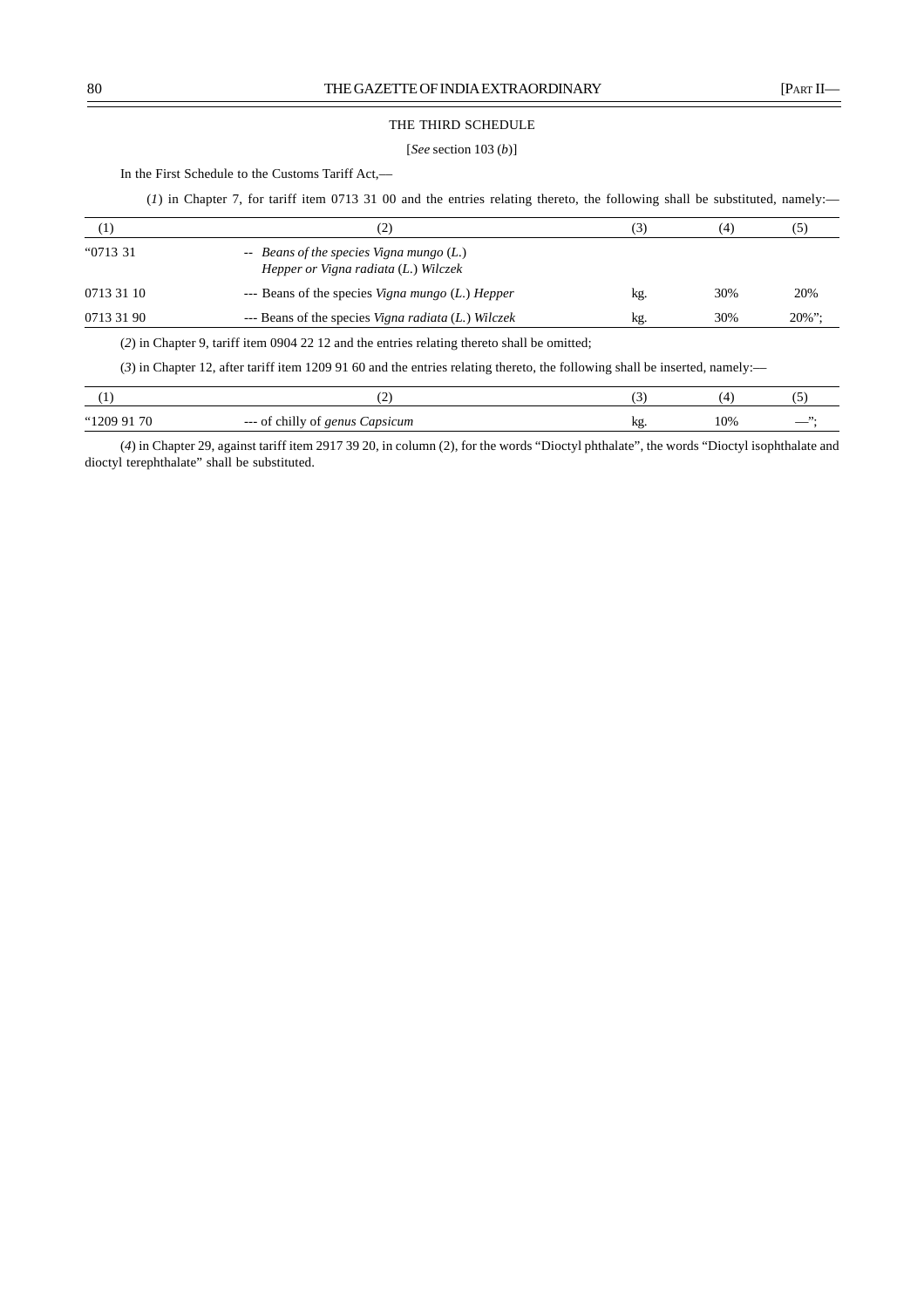$\equiv$ 

# THE FOURTH SCHEDULE

# [*See* section 104 (*b*)]

In the Second Schedule to the Customs Tariff Act, after Sl. No. 49 and the entries relating thereto, the following Sl.No. and entries shall be inserted, namely:––

| $\overline{1}$ | -                 | $\overline{\phantom{a}}$                         | $\overline{\phantom{a}}$ |
|----------------|-------------------|--------------------------------------------------|--------------------------|
| "50            | O0<br>$   -$<br>. | <b>used</b><br>kind<br>turnaces<br>†∩r<br>w<br>. | $20\%$ "                 |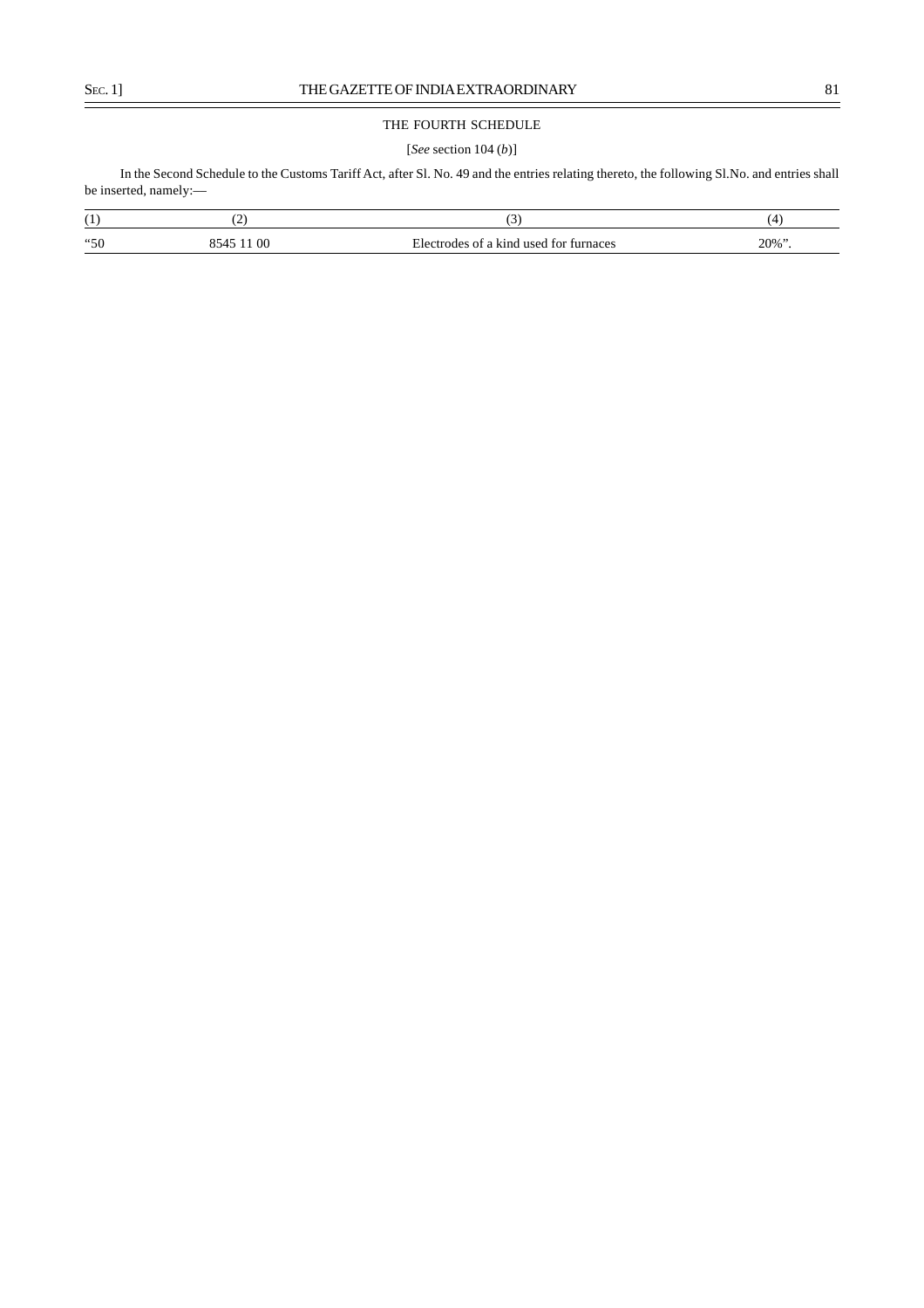# THE FIFTH SCHEDULE

# (*See* sections 108 and 109)

| Year | No. | Short title of enactments    | Extent of repeal     |
|------|-----|------------------------------|----------------------|
| (1)  | (2) | (3)                          | (4)                  |
| 1998 | 21  | The Finance (No.2) Act, 1998 | Sections 103 and 111 |
| 1999 | 27  | The Finance Act, 1999        | Sections 116 and 133 |
| 2004 | 23  | The Finance (No.2) Act, 2004 | Chapter VI           |
| 2007 | 22  | The Finance Act, 2007        | Chapter VI           |